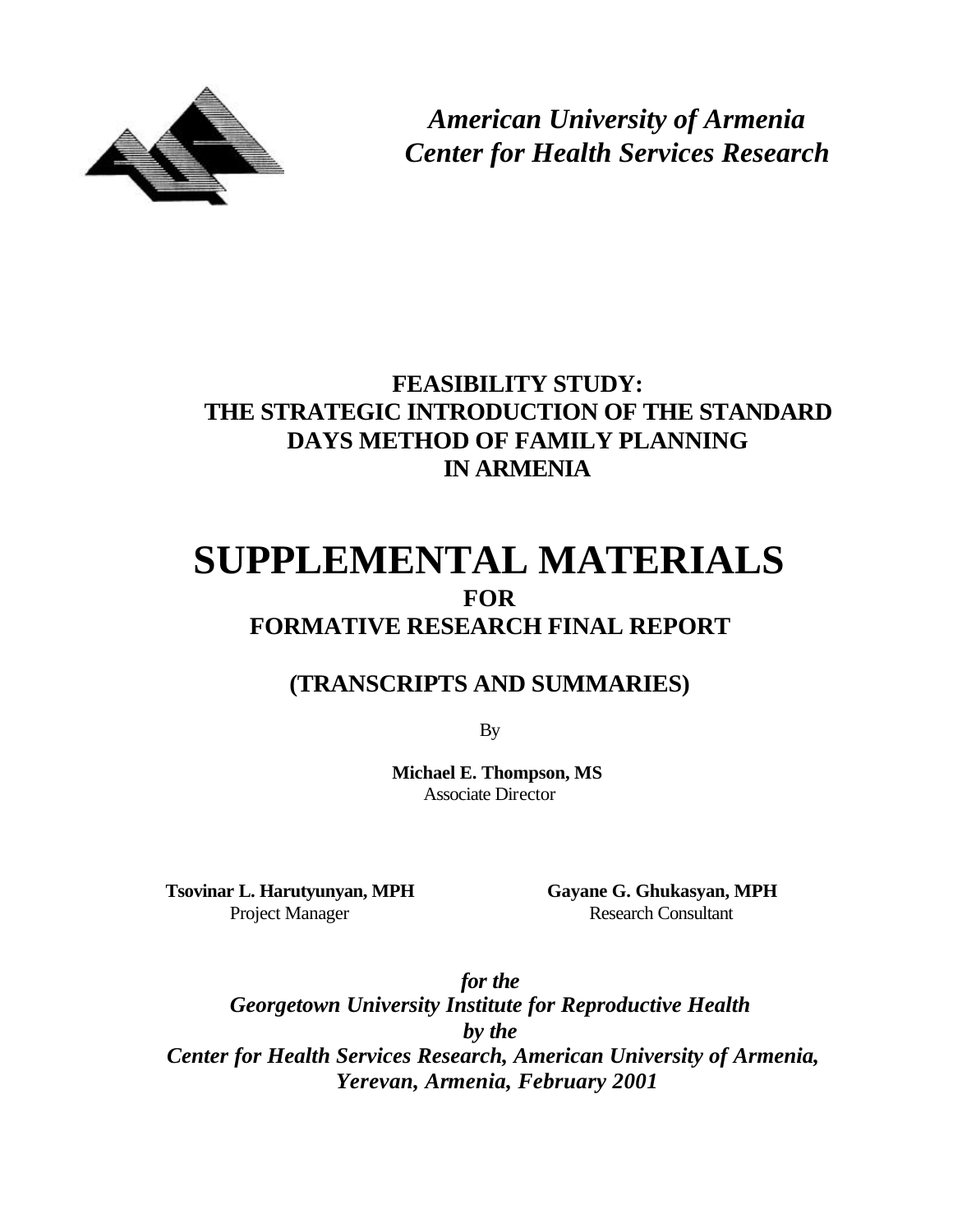# **Table of Contents**

| <b>Introduction</b>                                                                    | $\mathbf{1}$            |
|----------------------------------------------------------------------------------------|-------------------------|
| 1. Young women of reproductive age                                                     | $\overline{\mathbf{c}}$ |
| 1.1 Summary of the focus group sessions conducted with young women of reproductive age | $\frac{2}{4}$           |
| 1.2 Transcripts                                                                        |                         |
| Focus Group with young women in Sarukhan                                               | $\overline{\mathbf{4}}$ |
| Focus Group with young women in Lanjakhpyur                                            | 10                      |
| Focus Group with young women in Gandzak                                                | 16                      |
| Focus Group with young women in Gegharkunik                                            | 21                      |
| Focus Group with young women in Tsakhkashen                                            | 31                      |
| 2. Married men                                                                         | 41                      |
| 2.1 Summary of the focus group sessions conducted among men                            | 41                      |
| 2.2 Transcripts                                                                        | 43                      |
| Focus Group with men in Gandzak                                                        | 43                      |
| Focus Group with men in Sarukhan                                                       | 50                      |
| Focus Group with men in Lanjakhpyur                                                    | 57                      |
| 3. Older women                                                                         | 64                      |
| 3.1 Summary of the focus group sessions conducted among older women                    | 64                      |
| 3.2 Transcripts                                                                        | 66                      |
| Focus Group with older women in Lanjakhpyur                                            | 66                      |
| Focus Group with older women in Gegharkunik                                            | 74                      |
| Focus Group with older women in Gandzak                                                | 81                      |
| 4. Nurses                                                                              | 89                      |
| 4.1 Summary of the focus group sessions conducted among nurses                         | 89                      |
| <b>4.2 Transcripts</b>                                                                 | 92                      |
| Focus Group with nurses in Sarukhan                                                    | 92                      |
| Focus Group with nurses in Gandzak                                                     | 100                     |
| 5. Physicians                                                                          | 112                     |
| 5.1 Summary of the in-depth-interviews conducted with physicians                       | 112                     |
| <b>5.2 Transcripts</b>                                                                 | 115                     |
| In-Depth Interview with physician in Sarukhan village $(1)$                            | 115                     |
| In-Depth Interview with physician in Sarukhan village (2)                              | 125                     |
| In-Depth Interview with physician in Gandzak village                                   | 133                     |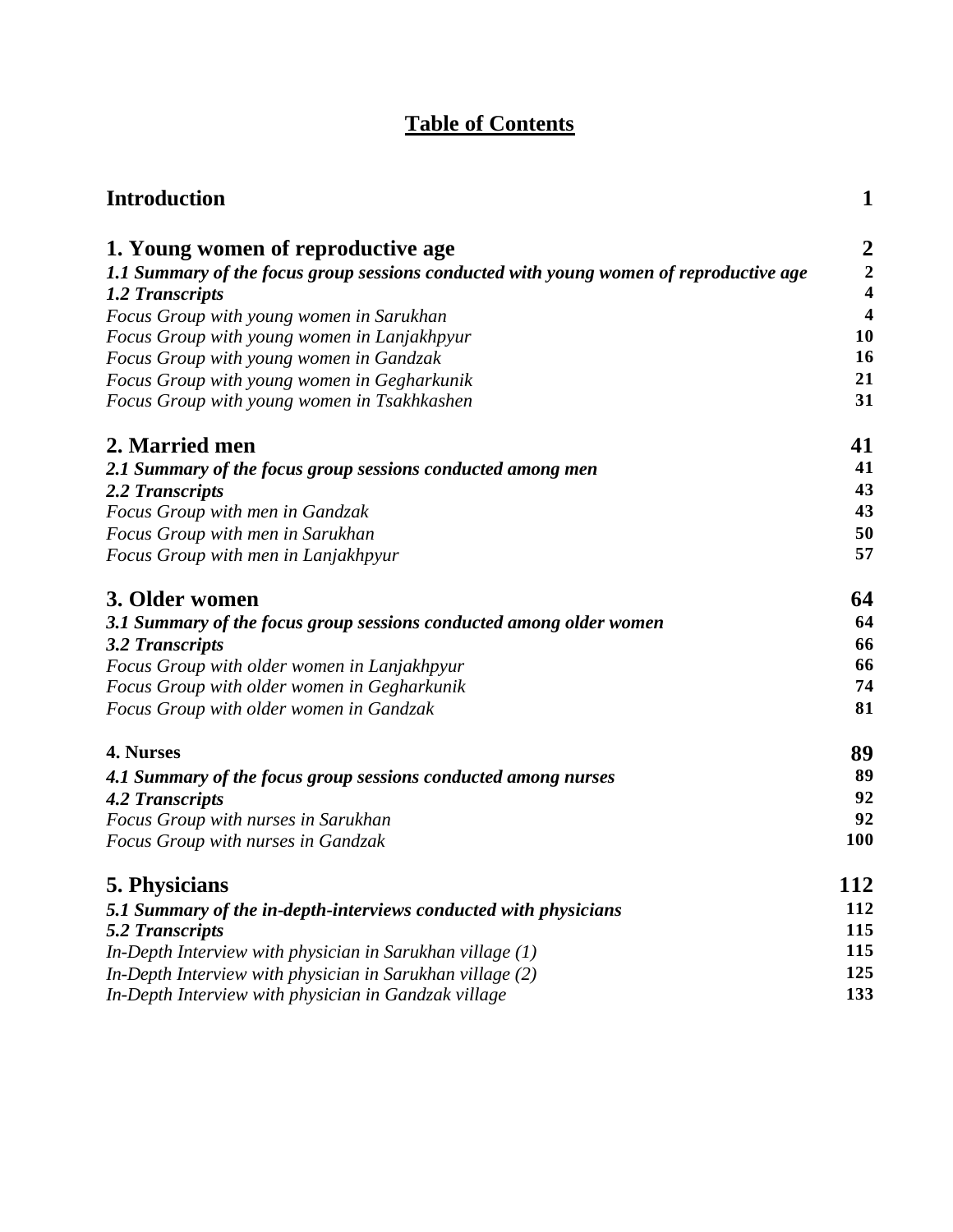# **Introduction**

The Georgetown University Institute for Reproductive Health is currently undertaking a series of studies on the strategic introduction of the Standard Days Method (SDM) of natural family planning. The purpose of the current research is to assess the feasibility of strategically introducing the standard days method in the Gavar region of Armenia. Introduction of the SDM method might increase the correct use of traditional methods by Armenian couples and help them to avoid unwanted pregnancies and their consequences.

A number of focus groups and in-depth interviews were conducted by the research team of the American University of Armenia's Center for Health Services Research (CHSR) in 5 villages of Gavar region to assess 1) the acceptability and feasibility of offering and using the method in the site; 2) the appropriateness of the Gavar area as a study site; and 3) the capacity of local health providers to offer the SDM.

| The distribution of FGs and IDIs by villages of Gavar region (Gegharkunik Marz, Armenia, |
|------------------------------------------------------------------------------------------|
| <b>December 11-15, 2000</b>                                                              |

|                       | <b>Village</b> |          |             |         |             |  |  |  |
|-----------------------|----------------|----------|-------------|---------|-------------|--|--|--|
| <b>Group type</b>     | Gegharkunik    | Sarukhan | Tsakhkashen | Gandzak | Lanjakhpyur |  |  |  |
| FG with women         |                |          |             |         |             |  |  |  |
| FG with men           |                |          |             |         |             |  |  |  |
| FG with older women   |                |          |             |         |             |  |  |  |
| FG nurses             |                |          |             |         |             |  |  |  |
| <b>IDI</b> physicians |                |          |             |         |             |  |  |  |

*FG = focus group; IDI = in-depth interview*

The current document contains supplemental materials used in the development of the Formative Research Final Report completed by the Center for Health Services Research, specifically summaries and transcripts of the focus groups and in-depth interviews. The document is organized according to stakeholder target group. A short summary of the sense drawn from the groups precedes the transcripts.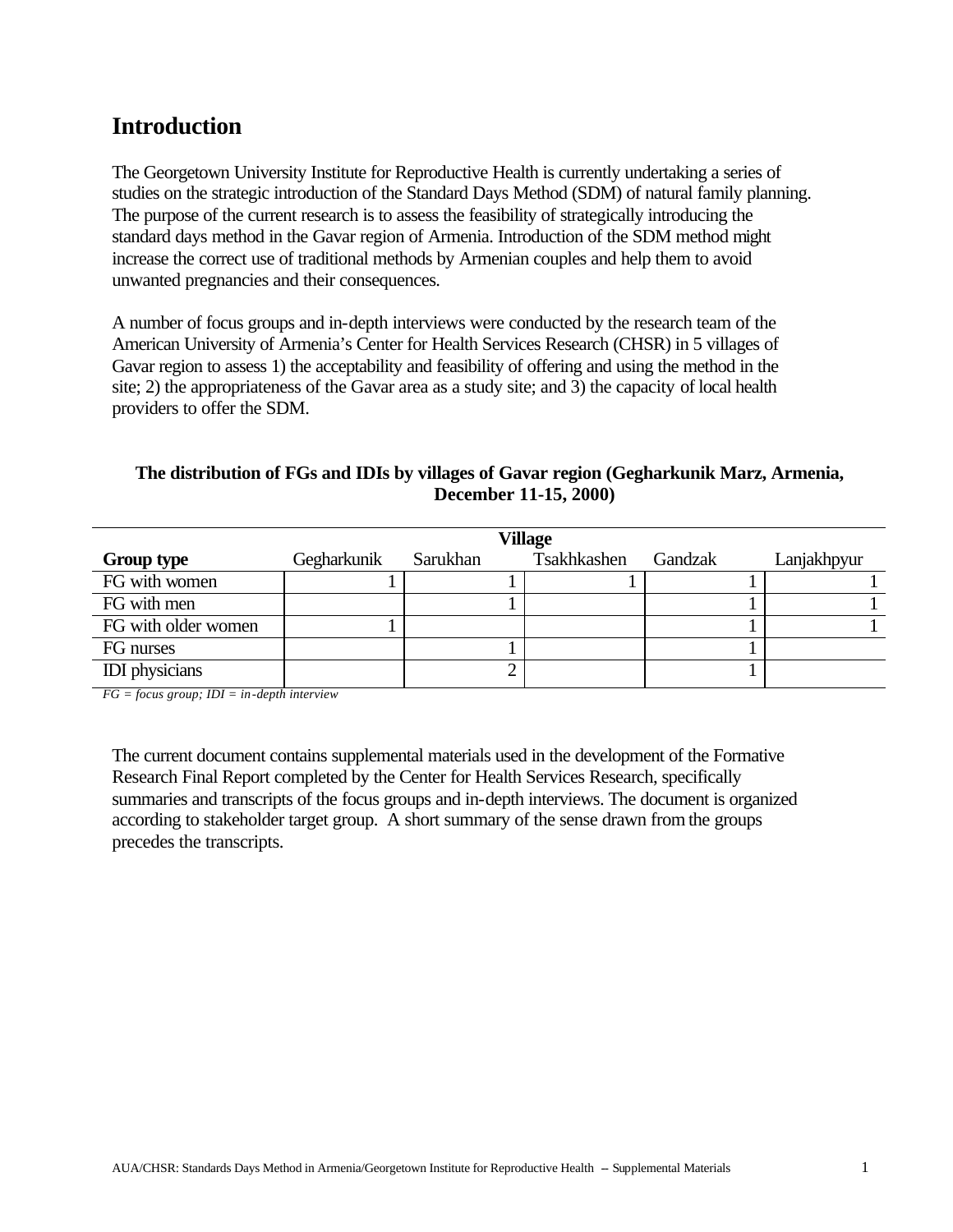# **1. Young Women of Reproductive Age**

# *1.1 SUMMARY OF FG SESSIONS CONDUCTED AMONG YOUNG WOMEN OF REPRODUCTIVE AGE, GAVAR, DECEMBER 13-14, 2000*

#### *General Information*

Five focus group discussions were conducted in Gavar region (in Gegharkunik, Lanjakhpyur, Sarukhan, Gandzak, and Tsakhkashen villages). A total of 51 women participated in the sessions. The target population was young married women of reproductive age. Participants ranged in age from 17 to 49 years old. The average number of children per woman was 2.3. The majority of the participants were unemployed and had secondary school education.

#### *General Impressions*

In general, the reaction of the participants to the research team was positive. No one refused to participate, in certain cases (in Tsakhkashen village), there were about 25 women gathered in the FG room, willing to take part in the session. Several topics addressed in the protocol elicited discomfort in some women, causing reluctance to answer these questions openly. Overall, the sessions were successful and provided with the wealth of information about the questions of interest.

#### *Main Messages*

**KR** Attitude and knowledge about family size, family planning, and natural family planning The average number of children per young family in the community was two, however the ideal number of children was mostly considered to be three or four. Very often the reason cited for having more than two children was the perceived necessity to have a son. According to the participants, the couple makes decisions about family size, with the husband having the final say. Mothers-in-law were also mentioned as influential decision-makers in this sphere, especially where a grandson was absent.

In general attitudes towards the use of contraception was neutral. Abortion was the most frequently mentioned method of regulating family size. Modern contraceptive methods such as IUDs, pills, and condoms were also cited, but were rarely used, as they are perceived to have adverse health effects and low reliability. Attitudes towards natural methods were positive, though during all 5 sessions cases were mentioned where a woman became pregnant, although she was using natural contraception methods.

# **•** Opinion of and interest in the SDM

Almost all of the participants liked the necklace method. Among the advantages mentioned by the participants were the ease of usage, absence of side effects, and low/no cost.

During FG discussions it was revealed that appropriate sources of information from which women can learn how to use the method are the Women's Consultation clinics, group discussions with knowledgeable lecturers, consultations with physicians or nurses, printed materials, classes in schools, and the sharing the information among relatives and friends. No clear preference was given to any of these sources. The general opinion was that spouses should learn the method together. However, some women felt that a woman should learn the method alone.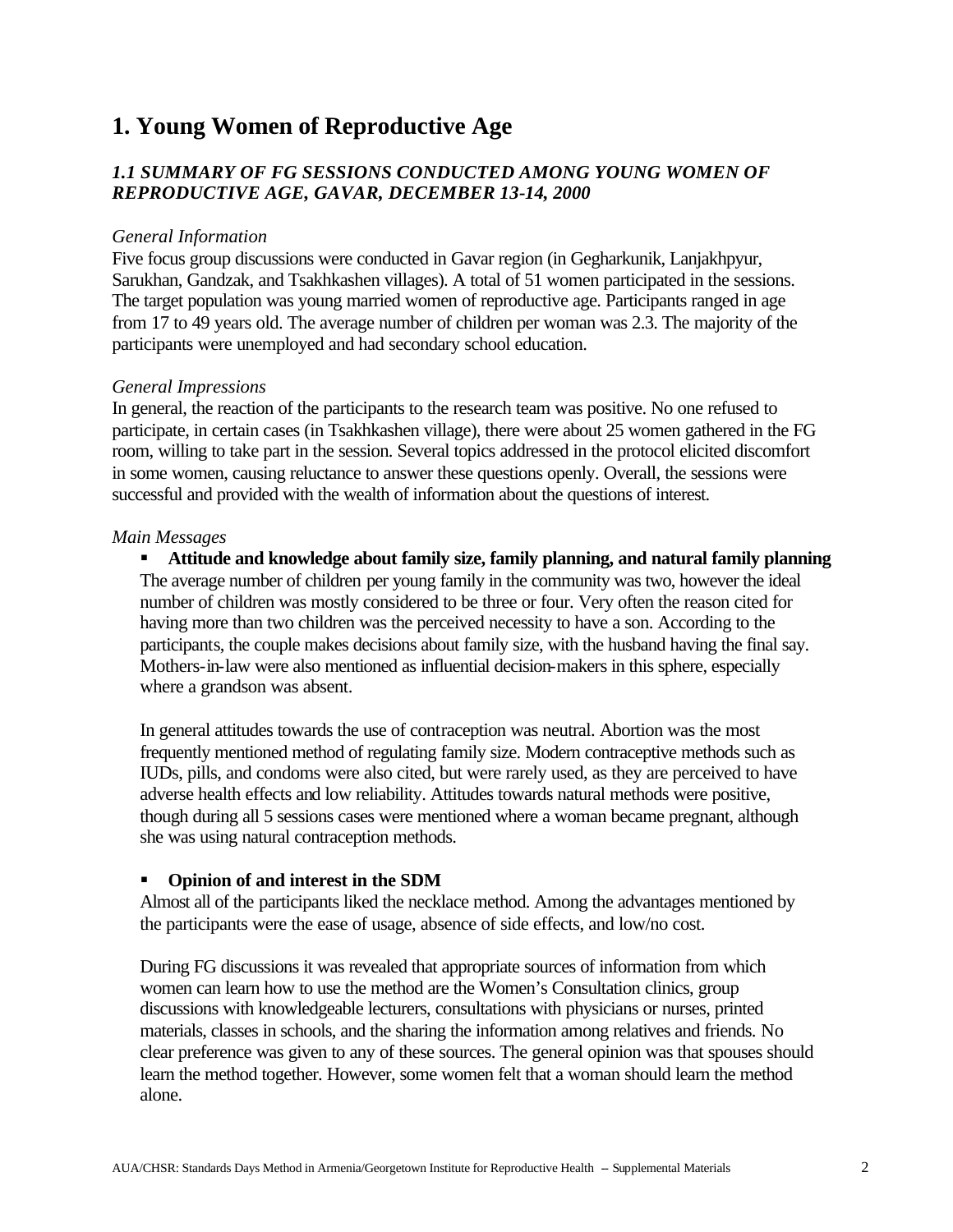# **EXECUTE:** Anticipated difficulties in using the method

The majority of the participants indicated interest in using this method. Furthermore, they saw no major barriers to this method being accepted by the community. The number of women with irregular menstrual cycles and the consequences of their using this method concerned the participants.

Another possible obstacle, mentioned by the participants is the perceived reluctance of husbands to avoid sexual relations with their wives during their fertile period. Almost all participants highlighted this factor. In addition, women said that although they can refuse to have intercourse they usually obey their husband's desire.

# ß **Acceptability/feasibility of 12 consecutive days of abstinence or condom use during the 12 fertile days of each menstrual cycle**

The opinion mentioned most frequently was that men cannot tolerate abstaining from sexual relations for a long period of time – even several days may create disagreement among spouses. Women stated they could wait up to several months, though this opinion was not unanimous.

Women thought their husbands would use condoms during their fertile period, however they were not confident of this. Contributing to this lack of confidence was poor access to condoms, both in terms of conveniences in purchasing and affording.

#### **Ability of potential users of the method to share information about sexual issues**

Overall, women did not identify any serious difficulties with sharing such information with their husbands, but it became clear that it is not very usual thing in the communities. The women also noted that in many families husbands prefer not to discuss such topics with their wives. Women did perceive that sharing such information with service providers that are knowledgeable and caring was normal and accepted.

# **Prevalence of alcoholism and violence in the community, and their effects on family planning use**

The majority of participants felt that the problem of alcohol abuse is minimally present in their communities. They agreed that alcohol use might interfere with family planning. According to FG participants, the problem of violence was similarly not an issue, though solitary cases of violence against women were recalled. Most of the women agreed that domestic violence is a rare problem for their communities.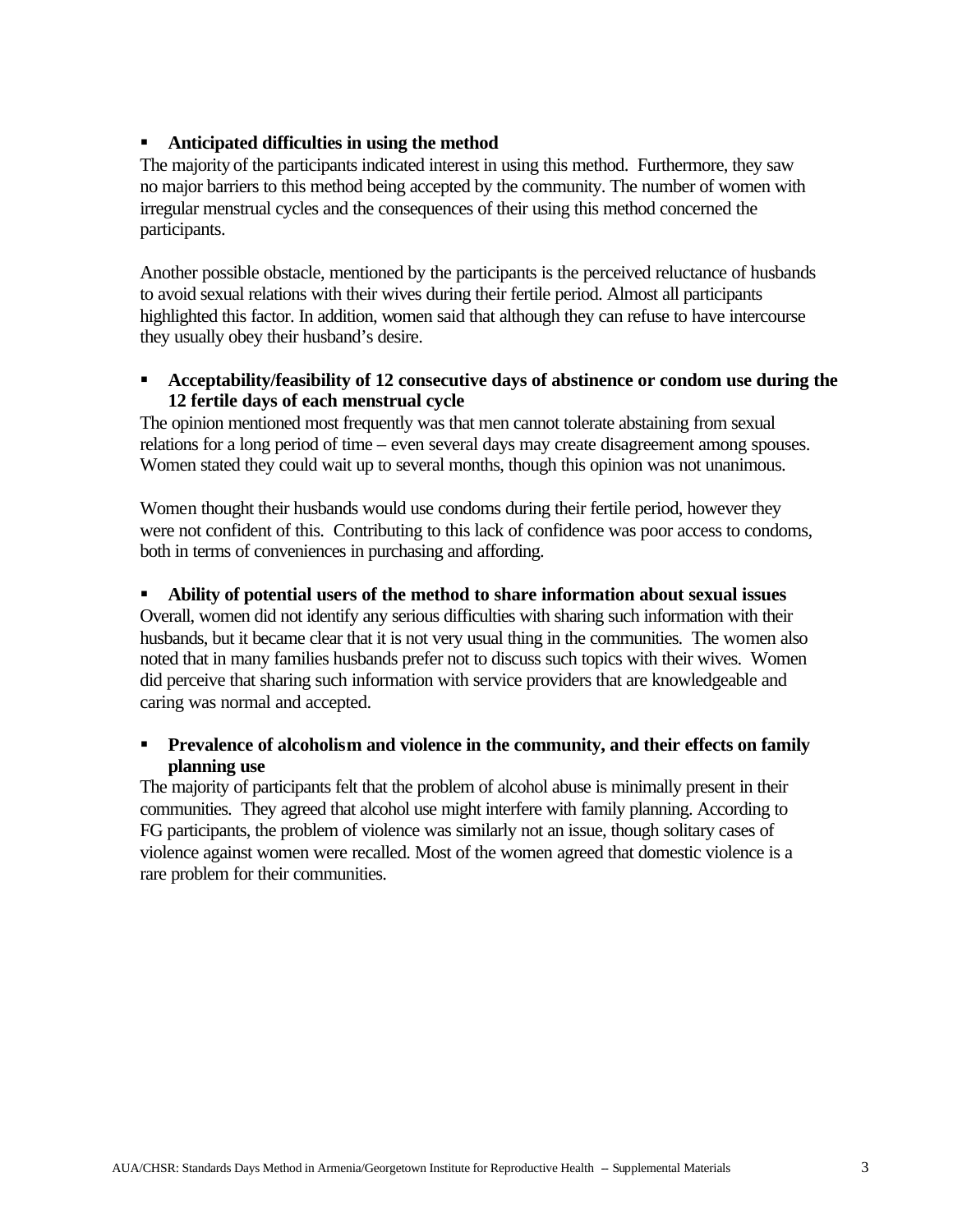# *1.2 TRANSCRIPTS*

## **TRANSCRIPT OF FOCUS GROUP WITH YOUNG WOMEN IN SARUKHAN VILLAGE**

**Focus:** Young women, married **Place:** Gavar Marz, vil. Sarukhan **Location:** School **Date:** December 13, 2000 **Time:** 15:10 p.m.-16:10 p.m. **Moderator:** Gayane Ghukasyan **Recorder:** Yelena Amirkhanyan

#### *Introduction*

*The moderator welcomed all participants and thanked them. She appreciated their participation and told that their participation is very important for the discussion. After introduction of herself and of the recorder the moderator in general terms presented the main objectives and goals of the program. She told that the topic of the discussion is Standard days method of family planning. She mentioned that all opinions are very important and none of the ideas, concerns or opinions would be considered "right" or "wrong" and all ideas are very important and interesting for us. The moderator mentioned also about basic rules of FG discussions, she asked women to feel free to discuss all questions, not to interrupt each other. The confidentiality of the discussion was guaranteed and moderator asked for the permission to use tape recorder. She mentioned that only information would be used without any names.*

*After the introduction women were asked to introduce themselves, their occupation, and number of children in their families. They were also asked to help themselves with refreshments. The participants were women aged 17-48 (average age – 32.5). Of 11 women 6 were teachers, 3 housekeepers, 1 economist, and 1 cleaning lady. The number of children in the FG: from 0 to 3.*

#### **Diagram of the focus group setting**

| $\mathbf 0$ |             | 2 | 3                   |  | 5 |  |  |
|-------------|-------------|---|---------------------|--|---|--|--|
|             |             |   |                     |  |   |  |  |
|             | $\mathbf R$ |   | $11 \mid 10 \mid 9$ |  | 8 |  |  |
|             |             |   |                     |  |   |  |  |

O-Moderator R-recorder 1-participant #1 2-participant #2 3-participant #3 4-participant #4 5-participant #5 6-participant #6 7-participant #7 8-participant #8 9-participant #9 10-participant #10 11-participant #11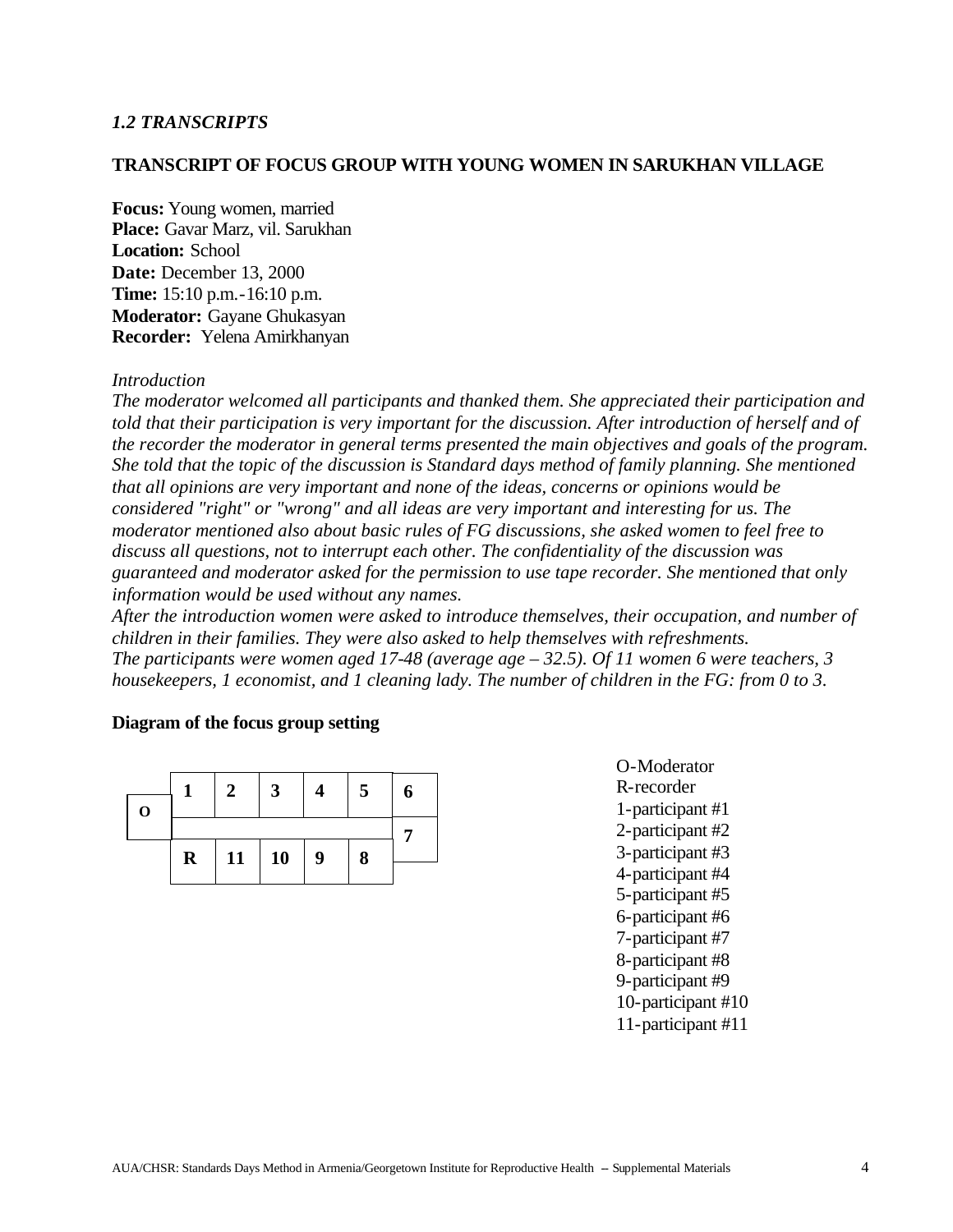# **Part A. SPACING BIRTHS**

- **O. What is the general attitude towards methods of spacing births (natural and modern) in your community? Are there people or groups, who are against it? If yes, who, and why it is so?**
- #5. The natural methods are preferable.

#3. I don't accept contraception. No need to interrupt pregnancy artificially. Let people have children.

#8. I am also against contraception.

#3. There are no religious groups in our community who are against abortions. But I am personally against contraception, especially pills.

#11. People are forced to use contraception because of social, financial conditions. If they wouldn't have such problems, they would have much more children.

*(Some tension in the group.)*

# **O. How do couples feel about the number of children they have? What do couples generally think is the ideal family size?**

- #8. 4 children.
- #5. 2 children.
- #6. 4 children.

# **O. Do couples usually have as many children as they would like to (or more? or less?) If not, why?**

#2. Due to social conditions people have only two children- one daughter and one son.

# **O. You have mentioned that you have 3 children. Would you like to have more?**

#5. (*Laughing*) No, I wouldn't like to have more children.

#11,3. People are planning the size of the family. They have as many children as they can grow.

# **O. On the average, how many children do couples here have?**

#5, 6,2. The average number of children is 2.

#11,3. But in general the number of children is decreasing. In some families there is only one child, because parents cannot afford more children.

# **O. Do couples here do anything to postpone or prevent a pregnancy? What?**

#2. Some women use pills.

#3. Women rely mostly on abortions.

# **O. Are you happy with?**

#8. Women are forced to do abortions.

#11. Pills are more harmful for a body than abortions.

#3. Women are forced to use pills. I have such a feeling that there will be no more abortions performed soon, women will use only pills, whereas I think that pills can provoke some hormonal misbalance.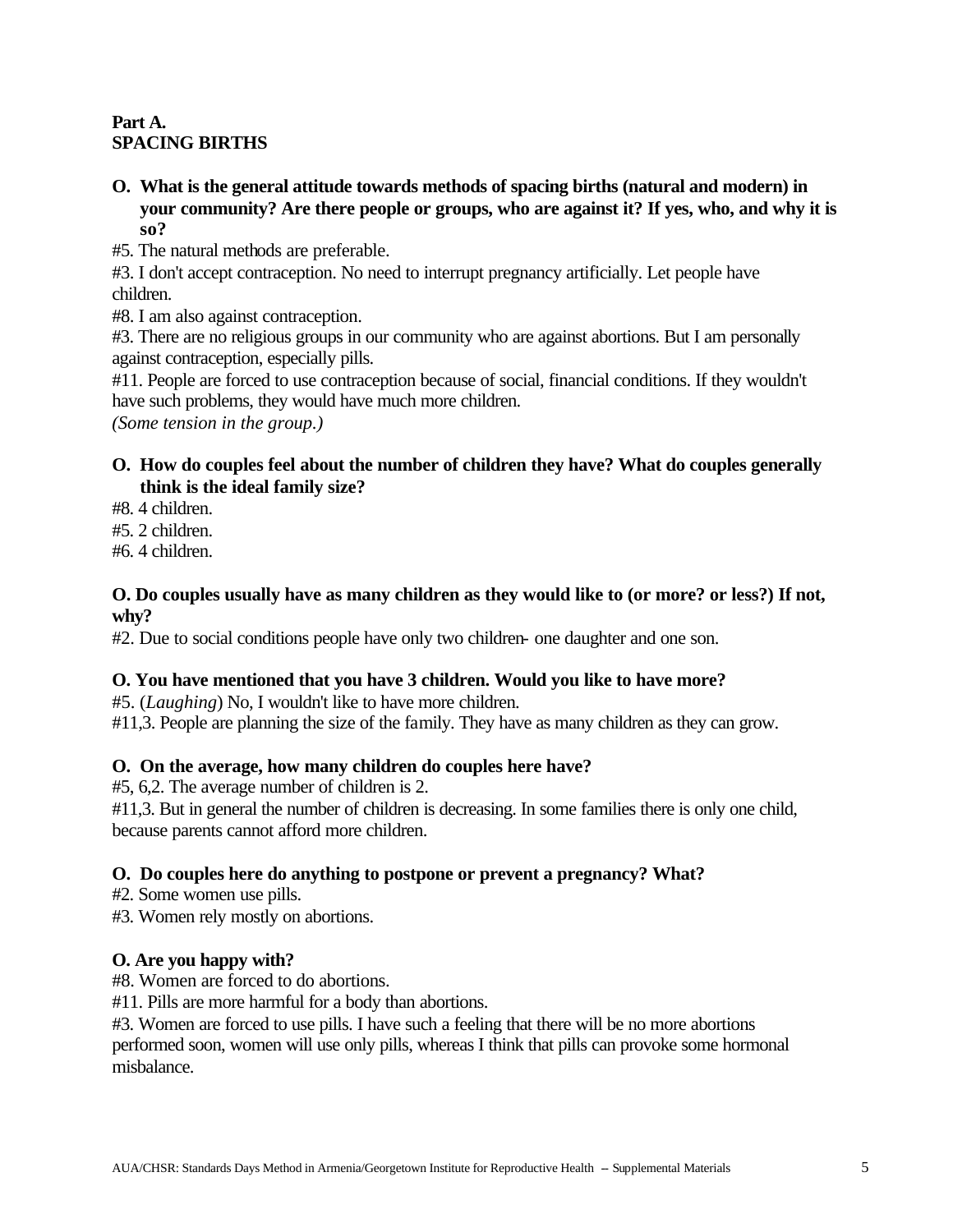# **O. Do you know any other contraceptive methods?**

#4. Some women use IUD.

# **O. Are they happy with it?**

- #8. In general women are not satisfied with IUD.
- #5. It depends on a body.
- #4. It can cause several diseases.

# **O. What kind of problems (potential and actual) do you have with?**

#4. I had some problems with IUD and undergone surgery.

(In general women were embarrassed. )

# **O. Do economic conditions affect the decisions regarding the usage of methods to prevent pregnancies?**

#8. People can't afford to have a child, that is why women do abortions. Only pills are for free.

# **O. Are abortions for free?**

#3,8,1. No, abortions are not for free. #8. Only pills are for free.

# **O. Who decides about family size and the use of the methods of spacing births? The husband? The wife? The couple?**

#8. Couples decide together, but in some cases women are decision-makers.

#3. You know, in villages the main burden of the family care is on the woman, that is why woman decides, that two children are enough- one daughter and one son. Two sons or two daughters are not good.

#11. In some families with two daughters a woman compelled to deliver again, hoping that she would have a son. According to Armenian traditions it is necessary to have at least one son in the family.

# **O. But in general families have two kids.**

#3,11. In general, yes.

# **O. What if the husband and wife disagree? How do they resolve this?**

#4,6. In this case parents interfere.

#3,11. In some families decision-makers are mother-in-law and father-in-law.

#8. Main decision-makers are mother and father in law.

# **O. Do women in this community avoid sexual relations on certain days? Why?**

*(Confusion in the group)* #4,3. Yes.

# **O. On which days do couples not have sex?**

#2. After  $10^{th}$ ,  $14^{th}$  day of menstruation.

#3. They avoid sexual relations in ovulation period.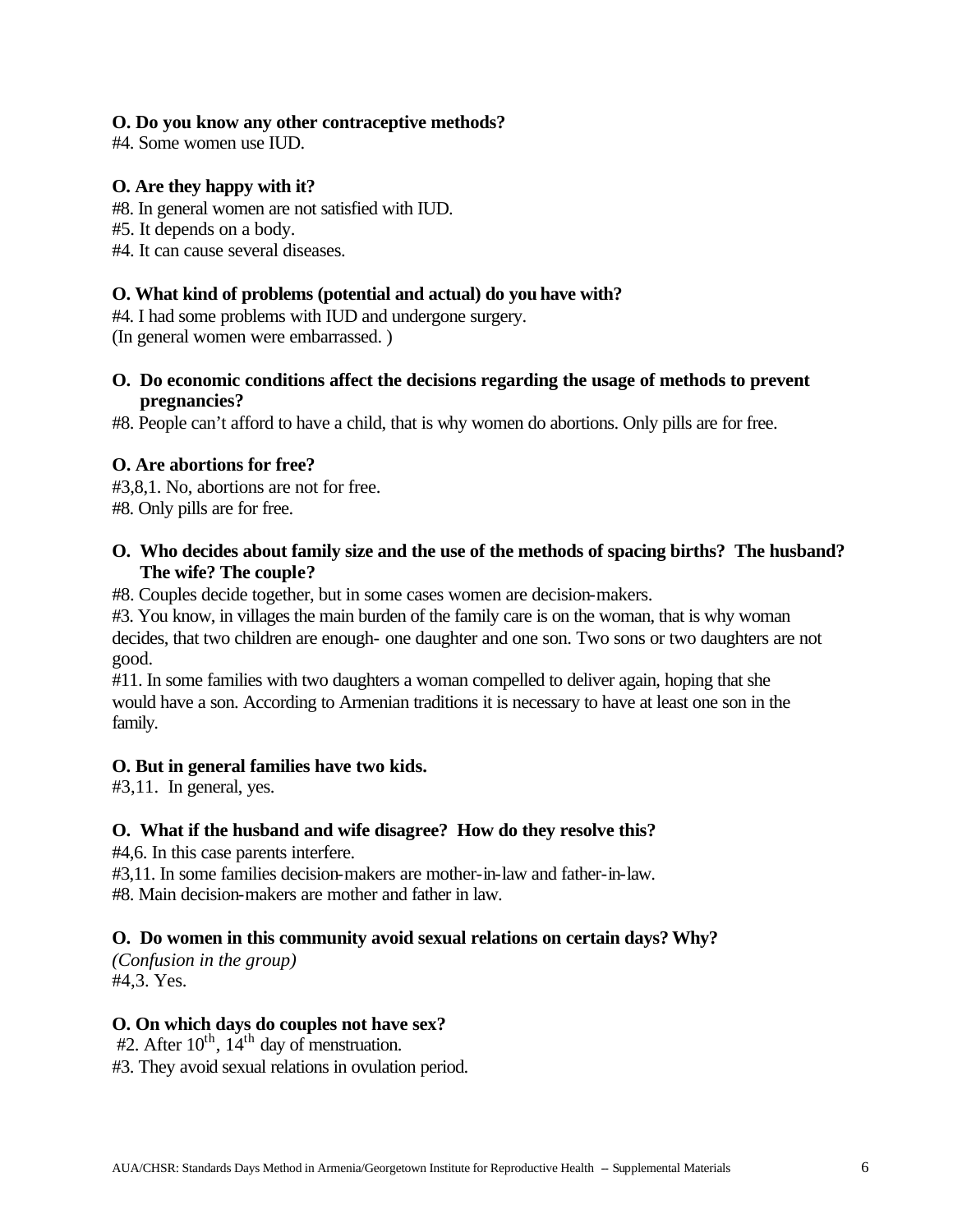# **O. So, you think that women in your community know about this method?**

*(Confusion among women.)* #11. Yes.

# **O. What do men think about abstaining? What do women think?**

#8,6. Normally. #11. Women are happy when they can avoid sexual relations and can avoid pregnancy.

# **O. Do couples agree?**

#8,6. Yes, they agree.

# **O. Can women refuse when the husbands want to have sex?**

#2,4,11. Of course, woman can refuse. #6,7. She can refuse motivating that she is menstruating. #3. When she knows that it is ovulation period, she can refuse.

**O. Do you think that the excessive use of alcohol may interfere with sexual relations and the use of methods of spacing births? Why do you think this? Is there such a problem here?** #6. Alcohol influences the development of a child.

# **O. Do you feel that violence against women may interfere with sexual relations and the use of the methods of spacing births? Is there such a problem here?**

#4,8. No there is no violence against women in our community.

# **Part C. MENSTRUAL CYCLE ("period")**

**O. How often does a woman menstruate or have a period?**

#8,6,4. From 21 to 28 days.

# **O. How many days does menstruation last?**

 #8. It depends on a woman. #4. Up to 10 days. #6. 7 days.

# **O. Is it always the same or does it sometimes vary?**

#8. It is very regular. #3. It is very irregular.

# **O. What is the average duration of menstrual cycle?**

#2,7,11. 24-26 days.

# **O. Do women here are in the habit of marking (keep track of) their periods? (Where? How? On what? Why do they do this?)**

#8. It is easy to remember.

#2. Sometimes women mark in a calendar.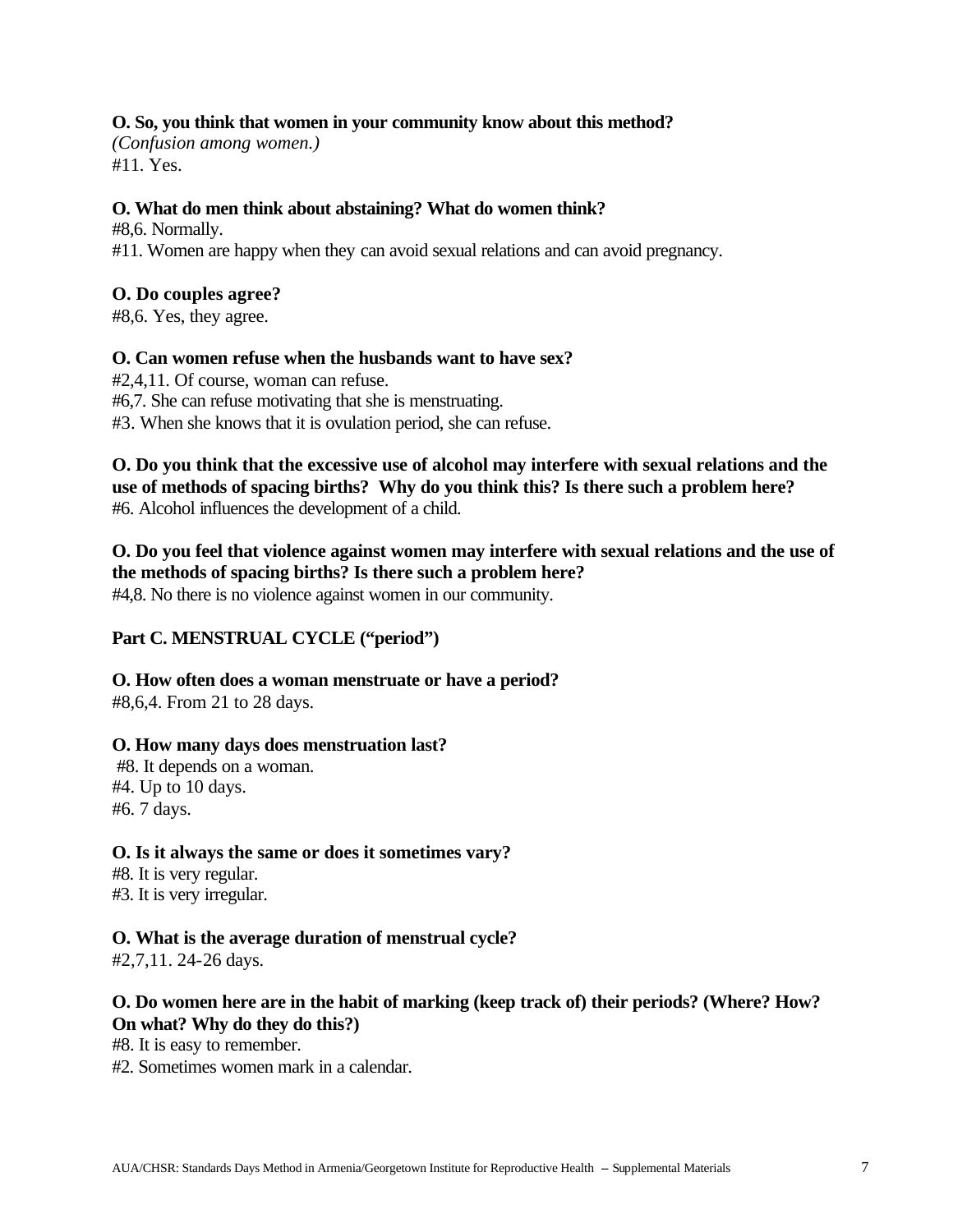# **O. In general do women are in the habit of marking?**

#8. No, they don't mark.

#3. If a woman has a regular menstrual cycle, there is no sense to mark. My cycle is irregular and I mark.

#4. Before marriage my cycle was irregular and I always mark the days. Now it turned to be regular and I am not marking the days.

#5. Marking is useful also for determination of ovulation.

# **O. Do you know about the cases when a woman became pregnant, although she was using natural contraception method?**

#2,6. Yes, we know.

# **O. How did they use this method?**

#4. I had my first child while using this method. During 6 months I had normal menstrual cycle, used that method, nonetheless became pregnant.

# **O. Do you know cases when woman used the method properly but became pregnant?**

*(No answers) The moderator explained the natural method with necklace.* 

# **Part D. ACCEPTABILITY AND USE OF THE STANDARD DAYS METHOD**

# **O. What do you think of this method?**

#1. I use this method. I have no necklaces, but we use condoms during dangerous days.

#6. I use pills.

#8. This is an acceptable method if a woman has regular cycle.

#4. Nowadays due to our difficult social conditions very few people have regular cycle.

# **O. How will the husband feel about abstaining from sexual relations or using condoms during these days? How will the wife feel?**

#11. Men would accept this method.

- #3. If a wife will refuse a husband will have sexual relations with somebody else.
- #6. Husband should use condoms during dangerous days.
- #8. It is impossible situation when a husband wants and a wife refuses.

# **O. Do you thing it is possible that husband would use condom?**

#8. Yes, he would use condom, but I can't imagine that woman would refuse.

#2. At this time a woman should use it.

# **O. Do you mean that woman should use women condoms?**

#2,8. Yes.

# **O. Are female condoms available here?**

#3, 8. They were available. Now people brought them from Yerevan.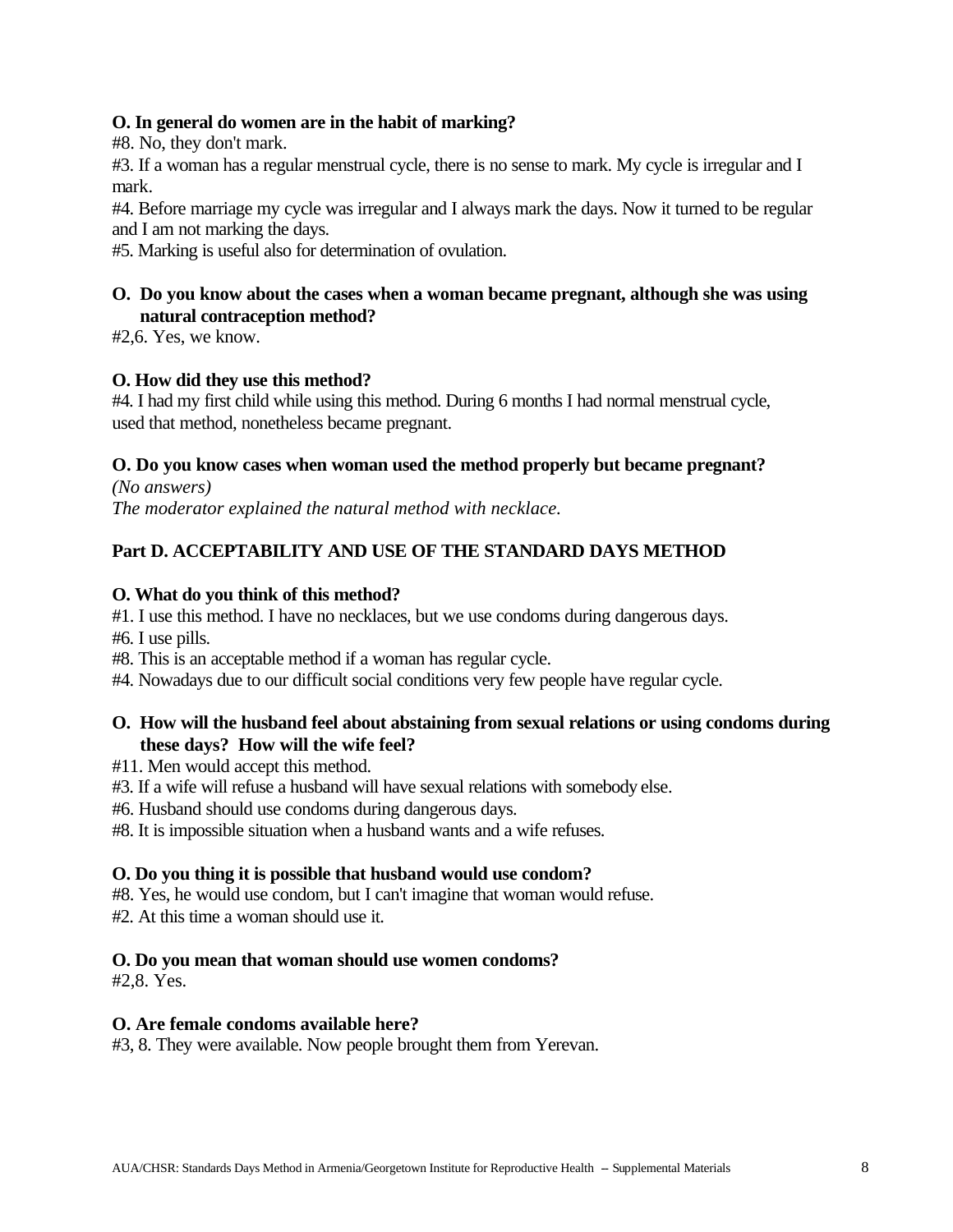## **O. How many days can a man wait without having sexual relations with his wife?**

#2. It depends on a man.

#4. They can wait for several days.

## **O. And what about woman?**

#3. Woman can wait for years.

#6,8. Many husbands are out of their homes for several months.

# **O. Is talking about contraception issues with your husband/wife usual thing for you? What about other families here?**

- #2,8,5. It is a "night topic". *(Laughing)*
- #3, 11. Yes, spouses discuss such topics.

# **O. Do couples need to learn how to use this method together, or can the woman learn about it by herself?**

- #4,11. They can learn together.
- #3. The husband can stay uninformed on this method.

#8. It is important for a woman to know.

# **O. Who should teach the couple to use this method? Where should people go to learn how to use the method?**

#6. You told us about this method and we already knew it.

#2,4. From printed materials.

#11. From women's consultation.

#8. From schools.

# **O. Where should people go to learn how to use the method? Maybe to Women consultations?**

#3. We teach graduating schoolchildren basic of hygiene and of anatomy. It is possible to teach during those lectures.

#4. People can use brochures on that method.

# **O. What should be done in order to make this method of family planning acceptable to couples?**

#11. It is necessary to organize course in schools during biology classes.

*After discussion some women approached and told that during such discussions it is very difficult to obtain objective information. Individual interviews would be more useful. In general, the discussion was not very open, because most women were employees of the same school. Moreover, the director of school was present and she was the former teacher of some participants. That is why they were not able to speak openly and sincerely about intimate issues.*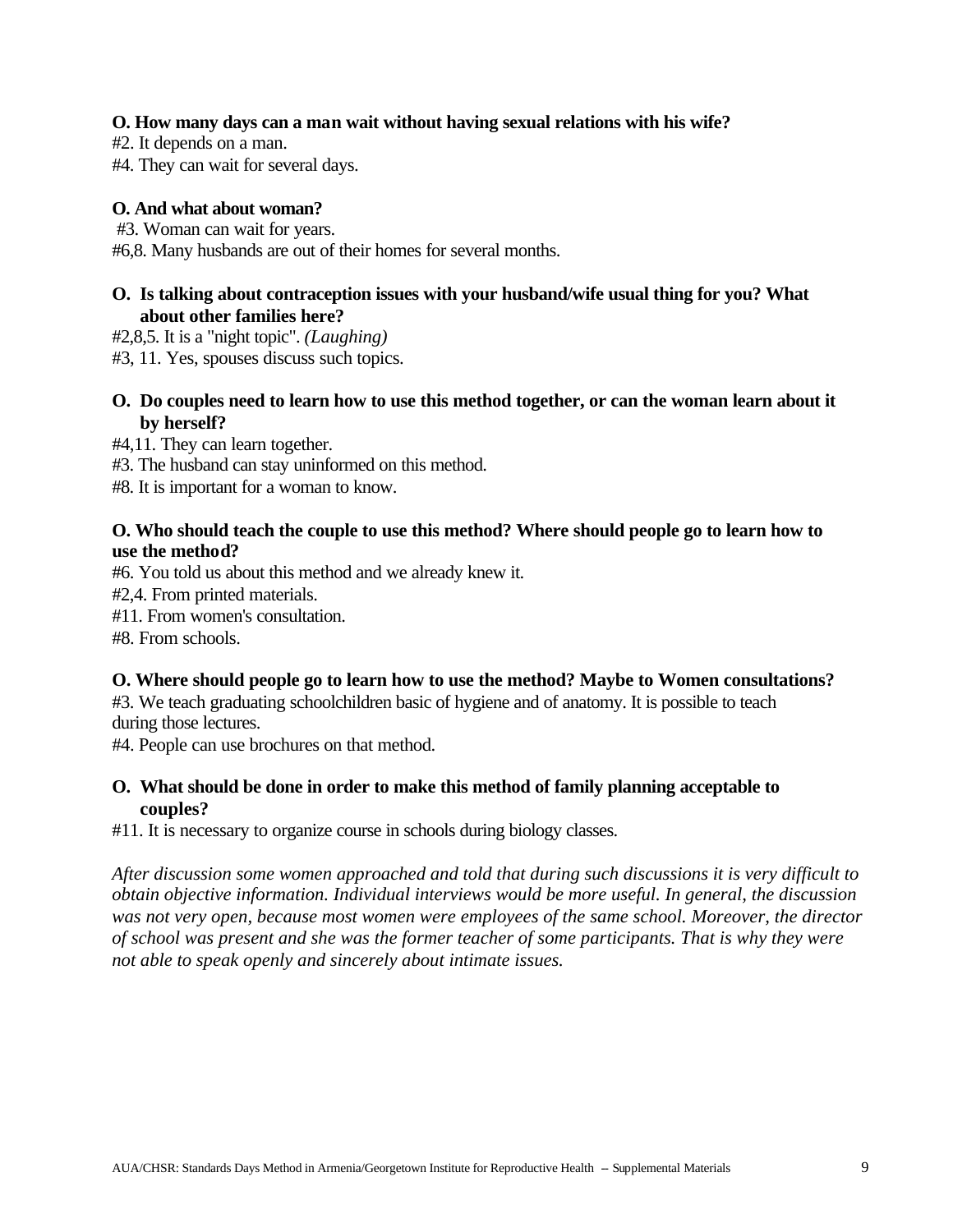# **TRANSCRIPT OF FOCUS GROUP WITH YOUNG WOMEN IN LANJAKHPYUR VILLAGE**

**Place:** Gavar Marz, vil. Lanjakhpyur **Focus**: Young women of reproductive age **Location:** Ambulatory **Date:** December 13, 2000 **Time:**12:00 a.m.-13:00 p.m. **Moderator:** Gayane Ghukasyan **Recorder:** Yelena Amirkhanyan

#### *Introduction*

*The moderator welcomed all participants and thanked them. She appreciated their participation and told that their participation is very important for the discussion. After introduction of herself and of the recorder the moderator in general terms presented the main objectives and goals of the program. She told that the topic of the discussion is Standard days method of family planning. She mentioned that all opinions are very important and none of the ideas, concerns or opinions would be considered "right" or "wrong" and all ideas are very important and interesting for us. The moderator mentioned also about basic rules of FG discussions, she asked women to feel free to discuss all questions, not to interrupt each other. The confidentiality of the discussion was guaranteed and moderator asked for the permission to use tape recorder. She mentioned that only information would be used without any names.*

*After the introduction women were asked to introduce themselves, their occupation, and number of children in their families. They were also asked to help themselves with refreshments.*

*The participants were married women aged 25-46 (average age 35.5). From 10 women 4 were housekeepers, 3 teachers, 1 hairdresser and 1 carpet maker. This focus group consisted of 4 college graduates, 3 university graduates and 3 secondary school graduates. Of 10 participants 3 have 3 children and 7 have 2 children.*

#### **Diagram of the focus group setting**



O-Moderator R-recorder 1-participant #1 2-participant #2 3-participant #3 4-participant #4 5-participant #5 6-participant #6 7-participant #7 8-participant #8 9-participant #9 10-participant #10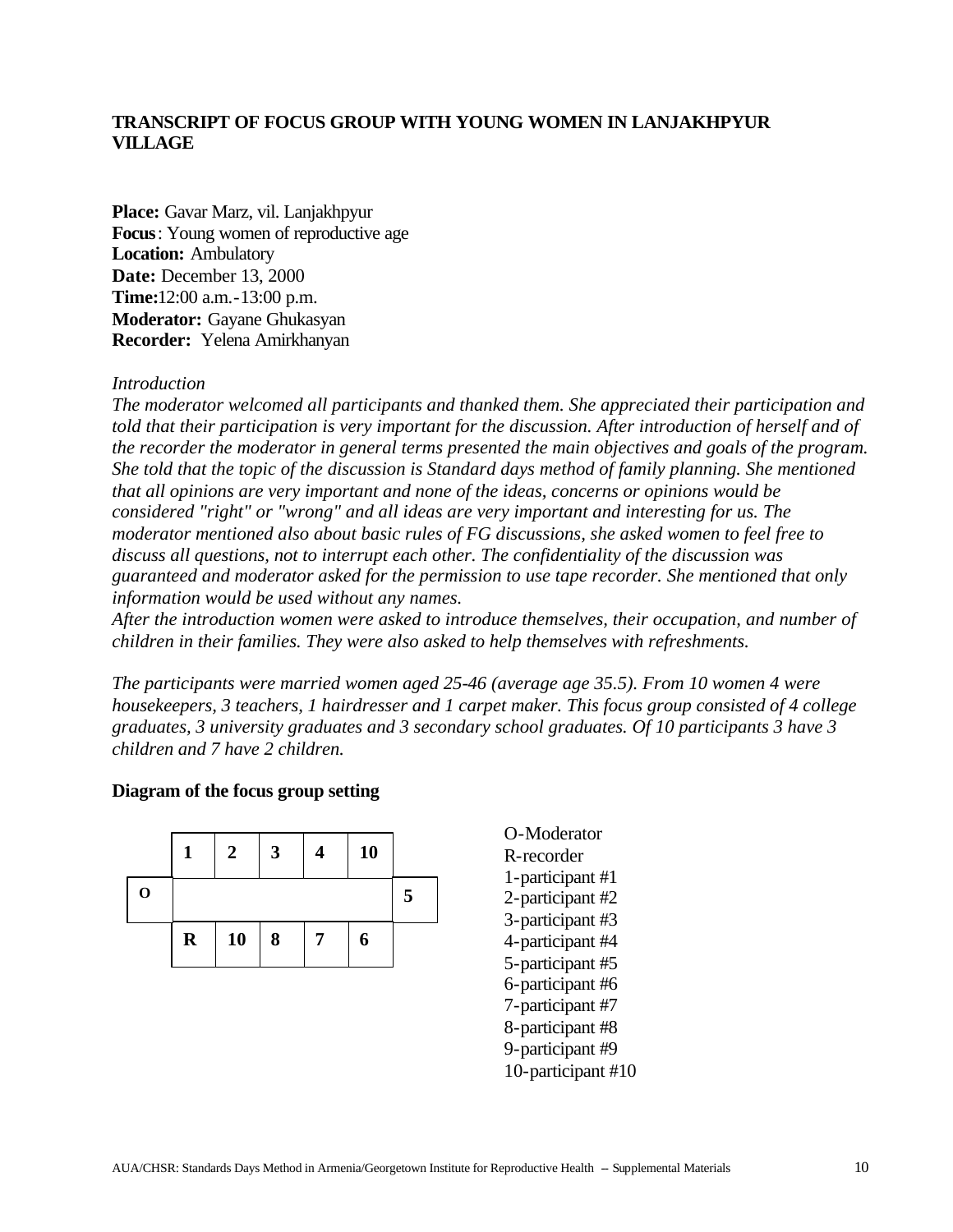# **Part A. SPACING BIRTHS**

# **O. What is the general attitude towards methods of spacing births (natural and modern) in your community? Are there people or groups, who are against it? If yes, who, and why it is so?**

#2. I am already old for using contraceptive methods, but I was aware about different methods. In general, my attitude is positive towards contraception.

**#**1. I was using contraceptive pills for 4 months and I felt that they have negative impact on my organism, so I stopped them.

#5. The main reason for negative consequences of the hormonal pills on women's health is that women don't know whether their health status allows use of those pills or not.

#4. Now hormonal pills are very widespread and if people know about natural methods of contraception they would prefer to use them instead.

# **O. How do couples feel about the number of children they have? What do couples generally think is the ideal family size?**

#9,5,2. The ideal number of kids in the family is 3 or 4.

# **O. Do couples usually have as many children as they would like to (or more? or less?) If not, why?**

#9. Your question has a lot to do with social conditions of our people. In the past, when social status of population was better, the number of children was more.

# **O. On the average, how many children do couples here have?**

#1,9,2. Nowadays people have two children; very rarely they have three kids, in case if there is no son in the family, the number of children can reach 4. Usually people have one son and one daughter.

#5. In general, the average number of children in family is 2.

#7. Many families due to lack of finances can't afford abortion and are forced to have children. I know a case when a child was born and died soon after birth.

#5. Maybe if that woman have been aware of family planning methods she could avoid pregnancy and there wouldn't be such tragic consequences.

# **O. Do couples here do anything to postpone or prevent a pregnancy? What?**

#9. You should consider the educational level of the family, whether there is an agreement or not, whether characters of spouses are matching each other.

#5,9,4. The most widespread method of contraception is abortion. People also use condoms, IUDs, pills. Probably about 10% of people use condoms and pills.

#5. Because of the last two years when family planning spread everywhere, people use also contraceptive pills. Approximately 5% of people use pills.

# **O. Are you happy with?**

#4. For example, one of our participants is not satisfied with pills.

- #1. I think that condoms are the best.
- #2. I used natural method because my menstrual cycle is regular and was very satisfied.

#6. I am not satisfied with IUD.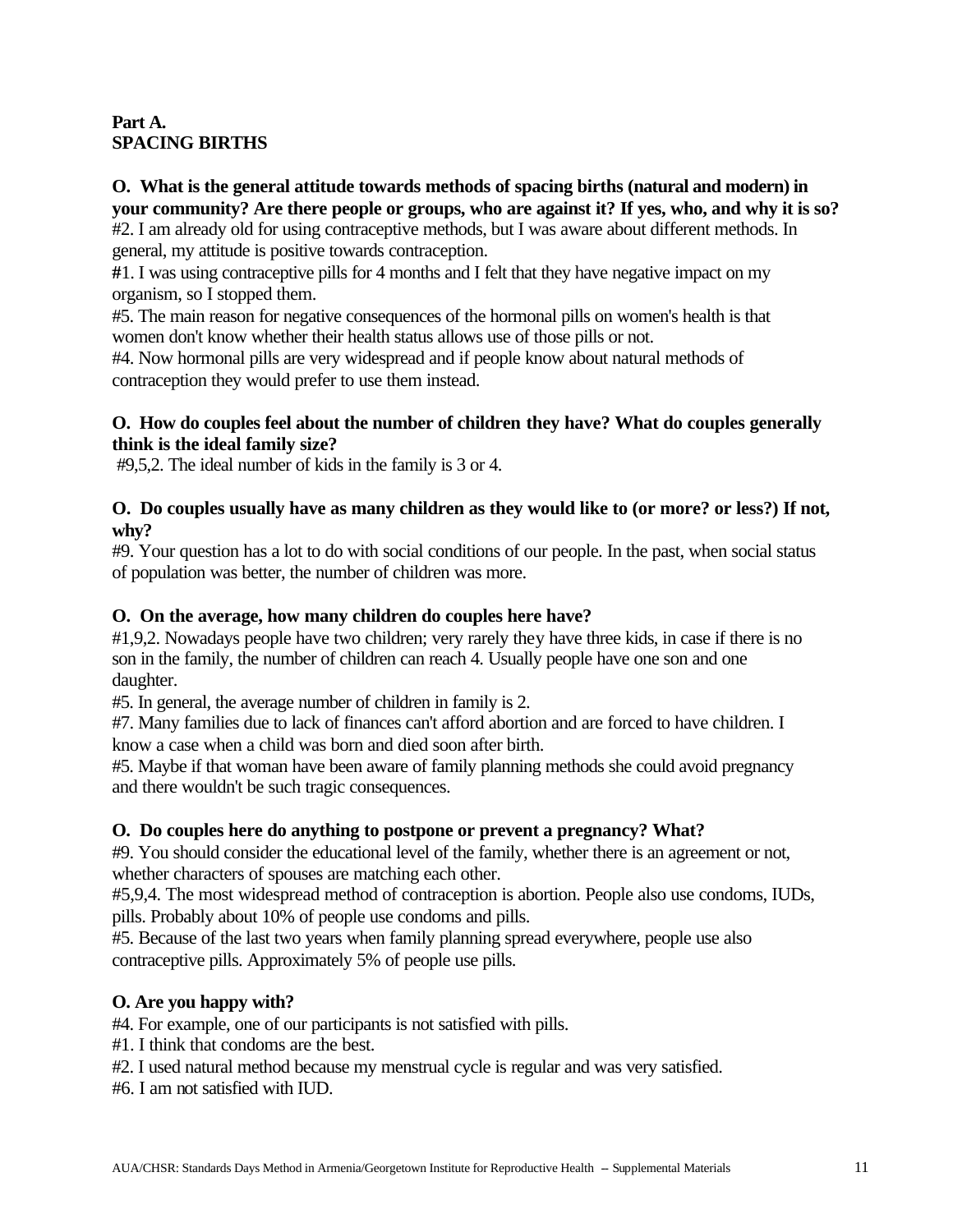#9. I also use natural method.

# **O. What kind of problems (potential and actual) do you have with these methods?**

#6. After using IUD during one year I had bleeding and was forced to get rid of it. I was told that bleeding was due to polyps. I would like to know the reasons for development of polyps.

# **O. Do economic conditions affect the decisions regarding the usage of methods to prevent pregnancies?**

#9,5,2. Of course financial problems have an impact.

#5. The people, who cannot afford IUD, have to use abortion as contraception.

#2, 3, 4,7. Again social status had an impact on this problem.

# **O. Who decides about family size and the use of the methods of spacing births? The husband? The wife? The couple?**

#9,5,2. Usually spouses decide.

#2. If there is no son in the family, often the mother-in-low makes a decision.

# **O. What if the husband and wife disagree? How do they resolve this?**

#6. There are no divorces registered due to this reason. (*Laughing*)

#3. In cases when it is late to do abortion, women are forced to deliver.

#7. If there is no agreement, women are forced to deliver.

#9. Usually woman is compromising. If a husband wants a baby, she would deliver.

#1. Let's say the truth. In Armenian families, especially in our Gavar families women always are compromising. If she doesn't compromise, it is possible that husband can tell her: "Pack your bags and go to your father's home".

# **Part B. ABSTINENCE**

# **O. Do women in this community avoid sexual relations on certain days? Why?**

#6. Do you mean mood?

#4, 5. Very often women avoid sexual intercourse due to tiredness. Women are physically overloaded.

#9 We should consider also that men are more passionate than women.

# **O. On which days do couples not have sex?**

#5. Many women know the days of ovulation during their menstrual cycle and avoid sexual intercourse during those days. Some women use that method very successfully.

#9. Not all women know about that method.

#2. The women who have contacts with physicians are aware about this method.

# **O. And on which days do they have sex?**

#9. The women who have regular menstrual cycle use this method. I am a teacher in the secondary school and I teach the anatomy of sexual organs, the menstrual cycle is described in the textbook. I think that it remains in the memory of the adolescents and they can refer to the book in case of necessity.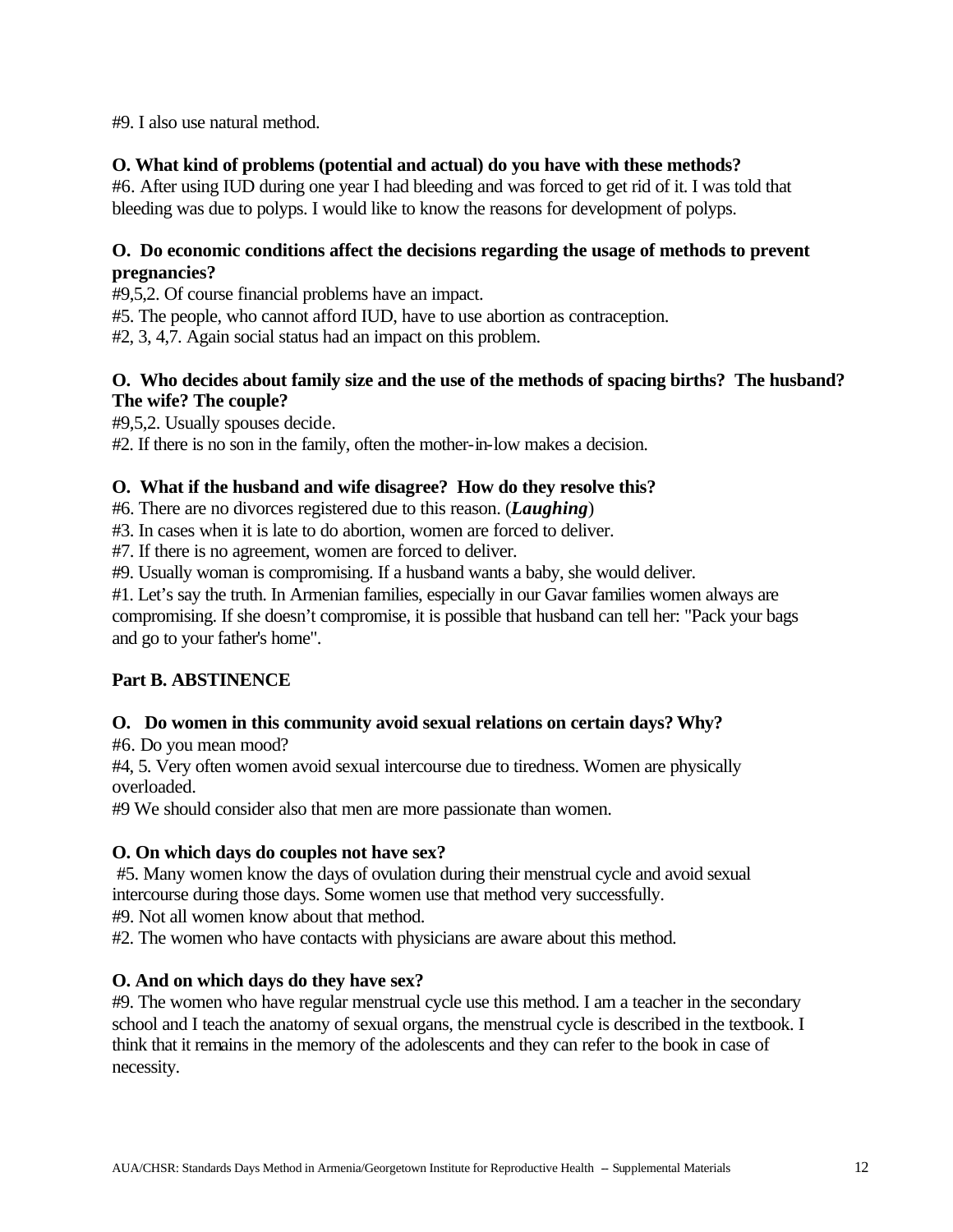# **O. So, you think that women in your community know about such method?**

#6 Yes, during ovulation we use condoms. However, many women have an abortion at least once every three years.

#### **O. What do men think about abstaining? What do women think?**

#8. Sometimes women refuse to have intercourse.

## **O. Can women refuse when the husbands want to have sex?**

- #8. We are not living in slave society.
- #7, 8. Usually spouses have intercourse when husband wants.

**O. Do you think that the excessive use of alcohol may interfere with sexual relations and the use of methods of spacing births? Why do you think this? Is there such a problem here?** #9,1,2, 3, 7,5. Of course alcohol has great influence. If the husband wants sex, they will have sexual intercourse in any case.

# **O. Do you feel that violence against women may interfere with sexual relations and the use of the methods of spacing births? Is there such a problem here?**

#9,1,2. No there is no violence in our families.

# **Part C. MENSTRUAL CYCLE ("period")**

# **O. How often does a woman menstruate or have a period?**

#7. 28 days

- #5. Some women have 21 or 26 days cycle.
- #9. Some women have 30 days cycle.

#### **O. Is it always the same or does it sometimes vary? Is it the same for all women?**

#2, 1, 7, 9. It depends on woman's organism

# **O. Do women here are in the habit of marking (keep track of) their periods? (Where? How? On what? Why do they do this? Do they use it as a method of preventing pregnancies? Can you describe how it is done? )**

#9, 3, 8. Some women mark the day of bleeding on calendar.

#7. In order to control whether the menstrual cycle is regular or not.

#9. It is the indicator of normal functioning of sexual organs.

#5. Women mark the duration of bleeding in the calendar.

# **O. Do you know about the cases when a woman became pregnant, although she was using natural contraception method?**

#1,2,8,7,9. Of course, there are a lot of cases of pregnancy when women were using this method. #6. In case of correct use of natural method there shouldn't be problems.

#1,2,8,7,9. If a woman uses natural method and nevertheless become pregnant it means that there are some problems.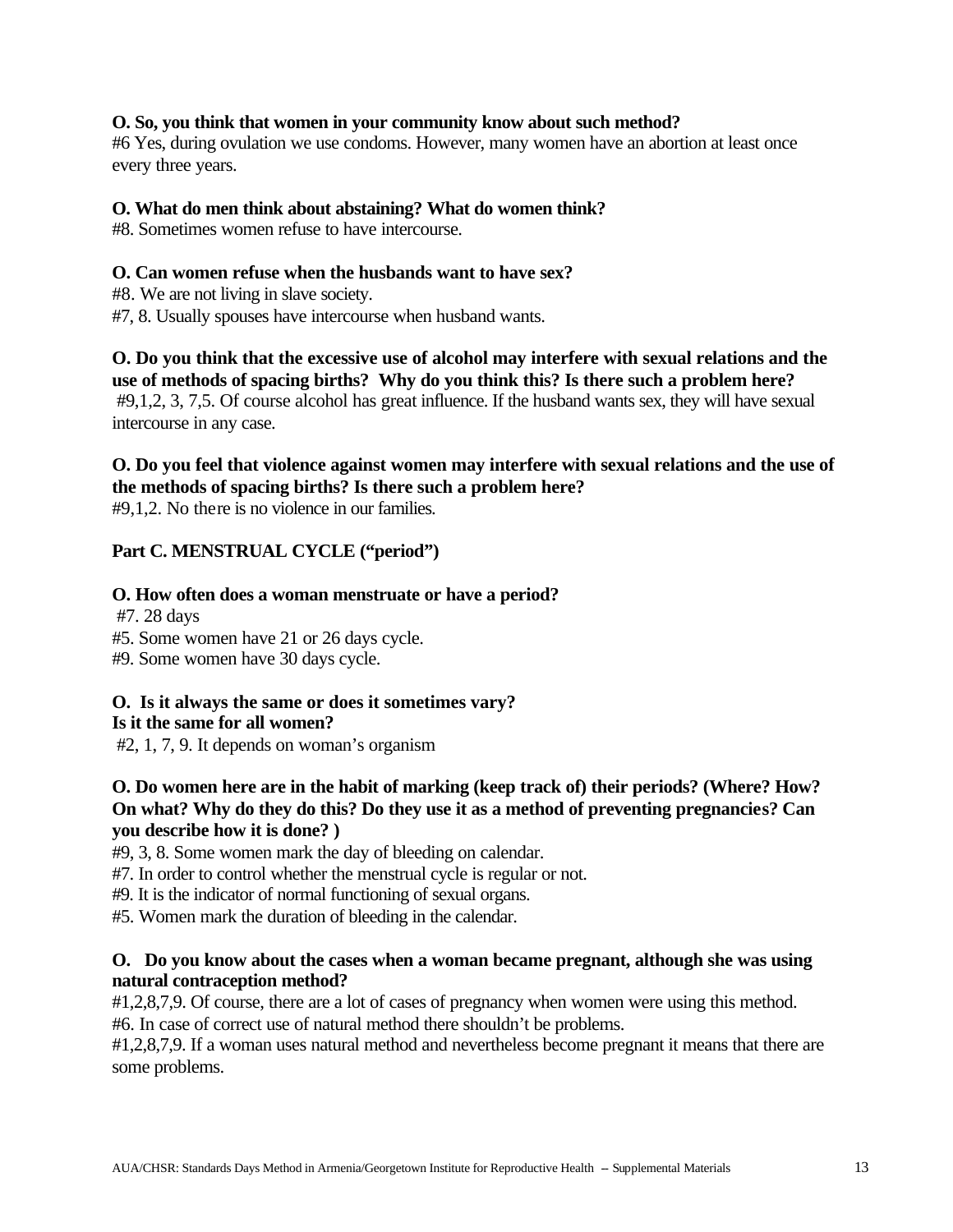# *The moderator explains the natural method, using the necklace.*

# **Part D. ACCEPTABILITY AND USE OF THE STANDARD DAYS METHOD**

## **O. What do you think of this method?**

- #9. My opinion is positive, if it really works
- #6. I use this method by marking in the calendar and it works.
- #5. If a woman has a regular menstrual cycle this method is a good one.
- #7. However, not every woman has normal, regular menstrual cycle.
- #1, 2, 4, 6. We think, that this method would be possible to use.

# **O. How will the husband feel about abstaining from sexual relations or using condoms during these days? How will the wife feel?**

#2,3,6,7. We think, that husbands would agree not to have sexual contacts during "dangerous days". #1,8. You cannot say same things about all husbands. Some husbands will refuse from abstinence.

# **O. Could there be potential disagreements or problems? How might these be resolved?**

#9. During ovulation it is possible to use condoms.

# **O. How many days can a man wait without having sexual relations with his wife?**

#3.6 It depends on a husband.

#5 Different types of men - different behavior.

## **O. How many days can a woman wait?**

#9. Women can wait for their husbands even for years. Sometimes our husbands leave for work out of country for years.

#6. For men it is more difficult than for women.

# **O. Is talking about contraception issues with your husband/wife usual thing for you? What about other families here?**

#9. In some families it is shameful to discuss such issues.

#1,7. Nowadays it is usual to speak about such things.

# **O. Do couples need to learn how to use this method together, or can the woman learn about it by herself?**

#5. No, the spouses should learn this method together.

#3. They should learn together because it is their common concern.

# **O. Who should teach the couple to use this method? Where should people go to learn how to use the method?**

- #3. From people, who are already aware about this method.
- #9. From relatives.
- #6. From friends.

# **O. Where should people go to learn how to use the method?**

#3,9,6. From physicians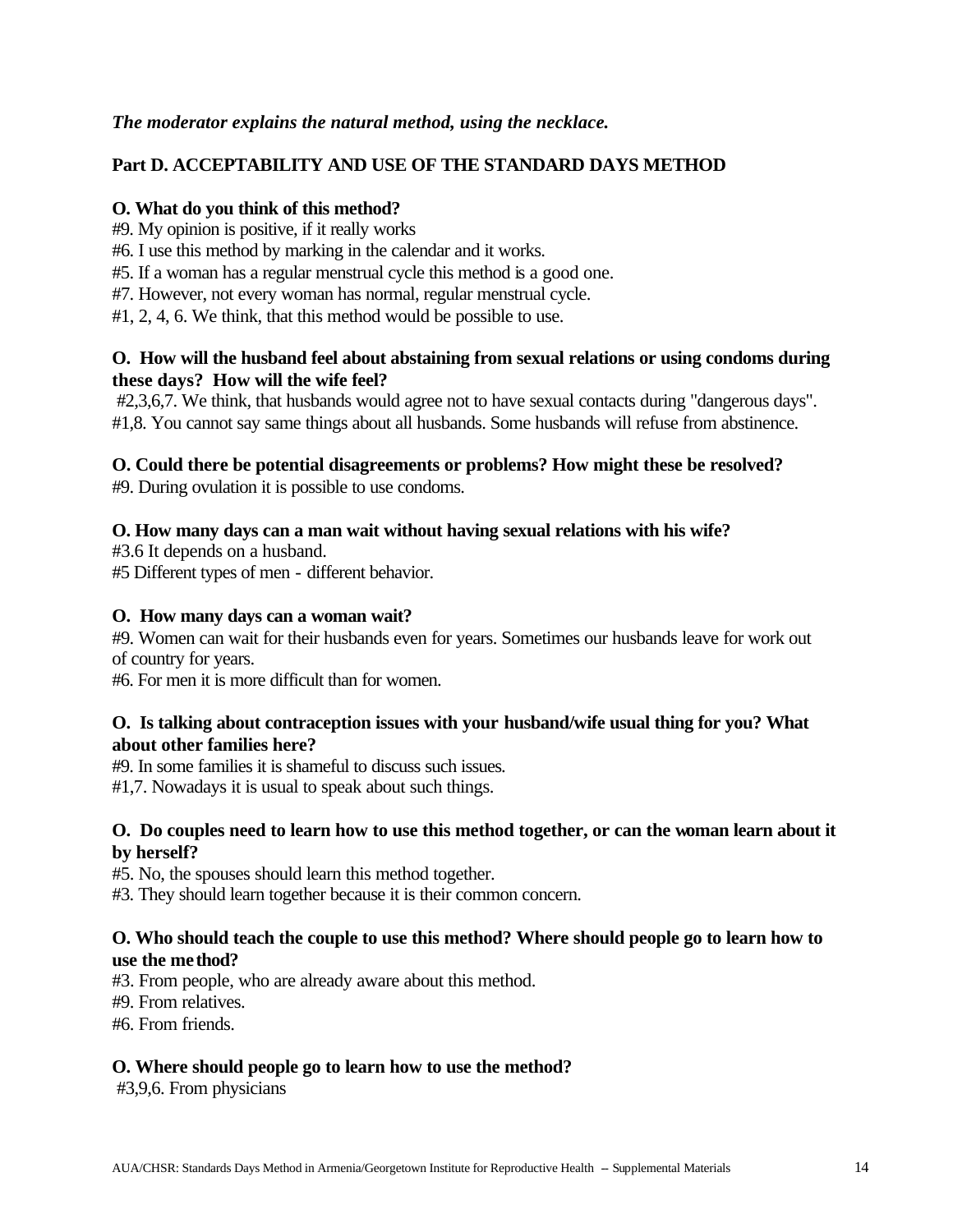#1.5 From nurses in women consultations.

# **O. What should be done in order to make this method of family planning acceptable to couples?**

#7,3 Discussions like this would be very useful. #9,3,2,4 We think that women will accept this method. #5,6,7 This method is preferable, it is safe.

 *(In general the atmosphere was warm.)*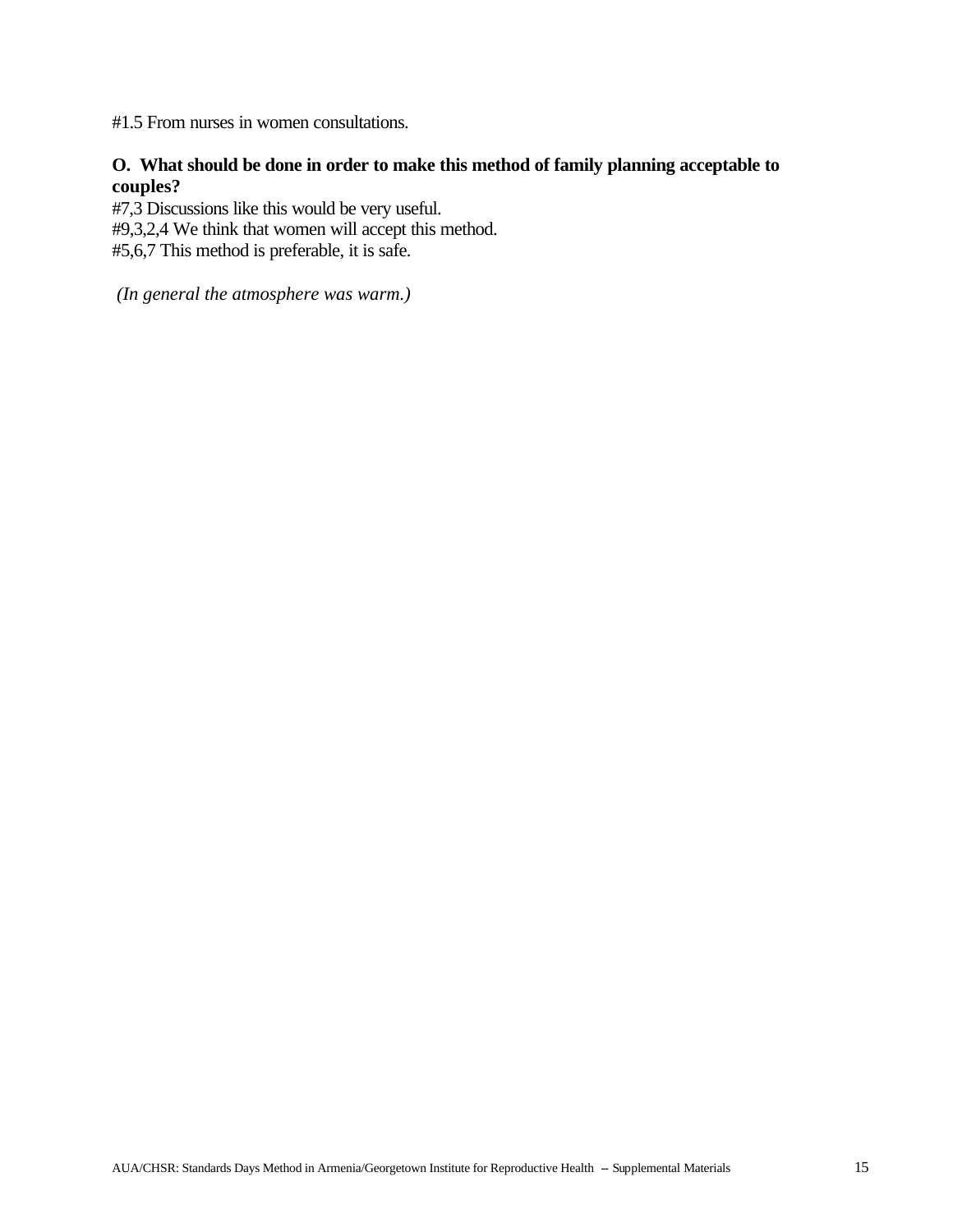## **TRANSCRIPT OF FOCUS GROUP WITH YOUNG WOMEN IN GANDZAK VILLAGE**

**Focus:** Young women, married **Place:** Gavar Marz, vil. Gandzak **Location:** Municipality **Date:** December 14, 2000 **Time:** 11:10 a.m.-12:10 p.m. **Moderator:** Gayane Ghukasyan **Recorder:** Yelena Amirkhanyan

#### *Introduction*

*The moderator welcomed all participants and thanked them. She appreciated their participation and told that their participation is very important for the discussion. After introduction of herself and of the recorder the moderator in general terms presented the main objectives and goals of the program. She told that the topic of the discussion is Standard days method of family planning. She mentioned that all opinions are very important and none of the ideas, concerns or opinions would be considered "right" or "wrong" and all ideas are very important and interesting for us. The moderator mentioned also about basic rules of FG discussions, she asked women to feel free to discuss all questions, not to interrupt each other. The confidentiality of the discussion was guaranteed and moderator asked for the permission to use tape recorder. She mentioned that only information would be used without any names.*

*After the introduction women were asked to introduce themselves, their occupation, and number of children in their families. They were also asked to help themselves with refreshments.*

*The participants were women aged 27-49 (average age - 38). Of 9 people 7 were housekeepers, 1 manager, and 1 teacher. Of 9 participants 1 was university graduate, 2 college graduates, 5 secondary school graduates, and 1 had incomplete secondary school education. The number of children in the FG: from 1 to 5.*

#### **Diagram of the focus group setting**



O-Moderator R-recorder 1-participant #1 2-participant #2 3-participant #3 4-participant #4 5-participant #5 6-participant #6 7-participant #7 8-participant #8 9-participant #9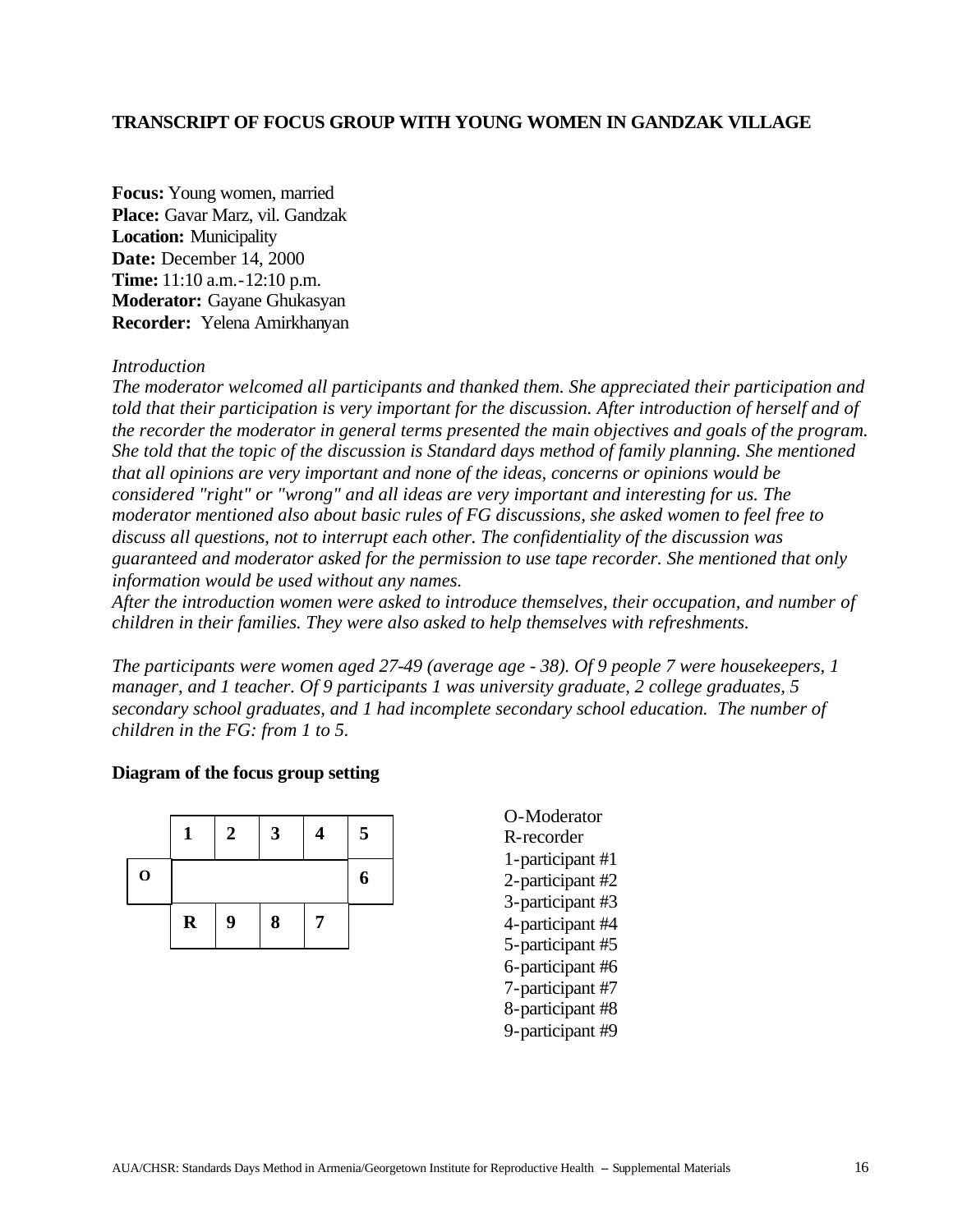# **Part A. SPACING BIRTHS**

**O. What is the general attitude towards methods of spacing births (natural and modern) in your community? Are there people or groups, who are against it? If yes, who, and why it is so?**

#5. I know a woman who drunk vodka with pepper for inducing abortion, Physicians saved her life. #3,6. Some women take pills from women consultations.

#5. My attitude towards pills is negative, however some people accept them.

#3. According to the Bible, abortions are prohibited. If conditions were normal, people would have more children.

#6. The number of deliveries decreased sharply.

# **O. How do couples feel about the number of children they have? What do couples generally think is the ideal family size?**

#2. If there were a job people would have many children, as many as they want, up to 5-6 children.

#1. I had as many children, as I wanted. At that time social conditions were better.

#3. There were 3 children in our family, and now people don't want more than two children.

# **O. Do couples usually have as many children as they would like to (or more? or less?) If not, why?**

#5. I have four children, but I would like to have even ten. However, due to financial conditions I can't afford it.

# **O. On the average, how many children do couples here have?**

- #2. 2 children.
- #6. 1-2 children.
- #7. 2-3 children, especially in families where there is no son.

# **O. Do couples here do anything to postpone or prevent a pregnancy? What?**

#3,9. Some women apply for abortions.

#1,6. Some women are forced to do abortions; they can't afford to have a child because of financial reasons.

#9. Some women use pills. They are given out free of charge.

#7. Maybe, there are some effective methods, but we don't know about them.

# **O. Are you happy with?**

#3,5. Nobody wants to do abortion.

#2. I think that pills have negative impact on women's health.

# **O. What kind of problems (potential and actual) do you have with? Do economic conditions affect the decisions regarding the usage of methods to prevent pregnancies?**

#8,9. Of course, they influence.

(*In general, the group was very passive.*)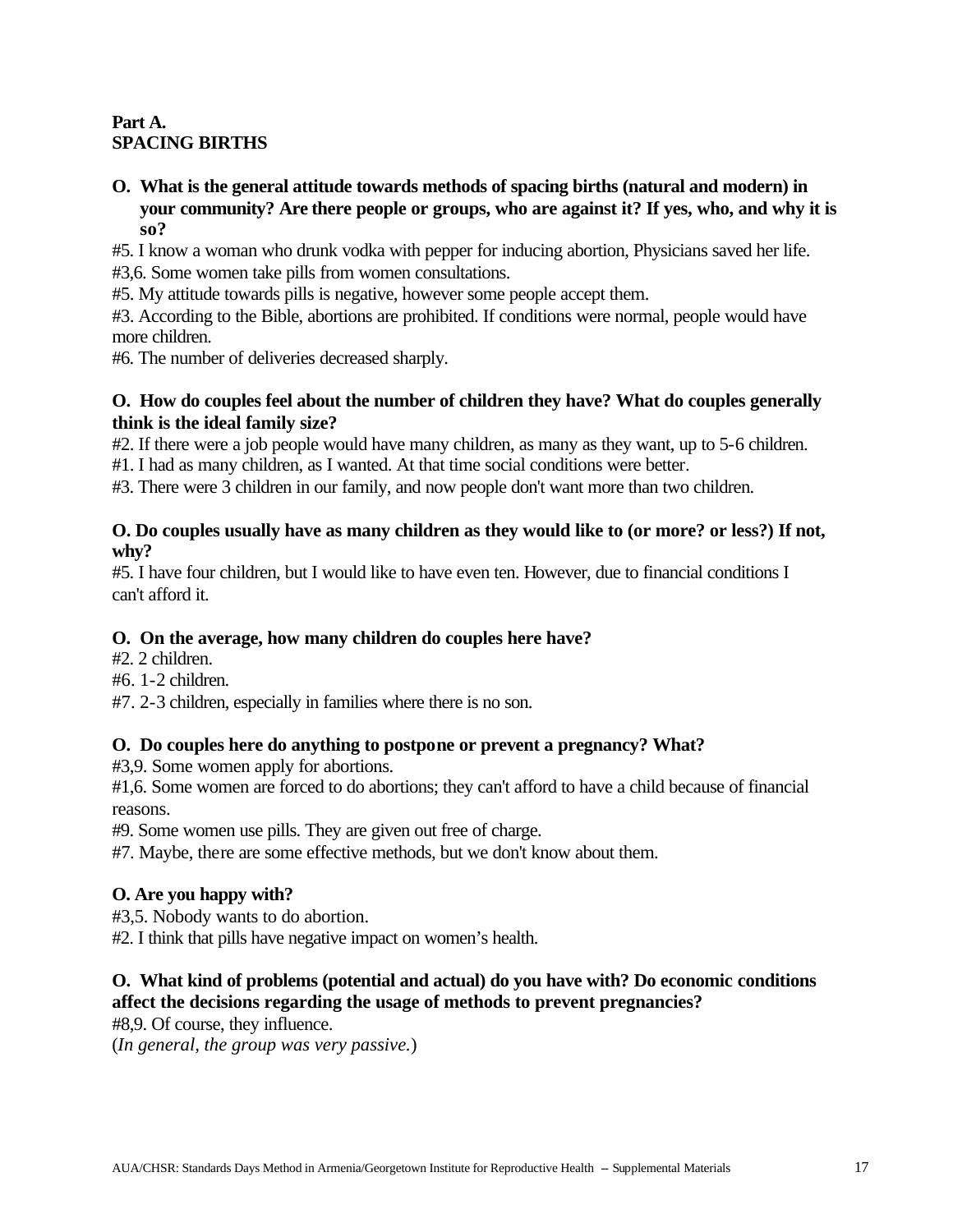# **O. Who decides about family size and the use of the methods of spacing births? The husband? The wife? The couple?**

#1. Every family (spouses) decides by themselves.

#7. Usually mother-in-law and father-in-law want many grandchildren and often they have great influence on the decision about family size.

# **O. What if the husband and the wife disagree? How do they resolve this?**

#7. Sometimes they arrive to a common decision, sometimes –they do not.

#9. The number of births decreased sharply.

#4. Mother-in-law and father-in-law make decision.

# **Part B. ABSTINENCE**

#### **O. Do women in this community avoid sexual relations on certain days? Why?**

 $#1,5.$  Yes, they do. #2,3. Yes, we avoid.

# **O. And on which days do they have sex?**

#2. During 10 days after bleeding and during 10 days before bleeding.

*(The group was confused and didn't answer every question very openly.)*

# **O. What do men think about abstinence? What do women think?**

#3. Husbands are not happy with that.

#9,8. Women avoid sex because of fear of pregnancy.

# **O. Can women refuse when the husbands want to have sex?**

#4,5. Yes, they can. #6,3. But they cannot refuse if husband insists.

**O. Do you think that the excessive use of alcohol may interfere with sexual relations and the use of methods of spacing births? Why do you think this? Is there such a problem here?** #3,6,6. Yes, it can. Unhealthy children are born due to alcohol abuse.

# **O. Do you feel that violence against women may interfere with sexual relations and the use of the methods of spacing births? Is there such a problem here?**

#1,2,5,7. No, there is no such practice in our community.

#9. Women are working very hardly even during pregnancy.

#6,7. Our husbands don't bit us. They don't have job and stay in the street all day long.

# **Part C. MENSTRUAL CYCLE ("period")**

# **O. How often does a woman menstruate or have a period?**

#3. 24 days.

#1. Sometimes twice a month.

#5,6. It depends on woman, from 21 to 26-28 days.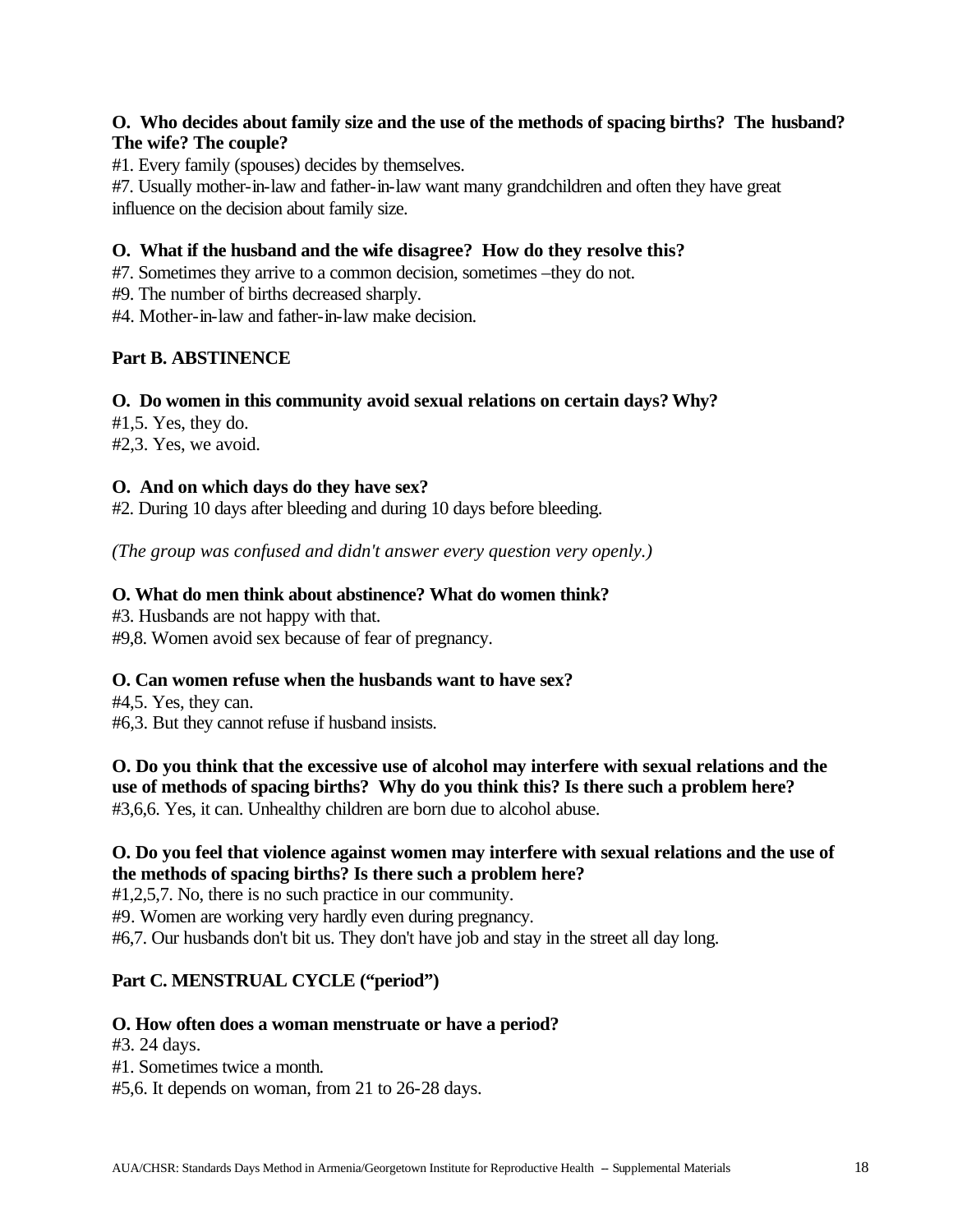#5. I have regular cycle every 28 day.

## **O. How many days does a woman bleed?**

#3. 4 days. #1. It depends on a body. #5. 5 days. #9. 3-4 days.

# **O. Do women here are in the habit of marking (keep track of) their periods? (Where? How? On what? Why do they do this? Do they use it as a method of preventing pregnancies? Can you describe how it is done? )**

#2,3,7,6. Many women mark in calendar.

#5. I just remember those days.

#4. Me also.

#1,3. Women with irregular cycle mark their periods.

# **O. Do you know about the cases when a woman became pregnant, although she was using natural contraception method?**

#6,8,3. Yes, we have heard about that.

#3. Despite the fact that I was using this method I became pregnant. *(Didn't answer the question how was she using it.)*

*In general the atmosphere was warm.*

# **Part D. ACCEPTABILITY AND USE OF THE STANDARD DAYS METHOD**

# **O. What do you think of this method?**

# **Do you think it would work here to space pregnancies? Why? Why not?**

#1. It is difficult to remember everything. My menstrual cycle is not regular and this method is not acceptable for me.

- #5. Everybody knows this method. Could you present this necklace me, I have regular cycle?
- #9. There are so many women who do abortions; this method is much better than abortions.

#2. This method is much better for women health, than abortions.

#6. Abortions are very harmful for women health; women should worry about their health.

# **O. How will the husband feel about abstaining from sexual relations or using condoms during these days? How will the wife feel?**

#5. Many women in our community even hadn't see condoms.

(Everybody agreed with this statement except participant #2.)

#7. Some husbands would agree, the others would not.

#8. Husband can protect himself using withdrawal.

# **O. Could there be potential disagreements or problems?**

#5. If the husband would like to have sex woman will agree.

(Most of participants agreed with this statement.)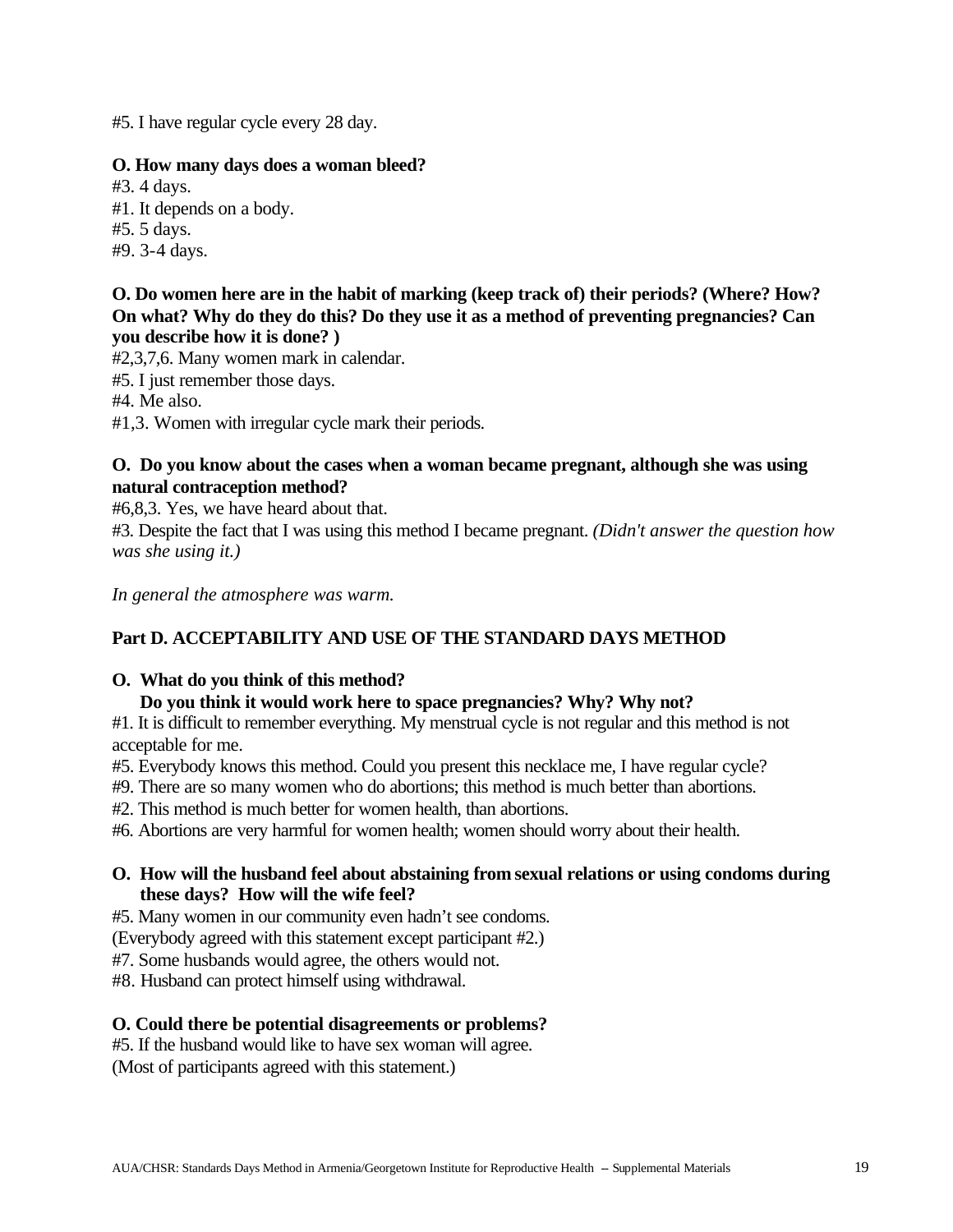# **O. How many days can a man wait without having sexual relations with his wife?**

#7. Husbands can't wait even an hour. *(Laughing.)*

## **O. How many months?**

(No exact answer. The general opinion that husbands can't wait long time.)

## **O. How many days can a woman wait?**

#9. I can wait for long time, even for years.

#2,7,5. Women can wait much longer than men can do.

# **O. Is talking about contraception issues with your husband/wife usual thing for you? What about other families here?**

#2,3. Yes, it usual for us.

#8. Not always and not in every family. Some spouses confused with such topics. *(Participants answered the question unwillingly.)*

# **O. Do couples need to learn how to use this method together, or can the woman learn about it by herself?**

#3. At first the woman should learn.

#7. Let husbands also know this method.

#3. The less a husband would know about it, the better would be for a woman. She would have an opportunity to avoid sexual relations motivating by having period.

# **O. Who should teach the couple to use this method? Where should people go to learn how to use the method?**

#2. Somebody knowledgeable, like you.

#9. In women consultations.

- #6. In groups like this.
- #1. Women can tell to each other.
- #4. Physician can teach.

# **O. What should be done in order to make this method of family planning acceptable to couples?**

#6. It is important for husbands also to know about the method.

#2. This method is acceptable for those women whose cycles are regular.

#5. My cycle is regular and I can use it.

(Participant #2 was interested in the method very much and took notes how to use the method, how to use necklace.

*In general, the attitude of the participants was positive; they were interested in method and would like to learn it.)*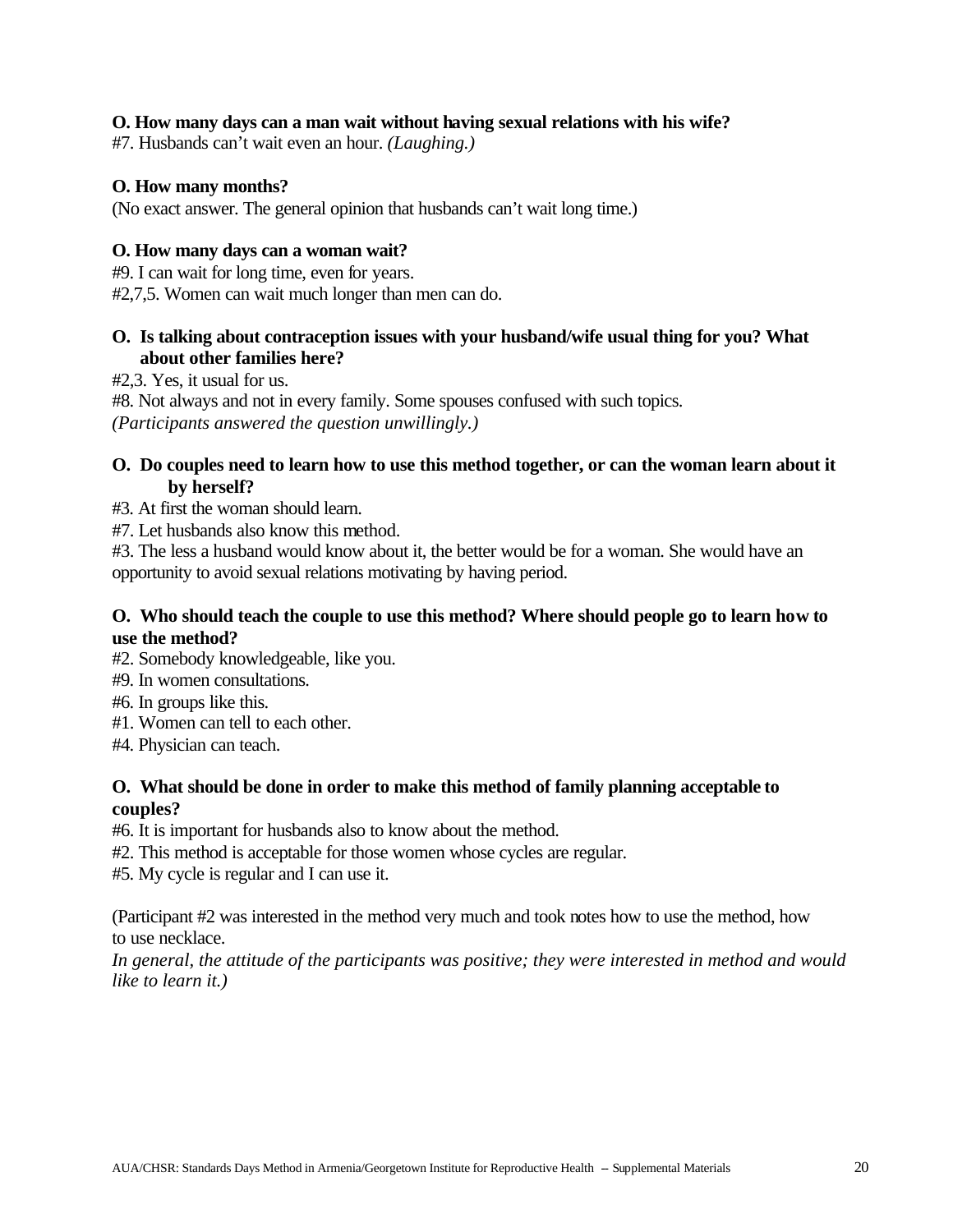# **TRANSCRIPT OF FOCUS GROUP WITH YOUNG WOMEN IN GEGHARKUNIK VILLAGE**

**Focus:** Married young women **Place:** Gegharkunik village, Gavar region, Armenia Location: "Medical Unit" **Date:** December 13, 2000 **Time:** 12:00-13:30 **Moderator:** Tsovinar Harutyunyan **Recorder:** Amenuhy Tadevossian **Observers:** Three nurses

# **DIAGRAM OF THE FOCUS GROUP SESSION**

**O=observer M=moderator R=recorder P=Participant**

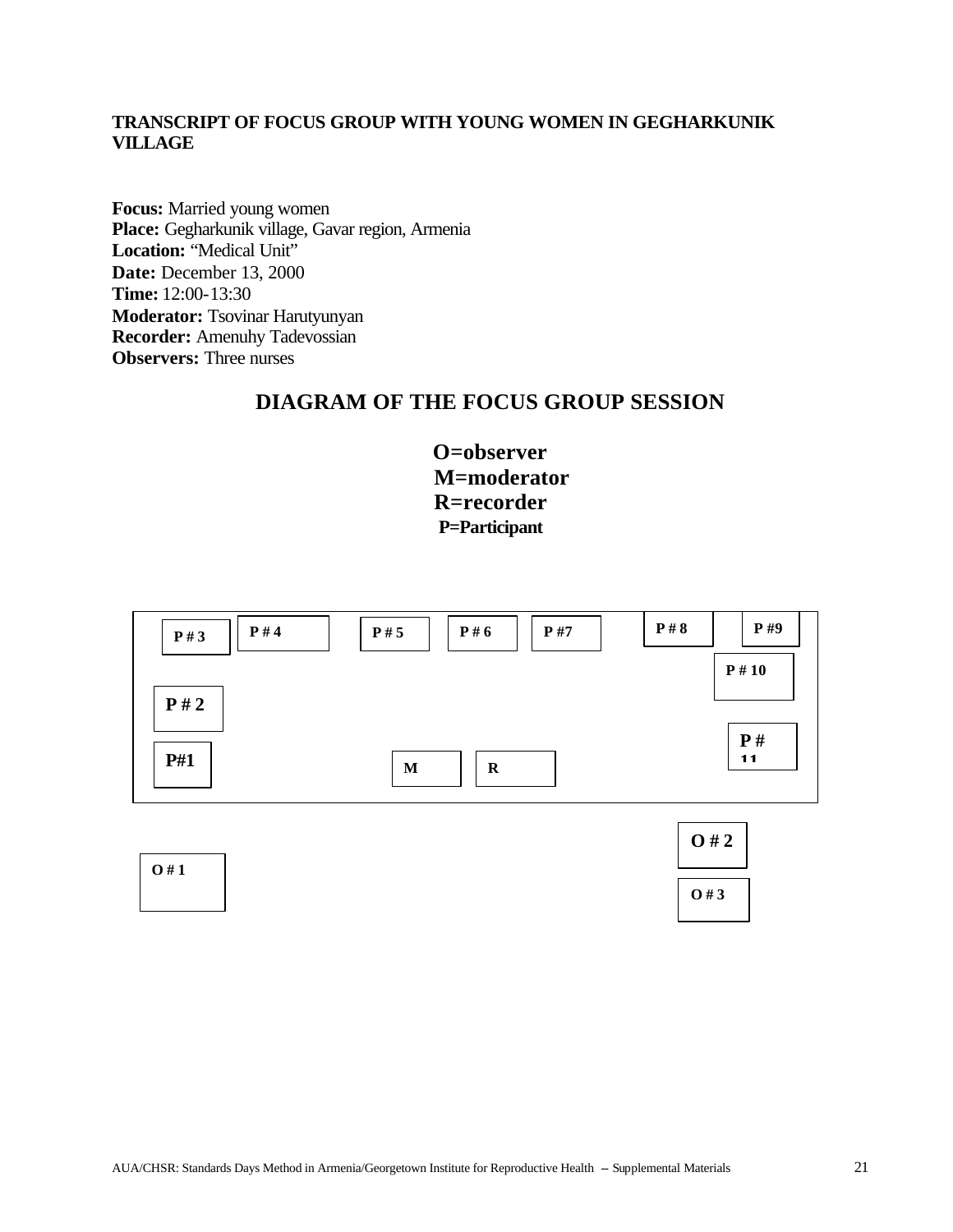# **INTRODUCTION**

The moderator welcomed all participants and thanked them for coming. She introduced herself as a moderator and the recorder and asked the participants to introduce themselves (for obtained demographic information, please see socio-demographic information). Later the moderator explained the main objectives of the current meeting pointing out that everyone's participation in the discussion is of great importance, that there are no "wrong" or "right" responses. She also mentioned why it was so relevant: "our organisation wishes to offer a new method of spacing births (which we are going to explain to you today). Before initiating such an effort, we would like to learn more about reproductive health behaviour and health services in your community, as well as what you think about this new method."

Then the moderator said that the opinion of each one of the participants was very important to us. However, it would not be possible to draw attention to everything being discussed and at the same time take notes of what was going to be said: "Therefore, we had brought a tape recorder so that we wouldn't miss any part of the conversation". She asked if it was all right with them if we use the tape recorder. All the participants agreed. No one minded. Here the moderator explained to them that whatever was going to be recorded should be considered confidential and should not be discussed outside of the meeting. She said that the meeting would take them about an hour and a half. She also pointed out that if there was any part of the discussion they did not want to participate they did not have to.

All of the women listened to the moderator very attentively.

# **ICE BREAKER**

The moderator told the participants that we would like to learn each of their names in order to give them a nametag and call women by their name.

The participants were given the following questions:

- What is your name?
- What type of work do you do?
- How many children do you have?

#### **Socio-demographic Information on Participants**

Total number of participants was 11.

One of the participants was 22, one 27, one 25, one 36, two of them 24, one 33 and the tenth one 29 years old. Only 4 of them have 2 children, the five have three children and the tenth wants to have a baby but she does not get pregnant. Seven out of them are unemployed. One of them works as a teacher at village school. One of them works as a typist in Gyughapetaran/The administrative centre of the village.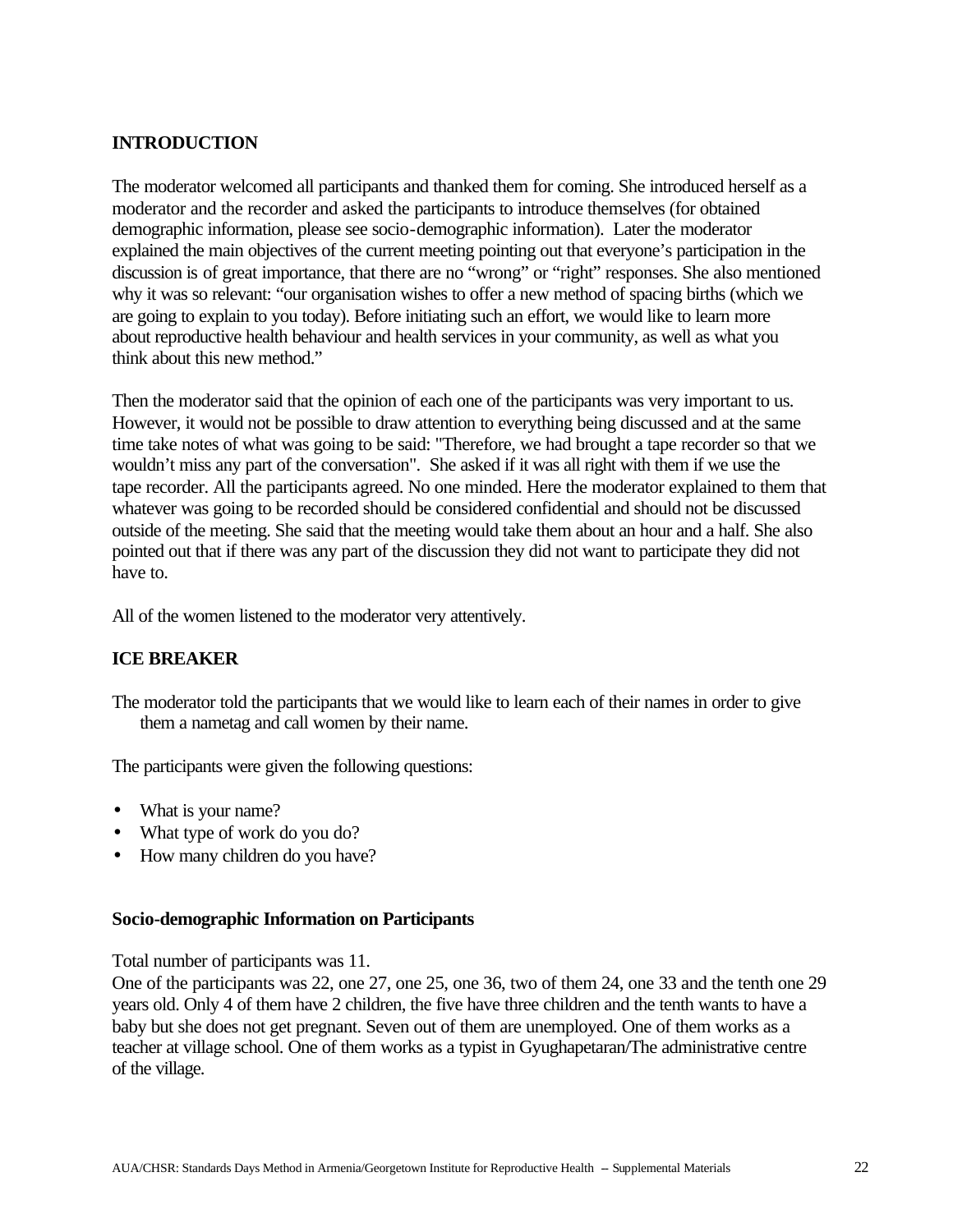# **The moderator invited women for delicious refreshments and asked them to help themselves.**

# **A. SPACING BIRTHS**

**Moderator: Let's begin by talking about couples and their children in this community. How do couples feel about the number of children they have? What do couples generally think is the ideal family size?**

 $P \# 1: 2$  or three. P#3: 2 or 3.  $P # 4: 2 or 3.$ The others agreed with this number.

#### **The moderator asked why**.

P # 2: We do have very bad living conditions. The village has no kindergarten.

*2 more participants came in late. They made a room for themselves. The moderator repeated the introduction again for the latecomers, asked them to write their names on the nametags and went on the topic having been discussed.*

P # 1: There is no job. All are unemployed.

# **The moderator concluded their responses, saying: "As I understood due to financial hardships you would like to have 2 or 3 babies not more, wouldn't you?"**

All participants agreed responding in-group.

# **The moderator asked how many children they would like to have.**

 $P \# 1: 1$  boy and 1 girl. P # 8: I would like to have 1 girl and a boy. But I have two daughters. P # 10: I'd love to have 4 children (2 daughters and 2 sons). P # 7: You talk like that since you have favourable living conditions. P # 6: It does not matter whether you work or not, you should have a baby. P#4: I am not against the third baby. I'd love to have the third but I can't afford taking care of him/her. P # 1: Only three.

#### **The moderator asked if couples usually have as many children as they would like to (more)**

P # 8: I have two daughters. I have to have the third: a boy.

P # 3: There are cases when they can't afford to pay for abortions and they have no chance rather than to deliver.

#### **The moderator asked the same question regarding having fewer children***.*

P # 1: I'd love to have more babies but we have no favourable living conditions. Majority of the participants agreed with P# 1.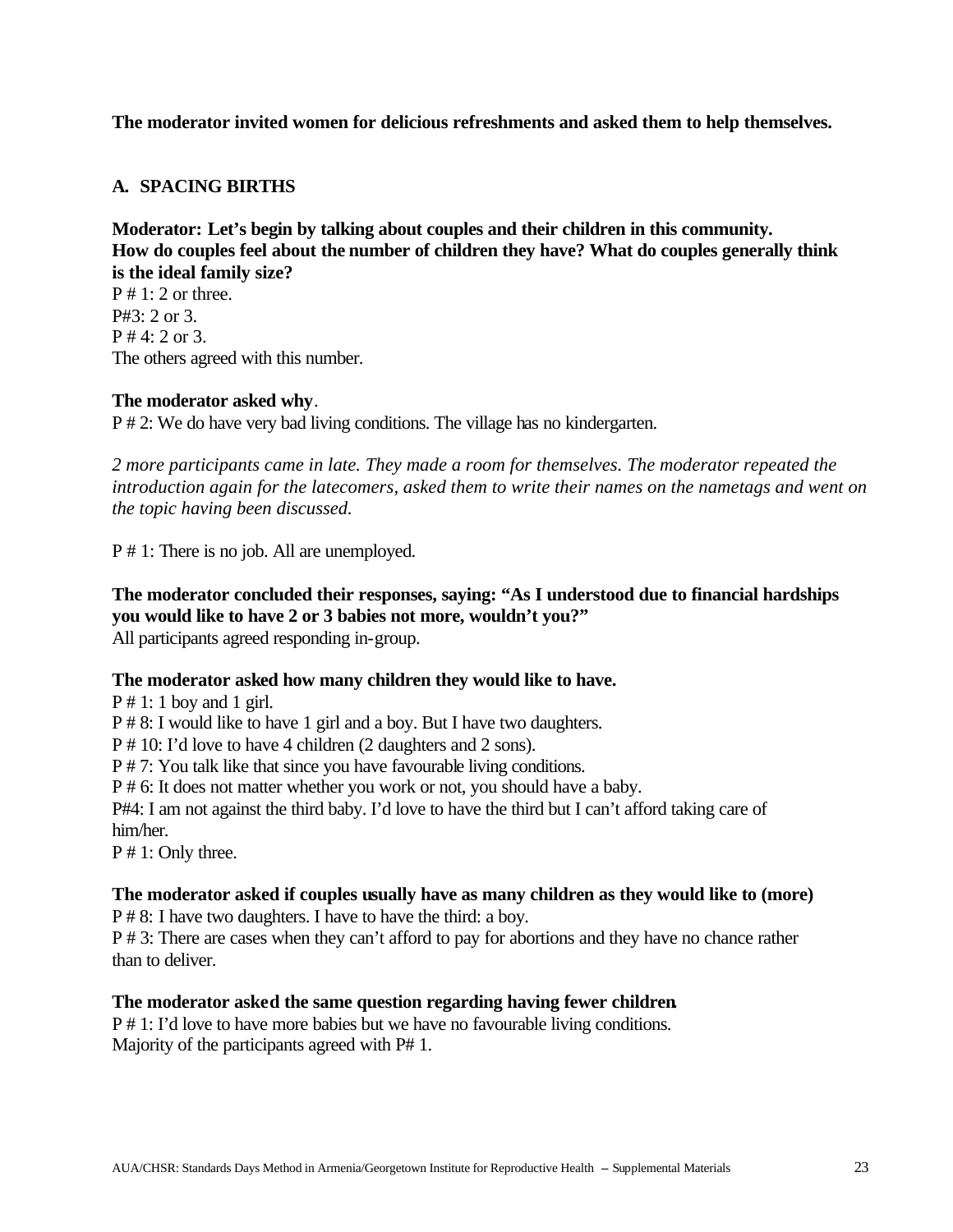# **The moderator asked about how many children couples have here in average.**

 $P #1: 2$  or three.

P # 10: I am a teacher at school. We have a census only in our school and we counted that the average number in the village is 3 children. Only one family out of 1000 families has 2 children.

#### **The moderator: "Do couples here do anything to postpone or prevent a pregnancy?"**

P # 7: For instance, I have brought some contraceptive pills from Sarukhan and took them for some period. After using the pills I felt very bad. I had tiredness, nausea.

# **Here the moderator mentioned they use what in general for preventing or postponing a pregnancy**.

P# 7: Everyone has found her method: one uses temperature method, the other—calendar method, the third one –natural methods, others-withdrawal. All agreed with  $P \# 7$ .

## **The moderator asked if there were any groups or people in the community that are against usage of the contraceptive methods.**

P # 1: If the husband thinks that the chosen method is reliable, the couple will use it. Almost nobody thinks that it is reliable. That's why they don't use any contraceptive method.

# **The moderator: "What do they do if they use no contraception?"**

All the participants answered in-group: Abortions.

## **The moderator: "Do they do anything else except abortions?"**

Again the participants responded in-group ---nothing.

# **The moderator: "Isn't anything else done for preventing pregnancy?"**

P # 3: Condoms are used. P # 5: The men in our village are most of the year in Russia/out of the country/. When they are back from Russia they can make their wives pregnant and leave for Russia again for a long time.  $P \# 2$ : IUD. P #4: I was using IUD, but then I stopped using it. Everything is unsafe.

P #8: For example, I got pregnant though I used IUD.

# **The moderator noticed that no natural methods are mentioned by them, and she asked them if they use any natural methods.**

P # 7: Yes, calendar method.

P # 10: For instance, I use it.

P # 4: The method is still being used.

# **The moderator asked where they learn about the calendar method**

P # 10: We are advised, grandmothers advise us to use it.

P # 4: We are given some books.

P # 7: We have such kind of literature on it/books/.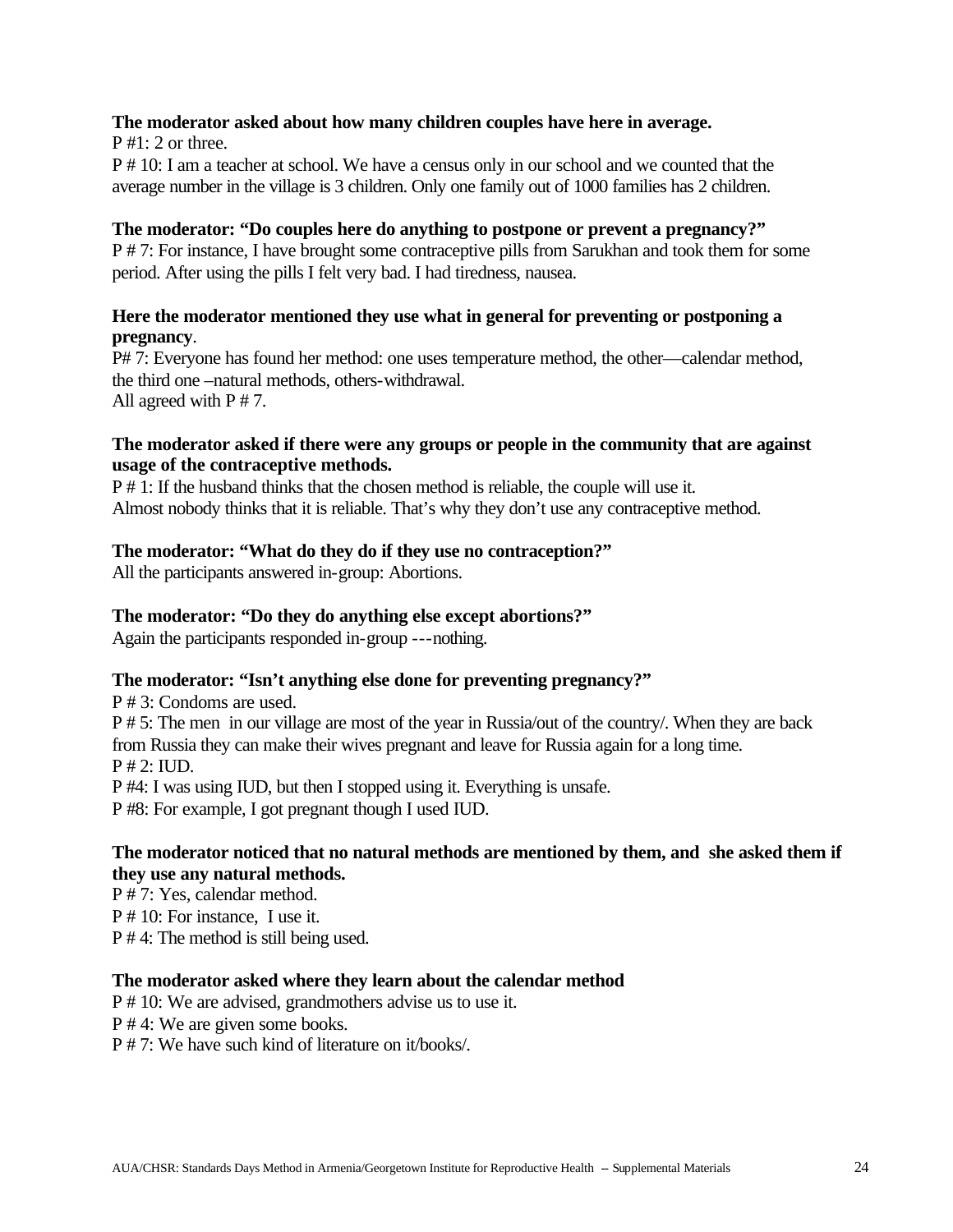# **The moderator asked if they had learned about IUD from books as well.**

 $P \# 4$  No.

P # 10: From Women consultations, medical unit in Gavar.

# **The moderator asked if they were happy with the mentioned methods of family planning.**

P # 3: We are not happy with them. Doctors are to be blamed for it. They don't examine the patient before putting IUD in.

P # 9: The women need to be examined before being advised to use any contraceptive method. The doctors can just give the method/IUD/ to be used by the patient as a family planning method for the sake of their own money.

All the other participants agreed with that opinion: a gynaecologist must examine women before giving any contraception method.

# **The moderator asked if economic conditions affect the decisions regarding the usage of methods to prevent pregnancies.**

P # 10: Sure. There are pretty TV ads on family planning currently. They encourage people to go to those family planning cabinets. But there is no maternity house in the village. In Gavar nobody would examine the woman so that the doctor can give any method of contraception. That's why we are disappointed.

P # 9: There are women who have some health problems. They must use the method after treatment so that no side effects or bad results occur. It is far from the village. It is in Gavar. And it is difficult to go to Gavar every time and get back to the village.

# **The moderator asked who decides about family size and the use of the methods of spacing births.**

P # 1, 2, 5, 8, 7, 9 in-group ---husbands.

P # 10: Mainly husbands. Sometimes mothers-in law can say about their opinion, but if the daughterin law does not intend to have a baby what can others do?

#### **The moderator asked the same question again more precisely: " Finally who decides it"** All the participants responded in-group: Husbands.

**The moderator: "What if the husband and wife disagree? How do they resolve this?"** P # 1: They quarrel and the wife asks some money for going to Gavar/for abortion/ and that's all. P # 3: If they don't have any chance, they deliver the baby. (In cases if they can't afford to pay for abortions).

P # 4: I know cases when 2 babies were born as a result of not having money to prevent the pregnancy through abortions.

# **B. ABSTINENCE**

**The moderator explained that sometimes couples avoid having sexual relations during certain days for various reasons and asked if couples in this community avoid sexual relations on certain days.**

P # 7: Yes, sure, during women's menstrual days.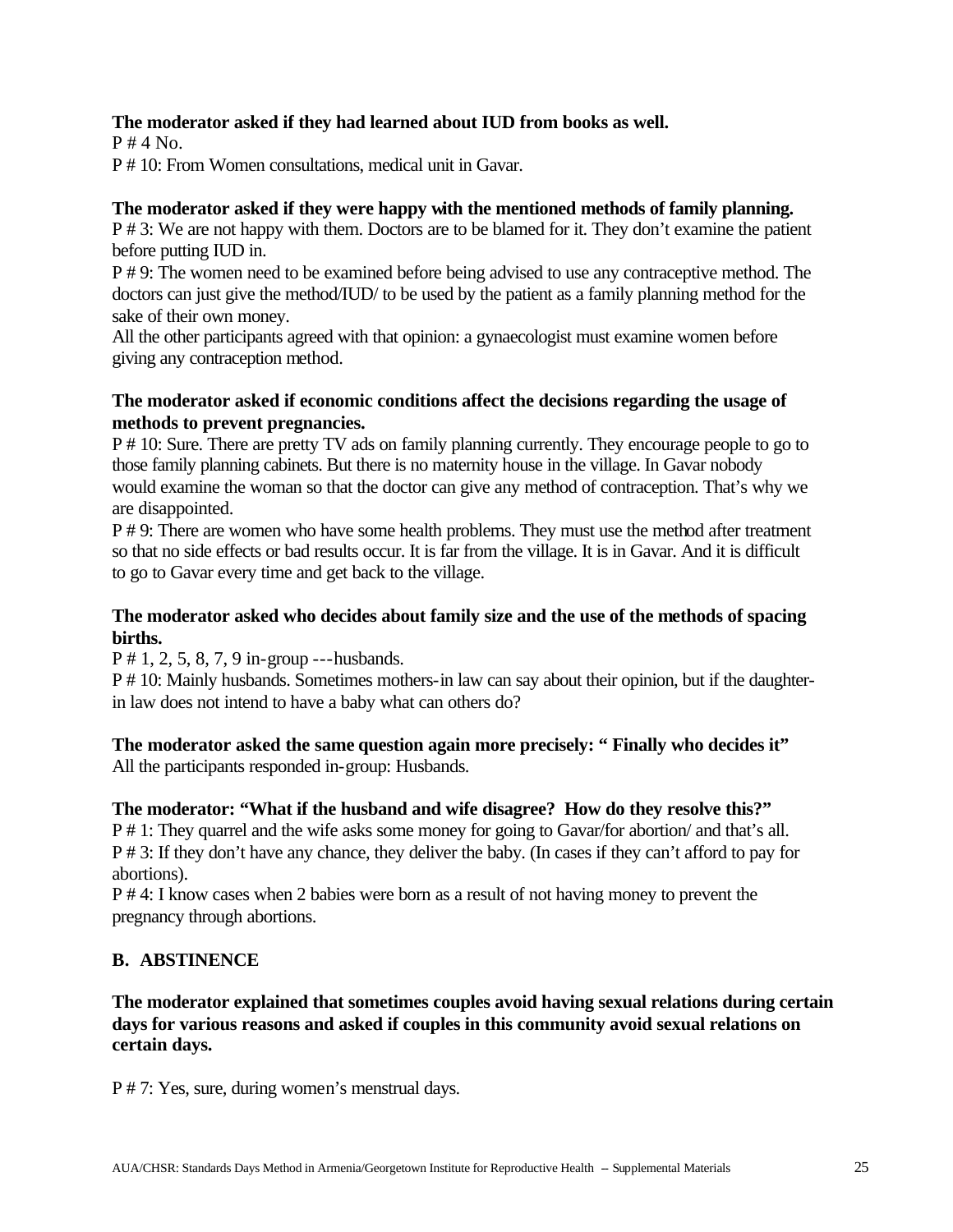P # 9 Yes, taking into consideration our health situation.

## **The moderator asked," What about for preventing the pregnancy?"**

P # 7: Yes,

3 more participants agreed. P # 1: We do use calendar method for preventing pregnancy as well. P # 7: I used it and never got pregnant. It helped me.

P #10: Each woman behaves according to her health situation. That's why we can't sum up.

# **The moderator asked if couples abstain every month or only sometimes.**

P # 7: I use the calendar method and already know my days each month.

P # 12: To be more precise, it depends on mood, everything.

P # 10: Tiredness can also affect it.

P#: 4: Entertainment also/it looks like that she is kidding/.

# **The moderator asked how many days couples do not have sexual relations.**

P # 12: If they are married couples they should yield each other. Understand each other. P # 7: Sure, there should be understanding between them. Unilateral influence can't help.

# **The moderator asked what men think about abstaining.**

P # 6: They understand women's situation. They put themselves in our shoes. P # 12: However, there are cases when they disagree. Not every man can imagine himself in woman's situation and understand her.

# **The moderator asked what women think of it.**

P # 12: Women care for their own health. When a woman sits on a gynaecological armchair, she goes to the world of death and comes back to life (mean abortions). Later women regret a lot psychologically. Financially, too. But more psychologically.

P # 6: There are men who care for women's health. There are also men who do not care of it.

# **The moderator asked what couples do if they disagree.**

P # 8: They quarrel. And then one side yield the other. P # 10: Don't talk to each other for some time.

# **The moderator asked if women could refuse when the husbands want to have sex.**

Majority answered in-group " Yes. P # 8: Wives pursue husbands easily. P # 10: Women generally yield, men win.

# **The moderator asked if they think that the excessive use of alcohol may interfere with sexual relations and the use of methods of spacing births?**

P # 8, 6, 3, 1, 10—By all means.

P # 10: Alcohol has its positive and negative effects. There are men who drink but come home in very calm and in quiet conditions and go to sleep. There are just vice versa cases who want to have sexual relation. It depends on the character of a man.

2 more participants agreed with the last opinion.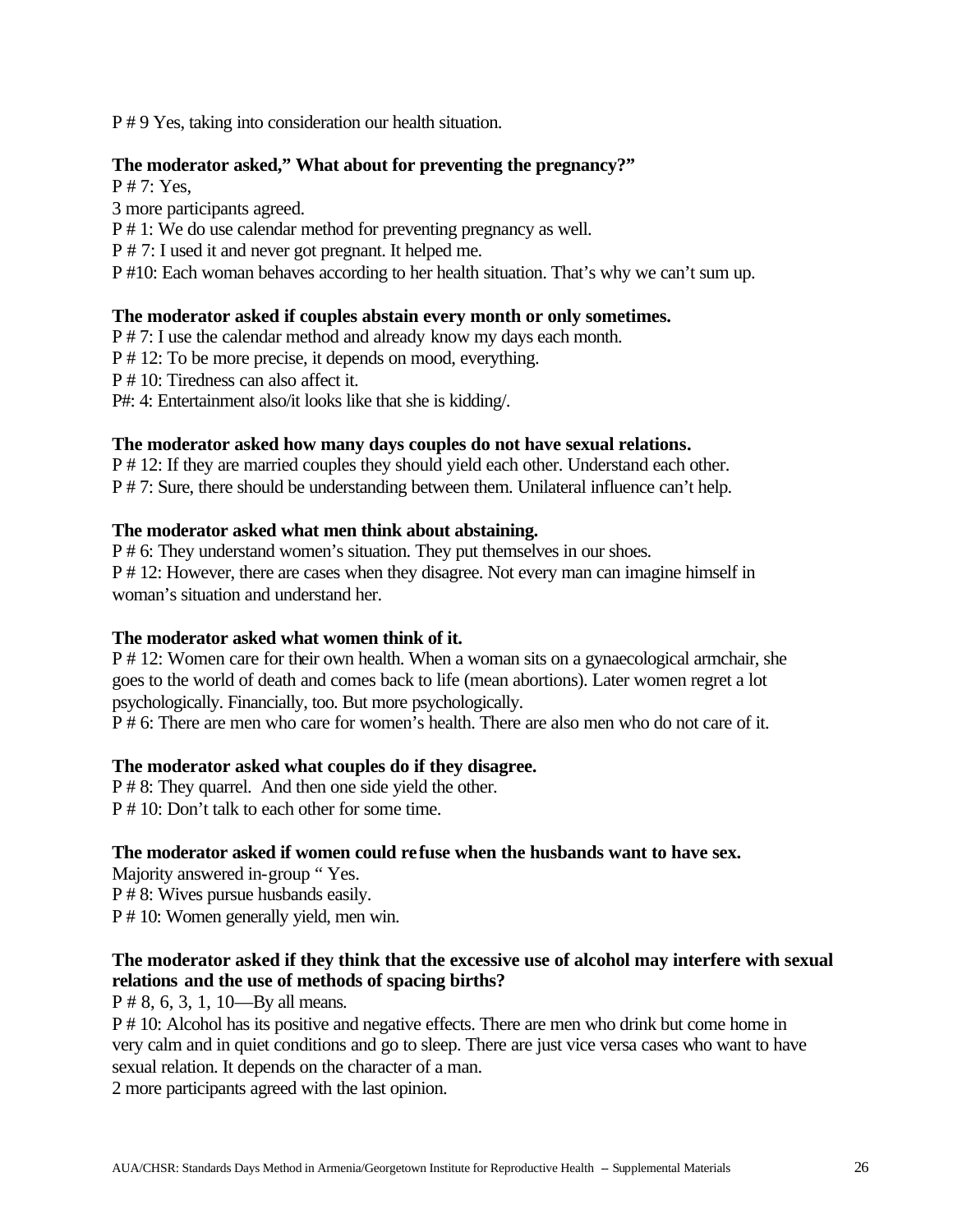# **The moderator made the question more precise: Does it interfere with the use of methods of spacing births.**

P # 3,4,1,9,10,7 ---Sure.

P # 10: There are circled days on calendar when we know that we should avoid sexual relations. But if husbands want it you should tolerate and come out of the situation wisely.

# **The moderator asked: "Do you feel that violence against women may interfere with sexual relations and the use of the methods of spacing births? Is there such a problem here?"**

P # 8: There issuch problem in our neighbourhood.

P # 9: For instance I know such cases.

P # 1: There are such cases but with no serious results if we relate it to the sexual relations.

P # 12: It is natural, it is a small village, and we tolerate especially the couples who don't love each other so strongly. There are still.

P # 8: If men provide women with 5,000 Armenian drams for going for abortions, they can understand it as well and can begins to think of preventing pregnancies.

All participants agreed that it is a rare problem in their community.

# **C. MENSTRUAL CYCLE ("period")**

# **The moderator asked how often a woman has menstruated, how many days menstruation lasts? (How many days does a woman bleed).**

P # 3: 3-4 days. P #4: 4-5 days P # 9, 10: 4-5 days.

# **Moderator asked: "How much time passes between one period and the next?" Is it always the same or does it sometimes vary?**

P #8: 28-30 days.

P # 9: 28 days.

P # 10: Once per ten days.

P # 7: It happened to me once that I hadn't period for a month but I had twice the next month.

P # 6: Me too.

P # 5: I haven't seen period for two months. I think it is because of IUD. I have taken it out just two months ago.

P # 2: I have period once a month regularly.

So do I.

Majority agreed upon 28 days.

# **The moderator asked:** "**Is it the same for all women (Does more time pass between bleeds for some women than for others?)"**

P # 10: We are talking with our neighbours and we can conclude that every woman has it differently. The rest of the participants agreed.

# **The moderator asked: " Are women/couples here in the habit of marking (keeping track of) their periods?" (Where? How? On what? Can you describe how it is done? )".** P # 1: On a piece of paper.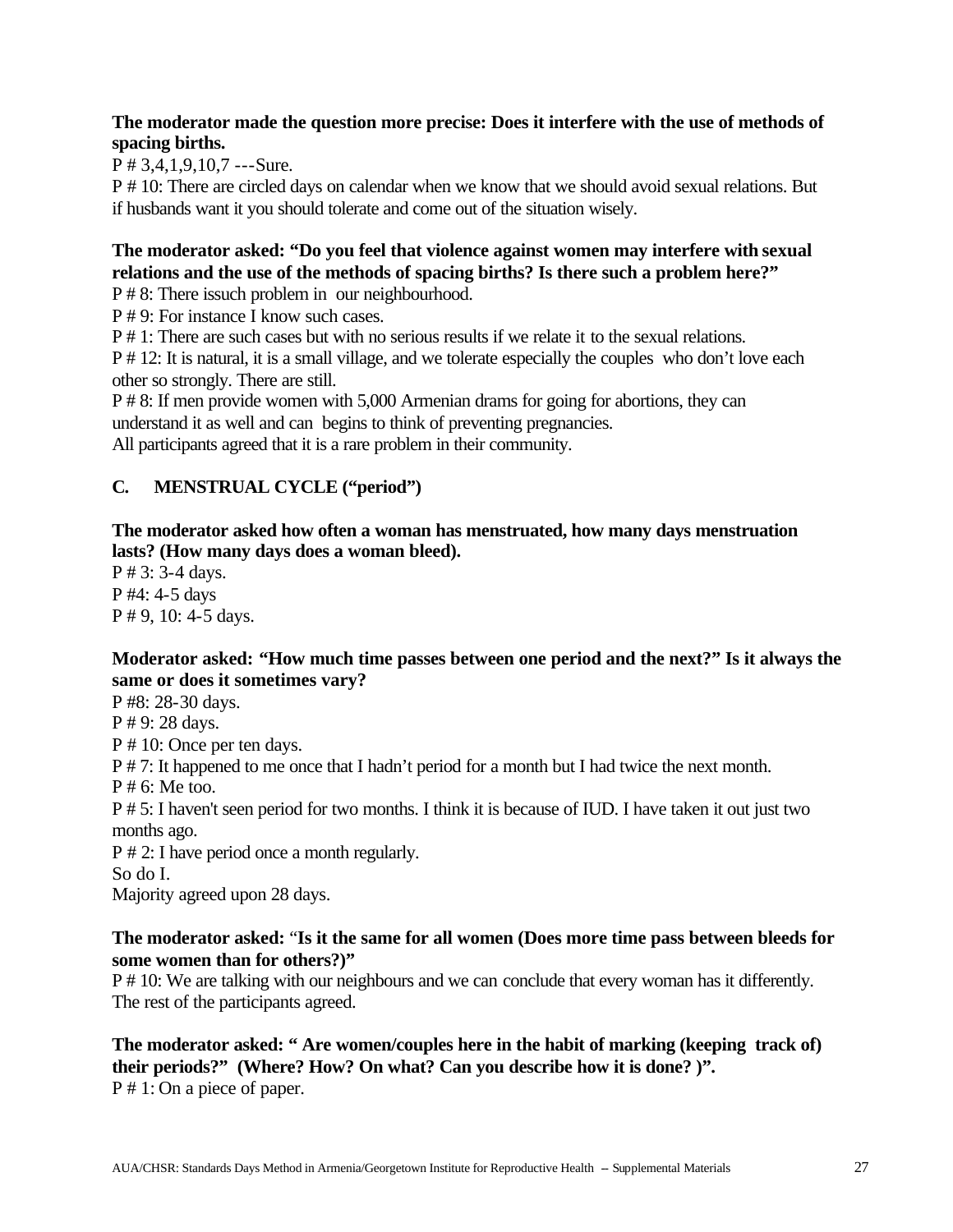P # 2: I memorize. P #3: I mark on a sheet of paper, too. P # 4: I have a tiny calendar I mark on it with a pencil and later erase. P #5: I write down the last day of period for each month. P # 6: I memorize. P # 9: I write down on a paper. P # 10: I mark.

# **The moderator asked: "Why do they do this? Do they use it as a method of preventing pregnancies?"**

P # 10: For avoiding undesired pregnancy. For our health. All other participants agreed.

# **The moderator asked if they know about the cases when a woman became pregnant, although she was using natural contraception method. Whether they could remember such cases.**

P # 1: Yes, there are, calendar method wass used but the user got pregnant.

P # 2:Though I used withdrawal, I got pregnancy.

P # 3: I have also got pregnant like that.

P # 7: Many women get pregnant though they use calendar or withdrawal.

# **The moderator asked if the calendar method was correctly used.**

P # 10: Yes, it was, but it did not help me.

# **D. ACCEPTABILITY AND USE OF THE STANDARD DAYS METHOD**

The moderator explained the Standard Days method to the participants using the Counselling Guide. After finishing the explanation the moderator told them that she would like to learn their opinions on the new method.

After the explanation, one of the observers, a nurse, told that she has been using that method for ten years and it worked.

There were some participants and the nurse herself that were taking notes during explanation.

# **Moderator: What do you think of this method?"**

P # 8: It is effective. P # 10: I also think that it is effective since I have used it. P # 7:I liked it. It is very simple.

# **Moderator: "Do you think it would work here to space pregnancies? Why? Why not?"**

P # 9: It will work here. P # 10: It requires no finances, It will work. P # 1: I think so too. All others agreed.

# **The moderator said:" In the explanation of the method, we mentioned that couples should not have sexual relations, or should use condom, on the days a woman is on the white beads if she**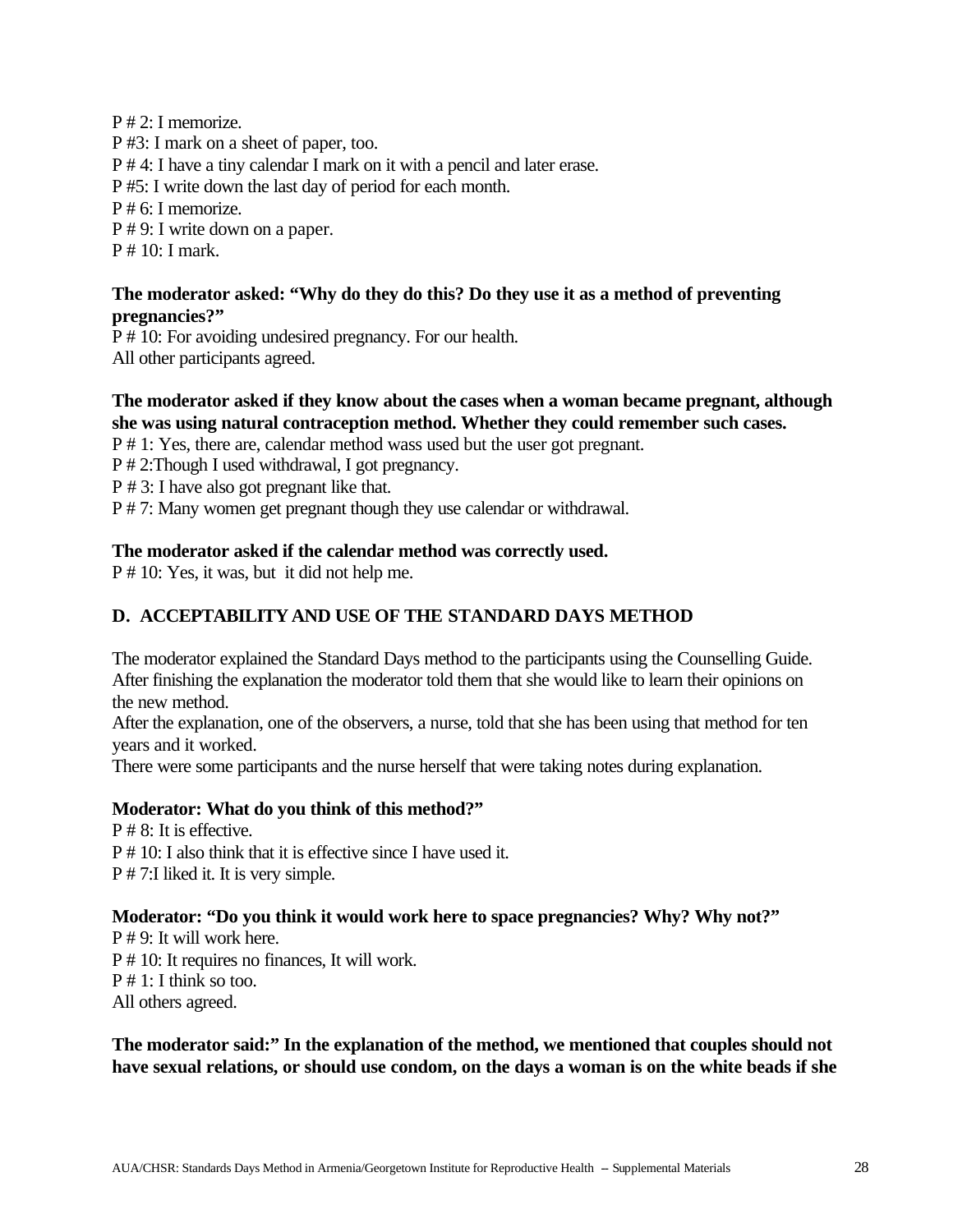**wishes to prevent pregnancy. There will be about 12 days during each cycle that the couple will need to abstain from sexual relations or use condoms."**

**After it she asked: "How will the husband feel about abstaining from sexual relations or using condoms during these days? How will the wife feel?" Could there be potential disagreements or problems? How might these be resolved?"**

P # 10: 12 days are problematic days. It depends on women behaviour. On these days-another method should be used.

Others agreed.

P # 10: The men should tolerate these days.

P # 5: If we understand each other, these 12 days do not mean anything.

P # 2: What is 12, if before they used to wait for months.

P # 8: If it helps women, it would be great.

All the others agreed with the last statement.

## **The moderator asked "How many days can a man wait without having sexual relations with his wife?"**

P # 9: 3 days. P #1: 4-5 days. P #3: 3 days.

# **The moderator asked: "How many days can a woman wait?"**

P # 9: SO long. God knows.

P # 1: For months.

P # 6: There are differences in age. It can be different for the young, and quite different for the older women.

# **The moderator asked: "Is talking about contraception issues with your husband/wife usual thing for you? What about other families here?"**

P # 1: It is a natural thing.

P # 7:My husband does not want to hear about it.

P # 10: 80 % of the village does not want to hear about it.

P # 8: Each man has different character; especially drivers are different (impulsive).

P # 7: There are men that would like to hear about it and there are those who, there are who do not like to.

# **Moderator: "Do couples need to learn how to use this method together, or the woman can learn about it by herself? Who should teach the couple to use this method?**

All the participants responded in group that the couple.

P # 10: As far as me, I have learnt about it myself. I have read about it.

P # 9: We do also know about it.

# **Where should people go to learn how to use the method?"**

P # 10: The nurses gave the brochures and we took them home, gave them to husbands, and they read.

P # 10: Even if through such meetings, like today's.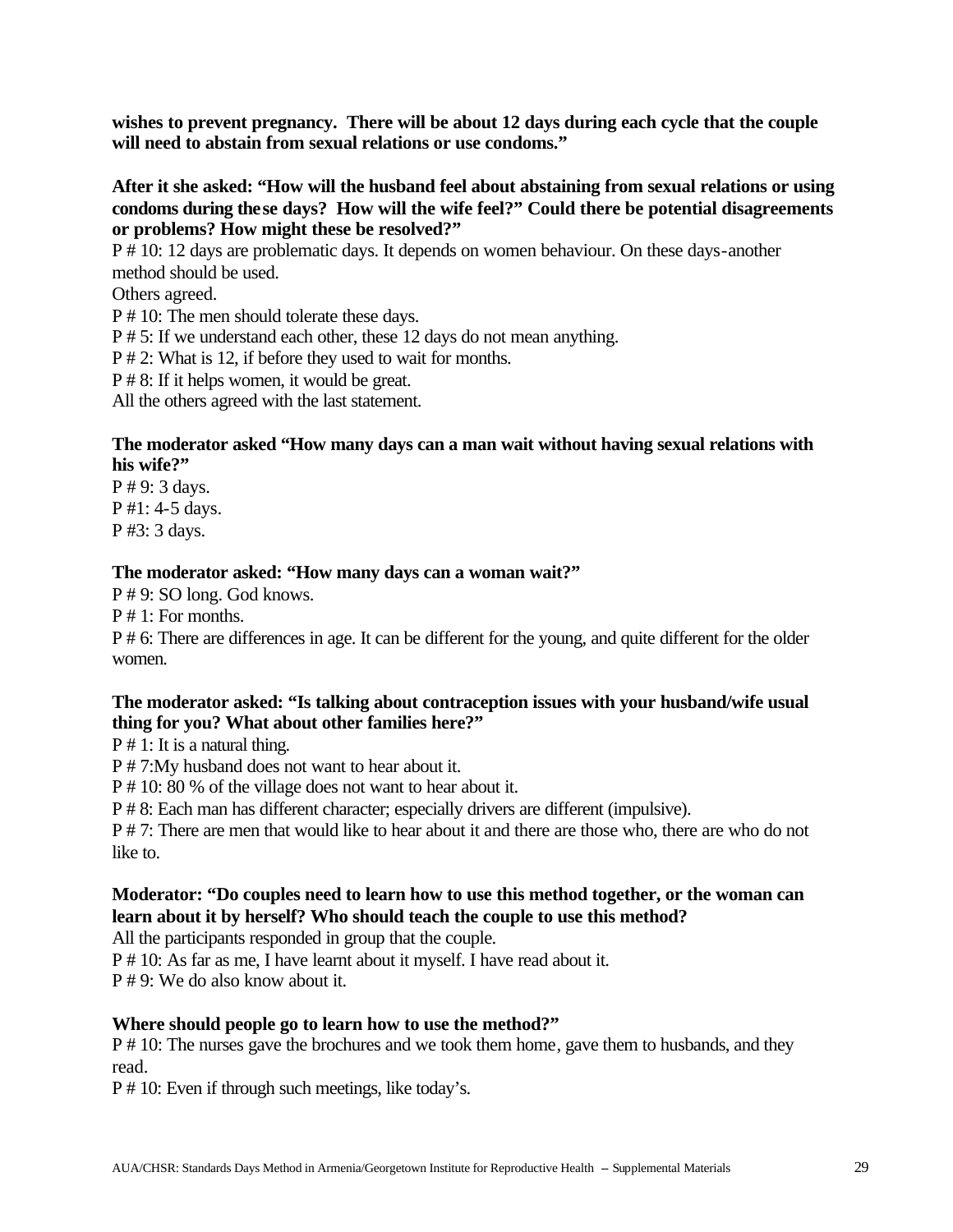# **The moderator: "What should be done in order to make this method of family planning acceptable to couples?"**

P # 2: It should be tried. And later can be judged about its effectiveness. All the participants agreed.

**Moderator thanked the participants for their attention and collaboration**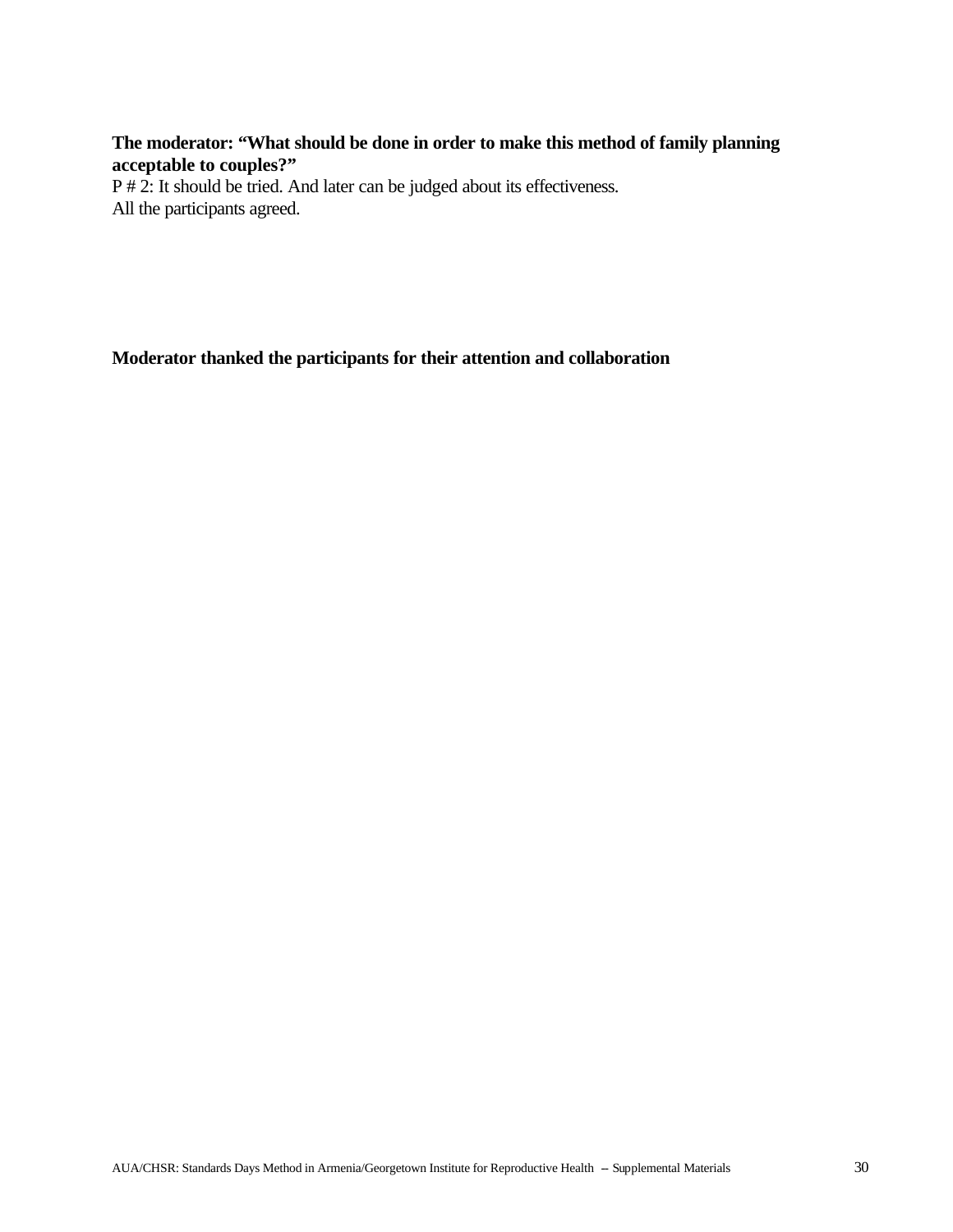# **TRANSCRIPT OF FOCUS GROUP WITH YOUNG WOMEN IN TSAKHKASHEN VILLAGE**

**Focus:** Married young women **Place:** Tsakhkashen village, Gavar region, Armenia **Location:** "Gyughapetaran"/ administrative Center of the village Community/ **Date:** December 13, 2000 **Time:** 15:00-16:30 **Moderator:** Tsovinar Harutyunyan **Recorder:** Amenuhy Tadevossian **Observers:** An old woman

# **INTRODUCTION**

The moderator welcomed all participants and thanked them for coming. She introduced herself and the recorder and asked the participants to introduce themselves (for obtained demographic information, please socio-demographic information). Later the moderator explained the main objectives of the current meeting pointing out that everyone's participation in discussion is of great importance and, that there is no "wrong" or "right" response. She also mentioned why it was so relevant: "*Our organisation wishes to offer a new method of spacing births (which we are going to explain to you today). Before initiating such an effort, we would like to learn more about reproductive health behaviour and health services in your community, as well as what you think about this new method."*

Then the moderator said that the opinion of each one of the participants was very important to us. However, it would not be possible to draw attention to everything being discussed and at the same time take notes of what was going to be said: Therefore, we had brought a tape recorder so that we wouldn't miss any part of the conversation". She asked if it was all right with them if we use the tape recorder. All the participants agreed. No one minded. Here the moderator explained to them that whatever was going to be recorded should be considered confidential and should not be discussed outside of the meeting. She said that the meeting would take them about an hour and a half. She also pointed out that if there was any part of the discussion they did not want to participate they did not have to.

All of the women listened to the moderator very attentively.

# **ICE BREAKER**

The moderator told the participants that we would like to learn each of their names in order to give them a nametag and call women by their names.

The participants were given the following questions:

- What is your name?
- What type of work do you do?
- How many children do you have?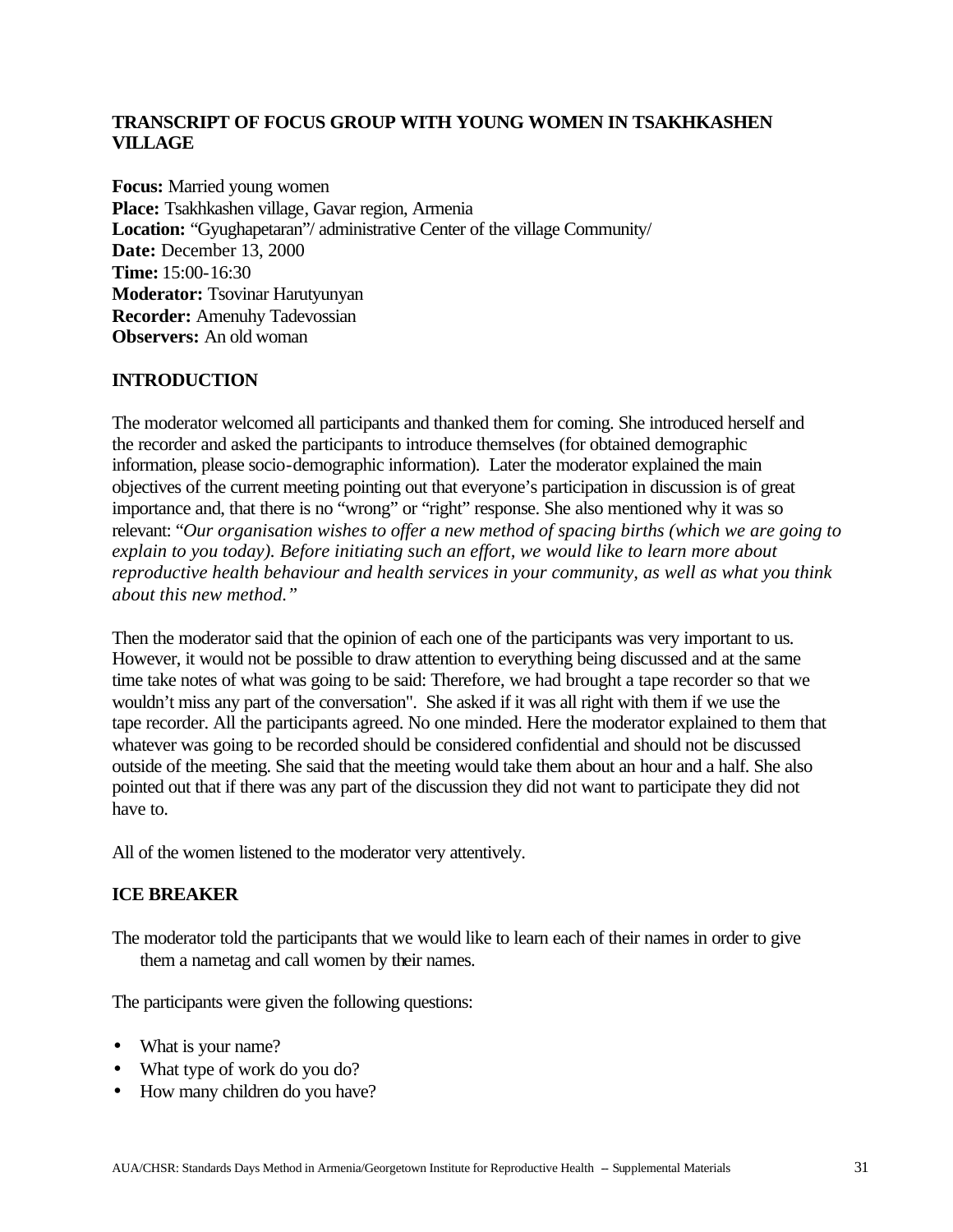# **Socio-demographic Information on Participants**

The total number of participants is 10.

None of the women has mentioned her age.

None of the women was employed.

Four of them had less than 10 years of education. Five women only had 10-year education/secondary school graduates/. One of them has more than 10 years education/college graduate/.

Six women had 2 children/each /. Two women had 2 babies. One woman had three, and one had four daughters.

# **Diagram of the FG session**

O= observer  $R=$  recorder M= moderator P= participant **P #5 P # 4 P # 3 P #2 P # 1 P # 10 P # 6 P # 7 P #8 P #9 M R**

**O**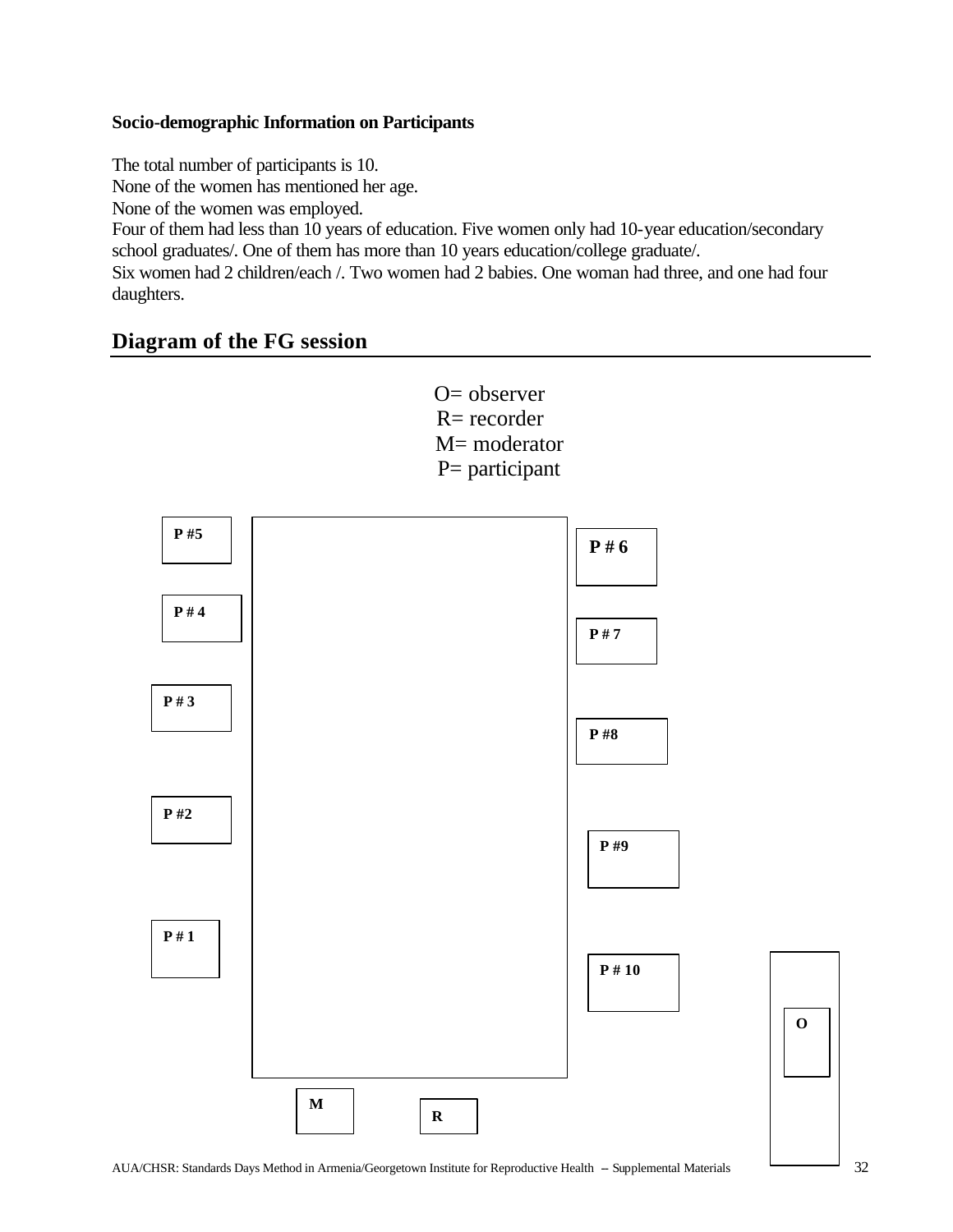## **The moderator invited women for delicious refreshments and asked them to help themselves.**

# **A. SPACING BIRTHS**

**The moderator said: "Let's begin by talking about couples and their children in this community." And she asked, "What is the general attitude towards methods of spacing births (natural and modern) in your community? If there are people or groups, who are against them and why it is so?"** 

P # 10: Social conditions are too bad. That's why we prefer to have fewer children.

P # 7: Some are applying to doctors for spacing births.

P # 6: There are contraceptive methods available in the region but we don't use any of them. We mainly use abortions.

P # 10: We also use withdrawal method.

P # 4: The frequently used methods are abortions and withdrawal.

P # 10: I think withdrawal is safer in comparison with abortions.

#### **The moderator asked if pills were used in that community.**

All answered that they don't use pills.

#### **The moderator asked if there are people or groups, who are against them.**

P # 6: Nobody is against it. Contraceptive methods are better than abortion. P # 10; We pay too much for abortions. Contraceptives are cheaper. But I have heard that contraceptives cause side effects.

# **The moderator concluded asking: So, there are no groups or people who are against it, as I understood?"**

All participants answered "NO".

# **She asked: How do couples feel about the number of children they have? What do couples generally think is the ideal family size?**

 $P \# 9: 3.$ P#3: 3. P # 6: 2 or 3. P # 10: When social conditions worsened, couples decided to have 1,2,3 children. Before the worsening of social conditions, the average used to be 4,5. Nowadays it is 3. P # 8: 3 P # 6:4/two girls two boys/ P # 4 /two girls two boys/  $P \# 2: 4$ Majority voted for 4.

#### **The moderator asked why 4.**

P # 8: It is good to have two sons and two daughters.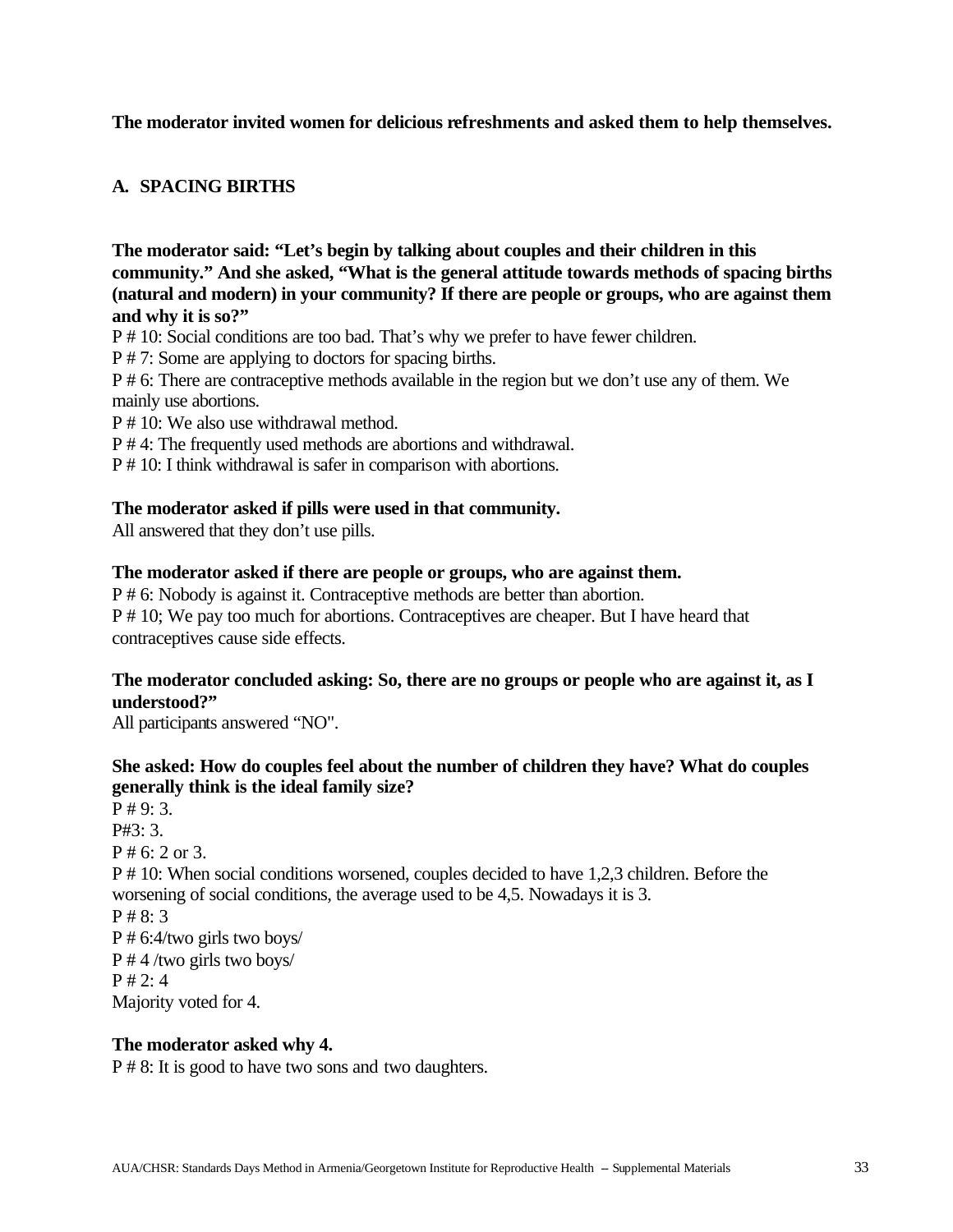P #10: If it is for increasing the national population, 4 is acceptable. But the fact is that our living conditions do not allow to breed more babies. We have to say: "One baby is enough for us".

# **The moderator asked how many children they would like to have and if couples usually have as many children as they would like to (more).**

P # 6: Even before worsening of social conditions I'd prefer to have 2 children (I have now two babies). Now I want more babies but my husband does not want it.

P # 3: The couples have as many children as they would love to. For instance my sister has delivered two babies and they are live births. Now she does not want to have any and she is not going to have any.

# **The moderator asked the same question regarding having less children.**

P # 10: There are cases. P# 3: There are many couples. P # 2,9, 4: Living conditions does not allow having more.

#### **The moderator: "Do couples here do anything to postpone or prevent a pregnancy?"**

P # 1: IUD. Many women use it. P # 4: Withdrawal. P # 7: Abortions. P # 2: Abortions. P # 10: Pills. P # 8: Traditional methods.

# **The moderator asked where they have learned about the mentioned methods from.**

P # 4: Doctors advised me.

P # 1: I can bring my own example. I got pregnant shortly after the previous pregnancy I applied to a doctor and s/he advised me to put IUD. I followed him/her, paid the money and put it. I used it for 4 years. Then I felt that I have some problems and went to a doctor. I stopped using IUD since the gynaecologist, who examined me, said that my uterus has been damaged. Later I got pregnant and went to the gynaecologist for abortion. I've got perforation caused by the abortion. Now I am infertile since my uterus has been removed.

P # 4: Everybody talks about birth spacing, we tell one another: "Why do you use abortions when withdrawal is an easier method?" And it spreads.

P #8: I have a book, literature about that.

#### **The moderator asked why they don't use contraceptives.**

The only reply to the question was that they are not safe.

# **The moderator asked if they are happy with the mentioned methods.**

P #1: I am displeased with IUD. Because due to it I lost my uterus. Now I am not able to get pregnant.

P # 6: My husband used withdrawal but I got pregnant.

P # 3: SO did I.

P #4: I have used condoms but got pregnant.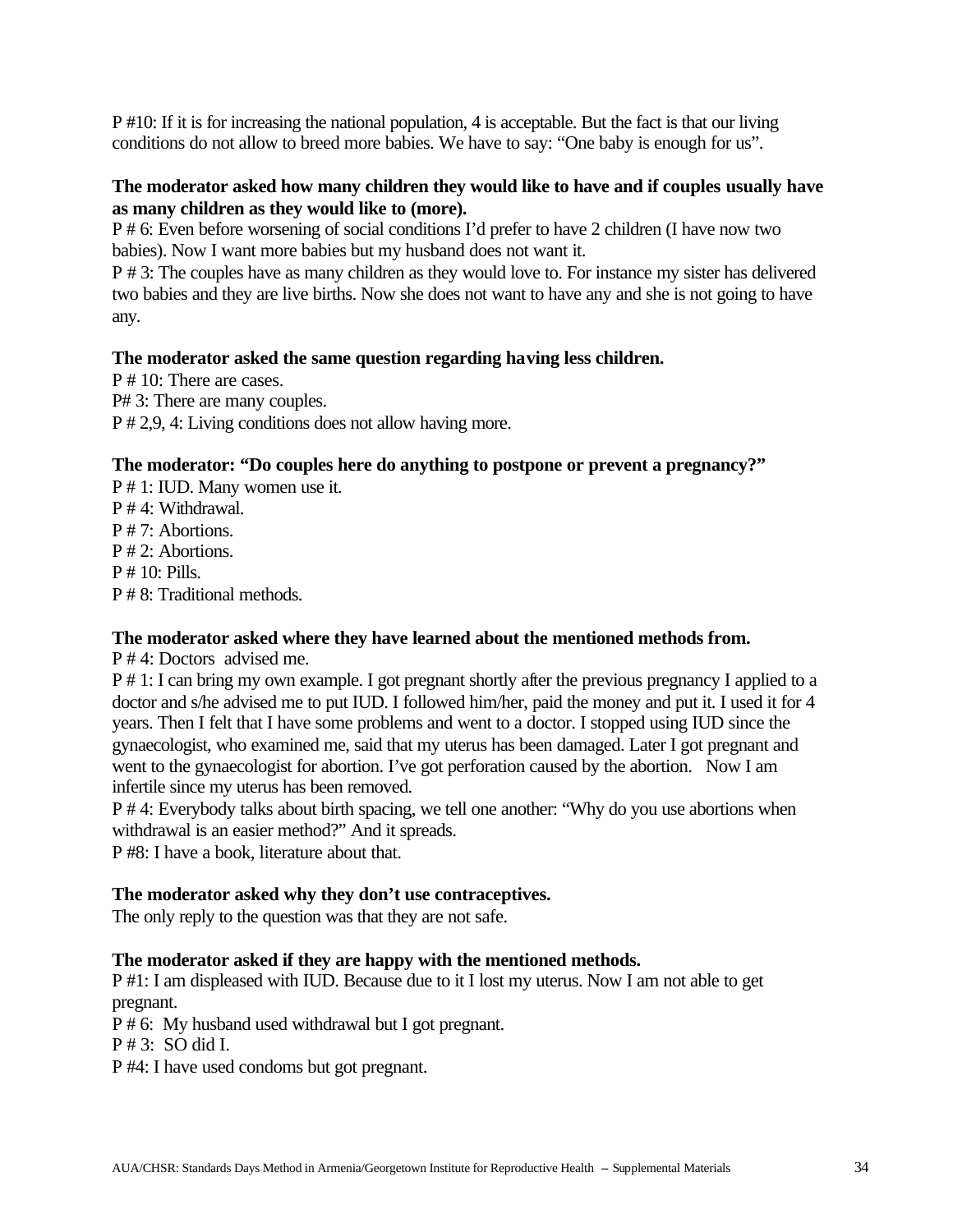#### **The moderator asked what kind of problems they had with it.**

P # 10: I went to a doctor, s/he did not advise me to use IUD and recommended me to use condoms, but they are not safe. We do not trust the information on contraceptives; the use of them causes side effects, inflammations.

#### **The moderator asked if economic conditions affect the decisions regarding the usage of methods to prevent pregnancies.**

P # 4: I am not financially secured so that I can have a course of treatment and have a baby.

#### **Here the moderator specified that the treatment courses are not meant, but contraceptives.**

P # 6: When you go to the gynecologist in Gavar and pay 600 drams, you can get condoms and prevent pregnancy. Many are pleased with it. If we visit the cabinet in Gavar we would have nice results. I decided to go to the cabinets.

P # 10: I always buy condoms, never go to the gynecologist to take condoms. That's why I pay much.

P # 3: Gynecologists recommend us to attend those cabinets.

P # 6: There are many family planning cabinets' ads on TV. However, we don't attend those cabinets.

#### **The moderator asked why they don't.**

P #7: I don't trust them. We don't believe that the contraceptives are distributed free of charge. P # 6: I do trust it. After my last abortion I decided to visit the cabinets.

#### **The moderator asked who decides about family size and the use of the methods of spacing births.**

P # 4: Until having a son, husbands do.

P # 6: Mothers-in-law, fathers-in-law, it is the tradition of our village. My mother-in-law says: " If you have girls, you should keep delivering babies until it is a boy." P # Have a sonography if it is a girl, you have abortion.

#### **The moderator asked if a husband makes decision.**

P # 10:Men are dominant in the villages.

All others agreed with the last statement.

P # 5: All women in our village are very modest and obey their husbands.

P # 4: Now I have 4 daughters, my mother-in –law tells me to have a son. I don't want to have another baby and am not going to.

#### **The moderator: "What if the husband and wife disagree? How do they resolve this?"**

P # 6:When I get pregnant, I go for abortions. I am under 30 years old, but I have had 17 abortions in my life. My health is very poor. When I get pregnant my husband does not want me to deliver the baby and I have to obey him and go for abortions once more.

#### **The moderator asked: "And what about the others? Do you agree with your husbands?"** All responded positively.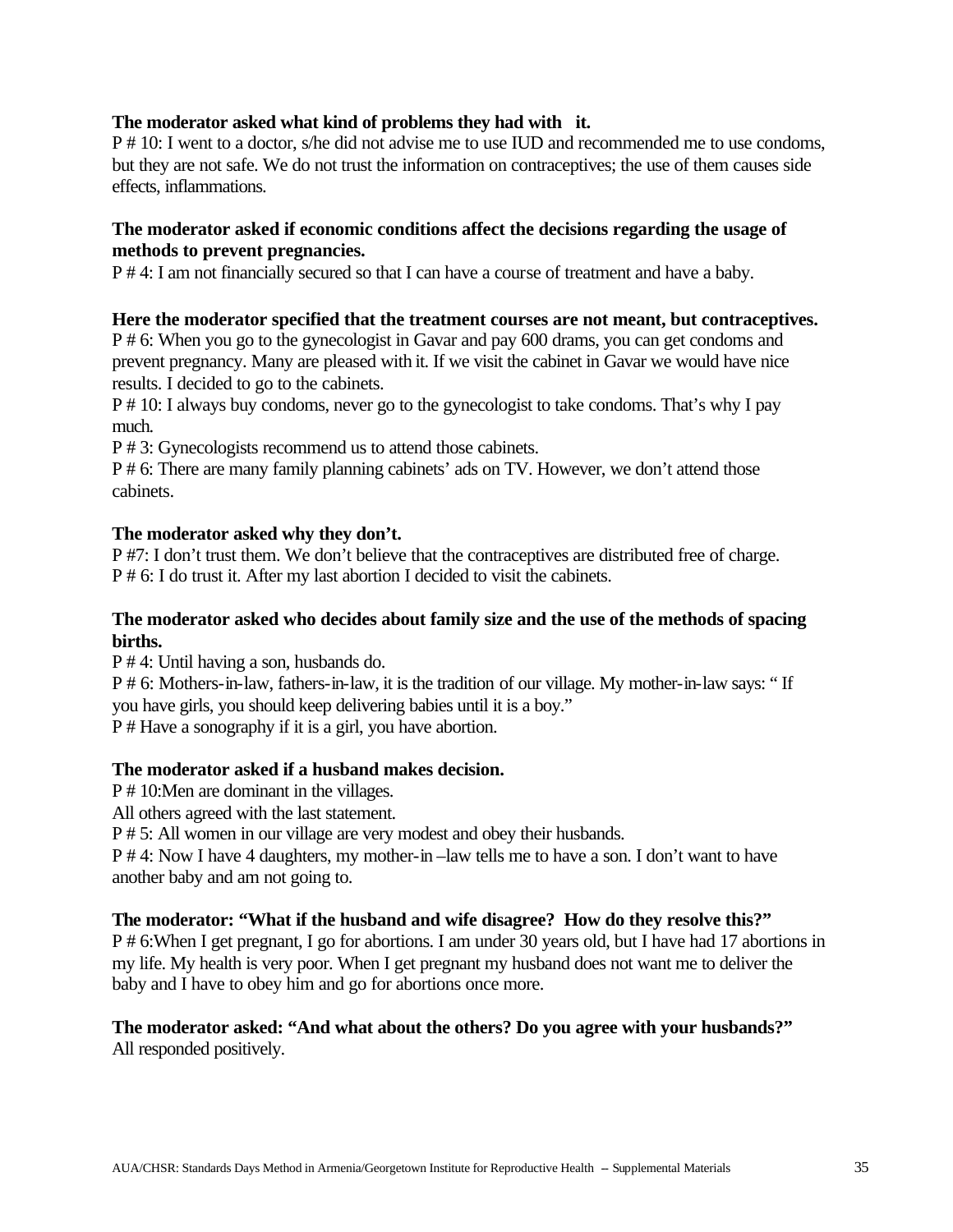#### **B. ABSTINENCE**

### **The moderator explained that sometimes couples avoid having sexual relations during certain days for various reasons and asked if couples in this community avoid sexual relations on certain days.**

P # 10: Yes, sure during women's menstrual days. P # 2: If one has no mood.  $P \# 6$ : After abortions.

#### **The moderator asked if they use it as a method.**

P # 7: Women's intention.  $P \# 10$ : Method. All agreed with P #10.

#### **The moderator asked on which days couples do not have sex.**

P # 10: Each month during menstruation days we avoid having sexual relationship. Others agreed.

#### **The moderator asked if couples abstain every month or only sometimes.**

P # 2: We avoid it for 10 days because of menstruation and for another 10 days just lie.  $P \# 10$ : As we wish. P # 9: 10 days during menses. P # 4:15 days during my menstruation.

#### **The moderator concluded saying that they avoid it for half of the month.**

All agreed.

#### **The moderator asked what do men think about abstaining.**

P # 2: They don't talk. P # 10: It depends on man's character. P # 4:They can even beat you. P # 2: Women abstain for 15 days during each month; men can also act like that. P # 10: Men can abstain too.  $P \# 9$ : I agree with  $P \# 10$ .

#### *P # 8 seemed to be very passive. The moderator asked her to answer because she was very silent. Here is her response:*

P # 8: I don't use any contraception: And I don't have an idea of them.

#### **The moderator asked what women think of it and what couples do if they disagree.**

P # 10: If men are angry, women have to obey. If they are calm, they understand you, especially on menstruation days.

All the others did not mind the statement.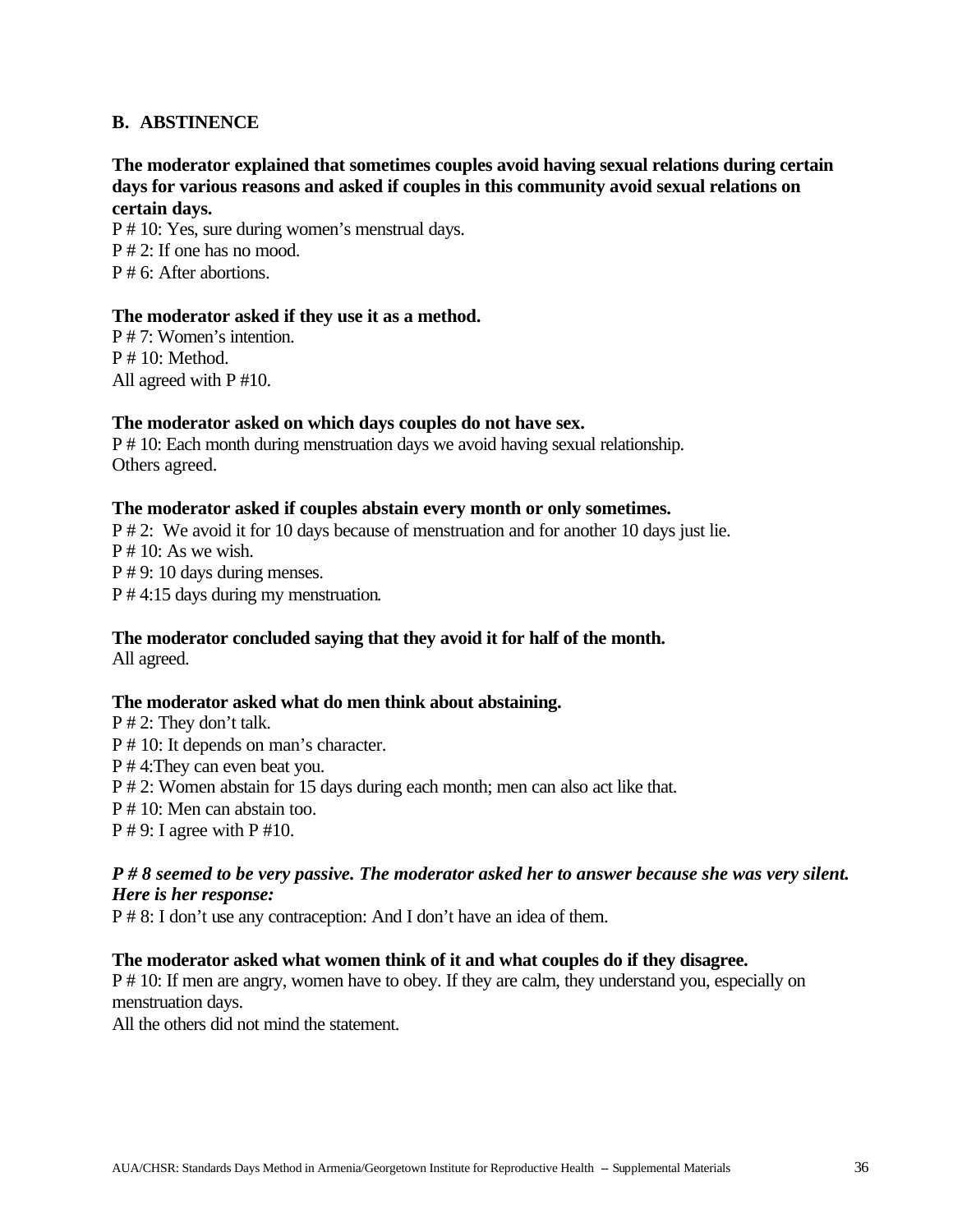#### **The moderator asked if women could refuse when the husbands want to have sex.**

P # 10: Wives can refuse if men are calm and not angry. All others agreed.

#### **The moderator asked if they think that the excessive use of alcohol may interfere with sexual relations and the use of methods of spacing births?**

P # 7: When they have used some alcohol it is very difficult to persuade them.

P # 3: There is such kind of problem.

P # 2: My husband is not like as you mentioned.

P # 10: Under the influence of alcohol, men often become naughty

**The moderator asked: "Do you feel that violence against women may interfere with sexual relations and the use of the methods of spacing births? Is there such a problem here?"** All participants minded.

They said that there is no violence.

# **C. MENSTRUAL CYCLE ("period")**

**The moderator asked how often a woman has menstruation, how many days menstruation lasts? (How many days does a woman bleed).**

P # 7: 4 days P # 2: 5 days. P #8: 3-4 days P # 4: 10-15 days. P # 10: 3 days /much blood/. P # 3: 3 days/much blood/.

### **Moderator asked: "How much time passes between one period and the next?" Is it always the same or does it sometimes vary?"**

P #7: Once per month. P # 8: I don't feel mine. P # 9: Once I had menstruation twice per month and got pregnant at the same time. P # 40: Mine is not regular. 40 days.

#### **The moderator asked: "Is it the same for all women (Does more time pass between bleeds for some women than for others?)"**

P # 10: Changeable. P # 3. The same. P # 2 :The same. P #7: The same.

### **The moderator asked: "Do women/couples here are in the habit of marking (keep track of) their periods?" (Where? How? On what? Can you describe how it is done? )".** P # 4: Yes, I do. Majority marks.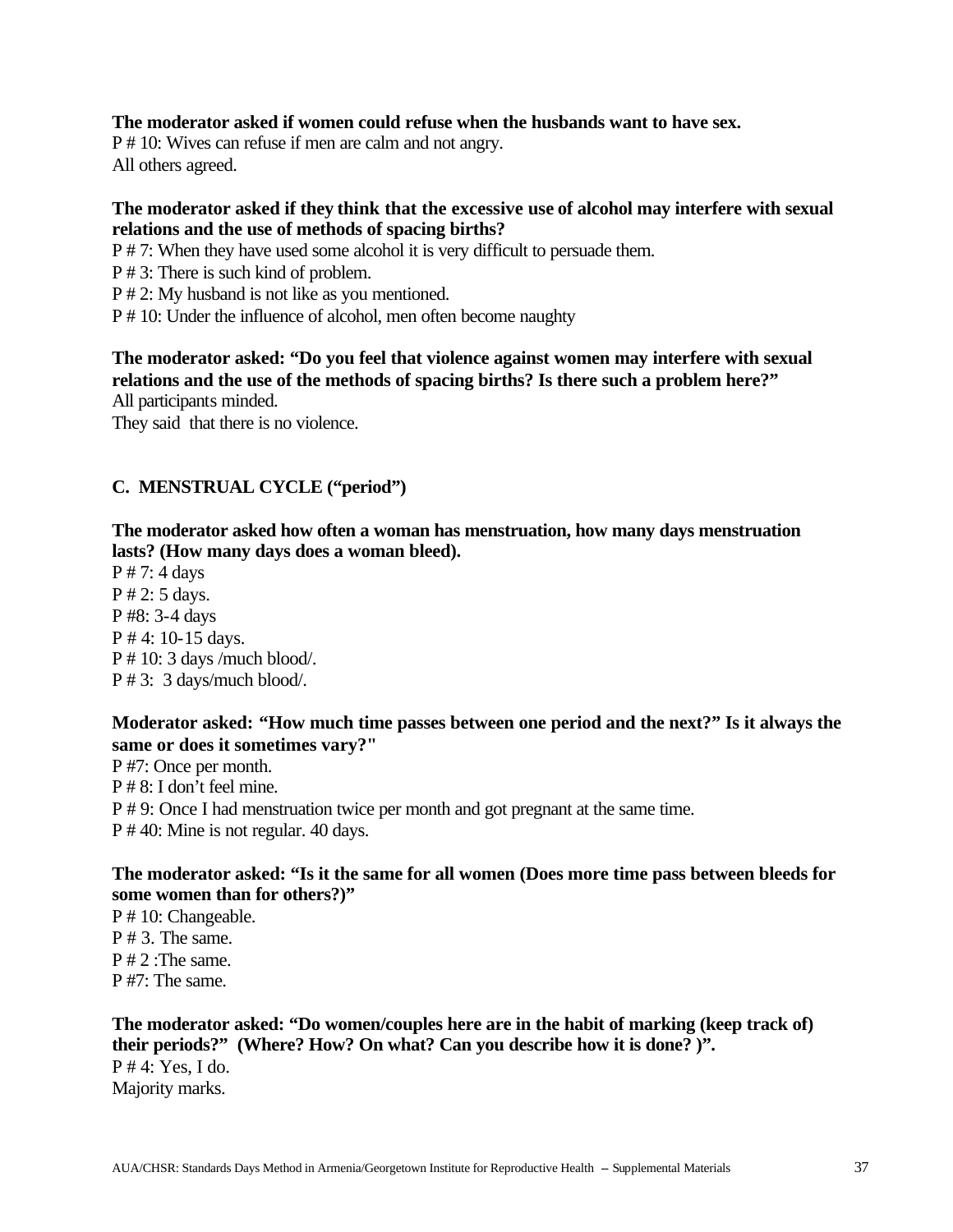# **The moderator asked: "Why do they do this? Do they use it as a method of preventing pregnancies?"**

P # 10: To follow our health condition. P # 8: To check if we have got pregnant. All other participants agreed.

# **The moderator asked if they know about the cases when a woman became pregnant, although she was using natural contraception method. Whether they could remember such cases.**

P # 9: I know cases when women got pregnant although they were using IUD. P # 6:Though I used contraceptives, I got pregnant

#### **The moderator asked "what about withdrawal?"**

P # 6: My husband used withdrawal but I got preganant twice. All the others told that they don't know such cases.

### **The moderator asked if the mentioned methods were correctly used.**

All the participants said that they were used correctly.

# **D. ACCEPTABILITY AND USE OF THE STANDARD DAYS METHOD**

### **The moderator explained to the participants Standard Days method using the Counselling Guide.**

**After finishing the explanation the moderator told them that she would like to learn their opinions on the new method.**

#### *After the explanation one of the observers, a nurse, told that she has been using that method for ten years and it worked. There were some participants and the nurse herself that were taking notes during the explanation.*

# **Moderator: What do you think of this method?"**

P # 9: It is very effective for healthy women**.** P# 10: I like it. It is nice method. P # 4: It will be safe. No side effects.

# **Moderator: "Do you think it would work here to space pregnancies?**

P # 10: Those who wish can use it. P # 6: With great pleasure. It is very simple method. P #4: I think so too. P # 10: I used this method for prevention of undesired pregnancies.

#### **Why not?"**

P # 4:It would cause no problem. P # 2: If you don't forget mark the days, it will be nice.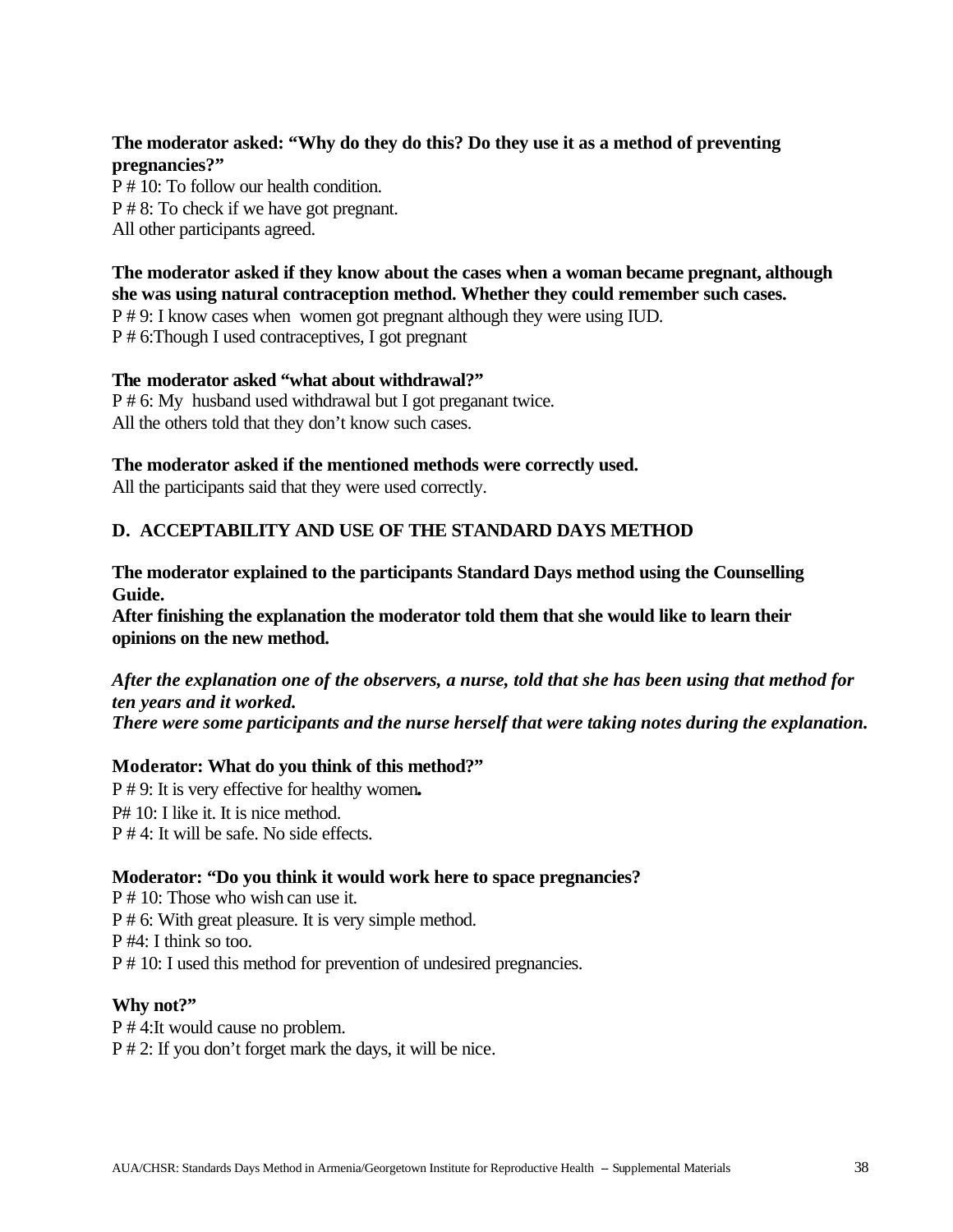**The moderator said:" In the explanation of the method, we mentioned that couples should not have sexual relations, or should use condom, on the days a woman is on the white beads if she wishes to prevent pregnancy. There will be about 12 days during each cycle that the couple will need to abstain from sexual relations or use condoms."**

#### **After it she asked: "How will the husband feel about abstaining from sexual relations or using condoms during these days? How will the wife feel?" Could there be potential disagreements or problems? How might these be resolved?"**

P # 4: They will be happy, as it is easy to use and requires no money.

P # 2: It is good for men.

P # 10: It will be good for those who were in the habit of using the method. (Calendar)

P # 4: I have a child; I want to have the second one when my baby is 7. But who knows?

All said that they would come into an agreement.

### **The moderator asked "How many days can a man wait without having sexual relations with his wife?"**

P # 4: Is he has a strong will power, he can wait. P # 10: 2-3 days. P #2: 15 days. P #5: 15 days. The rest of the participants agreed.

# **The moderator asked: "How many days can a woman wait?"**

P #4: All women are different.

P # 10: Women living in this village, tired of everything, can tolerate everything.

P # 1: What can they do? I have to wait if they can stand these financial conditions.

P # 4: You get so tired, and even my sweat sleep is spoiled.

Others were avoiding responding the questions.

### **The moderator "Is talking about contraception issues with your husband/wife usual thing for you? What about other families here?"**

P # 6: Only nights, we don't have time at daytime. My husband makes me visit the family planning cabinets.

P # 2: We do it often.

P # 10: Even I find it reverent, we are tired and there is no time for it.

P # 8: There are so many problems that the turn of such discussion never comes.

# **Moderator: "Do couples need to learn how to use this method together, or can the woman learn about it by herself? Who should teach the couple to use this method?**

All the participants responded in-group that the couple need to learn together.

# **Where should people go to learn how to use the method?"**

P # 10: To the medical units.

P # 2: My sister advised me for 15 days after menses to use contraception. I have been using the method for 4 year. And today when listening to the explanation I became more interested in it. P # 10: There are cases when doctors avoid giving advice, but nurses never.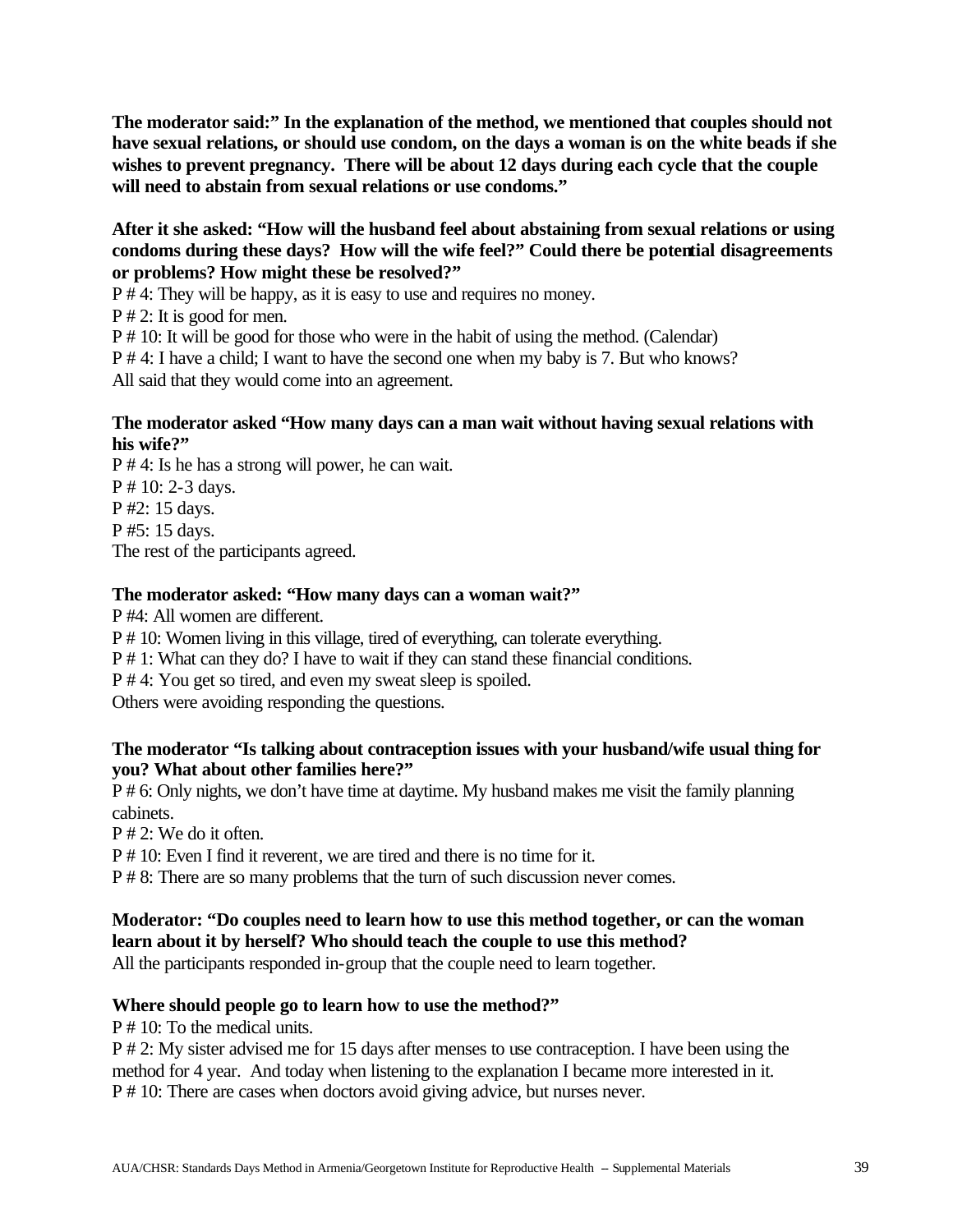P # 4: Nurses are very good. If they are told about or are explained the method, they will share the information with great pleasure.

#### **The moderator: "What should be done in order to make this method of family planning acceptable to couples?"**

P # 2: The nurses must be given a lot of information, so that they can share the information with the community women.

P # 7: We'd better have all these consultations in our village not like family planning cabinets in Gavar. If it is not in the village, we will not be able to go there.

All the participants agreed.

### *So, the conclusion was that they want the information to be delivered by nurses in their village, Tsakhkashen.*

### **Thank you for your attention and collaboration**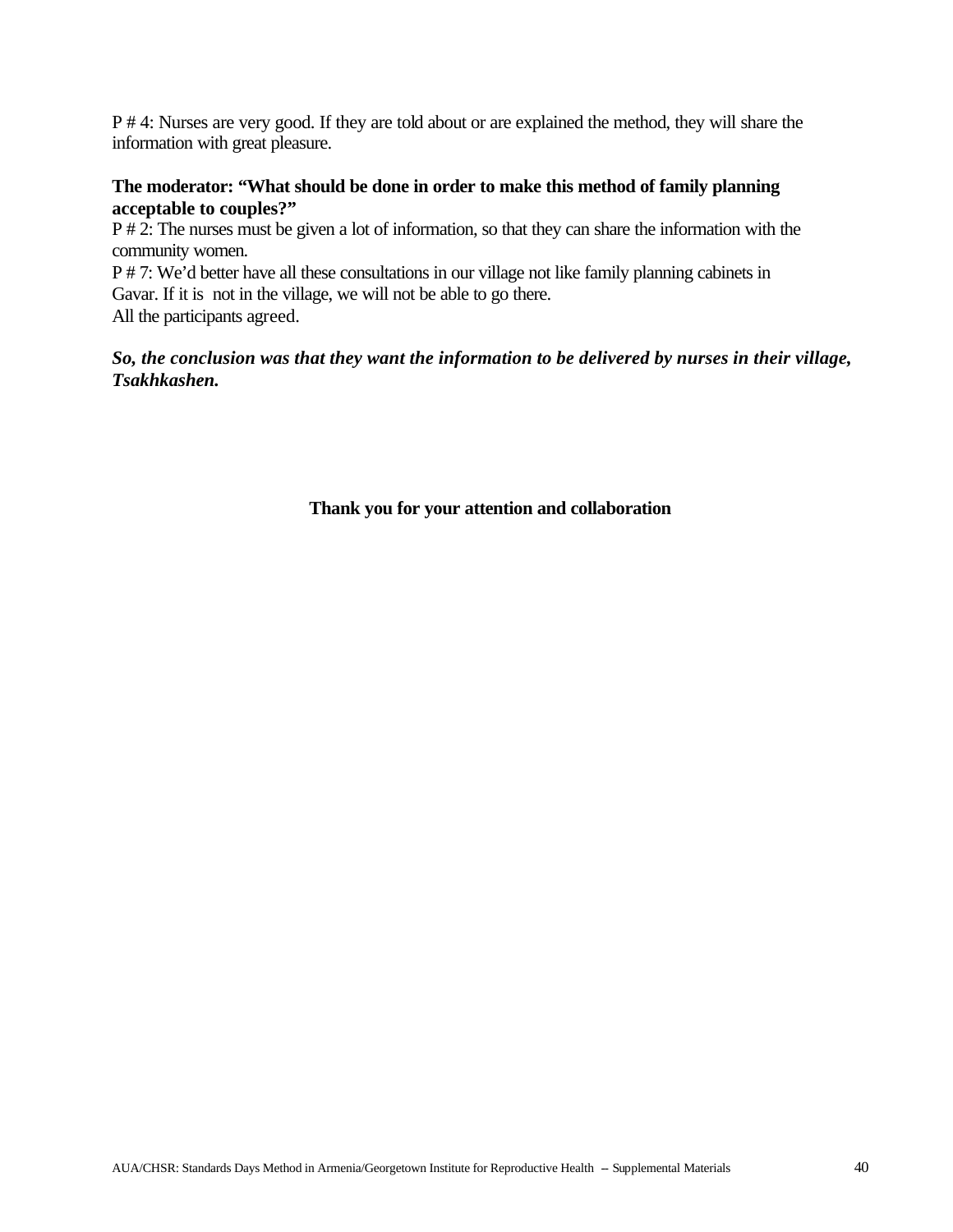# **2. Married Men**

# *2.1 SUMMARY OF FG SESSIONS CONDUCTED AMONG MARRIED MEN, GAVAR, DECEMBER 11-12 2000*

#### *General Information*

Three focus group discussions were conducted in the Gavar region (Lanjakhpyur, Sarukhan, and Gandzak villages). A total of 31 men participated in the sessions. The target population was married men. Participants ranged in age from 22 to 46 years old. The number of children in the participants ranged from none to five. The majority of the participants were employed, and had higher than secondary school education.

#### *General Impressions*

In general, the reaction of the participants to the *natural* method of spacing was friendly, though there was some distrust towards contraception in general among participants. Overall, the focus group sessions were successful and provided in-depth information about the topic under investigation.

#### *Main Messages*

**KR** Attitude and knowledge about family size, family planning, and natural family planning All participants generally would prefer to have more children than they have now. Difficult economic conditions were mentioned as the main reason that deters people from having the desired number of children. On average, there were three children per family in these communities. As with women, men also considered the ideal family size to be three or more children and viewed having a son as a necessity.

According to the participants, a couple makes the decisions about family size. The men noted, however, that some men are not so liberal and in those families men's opinion strongly influences the outcome.

The attitude towards contraceptive use was generally positive, with a preference expressed for natural family planning methods. Of the modern methods, the participants mentioned only condom use. In addition, men mentioned abortions – both induced and self-induced -- and their deleterious consequences. Men generally perceive the use of contraceptives to be the woman's prerogative.

#### **•** Opinion of and interest in the SDM

The overwhelming majority of participants liked the SDM. It was considered to be a useful method, which could be well accepted in the community. Contradictory opinions were expressed on how the method should be learned. Several participants thought that couples need to learn it together while others would prefer that women learn it from the provider or another knowledgeable person (mother or mother-in-law) and then explain it to her husband.

The men identified the Women's Consultation clinics, family planning cabinets, schools and marriage registry offices as appropriate venues for learning about the SDM. They also requested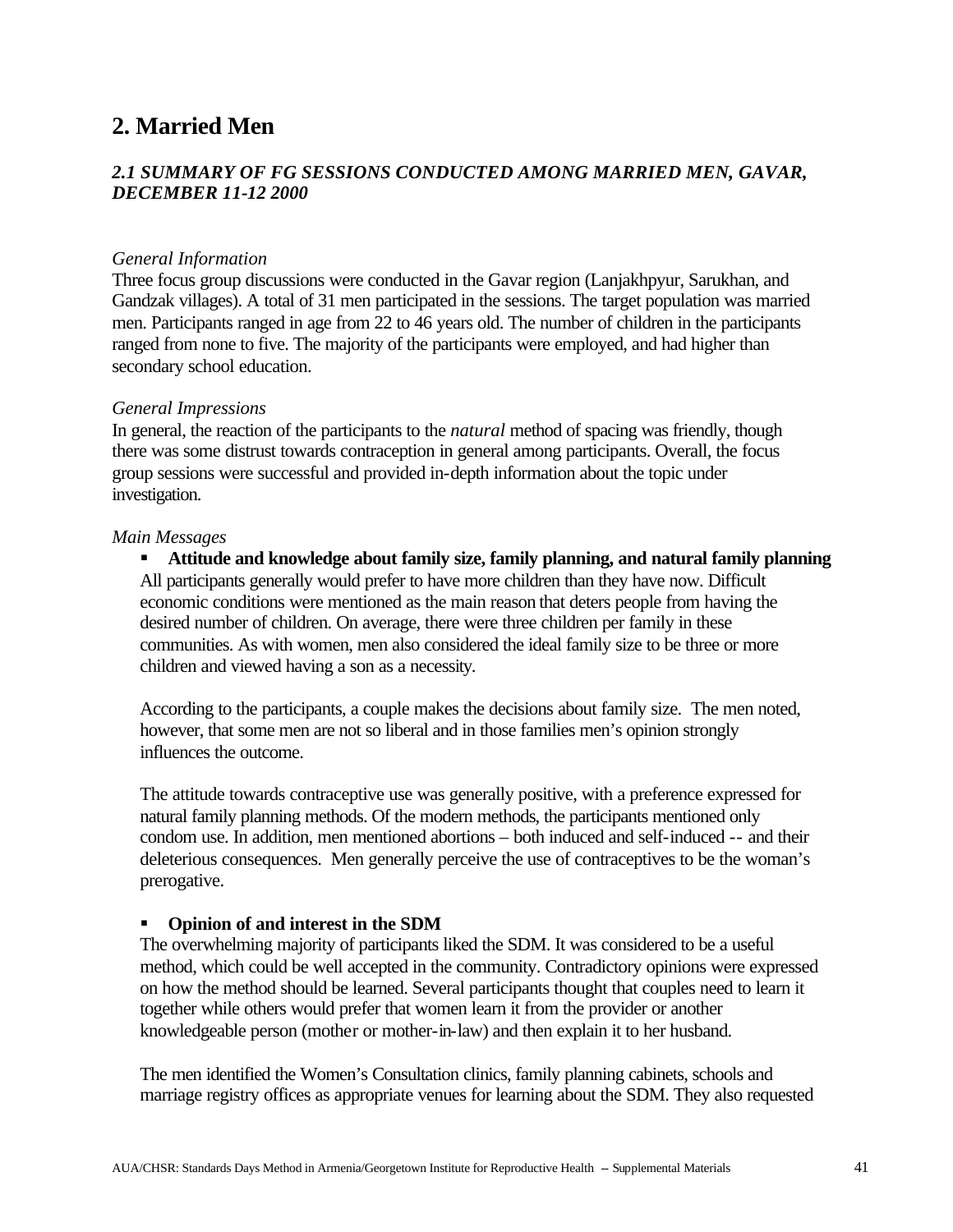printed material, as it would allow them to avoid directly seeking advice from another person. No clear preference was given to any of these sources.

### **EXECUTE:** Anticipated difficulties in using the method

Men unambiguously stated that the main difficulty in using the SDM would be abstaining from sexual relations for longer than a week. Another potential difficulty, though not clearly articulated, was men's reluctance to use condoms. Attempting to adhere to abstinence during the fertile period may lead to marital strife, though this idea was not clearly stated.

### **Acceptability/feasibility of 12 consecutive days of abstinence or condom use during the 12 fertile days of each menstrual cycle**

As mentioned earlier, it seemed unlikely that men in the community would use condoms or abstain for a period of 12 days.

### ß **Ability of potential users of the method to share information about sexual issues**

According to the participants, sharing of this type of information about sexual issues is unusual for most of them. Several participants thought that it is possible to share such information with friends and relatives, and even in groups, like FG meeting. Others emphasized the inconvenience of asking other people for advice or information.

### **Prevalence of alcoholism and violence in the community, and their effects on family planning use**

All of the participants agreed that excessive use of alcohol affects decision-making, and sexual relations and births spacing are not an exception. However they emphasized that alcohol's main harm is the birth of children with malformations and not in unwanted pregnancies. Domestic violence was not considered a serious problem in the community, but men thought that violence could cause difficulties in sexual relations.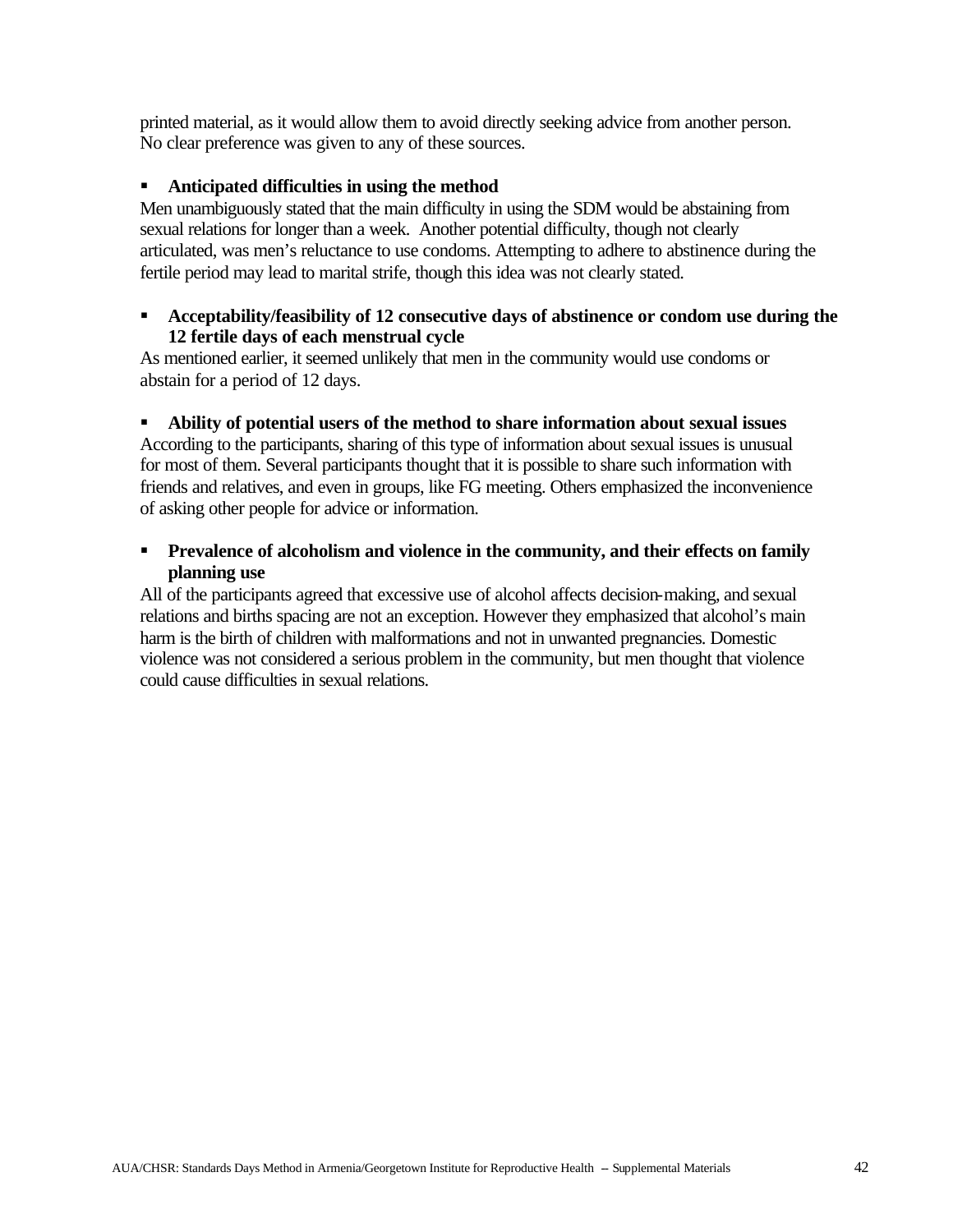#### *2.2 TRANSCRIPTS*

#### **TRANSCRIPT OF FOCUS GROUP WITH MEN IN GANDZAK VILLAGE**

**Focus:** Married men **Place:** Gandzak village, Gavar region, Armenia Location: "Village hall" **Date:** December 12, 2000 **Time:** 11.00 a.m. – 1.00 p.m. **Moderator:** Vardan Aznauryan **Recorder:** David Janibekyan **Observers:** CHSR Associate Director "Save the children" Gavar representation office staff CHSR Associate Director

**After the introduction of the CHSR Associate Director, the Recorder and himself, the Moderator greeted everyone and presented the objective of the current feasibility study. Afterwards, the men were asked to tell their first name, occupation, specify educational attainment and the number of children.**

**The participants were men aged 26-53 (average age – 46). Of 11 men 3 were unemployed. This FG consisted of 3 university graduates, 3 college graduates and 5 high-school graduates. The number of children in the FG: ranged from 1 to 4.**

#### **Diagram of the focus group setting:**



 **0 – Moderator R – Recorder S1 -"Save the children" representative #1 1- participant #1 2- participant #2 3 - participant #3 4 - participant #4 5 - participant #5 6 - participant #6 7 - participant #7 8 - participant #8 9 - participant #9 10 - participant #10 11- participant #11**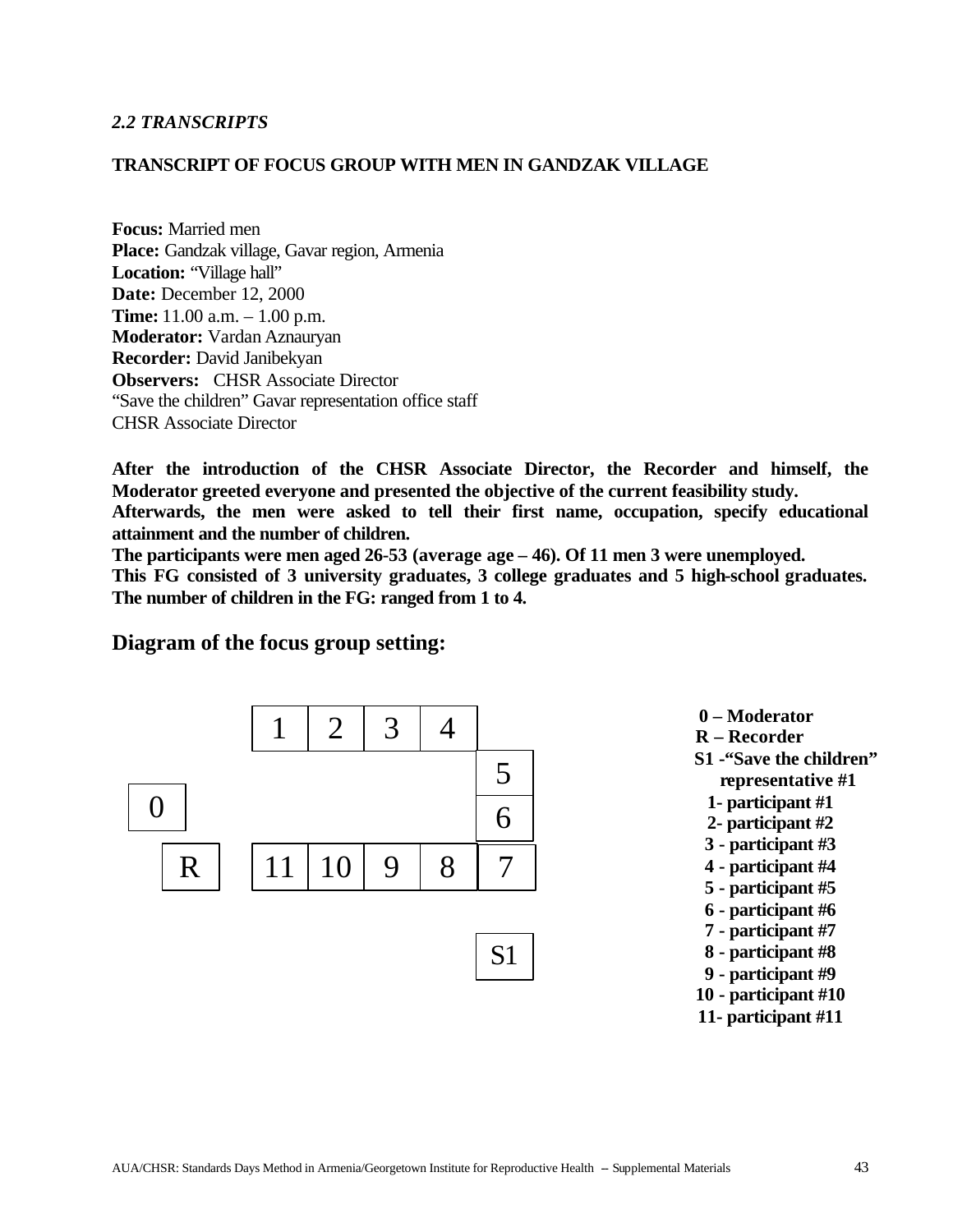### **A. SPACING BIRTHS**

# **0. What's the general attitude towards methods of spacing (natural and modern) births in your community? Are there people or groups here, who are against it? If yes, who, and why it is so?**

#1. The hard economic conditions stipulate spacing. As an example, I have 3 children now, but if the economic conditions were better, I'd have 11 children, just like a soccer team. #3 supports #1.

#11. Vast unemployment forces to curb the number of children you may have had. So my attitude is positive to the spacing, especially now. But I have no idea of whether there are people who are against it in our community. This is a family business and every couple decides on its own and nobody can influence them.

#4. I guess spacing has become prevalent here lately. Basically many people would like to have more children, but they are compelled to keep the number of children down because of the conditions.

#1. I personally would discourage my children to have more than 4 children, because of the economic situation.

#### **0. How many children would you like to have?**

#### #10. Two-three.

#11. If asked 10 years ago, I'd say 4 children (for a brother to have a brother and a sister to have a sister), but today I'd say that the most preferable number has gotten down to 2.

#10. I'd also say 4 children in the past times are ok, but it is 2-3 children now. Presently, those who have only daughters are likely to have more than 4 children, because they had probably hoped to come up with a boy each time.

#### **0. What do couples generally think is the ideal family size?**

- #1. Eleven children.
- #2. Four children
- #4. Three children

#5. I have 5 children, but as a matter of fact I'm having trouble affording them.

#### **0. Do couples usually have as many children as they would like to? (or more? or less?)**

#11. No, they have fewer children.

#4. I wouldn't want to have more than 2.

#10. I guess some women are also interested in keeping the number of their children down, because the large number of children cuts down on their free time - the time they would otherwise devote to their hobbies or something else.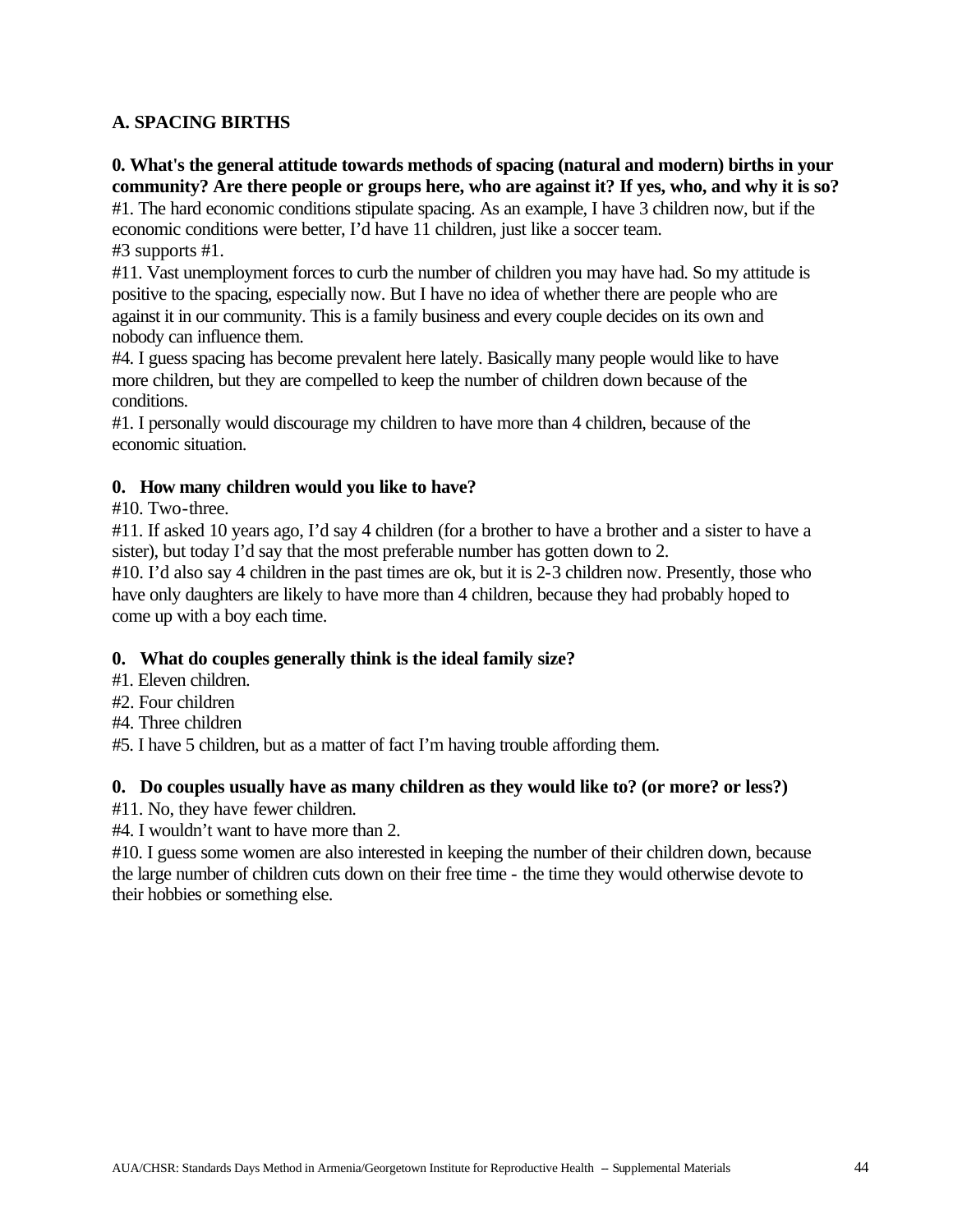#11. We all have seen by TV how's everything set up abroad - like when the children hit 18, their parents kind of back off and let them live on their own. But parents here keep taking care of their even adult children lifelong – they want to provide their children with help as much as they are only able (like a car, house, etc). So parents know that they are going to provide a non-stop support and ongoing care for all their children, and this is what sets boundaries on the number of children some would be able to afford *lifelong*.

#10. I want to say that parents who have over 5 children had probably no idea of contraception. Also the traditions and lack of education further stipulated that. However, now many realize that having less than 5 children is also ok.

### **0. On the average, how many children do couples here have?**

#### #11. Two-three**.**

#10. I'll repeat myself, but those who have only daughters would probably have many children, because they are likely to keep on trying until they get a baby boy.

#### **0. Do couples here do anything to postpone or prevent a pregnancy? What?**

#10. In the past times, women tried to induce miscarriage by jumping or through lifting heavy objects like rocks and the likes.

#### **0. These methods are apparently fraught with problems. Are you aware of them?**

#10. Sure, they could even die as a result of such self-induced abortions. #11. (off on a tangent) People's labor in rural areas is much harder than that in cities.. #9. Some women induce abortion because of the lack of money.

# **0. Where do you usually learn that?**

#8 (kind of ironic). Everyone knows that…

# **0. Yes, but** *where* **do you** *usually* **learn that?**

#5. From the streets. #10. Yes, that's right.

#### **0. Are you happy with the methods you use as a form of family planning?**

#11. Even if some are unhappy, what could they possibly do?? #3. I don't think that someone has ever thought of how happy or unhappy he is with the methods used, it's just the way our life is….

#### **0. What kind of problems do you have with your method of family planning?**

#10. (kidding) In our miserable economic conditions the only problem we all have is money! (This remark generated a big "support wave" among the participants) #9. Well, no, we don't…

### **0. Do economic conditions affect the decisions regarding the usage of methods to prevent pregnancies?**

Everyone: Yes! #11. You bet!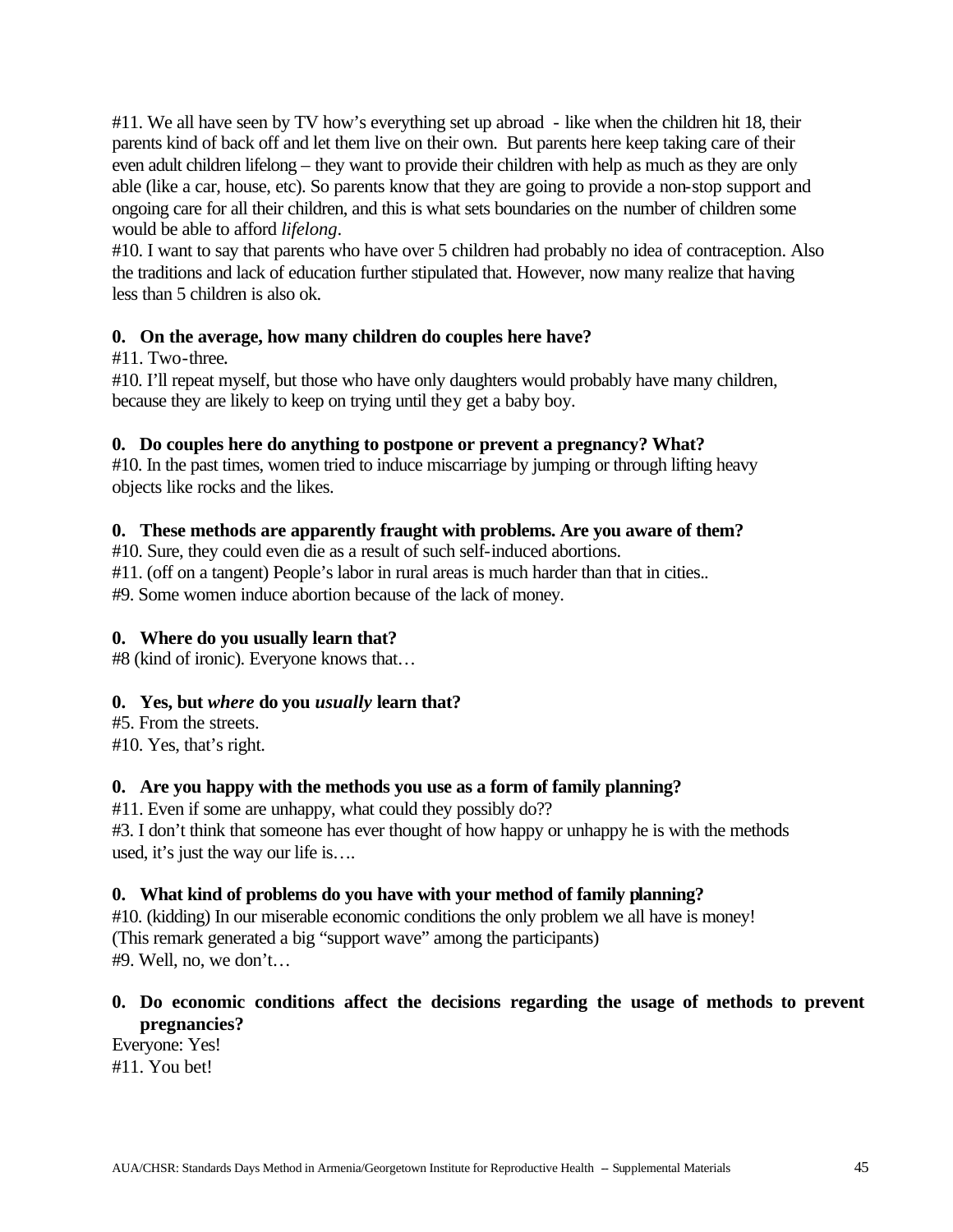### **0. Who decides about family size and the use of the methods of spacing births? The husband, the wife or the couple?**

#11. The decision is 80% the husband's and the rest is wife's…

#10. The couple.

#6. The couple.

#5. Yes, it'd be better if the couple decides together.

### **0. What if the spouses disagree? How do they resolve this?**

#11 (smiling). The husband hits his wife for a couple if times and thus settles the disagreement.

#10 (obviously trying to refute #11's statement) No, the spouses decide together!

#7. Sometimes women want to have fewer kids while their husbands want more…

# **B. ABSTINENCE**

### **0. Do couples in this community avoid sexual relations on certain days? Why?**

#5. Sure, sometimes the couple gets pooped out working hard out in the fields, so they both lose any interest to sex during such periods of hard labor.

#1. If couples hadn't had any money-related concerns and if their children were all well fed, they would have hardly ever avoided sexual relations.

### **0. On which days do couples not have sex?**

#11 and #10. During the woman's period. #4. Right after the period. #5. (to #4) It's ok even just before the period. 0 (to taciturn participants ##6-9) I'm very interested to know your opinion too. #7. Yes, during the periods. #6 and #8 nodded.

#### **0. And on which days do you have sex?**

#2. (surprised by the question) On days when we want to! (Others supported that.) #4. Sometimes sex helps to get rid of stress too…

#### **0. Do couples abstain every month or only sometimes?**

#2. Depends. #10. Right! We have no schedule for this (smiles). Maybe sometimes though…

# **0. For how many days do couples not have sexual relations?**

#3. For  $3 - 5$  days. #10 (continues #3's estimation). No longer…

# **0. What do men think about abstaining?**

#11. Men don't even think about this (smiles)…

(Audience picks up the topic)

#6. (kidding)Yes, it's the women's prerogative to be on guard not to get pregnant…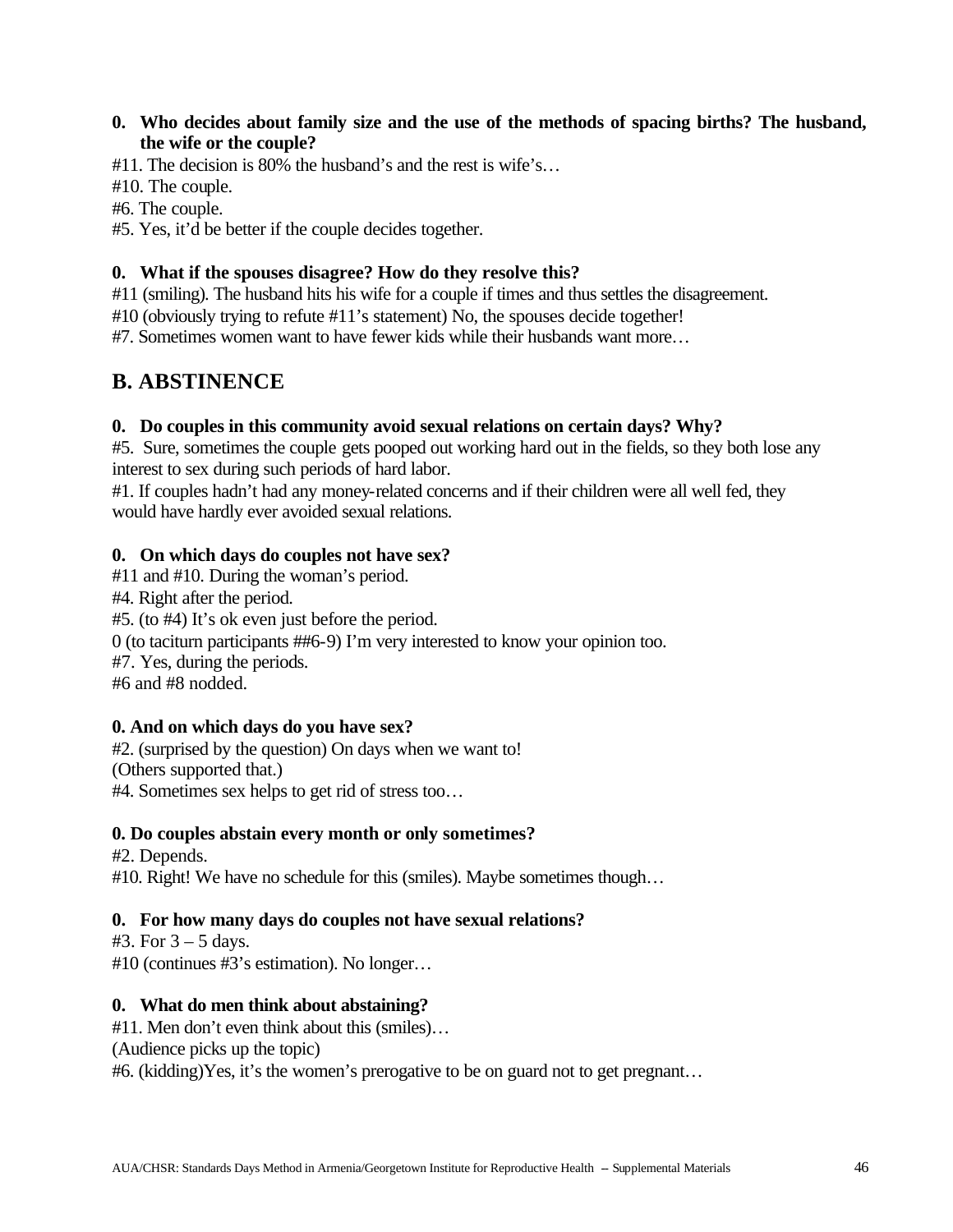### **0. What do women think?**

#5. They sometimes fail to do well in bed even on regular days…

#10. It's hard to say what they think of this – not every woman can discuss it even with her own husband.

#11. Yes, right, no wonder. There *are* such women.

#### **0. Do couples agree?**

#6. Yes. Mostly they agree.

#5. If you happen to disagree with your wife on the no-sex days, means you would have too little sex, because your wife would abstain whenever *she* wants, and *you* would when you yourself don't feel like having sex (smiles). So you'd better agree!!

#### **0. Can women refuse when the husbands want to have sex?**

#5. Yes, sometimes.

#3. Yes, they can.

#10. They can.

# **0. Do you think that the excessive use of alcohol may interfere with sexual relations and the use of methods of spacing births?**

#1. Sure!!

#3. Little shots wouldn't interfere, but the excessive use surely would!

#1. The first baby of alcohol addicts may be born with congenital malformations.

#11. Excessive use is always harmful.

#### **0 (to ## 9 to 6) Please join the discussion. Your opinion is very valuable for us!**

#4 (encouraging #7) Your father had 21 children, so come on, speak out!!!

#1. Nobody wants his child to be born with abnormalities.

### **0. Do you feel that violence against women may interfere with sexual relations and the use of methods of spacing births? Is there such a problem here?**

#11. Violence? Yes, sure it interferes. But as a "village mayor" I can assure you that there's no such a problem here!! Besides, it's not human.

# **D. ACCEPTABILITY AND USE OF THE STANDARD DAYS METHOD**

#### **The Moderator explained the Standard Days and Necklace Methods.**

# **0. What do you think of this method? Do you think it would work here to space pregnancies?**

#5. It's a good method.

#3. Since they don't sell these kinds of necklaces, this all sounds like just an ad.

#7. A nice method. It might work.

(Some others agreed with the methods being good).

#11. I think some people are too old-fashioned to shift to this new method right away...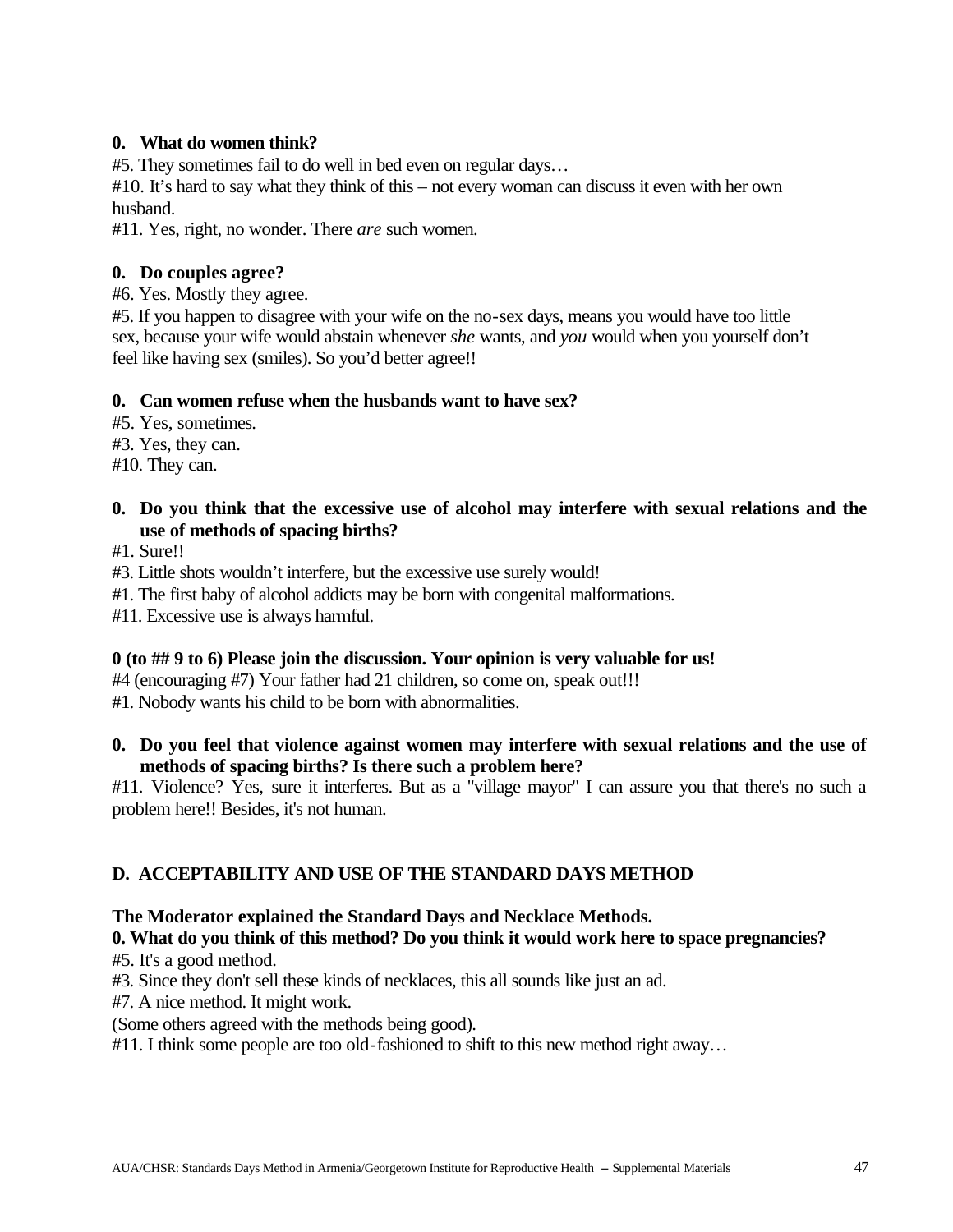**0. In the explanation of the method, we mentioned that couples should not have sexual relations, or should use condoms; on days a woman is on the white beads if she wishes to prevent pregnancy. There will be about 12 days during each cycle that the couple will need to abstain from sexual relations or use condoms.**

### **0. How will husband feel about abstaining from sexual relations or using condoms during these days?**

- #11. I'm against using condoms!! Negative!
- #1. Using condoms is ok with me.
- #8. You should count 7 days after the period and resume your sexual activities.
- #7. There are no 2 families alike.

#### **0. How will the wife feel?**

- #1. She won't object.
- #4. Yes, she won't.

#### **0. Could there be potential disagreements or problems?**

#10. That's likely.

#5. Depends on how much they love and respect each other.

#11. Yes, it's likely.

#### **0. How might these be resolved?**

#11. (kidding) They might ignore each other for a couple of days, but then this conflict would give way to day-to-day problems and they'd get back to each other…

#6. Right! No such kind of a problem lasts more than a couple of days.

#10. Those who tend to maintain peaceful relationships would make concessions and settle the conflict sooner.

#### **0. How many days can a man wait without having sexual relations with his wife?**

#4. I could wait for 3-4 days.

#8. 1-2 days.

#11 (about #1). Like he said before, if everything's fine at home and there's no money problems, men would allow no more than 2 days without having sex.

#### **0. How many days can a woman wait?**

#11. Much longer.

#1. When husbands has to leave the country to make a living abroad, their wives could wait up to 6 six months without any problems. Though, if my wife were absent for such a long time, I myself would have been far gone on a sexual binge (smiles)

#9. Actually, women are able to stand much more pain than men are…

#### **0. Is talking about contraception issues with your wife usual thing for you?**

#1. It's easy, though it's unusual for us to discuss such issues with our wives.

#6. It's unacceptable during the intercourse, but it's probably ok sometime after.

#5. I think you should talk to your wife about the contraception, because it's too costly to have an abortion now.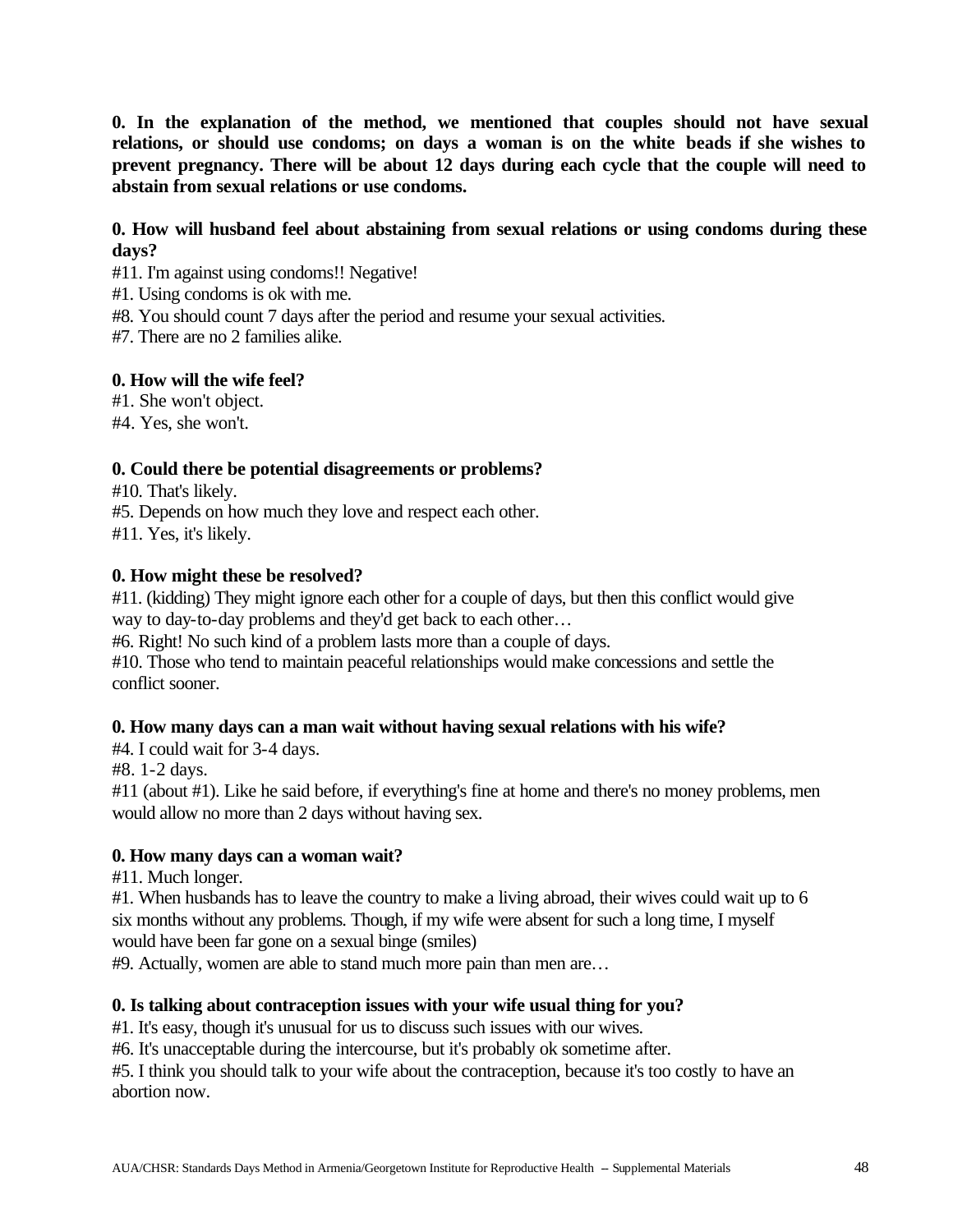# **0. What about other families here?**

#6. We have no idea of what others do.

#1. Maybe every family acts alike, but we'll never know. Each family protects its privacy.

#5. Depends on how many children they have…

### **0. Do couples need to learn how to use this method together, or can the woman learn about it by herself?**

#10. The couple should learn together.

#3. The majority of men are unaware of the fertile days, so women teach them.

#11. If a woman is aware of contraception, she teaches her husband and vice versa. Actually if a woman has learned by herself, she would pay much *more* attention to contraception than if her husband has taught her just recently, because she might just ignore her husband 'lectures' in this case. #1. It's better if the woman has learned by herself, because in this case, she might take contraceptive pills on the Q.T. without her husband even being aware she does something to prevent undesired pregnancy.

### **0. Who should teach the couple to use this method?**

#5. Men could be taught be their elder brothers or fathers. Friends may be of use too. #10 (starting to argue with #4) But sometimes we just can't ask our more experienced married friends about what interests us. This is why we usually have little knowledge of these issues before the marriage.

#3. Right, we feel embarrassed to ask our older friends particular questions, because they might consider this as an intrusion into their privacy.

#11. I've participated on a similar discussion and they taught me not to be embarrassed to talk about such issues. I learned a great deal of everything there that the vast majority of people here even has no idea about, like STD and. (turning to audience). Did you know that a girl may get pregnant even without sexual intercourse?

#4. (to #11) Yes, like when using a shared bathroom…

#### **0. Where should people go to learn how to use this method?**

#4. This all should be taught in school.

#1. Should be taught in high grades only.

#3. Physicians won't advise, since it would reduce the number of women who might otherwise seek their help for possible future abortion.

#10. Teenagers have no idea of contraception.

#7 (argues with #10). Modern teenagers know everything!

#11. Some might get an idea through the marriage registrar's office.

#1. Some young people have no idea of contraception, but if this all were taught in school, they would know how to protect and fewer people would face premarital pregnancy problems.

#### **0. What should be done in order to make this method acceptable to couples?**

#10. You should publish informational pamphlets.

#7. You should publish brochures enough for all young couples.

#10. Establish FP cabinets in every area or community to promote birth spacing and contraception.

#### **The Moderator thanked everyone for attention and collaboration.**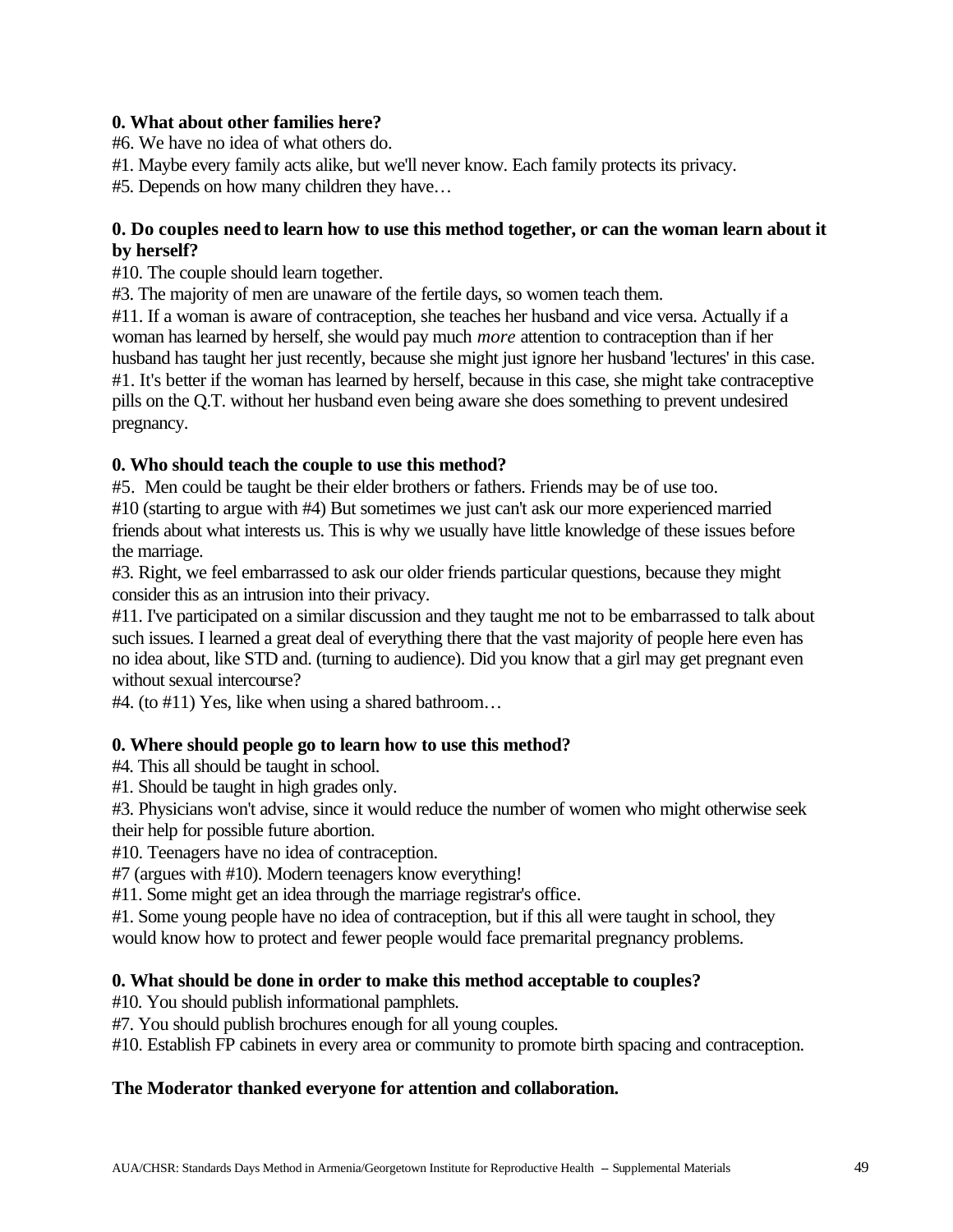#### **TRANSCRIPT OF FOCUS GROUP WITH MEN IN SARUKHAN VILLAGE**

**Focus:** Married men **Place:** Sarukhan village, Gavar region, Armenia **Location:** Classroom in a secondary school **Date:** December 11, 2000 **Time:** 11.00 a.m. – 1.00 p.m. **Moderator:** Vardan Aznauryan **Recorder:** David Janibekyan **Observers:** CHSR Associate Director CHSR Associate Director Michael E. Thompson "Save the children" Gavar representation office staff

**After the introduction of the CHSR Associate Director, the Recorder and himself, the Moderator greeted everyone and presented the objective of the current feasibility study. Afterwards, the men were asked to tell their first name, occupation, specify educational attainment and the number of children.**

**The participants were men aged 22-60 (average age – 45). Of 10 people 1 was unemployed. six men had university degree, 4- high-school graduates. The number of children in the FG: from none to 5.**

# **Diagram of the focus group setting:**

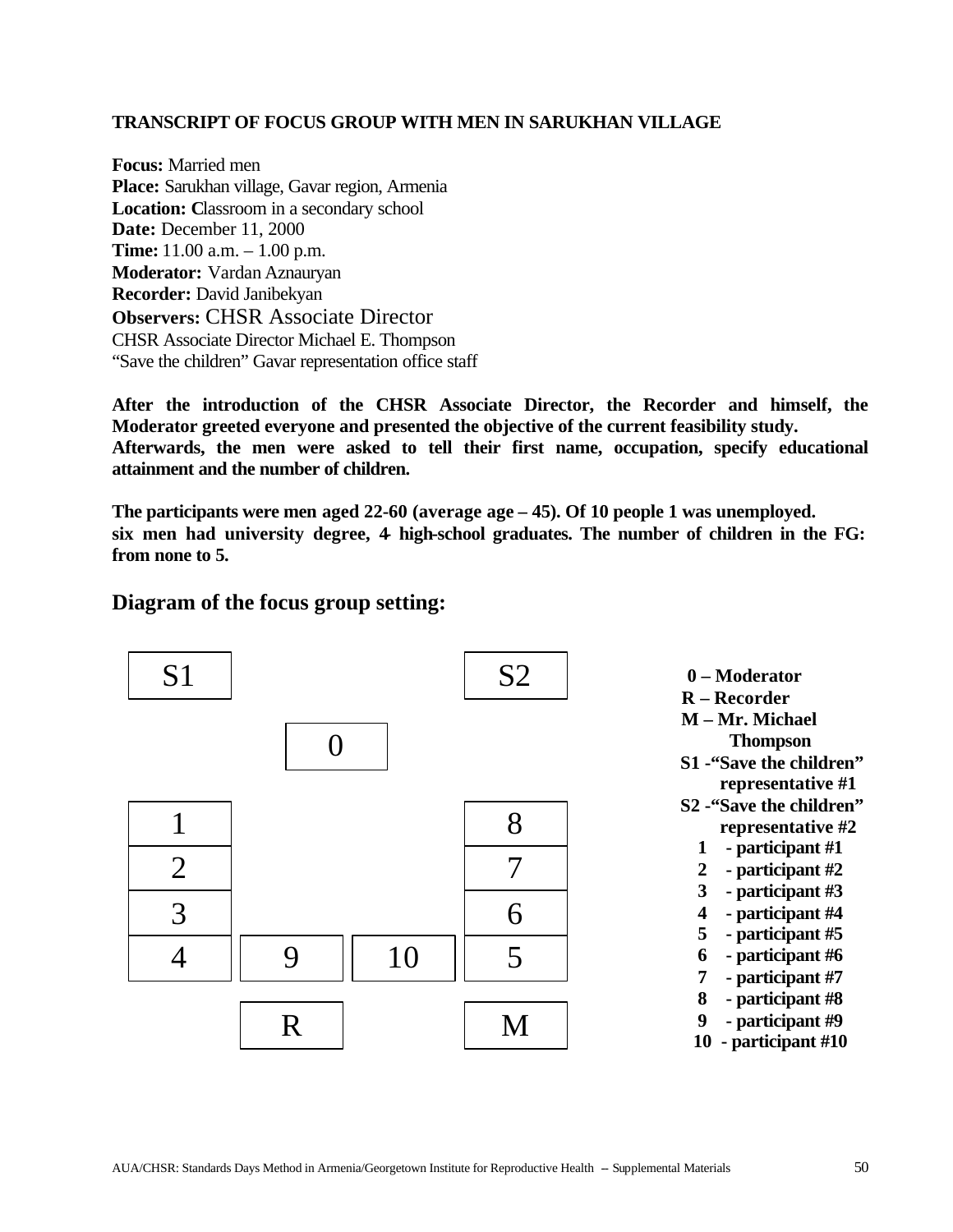# **A. SPACING BIRTHS**

# **0. What's the general attitude towards methods of spacing (natural and modern) births in your community? Are there people or groups here, who are against it?**

#1. Yes, there are people who are against contraception.

# **0. Why?**

#1. It's because of the traditions derived from the past. I guess it also takes time to get used to using contraceptives in order to space births.

#2. Natural birth spacing is more preferable than the modern one.

#8. It's acceptable; otherwise if your wife gets pregnant after each intercourse how could you possibly afford so many children?

(Audience laughs)

#8 (continues). Some people realized the necessity of contraception and adopted it due to FP ads and distribution, but some are still in doubt.

#7. It's acceptable for large families, with lots of children, but it's not for smaller families.

#9. (concurs #7). My first choice is the natural way anyway.

#8. FP ads address to all ages, but there's a shortcoming that young people start to think about contraception well ahead of time, even *before* the marriage, which is harmful for the natural course of events.

#9. What do you think of women who are infertile? Better let's discuss that!!

# **0. We'll discuss that later…**

### **0. How do couples feel about the number of children they have? What do couples generally think is the ideal family size?**

#1. Three.

#2. Four.

#4. I'd wish I had 3 boys and 2 girls.

# **0. How many children would you like to have?**

#1. A minimum of 2 to support the family.

#3. 2 kids are required, but the ultimate number is up to parents.

#4. I have 5 and I'm content.

#9. Economic and social conditions permitting, I would never limit the number of my children. Now because of the bad conditions I can't feed as many children as I would like to have.

#2. 2 - to maintain the nation's growth.

#5. Two.

#7. Children are never a burden. So 2 kids are ok with me.

# **0. Do couples usually have as many children as they would like to? (or more? or less?)**

#2. No.

#1. Not in the current economic situation…

#9. No, it comes from the widespread poverty. Parents experience problems with merely feeding them all, let alone ensuring a decent childhood… (after a brief pause)... Everyone would love to have more children, but not everyone can afford such a 'luxury' now.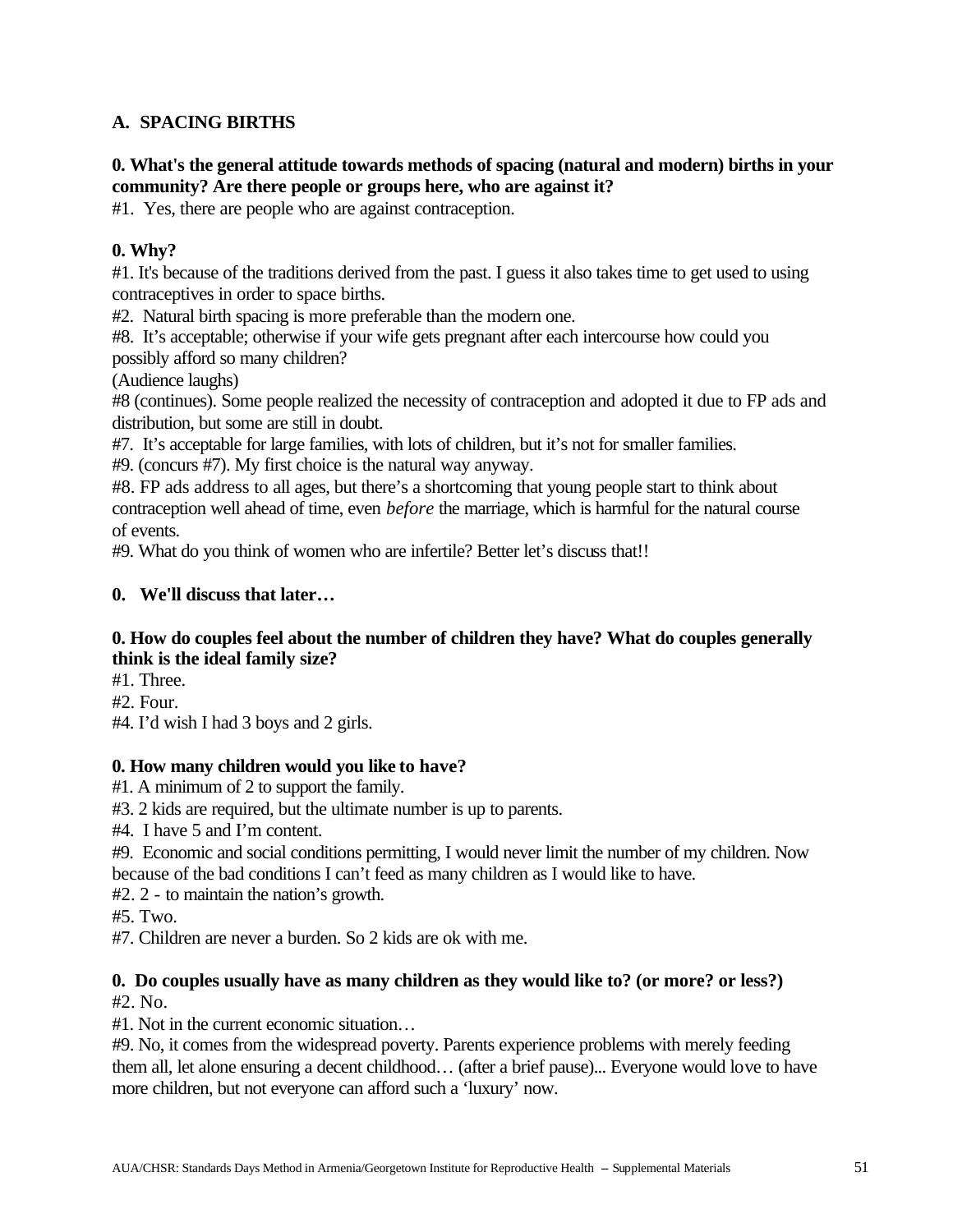### **0. On the average, how many children do couples here have?**

Almost everyone: Three #9. 2½

#### **0. Do couples here do anything to postpone or prevent a pregnancy? What?**

- #1. Yes, some do.
- #4. They use contraceptives.

#2. Everyone does as much as he/she is aware.

#3. Women visit women's consultation cabinets or their husbands take care of prevention and use condoms…

#8. There are various sources of information available now, so educated people know what to do to prevent unwanted pregnancies.

#### **0. Where do you usually learn that?**

#1. For example, my wife is a nurse so she knew that.

- #2. Everyone gains knowledge through his own experience.
- #9. From various magazines.
- #7 and #6 agree by nodding with #9. Right!

#8. You'd better ask women.

#### **0. I wanted to know** *your* **opinion.**

### **0. Are you happy with the methods you use as a form of family planning?**

#5. No. And I don't think women are happy either.

#4. Not with the modern methods…. They are not natural.

#### **0. What kind of problems do you have with your method of family planning?**

#8. No, we don't. But I think unnatural methods might result in health-related troubles. So everyone prefers natural methods, but not contraception.

#### **0. Do economic conditions affect the decisions regarding the usage of methods to prevent pregnancies?**

Everyone: We've said that already! Sure they do!

#### **0. Who decides about family size and the use of the methods of spacing births? The husband, the wife or the couple?**

- #2. Depends… It varies from couple to couple.
- #1. Women mostly.
- #3. For example my wife wants 4, but we can't afford them all.
- #8. We decide together in our family.
- #5. The couple.

#1. Well, if the husband wants a boy, he keeps trying until he gets a baby boy, regardless of the number of girls he's already had.

(Audience smiles. Some support the statement.)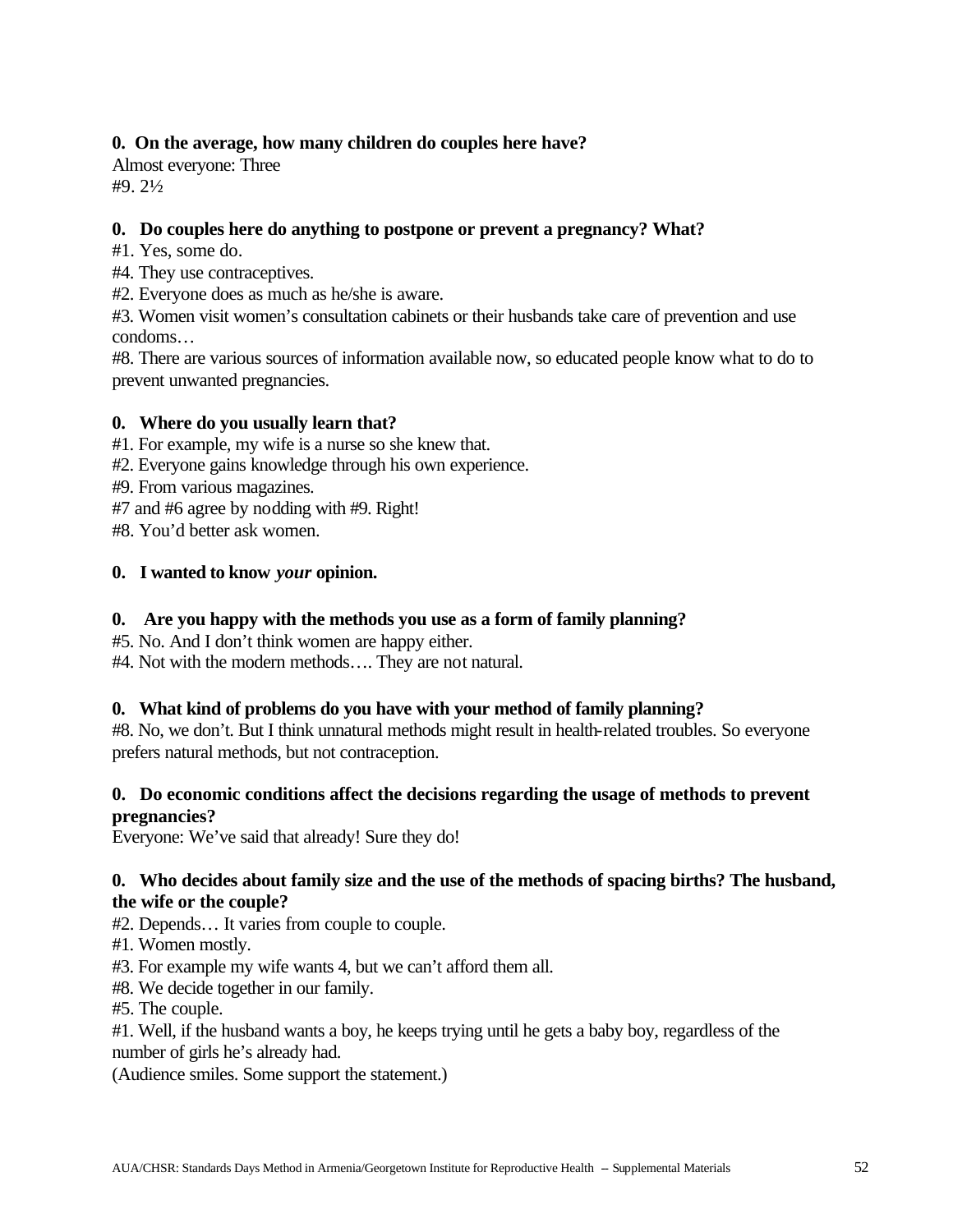# **0. What if the spouses disagree? How do they resolve this?**

- #5. The husband rules.
- #2. In my family I decide.
- #3. Normal couples make mutual concessions.

# **B. ABSTINENCE**

### **0. Do couples in this community avoid sexual relations on certain days?**

#5. Yes.

#4. Definitely.

#3 and #2. Yes, they do.

#4. (kidding) Some women avoid (dodge) not only when they are afraid to get pregnant… (smiles) #8. Well, I don't feel like talking about such a delicate issue in public.

#### **0. On which days do couples not have sex?**

#2. Yes, during the periods and fertile days.

#10. Depends on our mood.

### **0. And on which days do you have sex?**

#9. Well, there are no 'designated' days. #10. It depends on my wife's and my desires.

### **0. Do couples abstain every month or only sometimes?**

#1. Sometimes.

#2. We, men, are always ready, so it fully depends on our wives.

#### **0. For how many days do couples not have sexual relations?**

#9. Except periods, healthy couples should have sex daily.

#1 (arguing with #9) Say you're tired and angry, would you want to have sex that night? I really doubt that!!

#9. Well, it again depends on the couple's health.

#1 (continues to argue). But if someone close to you dies, would you still want to have sex?

#7 (intrigued by the topic) Or if you've just lost \$1000??

# **0. Let's keep to the point.**

# **What do men think about abstaining?**

#2. If you respect you wife and respect her desires, you'd have to abstain if she's not inclined to have sex on some days.

#5. Yes, that's right!

#6 agrees too.

#### **0. What do women think?**

#2. When they are afraid of getting pregnant, they prefer to abstain for the duration.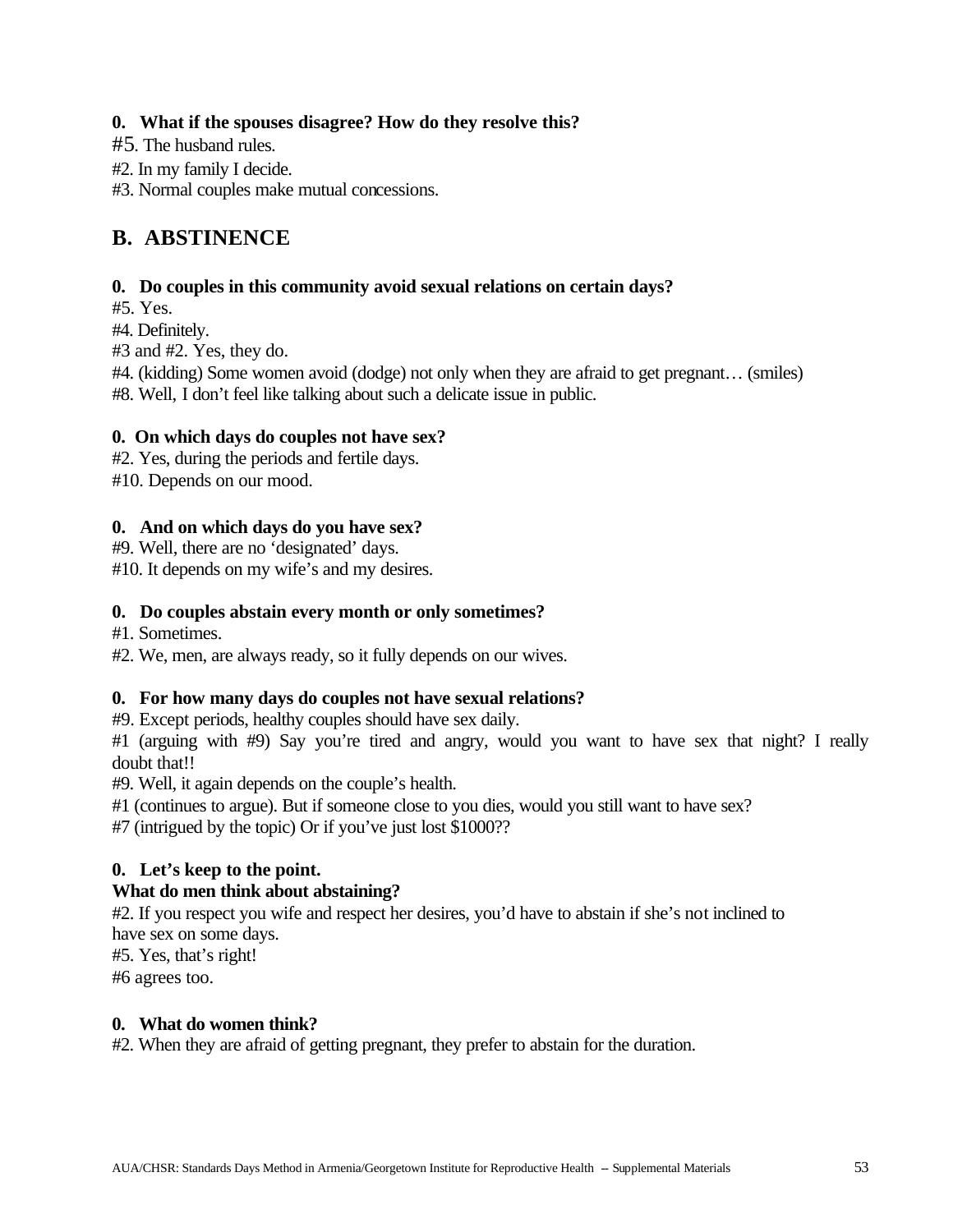#### **0. Do couples agree?**

#9. Not always. Moreover, if the husband is drunk, he wouldn't pay attention to his wife's reluctance to have sex that night.

#### **0. Can women refuse when the husbands want to have sex?**

- #9 (agrees by nodding).
- #2. They can.
- #1. Right, they can.
- #2. Though it's unlikely, but they can (smiles).

### **0. Do you think that the excessive use of alcohol may interfere with sexual relations and the use of methods of spacing births?**

#8. Not only alcohol, smoking is also detrimental.

#5. Sure, alcohol abuse is harmful and it does interfere.

Almost everyone agrees.

#3. Thought we have no boozers here widely spread.

### **0. Do you feel that violence against women may interfere with sexual relations and the use of methods of spacing births? Is there such a problem here?**

#8. Violence surely interferes with sexual relations and not only in marriage. Even if it has been applied during the intercourse, it would also have its negative effect on the couple. Though this is not a problem here.

### **D. ACCEPTABILITY AND USE OF THE STANDARD DAYS METHOD**

#### **0 explains the Standard Days and Necklace Methods.**

Interrupted by #10: Is it possible to identify the gender of the fetus by applying the necklace method in some other way?

#### **0. No, neither the gender nor weight could be determined.**

#### **0. What do you think of this method? Do you think it would work here to space pregnancies?**

#1, #3 and #5 A very good and useful method.

#5. Great advice!

#9. It's a great method!

#10. In my opinion, this is the best method.

#7. Good or bad, it can't be disregarded. We all have to acknowledge the consequences that sex during the fertile days may have.

#2. Actually this was similar to what we do. We just memorize the date a period starts and behave accordingly.

**0. In the explanation of the method, we mentioned that couples should not have sexual relations, or should use condoms; on days a woman is on the white beads if she wishes to prevent pregnancy. There will be about 12 days during each cycle that the couple will need to abstain from sexual relations or use condoms.**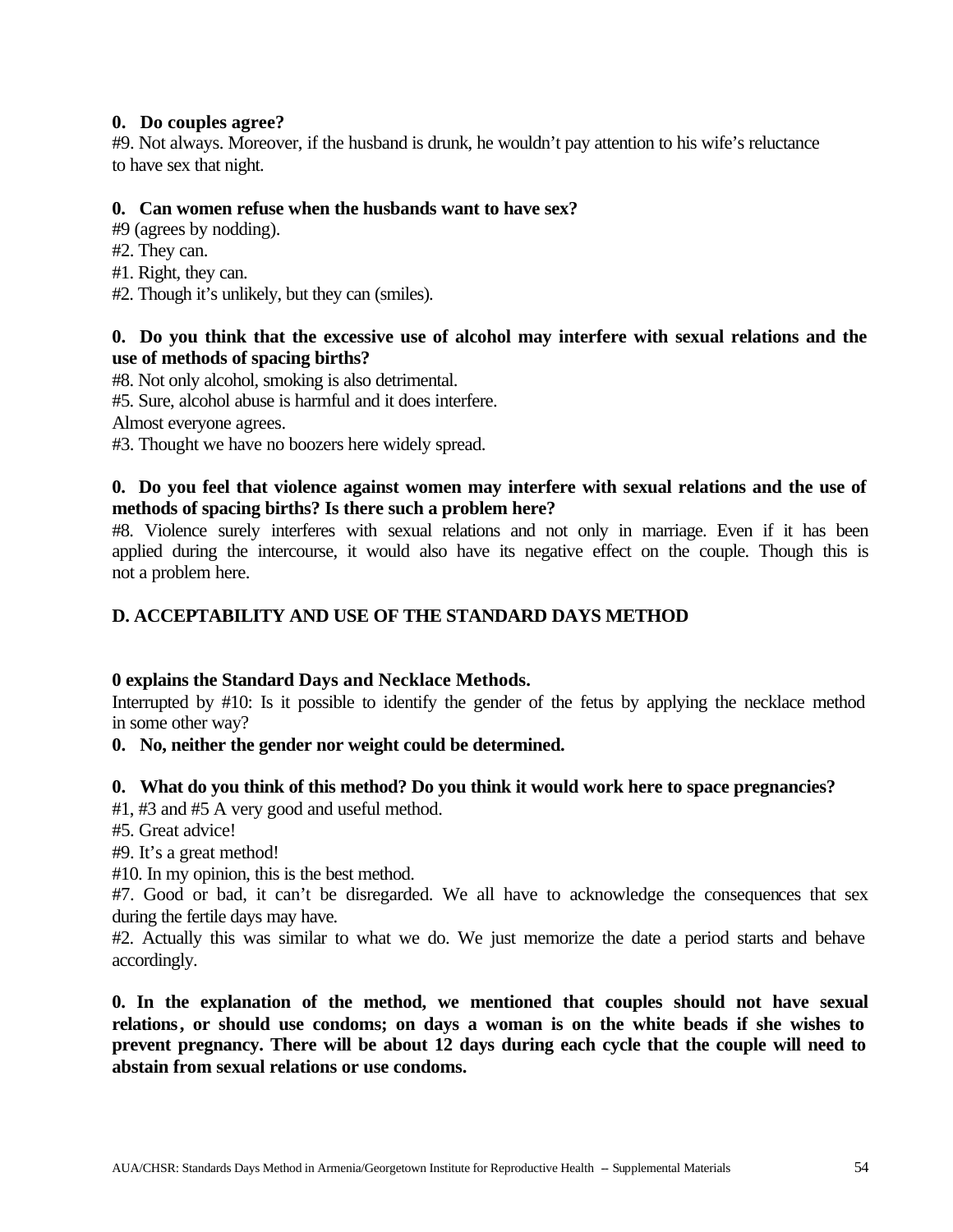#### **0. How will husband feel about abstaining from sexual relations or using condoms during these days?**

#1. The husband will have to use condoms, as there's no natural way of avoiding pregnancy on these days.

#8. Men should use condoms as a method of taking care of their wives' well being during the fertile days.

#7. If we need, means we have to.

#2. If the woman has no diaphragm inserted, means we, men, will have to use condoms.

### **0. How will the wife feel?**

#3. She should understand.

#7. Right, this is being done for her *own* advantage!!

### **0. Could there be potential disagreements or problems?**

#4. Hardly.

#3. If a couple decides the next birth needs to be spaced, then they should abstain or use contraceptives on these days. So I guess any disagreements are not likely to occur.

### **0. How many days can a man wait without having sexual relations with his wife?**

#9. Depends on a man.

#2. If they live together  $-2$   $-3$  days, no more, but if one of the spouses is absent, men could wait longer.

#5. That's right.

#### **0. How many days can a woman wait?**

#9. They can wait without sex for much longer than we can.

#1. If we both get engaged in tedious physical activity, like hard labor, we'd probably decide to put sex off.

### **0. Is talking about contraception issues with your wife usual thing for you? What about other families here?**

#9. Well, it's not the usual topic at my house.

#5. No, it's unusual. And I wouldn't talk about the issues even here, but the audience goaded me into.

### **0. Do couples need to learn how to use this method together, or can the woman learn about it by herself?**

#2. Actually our wives teach us, not vice versa.

# **0. Who should teach the couple to use this method?**

#2. Bride's mother or aunt should teach her before the marriage.

#9. If the husband is experienced enough he can teach his wife.

#### **0. Where should people go to learn how to use this method?**

#8. It was women's consultation cabinets in the Soviet era, but there are much more sources of information available now.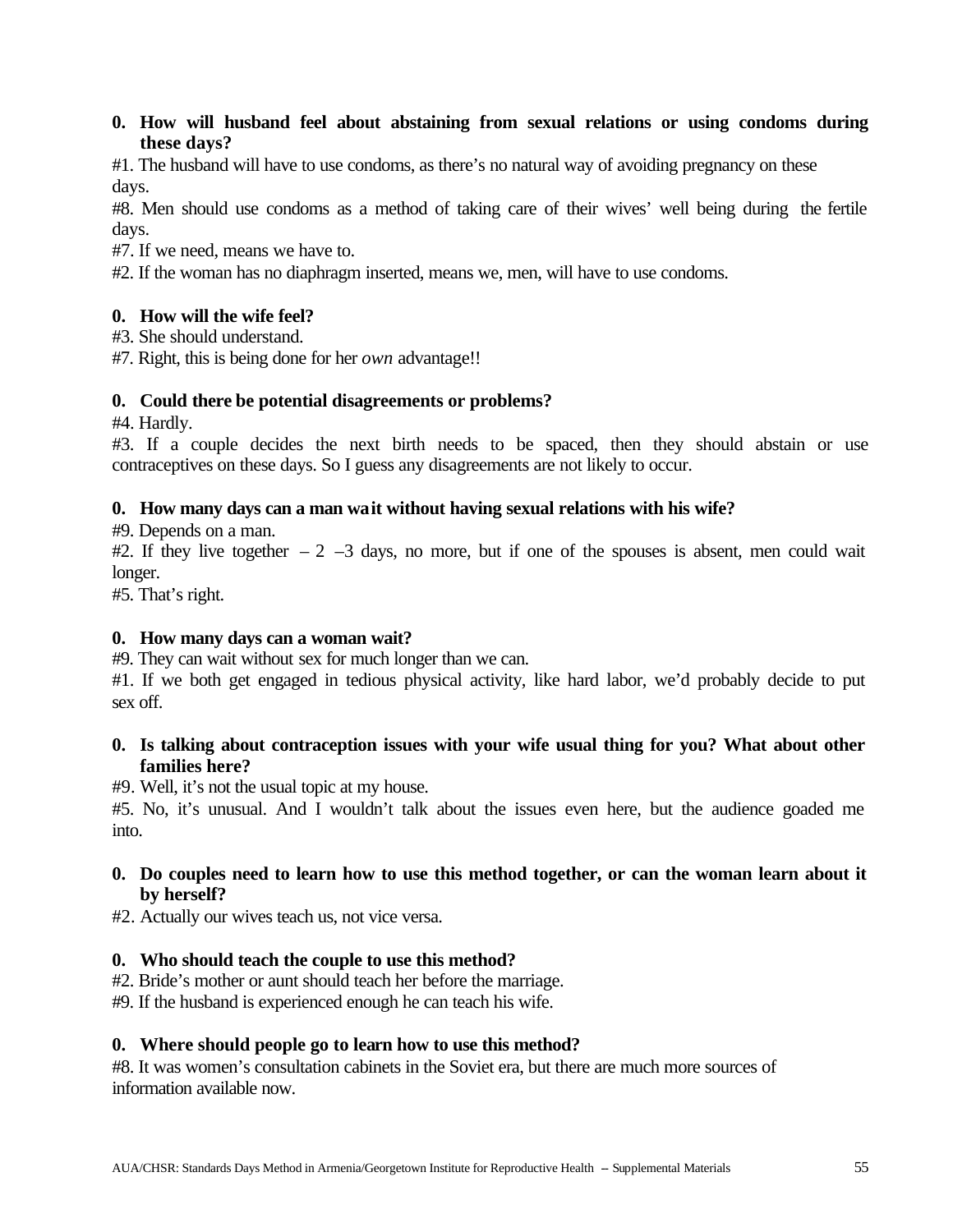#7 agrees.

**0. What should be done in order to make this method of family planning acceptable to couples?**

#1. Well, you know, some regard promotion of contraception as a way to keep the Armenian population size down, but some, like us, do realize that the promotion is aimed to downsize abortions by mindfully spacing births.

#2. Some women are too shy to go to FP cabinets alone... Some take their sisters or mothers along.

#### **The Moderator closed the meeting by thanking everyone for attention and collaboration.**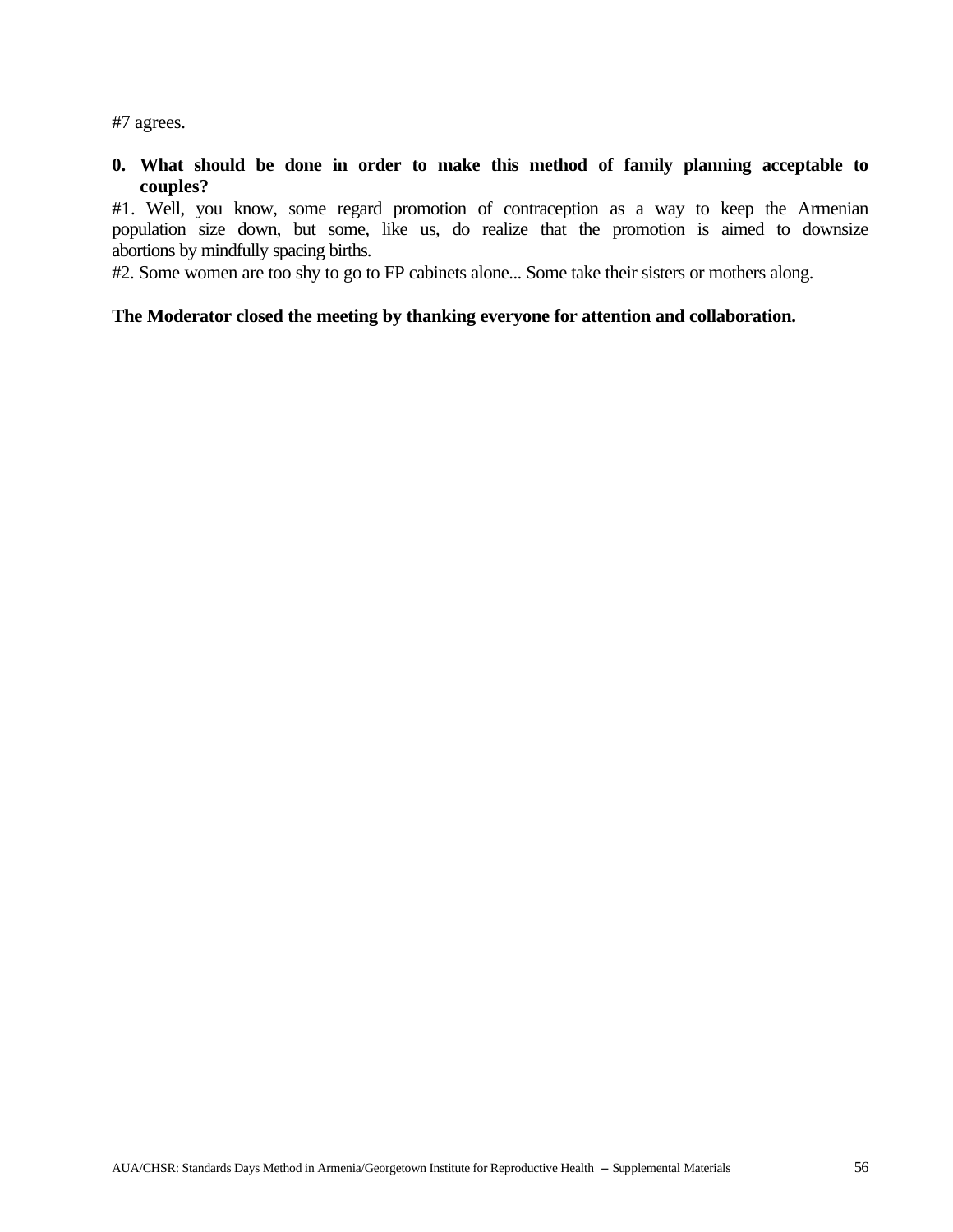#### **TRANSCRIPT OF FOCUS GROUP WITH MEN IN LANJAKHPYUR VILLAGE**

**Focus:** Married men **Place:** Lanjakhpyur village, Gavar region, Armenia Location: "Village hall" **Date:** December 11, 2000 **Time:** 3.00 p.m. – 5.00 p.m. **Moderator:** Vardan Aznauryan **Recorder:** David Janibekyan **Observers: CHSR Associate Director** "Save the children" Gavar representation office staff

**After the introduction of the Recorder and himself, the Moderator greeted everyone and presented the objective of the given study.**

**Afterwards, the men were asked to tell their first name, occupation, specify educational attainment and the number of children.**

**The participants were men aged 26-43 (average age – 36). Of 10 people 2 were unemployed. This FG consisted of 4 university graduates, 3 college graduates, 2 high-school graduates and a high-school dropout. In this FG we had 2 unmarried participants (# 6 and #8). Others married had from 1 child to 4 children.**

# **Diagram of the focus group setting:**

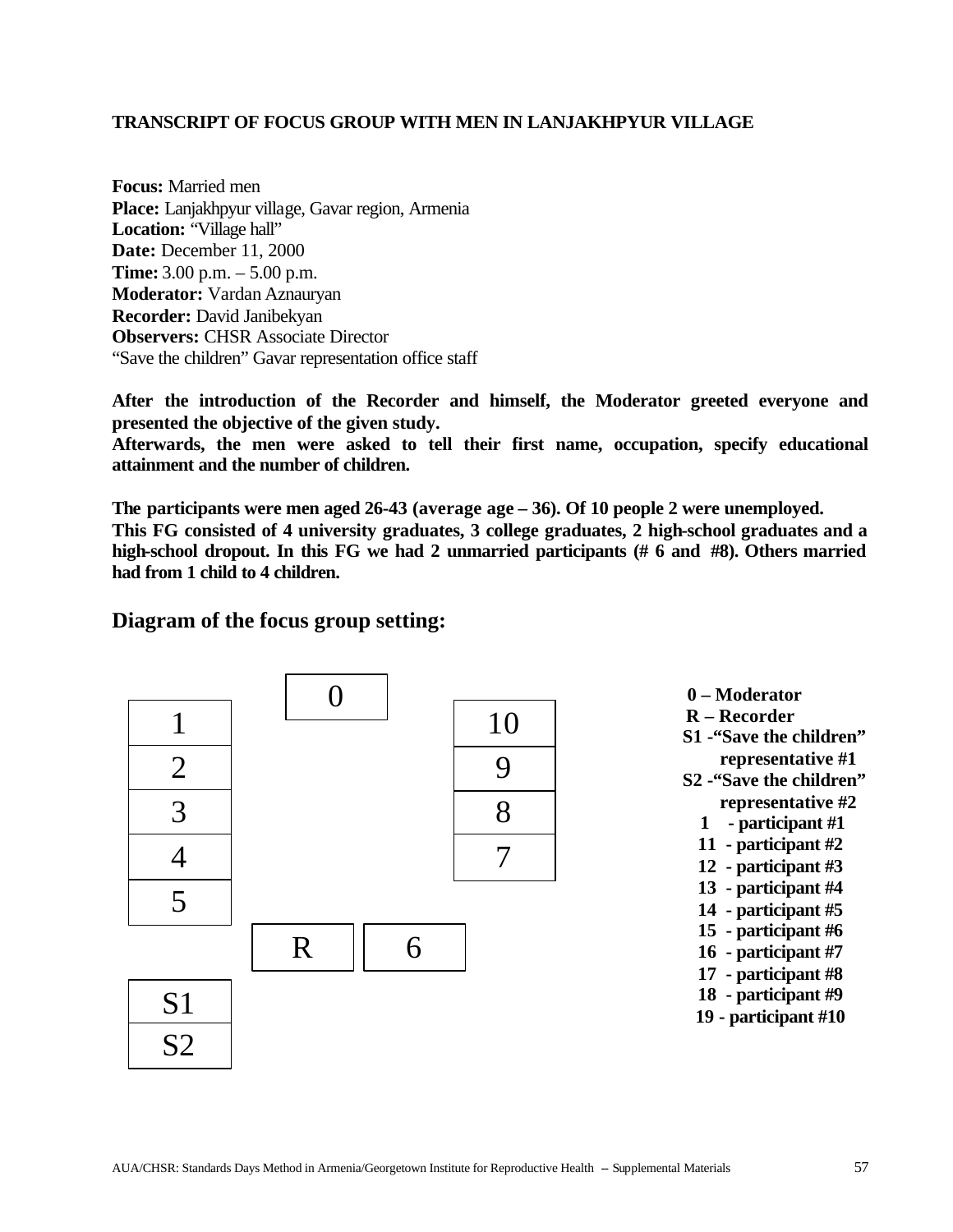### **A. SPACING BIRTHS**

**0. What's the general attitude towards methods of spacing (natural and modern) births in your community? Are there people or groups here, who are against it? If yes, who, and why it is so?** #1. We tolerate this.

#2. It's better to use natural methods, as a prevention of an undesired pregnancy and later abortion. #7 agrees with # 2

#4. I'm ambivalent. It's not Christian to fight against the number of children. I regard this as a policy targeted against the growth of our nation.

#### **0 explained him and the audience the correct purpose of the family planning system. 0. How do couples feel about the number of children they have? How many children would you like to have?**

#2. I have 2, but would love to have another baby in the next few years.

#1. I have 2 kids and also would like to have more, economic conditions permitting.

#10. I would have more, if I could afford them. I'd like to have 3-4 children.

#5. Our village used to grow with a rate of a baby per day in the past, but now we grow as slow as 1 baby per month.

#7 (asked the Moderator is he was married) You know, I had my children before this so-called 'independence', when I could afford them, but now I doubt I'd have this many. Presently my major concerns have shifted from enjoying the bustle of lots of kids to providing enough heat in the winter and food for my children. Those who get married now, under these horrible economic conditions, are really concerned with the number of children they'll be able to afford.

#5. I've been at a wedding party recently and realized how drastically has everything changed. For example, in the past times we encouraged the newly weds to have a lot of children, but now seem overwhelmed with respect for the groom for his willingness and the 'courage' to get married under this hard situation, as well as for his ability to afford not only a wife, but also children.

#### **0. What do couples generally think is the ideal family size?**

- #9. I'd love 5 boys, and a girl.
- $#10$ . Four kids  $-2$  boys, 2 girls.
- #7. Four, regardless of gender.

#5. Four is ok.

#2. In better economic conditions, four would be the best number.

# **0. Do couples usually have as many children as they would like to? (or more? or less?)**

#7. Now we think that the fewer children we have, the better we can care for them.

#### **0. On the average, how many children do couples here have?**

#1. 2 in average.

#5. Three.

- #6. Two, not three.
- #7. Two, I guess.
- #9. Two children per family.

#10. Two.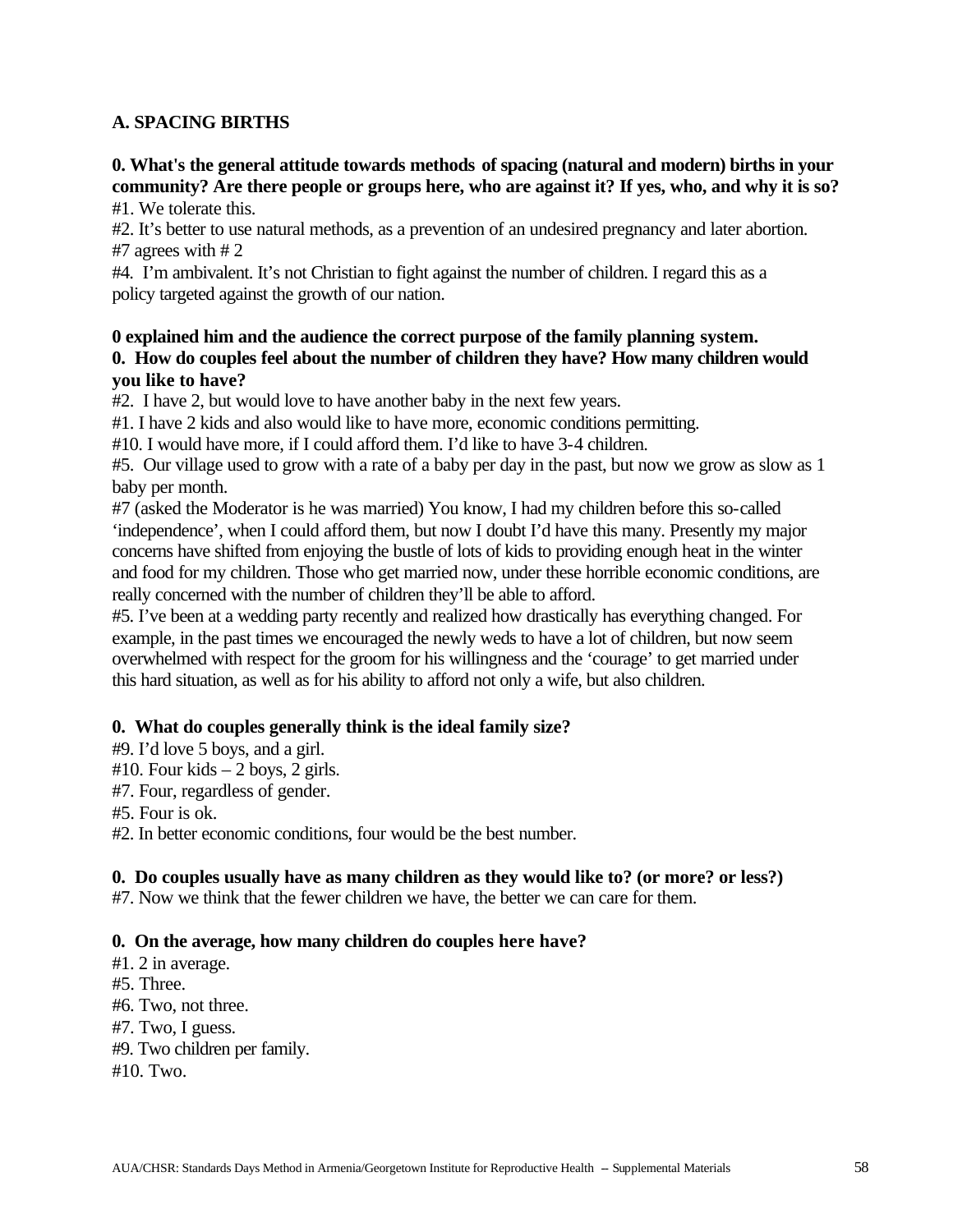#### **0. Do couples here do anything to postpone or prevent a pregnancy? What?**

#4. It depends on the husbands. If they offer contraceptives, wives usually accept.

#5. Men rule in our community, so it depends on their will.

#2. Depends on the educational level of a woman and the accessibility of the contraceptives.

#8. Our community shows no mercy towards premarital pregnancies. Once we had an incident that an unmarried pregnant woman, who had no idea where to go to be helped, died trying to hide her pregnancy…

### **0. Where do you usually learn that?**

#5. (apparently misunderstood) If contraceptives were available, people would turn to them to prevent undesired pregnancies and thus avoid the necessity of an abortion. #7. Friends, TV.

### **0. Are you happy with the methods you use as a form of family planning?**

#7. I have no idea so far, but I'll ask my wife if she's happy with the method we use.

#2. Yes. Besides, we all know that a regular use of hormonal medications may have side effects on women's health. So I'd better use condoms and let my *own* feelings intensity fade a bit than endanger my wife's health.

#4. There are always things that women hide from men. Generally, women should be prepared to use medications, if needed.

#6 (to #2). If not medications, then what to use?

#4. Up to 30% of the population has no need for family planning, because after 10-12 hours of a hard work, women are often too tired to have sex with their husbands. So what kind of a family planning are we talking about in the first place??? On the contrary, they need some sex pills instead!

# **0. What kind of problems do you have with your method of family planning?**

Almost everyone: No, we don't have any problems.

#2. If there's a problem, it stays within the house –couples decide for themselves.

#### **0. Do economic conditions affect the decisions regarding the usage of methods to prevent pregnancies?**

#9. I have only 1 child and I'm forced to wait with my second baby because of the hard economic situation.

#4. It's better to ensure a decent care for a single child, than to have 2 and lose in quality by gaining in quantity.

#2. The economic conditions affect the birth rate by 100%. Many would have more children in better conditions.

#5. Some 60-70% withholds marriage because of the bad economic situation here.

#3. Some don't have funds to afford medications even to save their only sick child. Others wait for the better times to come to marry, but they're getting on at the same time... So people like these never get actually married because the right time is lost, and the hardships are still there.

#10. Although I have 4, I'm not too old to have more, but I was forced to stop because of the notorious bad economic conditions.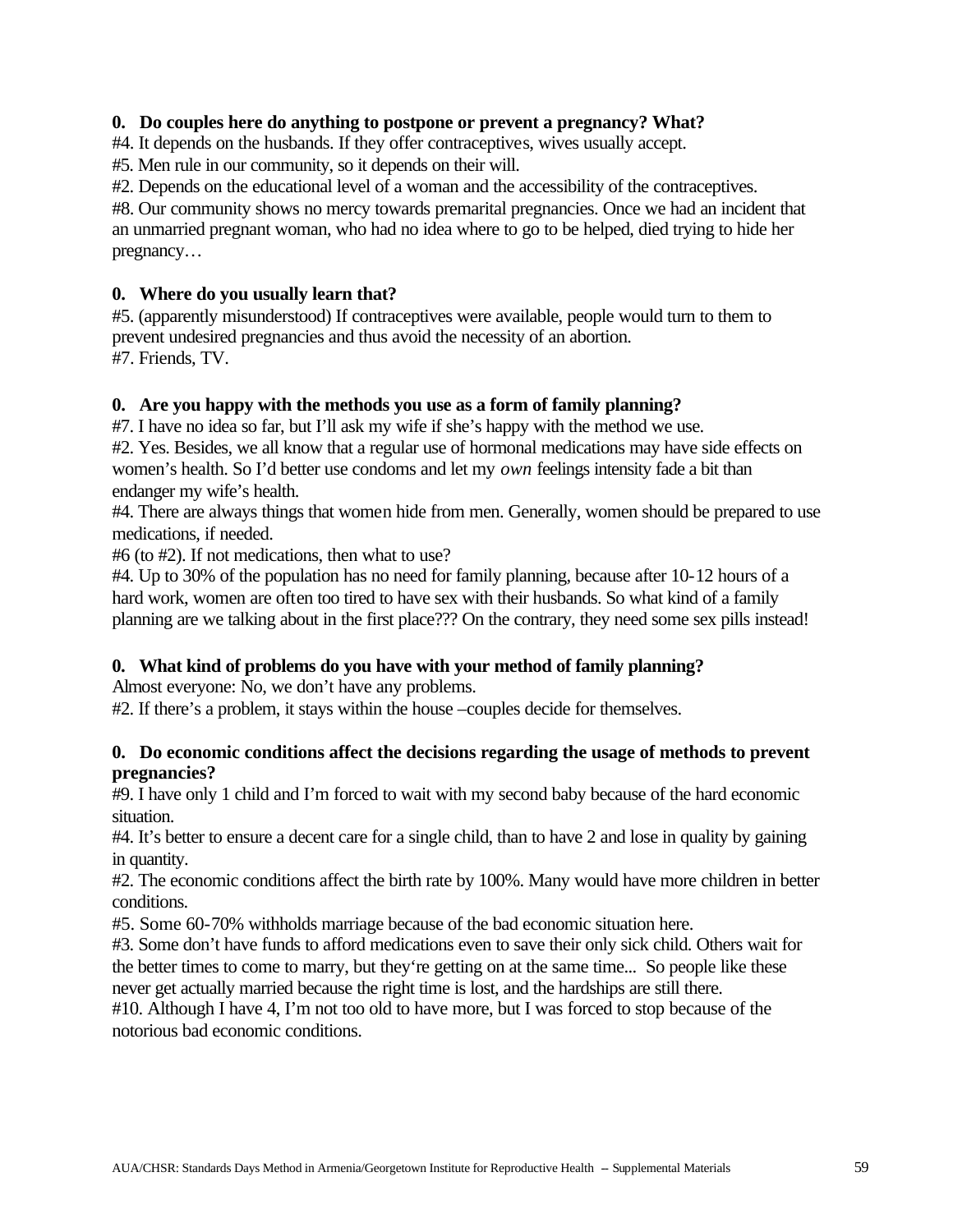### **0. Who decides about family size and the use of the methods of spacing births? The husband, the wife or the couple?**

#5. The couple together should agree on the number…

#6. The husband.

#4. The couple.

### **0. What if the spouses disagree? How do they resolve this?**

#3. The husband makes her wife into doing what he has in mind (smiles).

# **B. ABSTINENCE**

#### **0. Do couples in this community avoid sexual relations on certain days? Why?**

#1. Yes, sometimes. When women have periods men also are inclined not to have sex, because it is not hygienic.

#4. We all are aware – if women avoid, we know what's its reason and don't insist on having sex on those days.

#5. You shouldn't have sex during the certain 5 days in a month.

#### **0. On which days do couples not have sex?**

#5. Since not everyone can afford paying 5000 drams (US \$10) for abortion every month, we have to abstain.

### **0. And on which days do you have sex?**

#2. After the periods

#7. When we feel like we want sex.

#9. Right. Depends on our desires.

#### **0. Do couples abstain every month or only sometimes?**

#2. Well, we have to abstain every month, since women have their periods every month.

#5. Sometimes, I'd say.

#### **0. For how many days do couples not have sexual relations?**

#2. 5-10 days.

#5. Some 5 days up to a week. Longer abstinence would kill the man! (laughs).

#8. There are also ways to get satisfaction without having regular sex during the fertile days.

# **0. What do men think about abstaining?**

#5. We have to.

#6. Nobody wants this, but we're all being forced sometimes…

#### **0. What do women think?**

#3. They try to keep their husbands at home on the days they have to abstain. Otherwise being outside men can go fooling around. (smiles).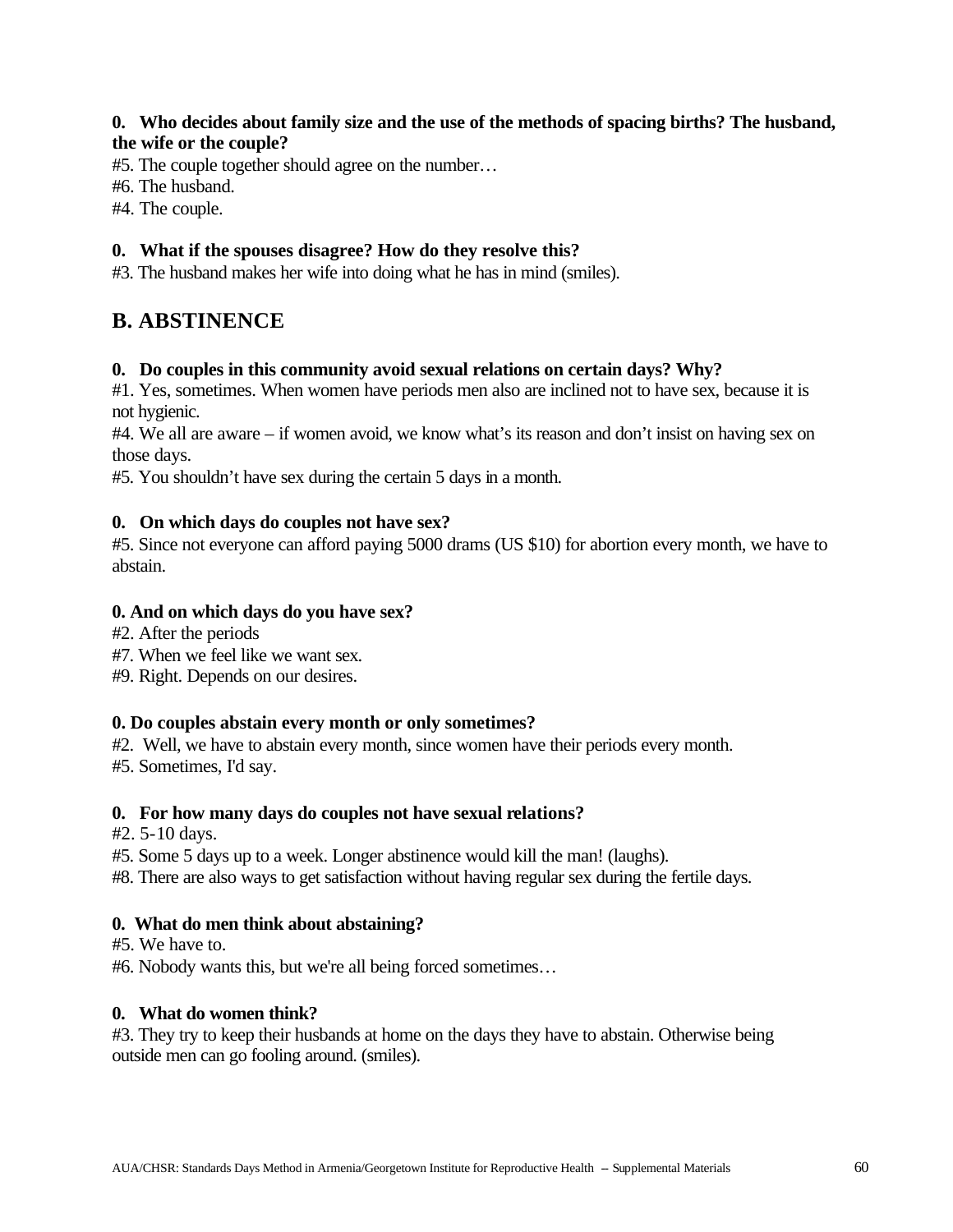### **0. Do couples agree?**

#9. After possible quarrels some 80% still reach agreement.

#5. Mostly they do.

### **0. Can women refuse when the husbands want to have sex?**

#5. Yes.

#10. In some cases, yes.

#2 (with disapproval) Yes…

#11. Yes, but you can still have a sex with her even when she refuses, if you treat her patiently and nicely (smiles)

### **0. Do you think that the excessive use of alcohol may interfere with sexual relations and the use of methods of spacing births?**

#5. For 100%!

- #7. Those who abuse alcohol even risk to have handicapped children.
- #3. Yes, right, it might happen.

#6. Sure, it affects.

# **0. Do you feel that violence against women may interfere with sexual relations and the use of methods of spacing births? Is there such a problem here?**

#8. Some women are so reserved that they won't reveal violence applied toward them.

#4. I think it's also violent to even impose your opinion on your wife. Basically, if spouses live in

harmony, there won't be any violence in such families whatsoever.

(For some unknown reasons #7 encourages #5 to speak out).

#3. No action done against women might be regarded as violence!

(Audience starts to argue)

#4. Are you implying women are slaves?

#3. No, but the traditions here…. (didn't finish)

# **D. ACCEPTABILITY AND USE OF THE STANDARD DAYS METHOD**

# **The Moderator explained the Standard Days and Necklace Methods.**

# **0. What do you think of this method? Do you think it would work here to space pregnancies?**

#11. Good method

#5. Good.

#2. Every man should be aware what periods mean and thus, plan his sexual activity accordingly. I'd been childless for 4 years, so I'd seen a gynecologist for a number of times. I believe I know almost everything about contraception, natural spacing and the likes. Also I know there's a vaginal thermometer method, when woman's temperature rises during the fertile days.

**0. In the explanation of the method, we mentioned that couples should not have sexual relations, or should use condoms, on days a woman is on the white beads if she wishes to prevent pregnancy. There will be about 12 days during each cycle that the couple will need to abstain from sexual relations or use condoms.**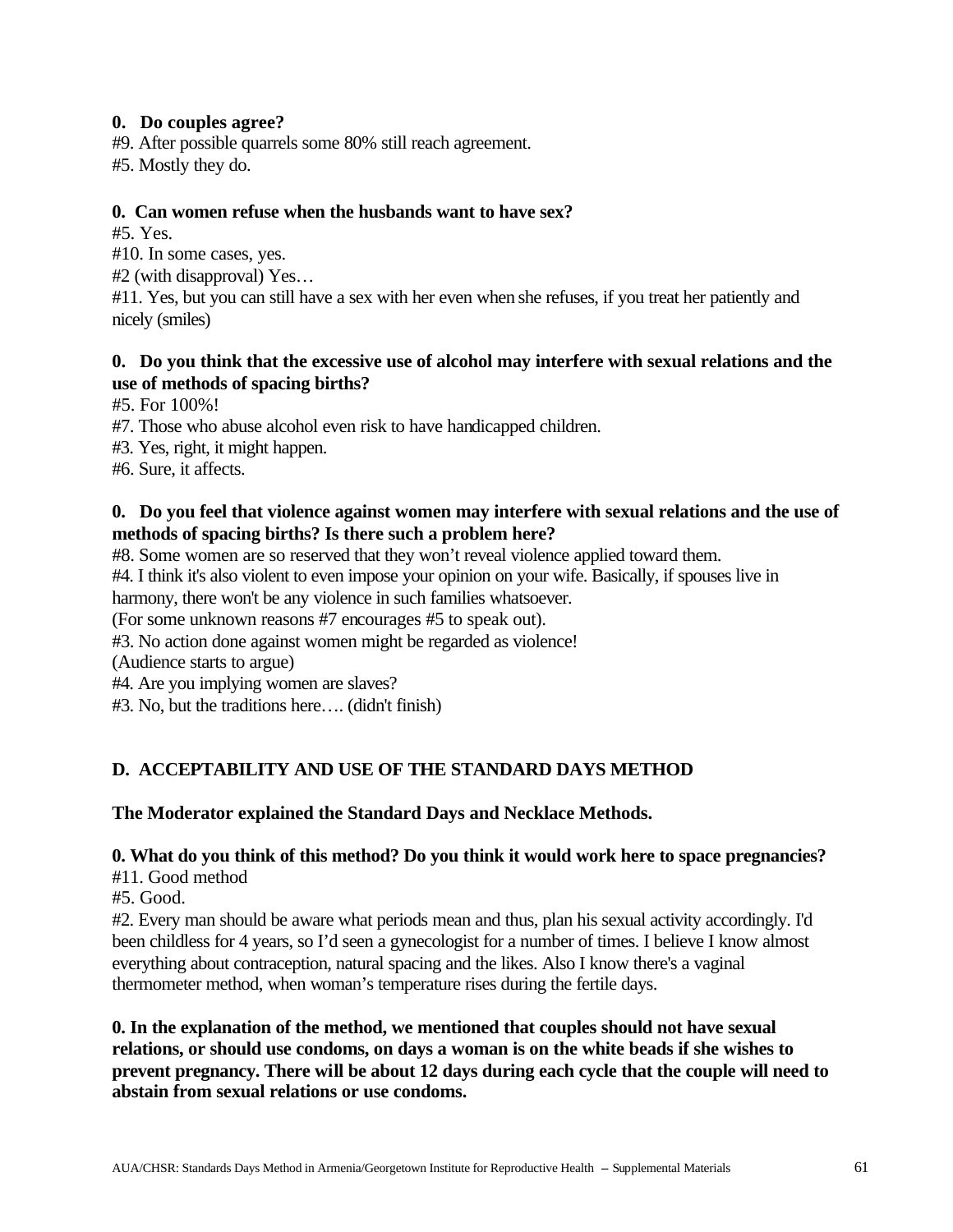### **0. How will husband feel about abstaining from sexual relations or using condoms during these days?**

#6. My guess is that men won't use condoms in our community.

#7. No why? They'd use them. I guess not every man is able to abstain during the fertile 12 days, so condoms would be the only way out for them.

# **0. How will the wife feel?**

#2. If you don't use condoms, your wife might get cautious and doesn't get the full satisfaction from the intercourse. So it is better to lose a bit in your own pleasure by using condoms, than not get the full feedback from your wife.

#3. (kidding) The best way out is to have 2 wives whose periods do not coincide. (Audience laughs; some support by nodding).

# **0. Could there be potential disagreements or problems?**

#5. Sometimes could be.

#8. Some spats might happen, but nothing serious.

#1. It depends on how much your wife respects you.

### **0. How might these be resolved?**

#1. Well, like I said, if there's a respect for the husband, the woman would avoid any possible disagreements.

#9. The wife should understand that her husband abstains for her own advantage. Let things down to him, he wouldn't even think of abstaining! So probably he just wants to prevent a troublesome pregnancy.

# **0. How many days can a man wait without having sexual relations with his wife?**

#11. Not more than a week.

**#**3. After the 7th month of woman's pregnancy the couples shouldn't have sex anyway. So I guess it's possible to abstain for 2-3 months.

#8. Not more than a week

#9. Not more than a week usually.

# **0. How many days can a woman wait?**

#5. Some women stop their sexual activity after their husbands death. I guess that's highly detrimental for their health.

#3. Some men start having sex right away they get into bed, regardless their wives' willingness or reluctance at the moment. I'm sure such regularly abused women tend to lose interest to sex.

#### **0. Is talking about contraception issues with your wife usual thing for you? What about other families here?**

#2 . It's natural, though you should prepare your wife to this kind of conversation in advance.

#3. Right, it's not as easy as just saying "hi!".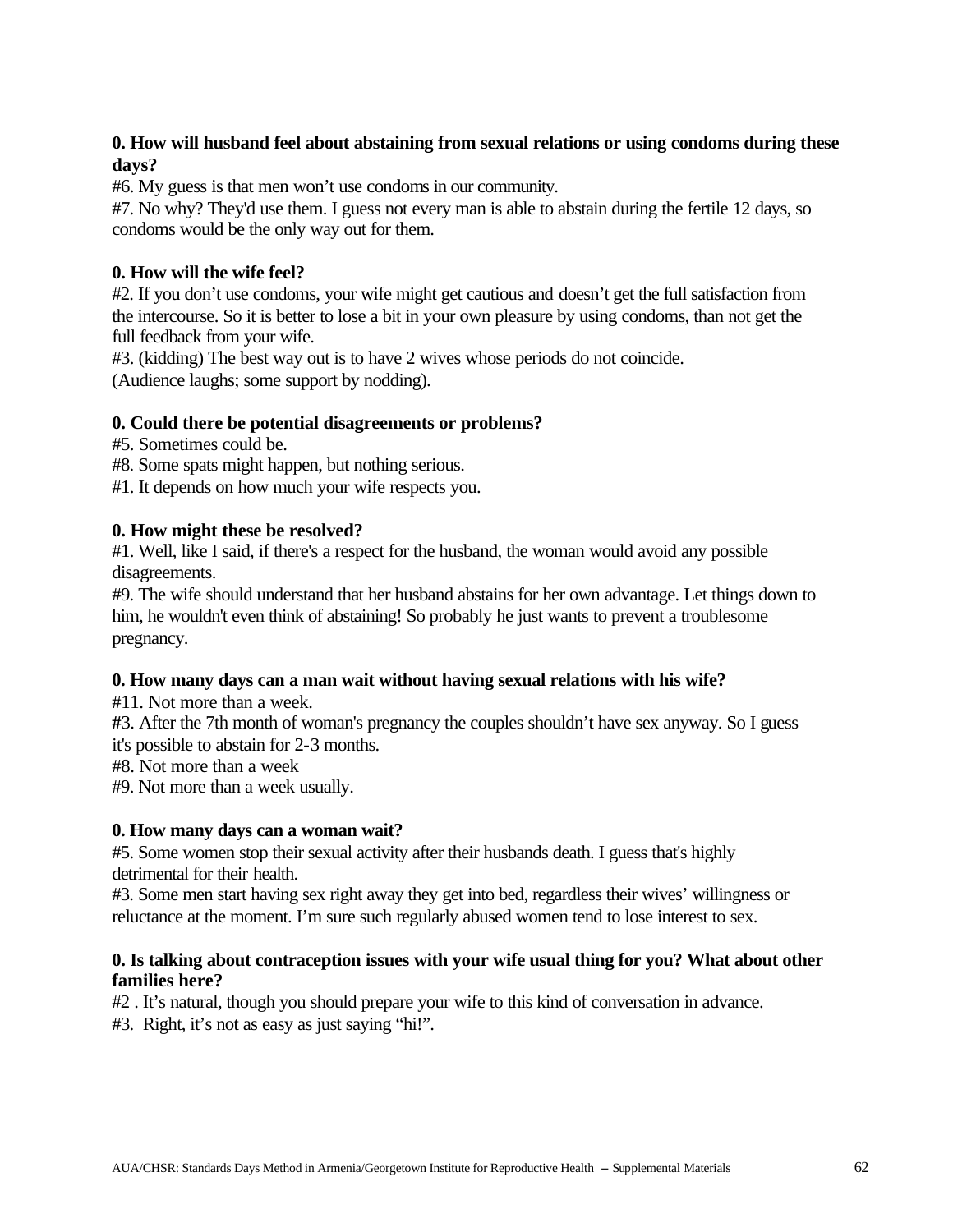### **0. Do couples need to learn how to use this method together, or can the woman learn about it by herself?**

#3. Yes, the couple should learn together.

#9 and #10. Right, together.

#6. Together, because if a man knows about, say, necklace method, but the woman doesn't - what's the use of it? And vice versa.

#### **0. Who should teach the couple to use this method?**

#2. If husband knows, he can either explain by himself or accompany his wife to the gynecologist's.

#8. Mother should prepare their daughters.

#3. Or the husband's mother could teach her daughter-in-law it she's clueless.

#### **0. Where should people go to learn how to use this method?**

#2 Should seek physician's advice, though with the advent of family planning service they could turn to them too.

#### **0. What should be done in order to make this method of family planning acceptable to couples?**

#5 It'd be wiser to hold this kind of a discussion not with older men like the majority of us, but with 20-25-year-olds. Look, we have young guys here, who, I'm sure, advantaged from our talks the most of all.

#3. Correct promotion of this method would surely reduce the number of women seeking abortion at the clinics.

#### **The Moderator thanked everyone for attention and collaboration.**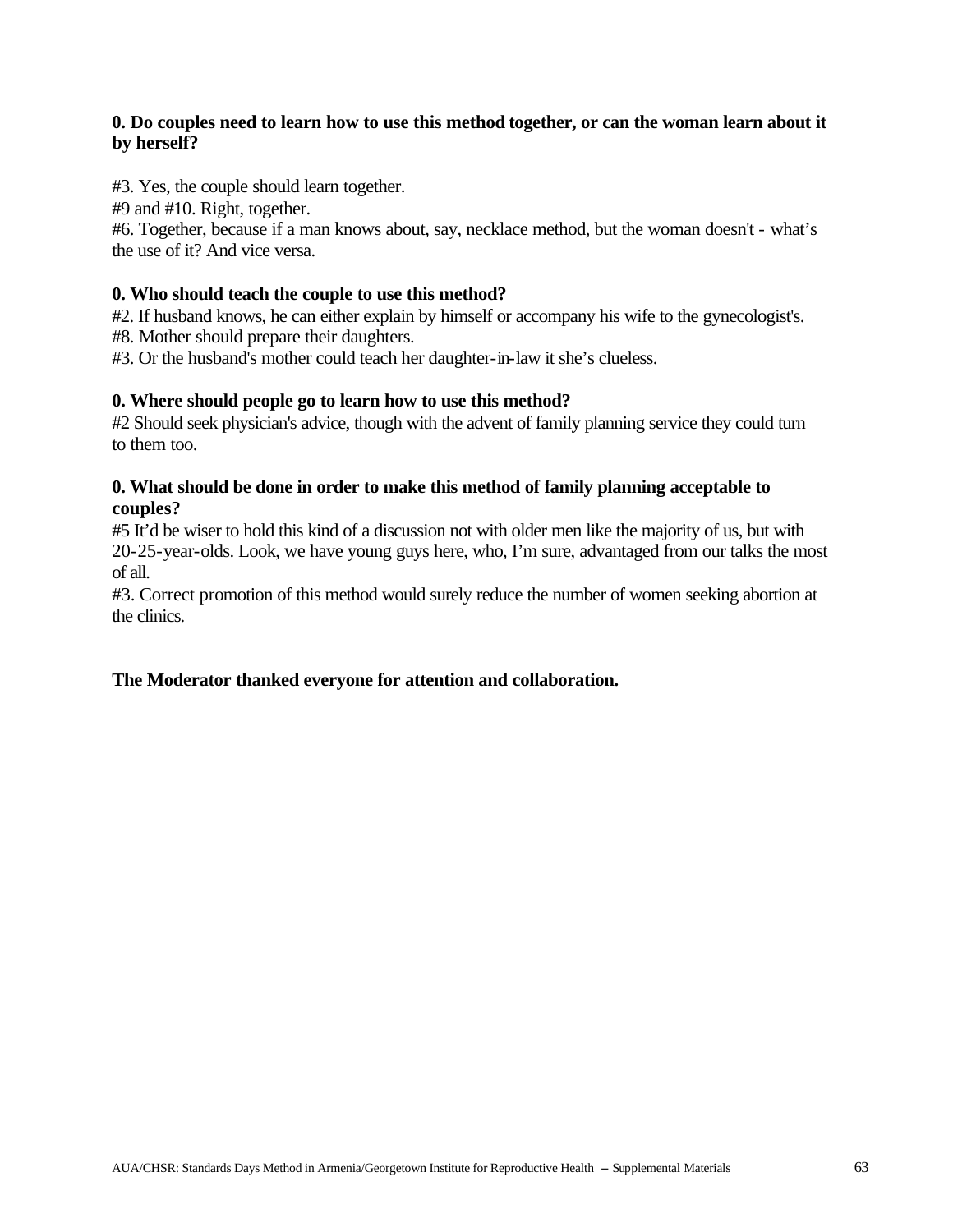# **3. Older Women**

# *3.1 SUMMARY OF FG SESSIONS CONDUCTED AMONG OLDER WOMEN, GAVAR, DECEMBER 14-15, 2000*

#### *General Information*

Three focus group discussions were conducted in Gavar region (in Lanjakhpyur, Gegharkunik, and Gandzak villages). A total of 24 women participated in the sessions. The target population was married women with married sons. Participants ranged in age from 36 to 65 years old. The number of children in the participated women ranged from one to five. The majority of the participants was not employed, and had 10 years or less formal education.

#### *General Impressions*

In general, the reaction of the participants towards the research team and the topic discussed was rather friendly. The majority of women liked the SDM. The women's answers gave a good understanding of the behaviors and traditions accepted in the community regarding sexual mores. The participants were generally of low socio-economic status.

#### *Main Messages*

### **KR** Attitude and knowledge about family size, family planning, and natural family planning The participants agreed that the preferable and actual number of children in their communities differ, stating that four children is the ideal number, but due to difficult economic conditions people can afford two children at most. On average, there were two children per family in these communities.

Women mentioned abortions as the most prevalent method of regulating family size in their communities. The adverse health effects of abortion were mentioned; however, the women believed that modern contraceptive methods are equally deleterious. Among contraceptive methods used by young couples, IUD, condoms, pills, as well as "calendar" and withdrawal methods were mentioned. Overall, older women seemed to be more conservative than younger ones, and gave no preference to any of the methods. The influence of economic conditions on any decisions in the sphere of family planning was emphasized by almost all of the participants.

#### ß **The influence of family members on couple's family planning use**

Contradictory opinions were expressed regarding how the number of children in a family is decided. The general opinion was that the couple decides this matter together, but husbands have more decisive role. The participation of mothers-in-law was also considered essential. According to the women, the couple's financial situation is the main determinant of family size. Knowledge about ways of preventing pregnancy was considered to be very important and beneficial for young couples by the majority of women.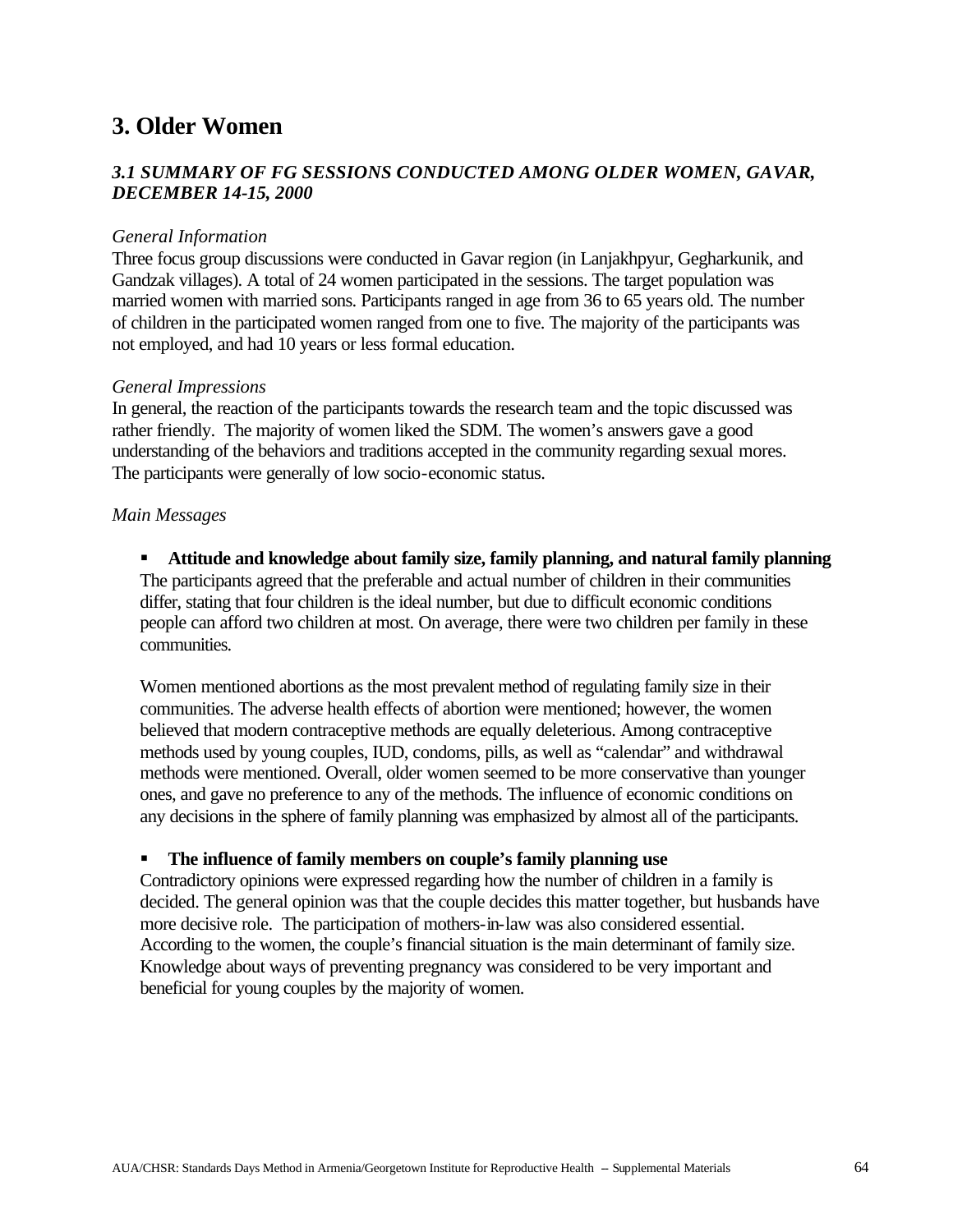#### ß **Opinion of SDM**

The overwhelming majority of participants had positive feelings towards the SDM. It was considered to be a pleasant and simple method. The women noted that the SDM is an old method, but the necklace is new. Some of women suggested organizing training classes in their villages for young women to attend. Almost all of the women expressed an opinion that they would like their daughters or daughters-in-law to use this method.

#### **EXECUTE:** Anticipated difficulties in using the method

The main difficulty in using the SDM method identified by older women was the unwillingness of men to abstain from sexual relations. Another important barrier could be the irregular menstrual cycles of many of the young women. It was mentioned that the necklace should be provided for free; otherwise women will not use it.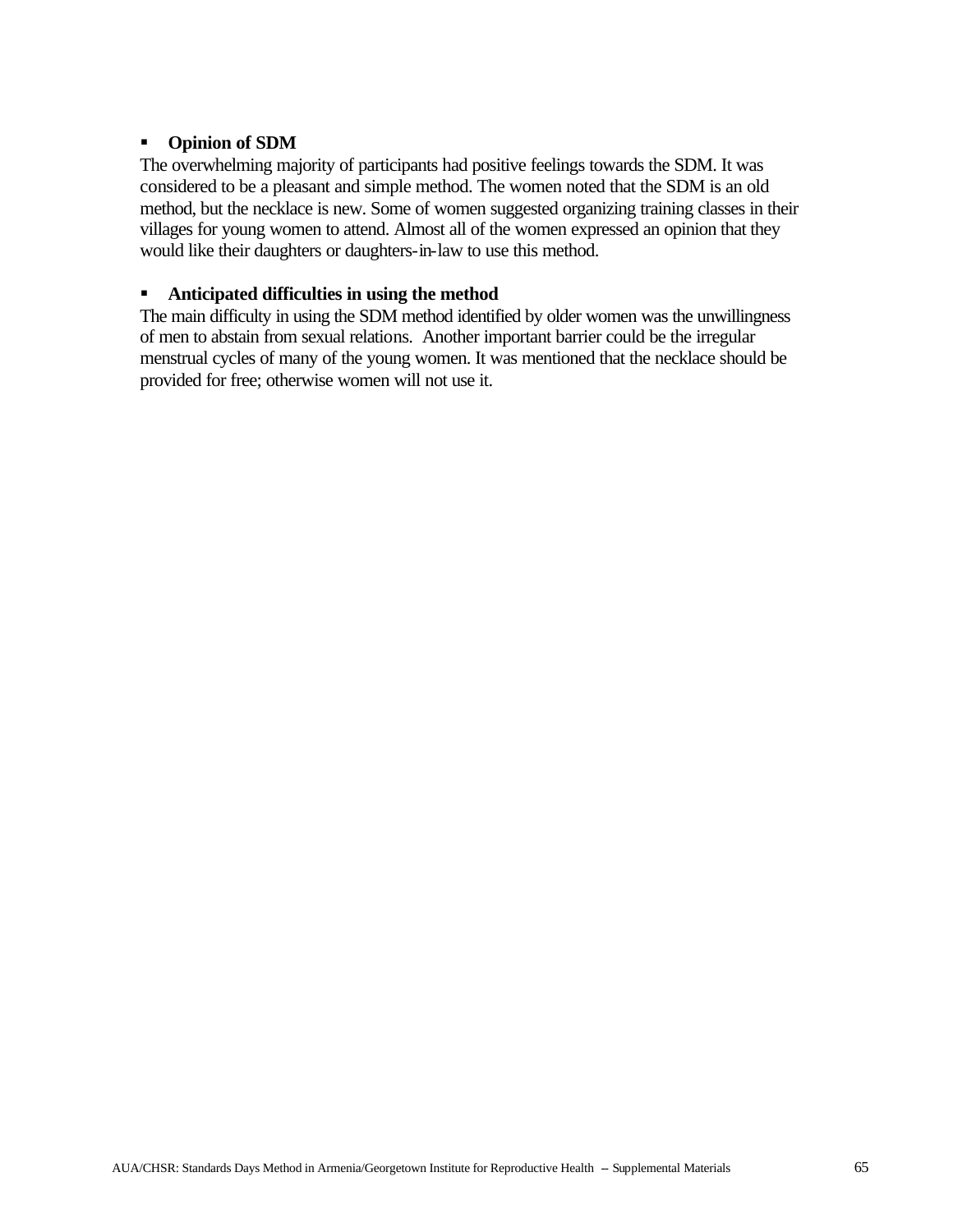#### *3.2 TRANSCRIPTS*

### **TRANSCRIPT OF FOCUS GROUP WITH OLDER WOMEN IN LANJAKHPYUR VILLAGE**

**Focus:** Married older women **Place:** Lanjaghpyur village, Gavar region, Armenia **Location:** "Gyughapetaran"/administrative Center of the village **Date:** December 14, 2000 **Time:** 14:00-15:45 **Moderator:** Tsovinar Haruytunyan **Recorder:** Amenuhy Tadevossian

#### **INTRODUCTION**

The moderator welcomed all participants and thanked them for coming. She introduced herself as a moderator and the recorder and asked the participants to introduce themselves. Later the moderator explained the main objectives of the current meeting pointing out that everyone's participation in discussion is of great importance, that there is no "wrong" or "right" response, that learning about your own opinions on family planning was focused on. She also mentioned why it was so relevant: "our organisation wishes to offer a new method of spacing births (which we are going to explain to you today). Before initiating such an effort, we would like to learn more about reproductive health behaviour and health services in your community, as well as what you think about this new method."

Then the moderator said that the opinion of each one of the participants was very important to us. However, it would not be possible to draw attention to everything being discussed and at the same time take notes of what was going to be said. Therefore, we had brought a tape recorder so that we wouldn't miss any part of the conversation. She asked if it was all right with them if we use the tape recorder. All the participants agreed. No one minded. Here the moderator explained to them that whatever was going to be recorded should be considered confidential and should not be discussed outside of the meeting. She said that the meeting would take them about an hour and a half. She also pointed out that if there was any part of the discussion they did not want to participate they did not have to.

All of the women listened to the moderator very attentively.

#### **ICE BREAKER**

The moderator told the participants that we would like to learn each of their names in order to give them a nametag and call them by their names.

The participants were given the following questions:

- What is your name?
- What type of work do you do?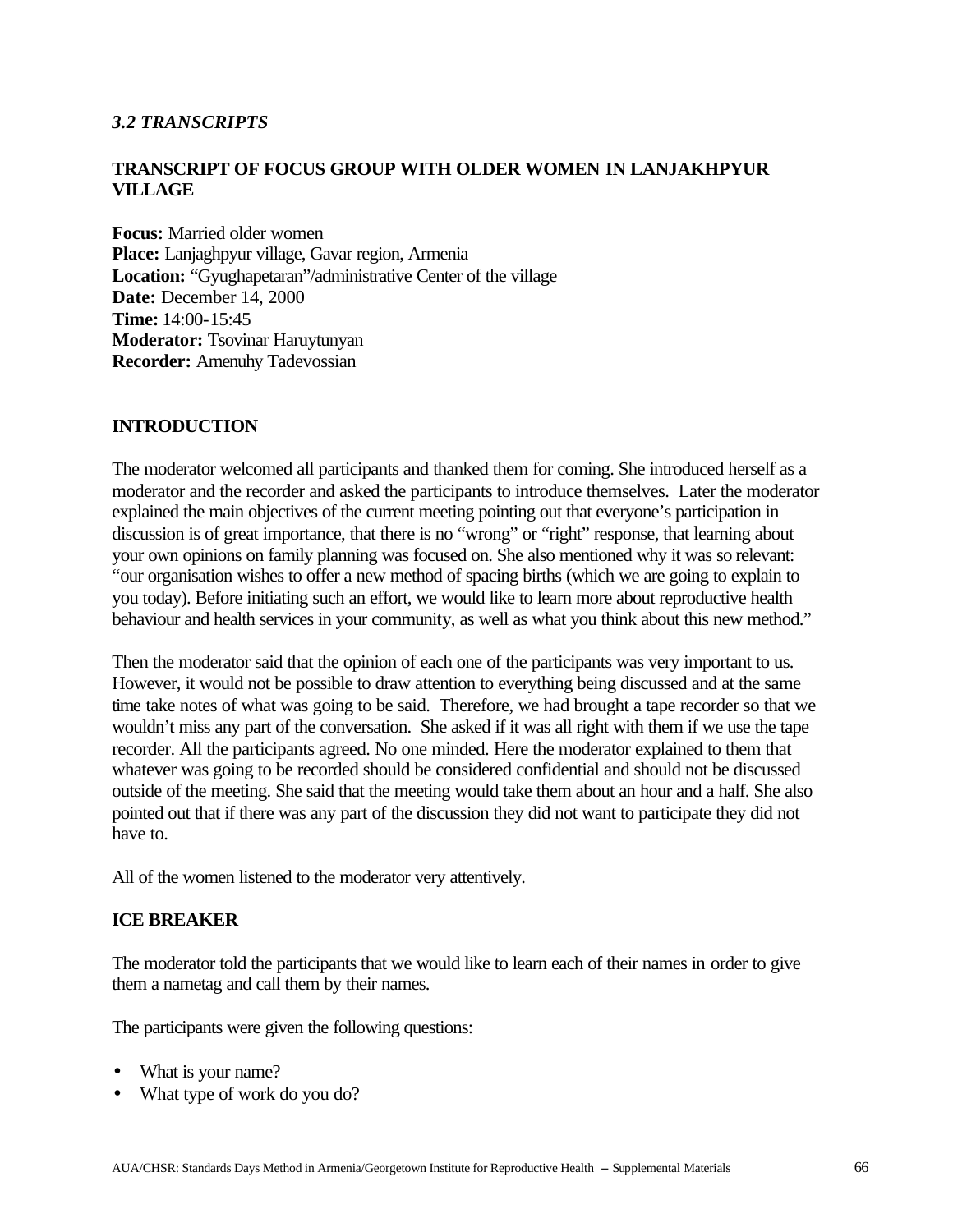- How many children do you have?
- How many grandchildren do you have?

The participants introduced themselves. The obtained information on women socio-economic characteristics is as follows.

| #   | Age | Occupation                 |                | Children   Grandchildren | <b>Education</b>           |
|-----|-----|----------------------------|----------------|--------------------------|----------------------------|
|     | 56  | Lady cleaner               | 4              | 10                       | Fewer than 10 year         |
| 2.  | 58  | Director of a kindergarten |                | 2                        | More than 10 years /10-13/ |
| 3.  | 47  | Not employed               | 3              | 3                        | 10 years                   |
| 4.  | 65  | Nurse                      | 3              | 8                        | More than 10 years         |
| 5.  | 46  | Not employed               | 3              | 4                        | More than 10 years         |
| 6.  | 64  | Not employed               | $\overline{4}$ | 6                        | Fewer than 10 years        |
| 7.  | 45  | Not employed               | 2              | 2                        | 10 years                   |
| 8.  | 50  | Not employed               | 3              |                          | More than 10 year          |
| 9.  | 53  | Lady cleaner               | 2              | 4                        | 10 year of study           |
| 10. | 60  | Pedagogue, teacher         | 3              | 9                        | University/Institute       |
|     |     |                            |                |                          | graduate                   |

#### **Socio-demoghraphic Information on Participants**

One was 56, one was 58, one was 47, one was 65, one was 65, one was 46, one was 46, one was 64, one was 45, one was 50, one was 53 and the other was 60.

5 out of 10 were not employed. Five were employed. Two out of ten had 4 children. Five had 3 children, two had two children and one had one child.

One had 10 grandchildren, two had two grandchildren, one had 30, one had 8, two had 4, one had 6, one had 7, and the other had 9 grandchildren.

Only one out of tem had graduated from University, two had fewer than 10 year of education, 4 had more than 10 year education and 3 had 10 year education.

#### **DIAGRAM OF FG SESSION**

**O= observer P= participant M= moderator R= recorder**

| P# 9<br>P# 10<br><b>P#8</b><br>M | $N-1$ ccoluci | P#2 | P#3 | P#4 | P#5 | P#6 | $\mathbf R$ |
|----------------------------------|---------------|-----|-----|-----|-----|-----|-------------|
|                                  |               |     |     |     |     |     |             |
|                                  | P#7           |     |     |     |     |     |             |

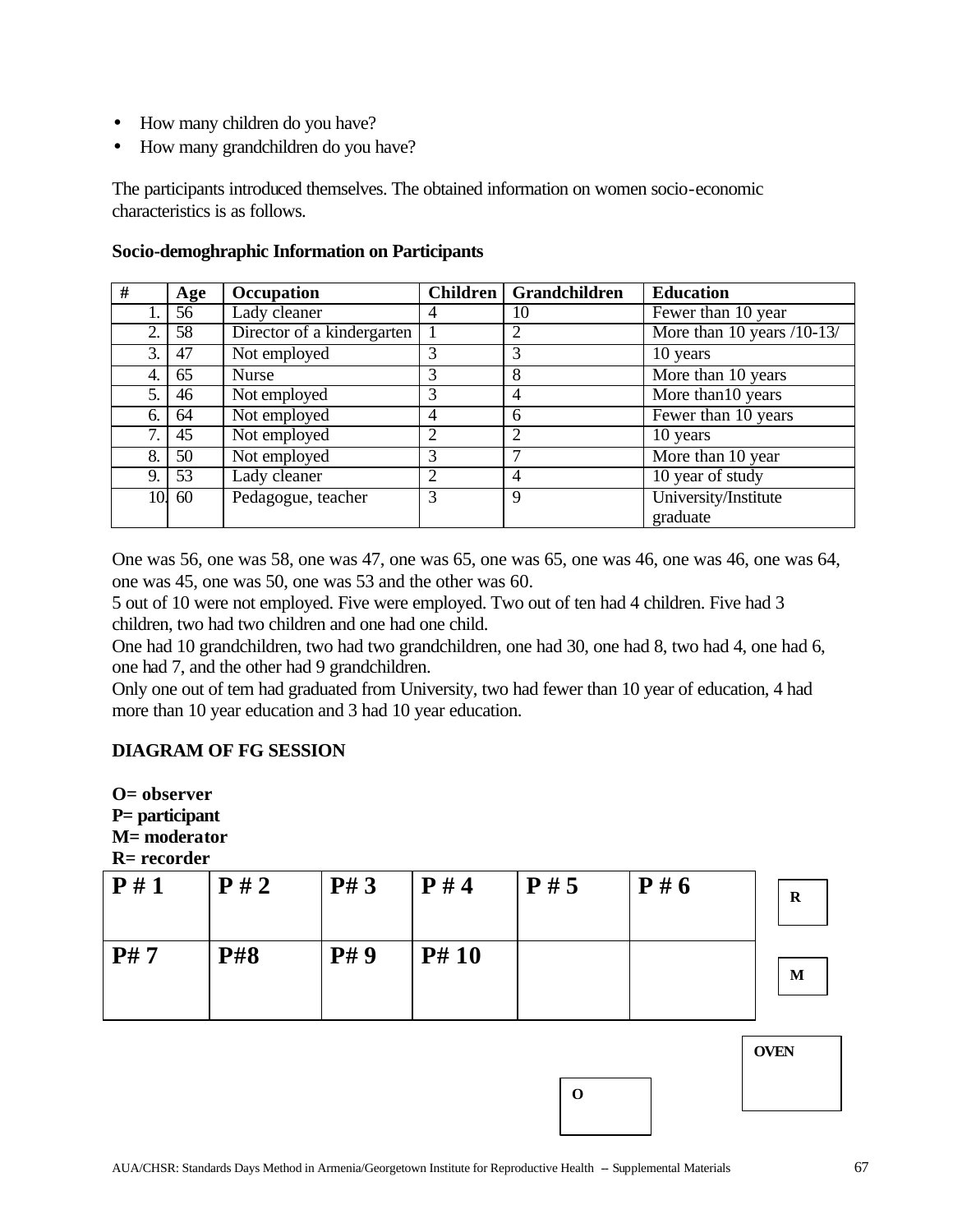### **The moderator invited them for delicious refreshments and asked them to help themselves.**

### **A. FAMILY SIZE**

**The moderator began: "Let's begin by talking about couples and their children in this community." And asked: " What is the general attitude towards the methods of spacing births (natural and modern) in your community? "**

P # 1: It is good for us. There are many bad side effects due to abortions. Besides condoms are given free of charge. That's why we use condoms and have lower risk of getting STDs.

#### **The moderator asked if they use them.**

P # 1: Yes, they do. There are no family planning cabinets in our village, but they are in Sarukhan. And we visit cabinets there.

P # 7: For example, my daughter-in-law does not go to these cabinets since she says that condoms are not distributed free of charge. She says: " Why should I go? It is more expensive than abortions." P # 1: But you should know that they are free it.

P # 7: I know that but what can we do if they are not giving free of charge?

P # 8: I do know that, too. But on the other hand, I know that they are given not free of charge.

#### **Here the moderator noticed that they are going to discuss the topic forever she stopped them by saying: " We'll talk about it at the end of our FG session. Now, let's go on". And she asked: "Are there people or groups, who are against it? If yes, who, and why it is so?"**

All participants responded: " No, nobody is against it."

#### **The moderator asked the participants how couples feel about the number of children they have.**

P # 1: I have made calculation in my mind regarding births in our village from 1965 to 2000 years. There used to be new births in 1960-s than recently. All others agreed with  $P \# 1$ .

#### **The moderator asked: "What do young couples generally think is the ideal family size? Why?"**

P # 3: 2. My daughter-in-law wants to have 5 babies, but they say 2 is enough due to financial situation.

P # 2: My daughter-in-law has 2 and says if she has the third one she wouldn't be able to take car e of her/him.

P # 7: 2 (My daughter-in-law has also two babies and says she will not have the third one until their new building gets ready).

### **The moderators asked if couples usually have as many children as they would like to (more or less)**

P # 5: There is nothing ideal here.

P # 8: If the couple has more than 2 babies, it means that they have 2 daughters and wanted to have a third one—a son.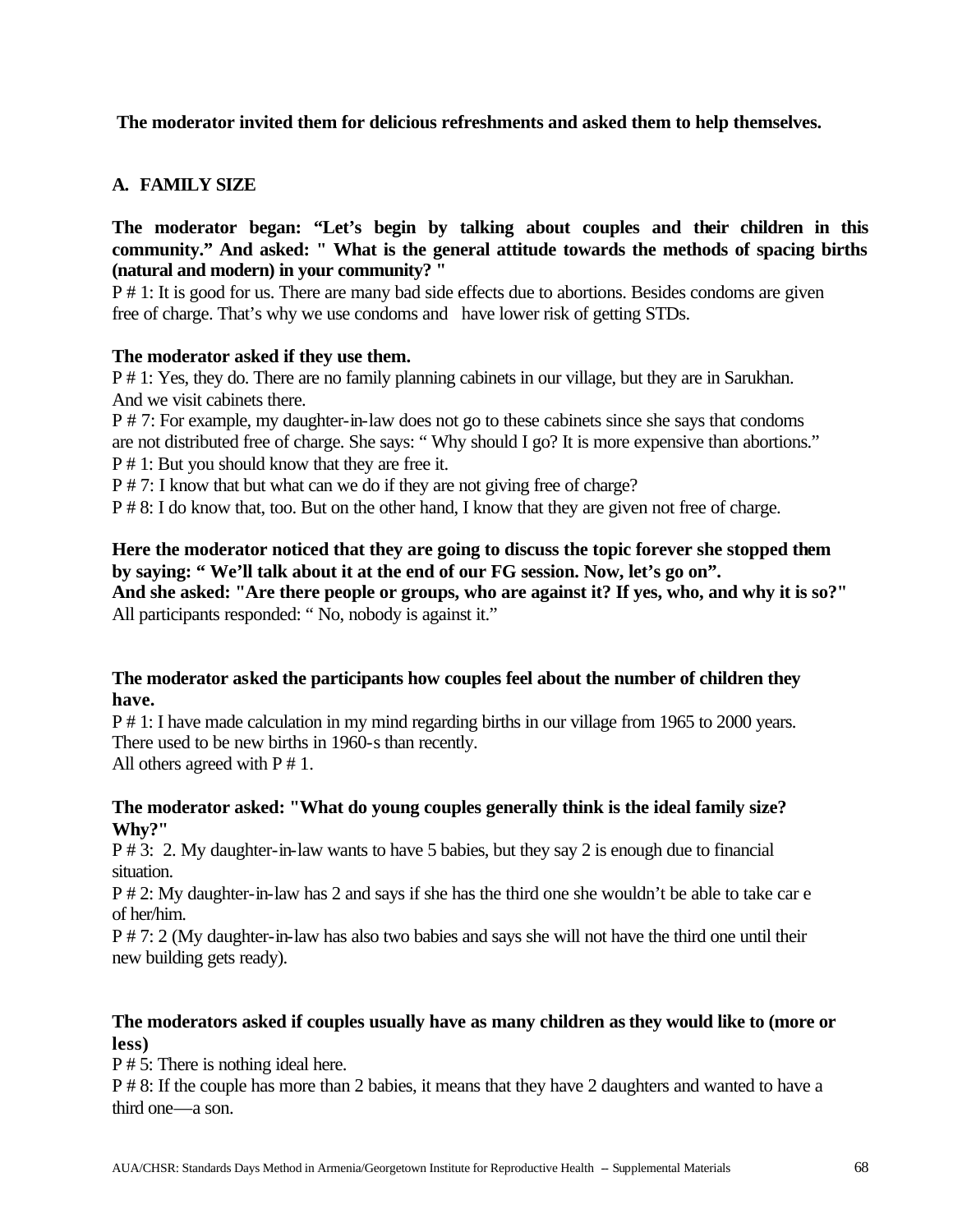P # 4, 5, 6: We want 4: two sons & two daughters, but the finances do not allow. All came to the conclusion that the couples want to have more babies but due to financial hardships avoid having more babies and prefer to have less.

#### **The moderator asked n the average, how many children couples have.**

 $P \# 1$ : Less than 3. P # 8: Probably 3. P # 2: We do have 23 births in 2000, don't we Shoghik? (asks another woman) Majority came into the conclusion that the average is 2. One participant even said 2.5. Al participants responded: 3

#### **The moderator asked the next question: "If you were having a family now, how many children would you want to have?" and the moderator asked how many children they think most couples can support and care for.**

P # 4: If favourable living conditions were available, I'd love to have 4.

P# 9: Two is even too many for these conditions.

P # 7: I had two babies when the conditions were ok, /before the collapse of the Soviet U ion/ and didn't want to have more though I could afford to take care of more children.

P #5: If finances allow having more babies it is ok.

P #7: Many people in our village just can't leave the village. Otherwise they would have already left.

# **B. PREGNANCY PREVENTION**

# **The moderator asked, "Do couples here do anything to postpone or prevent a pregnancy? What? If not, why not?"**

P # 3: Pills, injections.

P # 9: They used IUD and afterwards stop using it.

P # 8: I have 2 daughters-in-law and both of them use IUD.

P # 1: Condoms and pills are used.

### **The moderator noted that they were not inclined to mention natural methods asked whether the latter are used in the community.**

P # 5: they count days /menses/.

P # 8: The point is that the menstrual days should be regular. Otherwise it is useless to use the calendar method.

Participants began pondering what other natural methods exist that they didn't know. And came to conclusion that no other natural method is being used in the community.

P # 7: Many women have abortions.

P # 6: There are cases when they can't have an abortion in the earlier months of the pregnancy and do that late and as a result the women die. Again due to the absence of finances when needed. P # 4: An abortion costs 5-6000 Armenian drams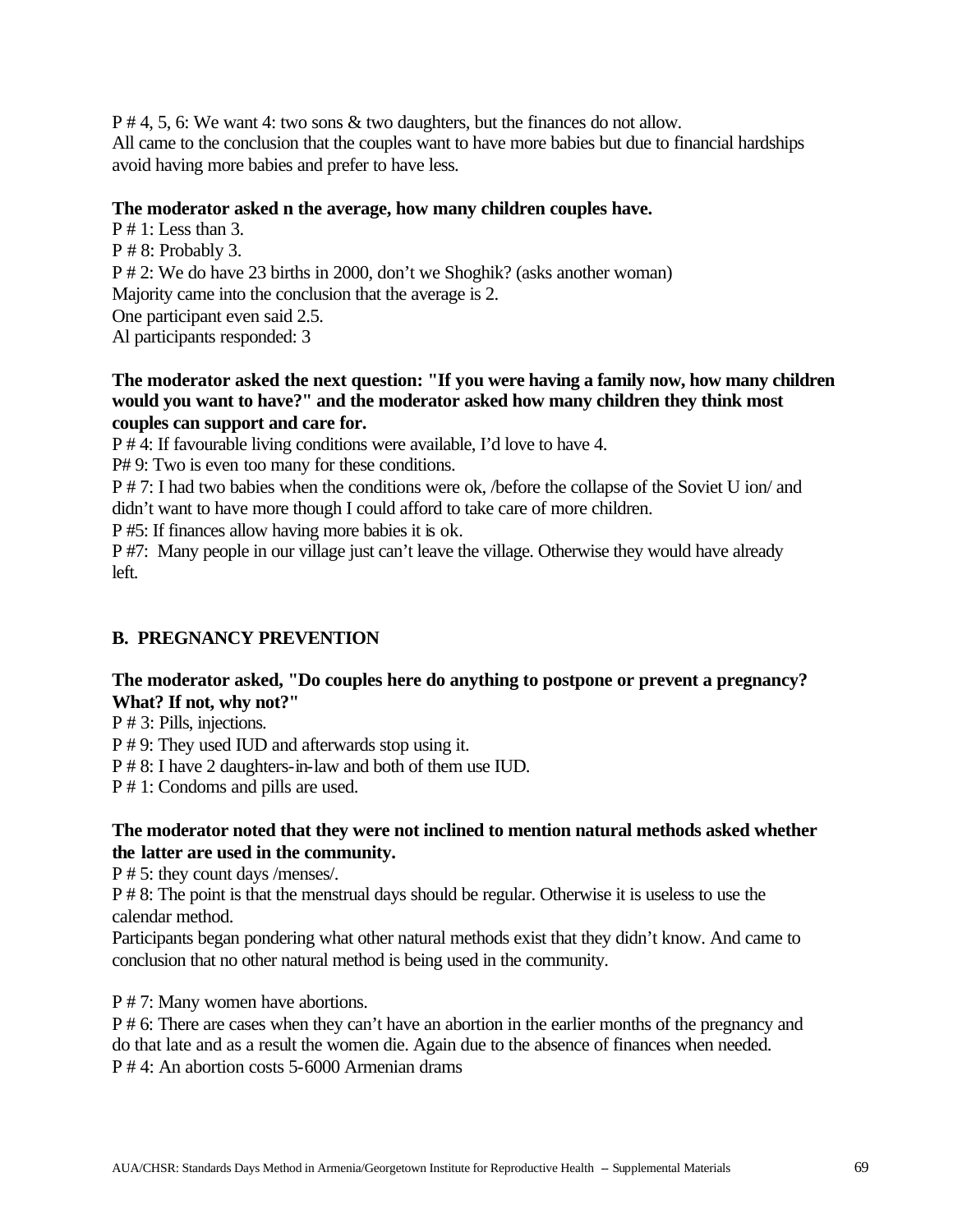### **The moderator asked: "Where do they receive information about it?"**

P # 9: We have literature about them.

P # 7: From doctors, at medical units.

P # 3: From brochures, books.

P # 4: When visiting the gynaecologist for an abortion the women are advised to use IUD for instance.

### **The moderator s asked if they are happy with the used methods.**

P # 8: If a woman is health, she will be happy with IUD. If not, she will not be happy.

P # 4: Women using IUD have to be examined by a gynaecologist once for each 6 months.

P # 2: Probably calendar method helps somehow.

Others keep silence regarding whether the natural counting method helps or not.

### **P # 8: Pills have an influence on organism. So does IUD if a woman is not examined by the gynaecologist in time while using IUD.**

P # 1: The use of pills is disapproved.

# **The moderator asked what they think of the mentioned methods.**

If our young couples don't mind it is up to them. Let them think of it.

### **The moderator asked: "Do economic conditions affect the decisions regarding the usage of methods to prevent pregnancies?"**

All participants shouted in-group: "YES".

P # 10: If the finances are OK here, all would use golden IUD. It would cause no side effects and will be safe. Golden IUD is the most expensive and the safest.

P # 5: Agree.

P # 9: The couples come into agreement.

P # 4: I used golden IUD for 20 years. Now I can't, as I don't have necessary finances. I was pleased with it.

P # 1: The use of IUD can also cause side effects.

P # 4: Yes, you are right.

# **C. DECISIONS ABOUT PREGNANCY SPACING**

# **The moderator asked: "Who decides about family size and the methods to space pregnancies? The husband? The wife? The couple?"**

All participants responded: " The couples".

P # 3: for example, I am saying to my daughter-in-law to have another baby. I like many babies in the family. Yes, we are not socially secured but we'll do something. However she may either accept my word or not. I am only advising.

P # 7: My daughter-in-law has 2 daughters now and , I want her to have the third/ i.e. a son/, but: she does not accept my advice. I want my grandson to have a brother.

P # 4: We simply advise, or suggest something.

P # 6: My daughter-in-law has three children and wants no more babies.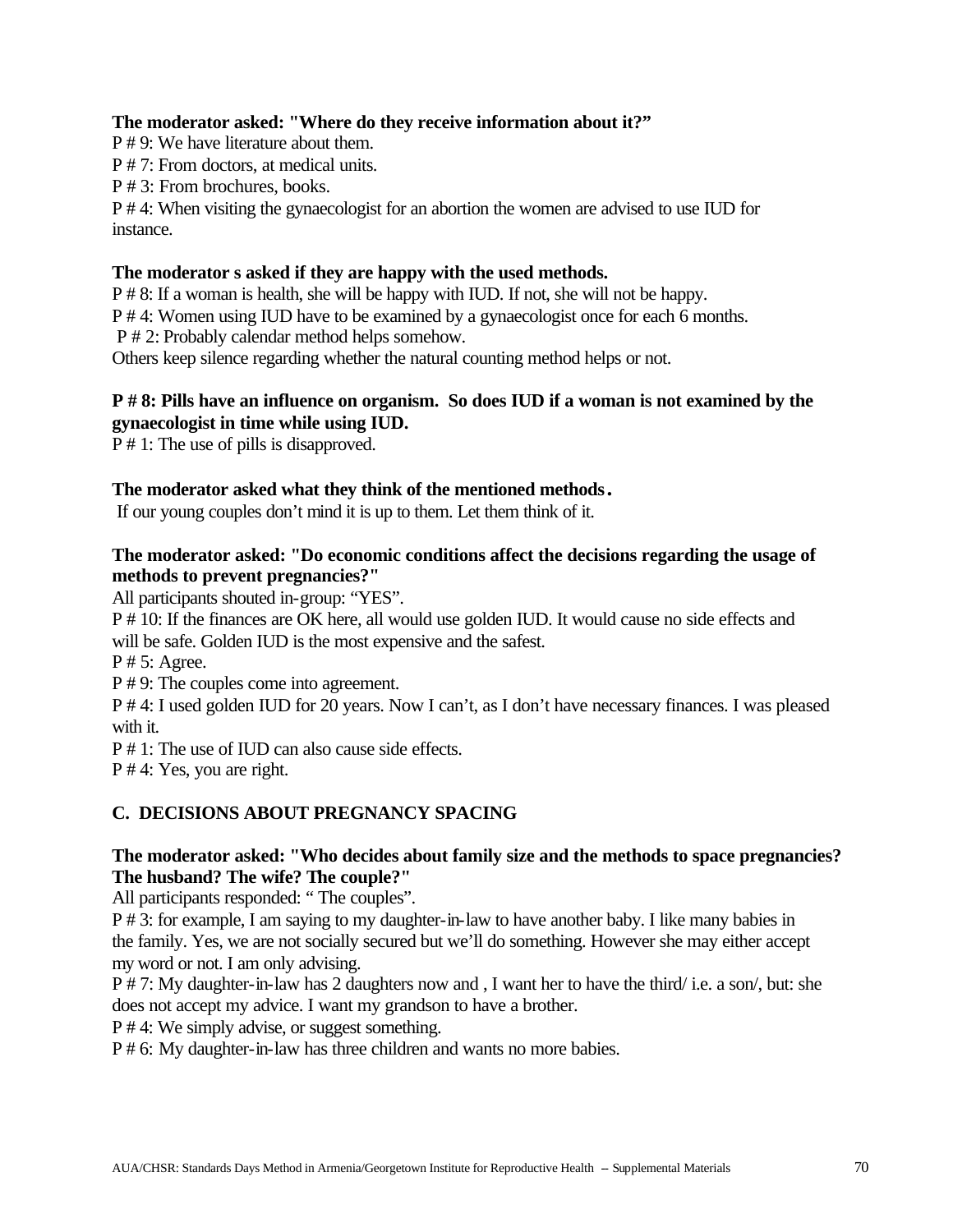### **The moderator asked if the husband's words are accepted.**

 $P \# 2$ : No. P # 7: The couple/both of them / decide and come to a conclusion.

### **The moderator asked: " there are cases when the husband and wife disagree, aren't there?" "How do they resolve this?"**

P # 8: Nothing cane be done by forcing. They come into agreement, taking into consideration the financial situation.

### **The moderator asked all of them realize the financial situation and take it into account.**

P # 8: My family realises it. I can't guarantee whether others do. My daughter-in-law has 2 boys; I want her to have a girl/. My daughter-in-law says to me: "What if the foetus is not a girl". Others said that the daughters-in-law obey usually.

P # 9: Daughters-in-law do obey. They do whatever husbands prefer.

### **The moderator concluded that the last word belong to the husbands. All participants agreed.**

P # 3: My daughter-in-law is now pregnant and I should give her 5.000 drams for having an abortion. How can her husband give it if he is not employed? I have to give. If I don't she will deliver the baby. No choice.

# **The moderator asked: "Do other family members influence these decisions (like the wife's mother, the husband's mother, other relatives)? How? In what ways?"**

P # 9: All families are not the same. There are ones where husband's mother and father influence, and there are quite different families.

P # 4: Agree.

P # 8: Husband's mother and father should decide themselves to influence or not.

# **The moderator asked: "If you had a daughter who was married and having children, would you want her to decide together with her husband how many children to have? What would you advise her about family planning and number of children?"**

P # 5: What can we advise our daughter? She acts according to what is told by her husband's parents and husband himself. We don't intrude into their family matters.

P # 7: We don't influence this matter. We can only give them some advice. When my daughter is going to have an abortion I get angry. I tell her: " Visit family planning cabinets. Why are you going for abortions?" I can advice just such kind of things. Majority agreed.

# **The moderator asked**: "**Do you think that knowledge about ways of preventing pregnancy would be beneficial to the couple and to the woman's health?"**

All the participants said that it is of great importance.

P # 9: Sure, it will help.

P # 8: These family planning cabinets are scientific ones. At least based on scientific research. If they advise something it means that they want the nation to thrive, not vice versa. So we should believe them.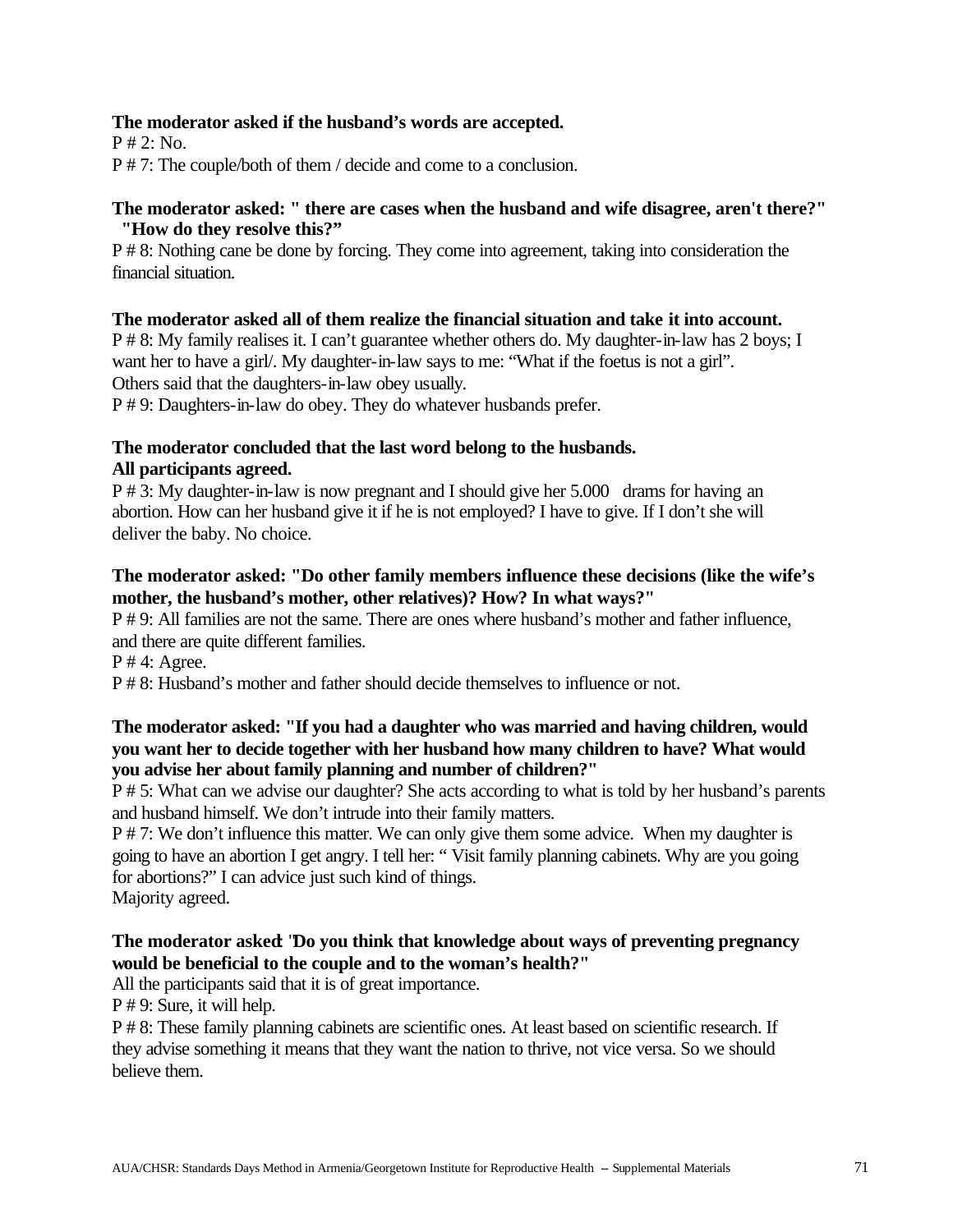**The moderator asked: "What would people say if your son or daughter had fewer (or more) children than other people in the community?"**

P # 4: Nothing is said. It's up to them. P #9:Everybody has her/his problems.

### **Regarding having more babies, the responses are as follows:**

P # 4: People will say: " Why do you have so many if you can't take care of themselves?" P # 7: They had girls and thought that the next child will be a boy, but it was deceitful. They don't have money for abortions have to deliver. That's why they have many babies.

# **D. ACCEPTABILITY AND USE OF THE STANDARD DAYS METHOD**

### **The moderator gave an explanation of the method using the Counselling Guide.**

*During the explanation all participants were very attentive. Except P # 10. She was an old lady. She seemed to have some health problems. That's why she moved her chair next to the wood oven. Even after it she was not interested in discussion.*

*During the explanation P # 9 asked where she could get those necklaces. The moderator explained the objective of the project. It seemed that she understood.*

### **After the explanation moderator asked: "What do you think of this method?"**

P # 4: We have been using it for ages. It is an old method. But we did not use necklace. We simply counted days.

P # 3: 15 days after menses.

P # I have also used it. I also used to mark these days.

### **The moderator asked: "Do you think it would work for couples in this community to space pregnancies? Why? Why not?"**

3 participants responded simultaneously that it would work.

P # 9: If men accept it.

P # 8: But women should have no health problems for that. Nowadays there is hardly one woman who is healthy. Health should be taken into account.

All the others agreed.

Observer was about to leave the room and could not be indifferent and replied: "80% of women are not healthy. Please, take into consideration this fact, too". And she left the room.

# **The moderator asked what other problems can be present except the one they have already mentioned /i.e. husbands do not care /.**

P # 7: Men cannot accept it, either. Nowadays husbands dominate since women are employed.

P # 3: Not every man can abstain on these several days.

So, the conclusion was that only two problems could exist: Women's health and men's relucatnce to abstain.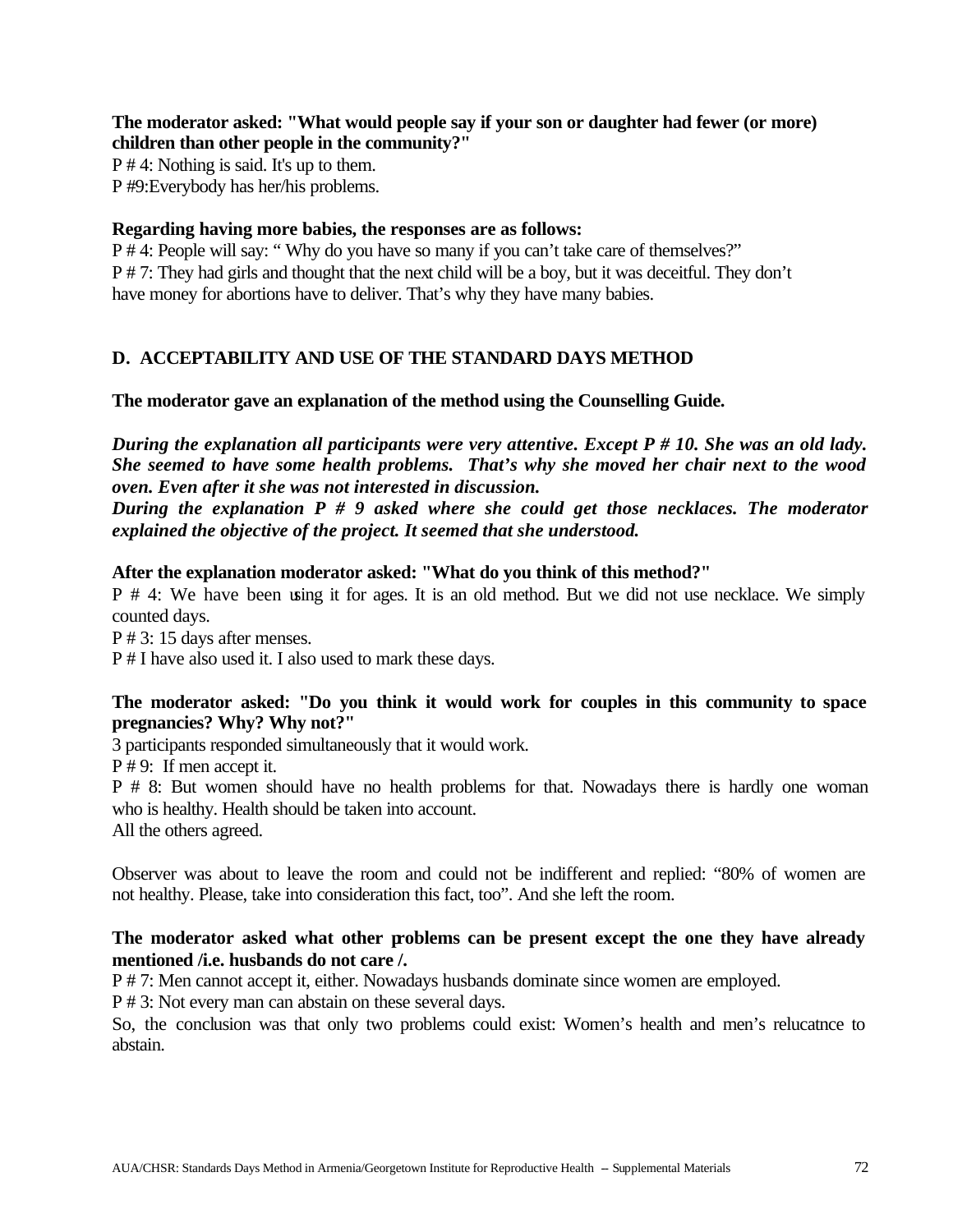### **The moderator asked: "If your son/daughter wanted to use this method to space pregnancies, what would you say to them? Why?"**

P # 7: I would agree with great pleasure. P # 3: SO would I. P # 1: If she has no health problems, why shouldn't I agree? All seemed to be pleased if the young women use that method.

# **The moderator asked: "What should be done in order to make this method acceptable to couples?**

P # 7: Let them visit family planning cabinets and learn there.

P # 1: Some explanation kind of propaganda needs to be conducted. Women visit family planning cabinets and learn about it. She will tell her husband. Then they can explain it to their husbands.

# **The moderator asked if the couple should come or women alone.**

P # 9: The couple.

P # 3: Both men and women.

P # 8: Only women. There are men who will never come. Some advertisements need to be conducted before the training.

# **The moderator asked if there could be any problems.**

Again the same conclusion: unhealthy women and men's reluctance.

P # 1: Nowadays many young people seem to be switched off: when talking to them, it seems to you that they listen to you, but when you ask something you note that s/he was thinking about quite different things.

P # 3: There are men who can't get enough nutrition, so that they can have enough power, strength to have a sex. How they can do it if they don't have enough food to eat!

Some participants were ashamed of the last opinion and told  $P \# 3$  that there is no need to express it in public.

However, she said: " Why? Let them know about it, it is what we have".

The participants felt more energetic and began discussing other trivial problems they were concerned with.

# **The moderator thanked women for their attention and collaboration and invited to help themselves.**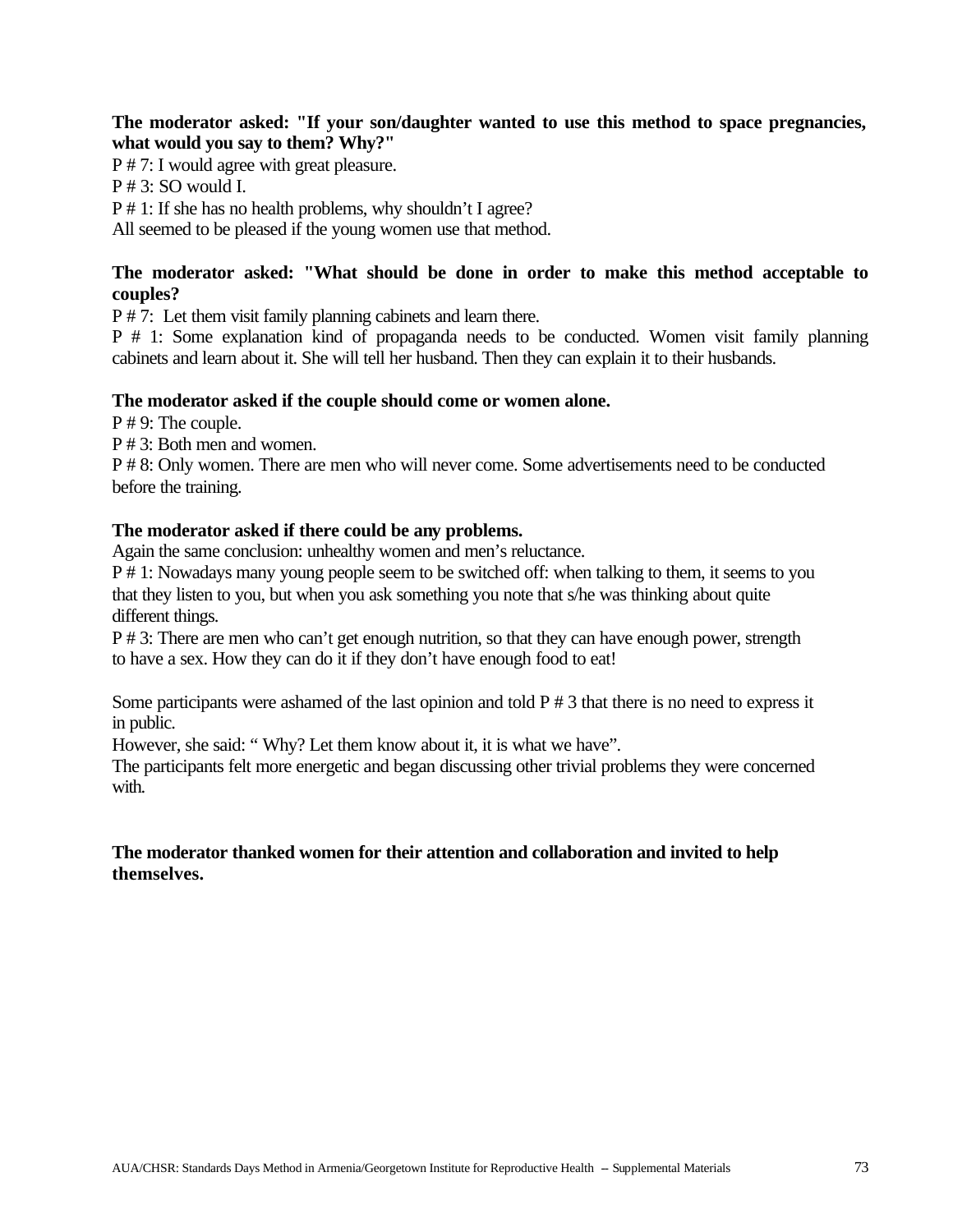# **TRANSCRIPT OF FOCUS GROUP WITH OLDER WOMEN IN GEGHARKUNIK VILLAGE**

**Focus:** Married older women **Place:** Gegharkunik village, Gavar region, Armenia Location: "Medical Unit" **Date:** December 14, 2000 **Time:** 11:00-12:30 **Moderator:** Tsovinar Haruytunyan **Recorder:** Amenuhy Tadevossian **Observers:** three nurses

### **INTRODUCTION**

The moderator welcomed all participants and thanked them for coming. She introduced herself and the recorder and asked the participants to introduce themselves (for obtained demographic information, please see Table 1). Later the moderator explained the main objectives of the current meeting, pointing out that everyone's participation in discussion is of great importance and that there is no "wrong" or "right" response. She also mentioned why it was so relevant: "our organisation wishes to offer a new method of spacing births (which we are going to explain to you today). Before initiating such an effort, we would like to learn more about reproductive health behaviour and health services in your community, as well as what you think about this new method."

Then the moderator said that the opinion of the each one of the participants was very important to us. "However, it would not be possible to draw attention to everything being discussed and at the same time take notes of what was going to be said. Therefore, we had brought a tape recorder so that we wouldn't miss any part of the conversation". She asked if it was all right with them if we use the tape recorder. All the participants agreed. No one minded. Here the moderator explained to them that whatever was going to be recorded should be considered confidential and should not be discussed outside of the meeting. She said that the meeting would take them about an hour and a half. She also pointed out that if there was any part of the discussion they did not want to participate they did not have to.

All of the women listened to the moderator very attentively.

### **ICE BREAKER**

The moderator told the participants that we would like to learn each of their names in order to give them a nametag and call them by names.

The participants were given the following questions:

- What is your name?
- What type of work do you do?
- How many children do you have?
- How many grandchildren do they have?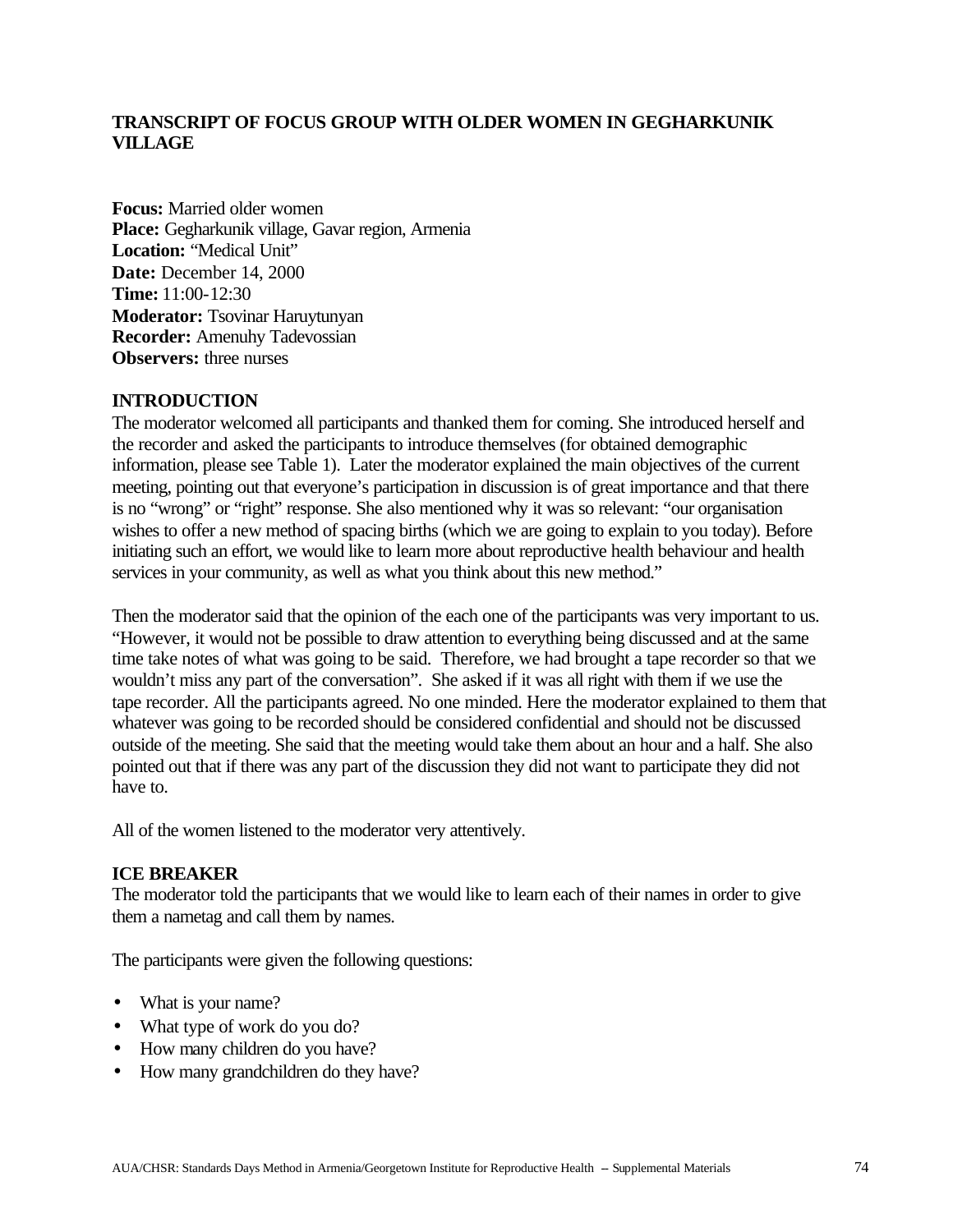| #  | Age | Occupation   | <b>Children</b> | <b>Grandchildren</b> | <b>Education</b>             |
|----|-----|--------------|-----------------|----------------------|------------------------------|
|    | 46  | not employed |                 | 4                    | 10 year                      |
|    | 60  | not employed |                 |                      | more than 10 years $/10-13/$ |
| 3. | 49  | not employed | 4               | 6                    | 10 years                     |
| 4. | 36  | not employed | 3               |                      | 10 years                     |
| 5. | 41  | not employed |                 |                      | 10 years                     |
| 6. | 54  | teacher      |                 | 9                    | more than 10 years $/10-13/$ |
|    | 50  | not employed |                 |                      | 10 years                     |

### **Socio-demographic Information on Participants**

One was 46, one was 60, one was 49, one was 36, one was 41, one was 51 and the other was 50 years old, Only one out of 7 was employed as a teacher. The others were unemployed. One out of seven had 5 children, three had 3 children, two had 2 children, and two had 4 children. Three part. had 4 grandchildren, one had nine, one had 6, one had 3 and the other had no grandchildren.

# **Diagram of Focus Group Session**



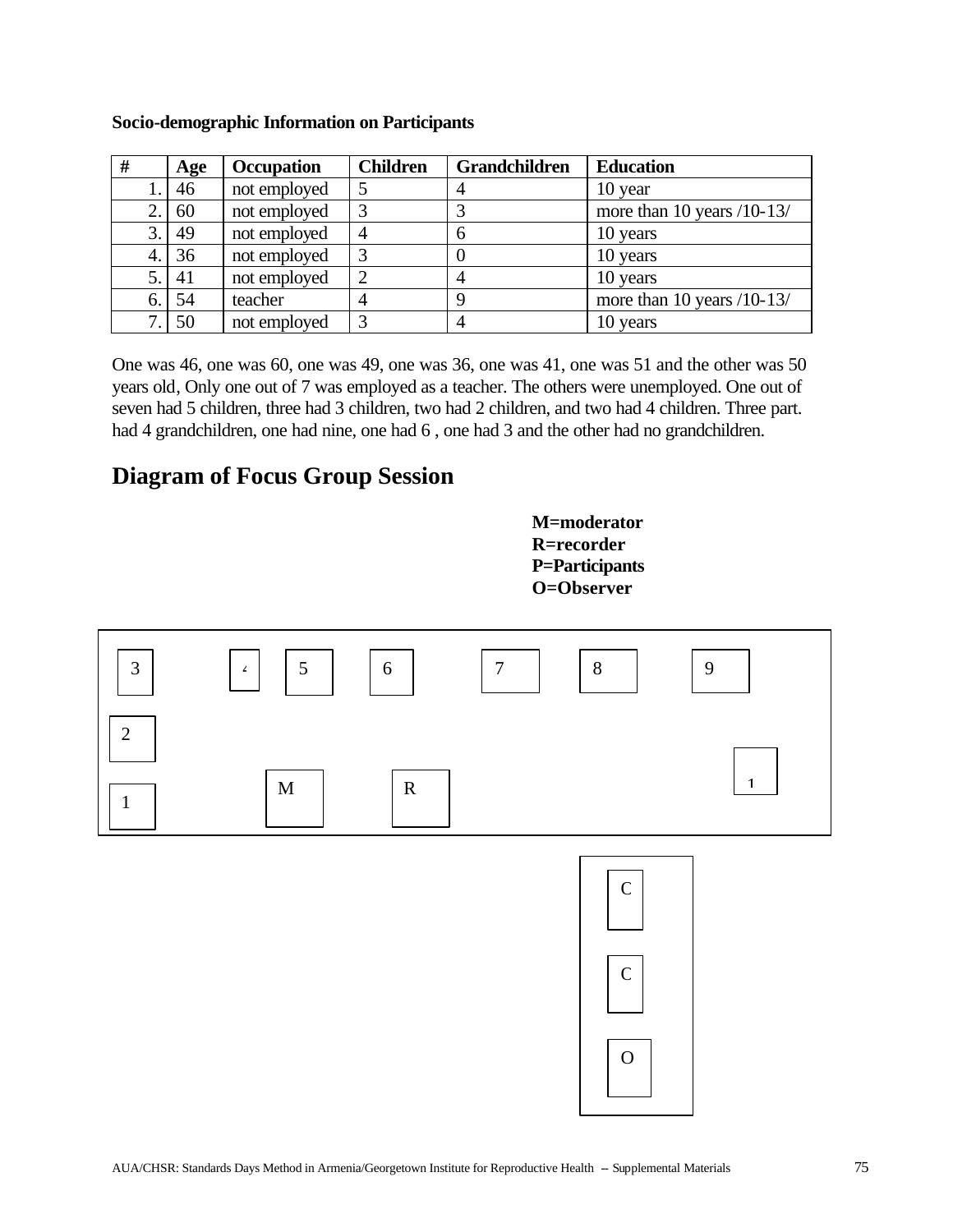**The moderator invited the women for delicious refreshments and asked them to help themselves.**

# **A. FAMILY SIZE**

# **The moderator asked: " What is the general attitude towards the methods of spacing births (natural and modern) in your community? "**

P # 3: I have a daughter-in-law. She lives now in Russia. She must have the first baby. Bur still she doesn't. She lives far from me. How can I know whether she will follow my advice or not? I would like her to have 4 babies, and only after that she can use contraception methods. Who knows if she will follow my advice?

P # 1: My daughter-in-law has 3 babies.

P # 3: Contraception methods are not used in our community.

 $P \# 2$ : Agreed with  $P \# 3$ .

P # 7: My young family members don't use anything. My daughter-in-law has some health problems, the other daughter-in-law should have had the second baby /she has one/; she didn't want to have a baby and decided to have an abortion to prevent the birth.

# **The moderator asked: "Are there people or groups, who are against it? If yes, who, and why it is so?"**

P # I would prefer visiting family planning cabinets rather than going for abortions.

P # 4: If they don't have any health problems, they'd better visit family planning cabinets.

P # 5: All women have got sick due to these methods.

P # 3: Those methods cause side effects, and women get health problems: cyst, mioma, etc. Why weren't such kind of diseases present before? It is better to go for abortions rather than use these contraceptive methods.

# **The moderator asked the participants how couples feel about the number of children they have.**

P # It depends on household conditions. My son has two daughters. I would like him to have the third one (son). But I realise that our financial condition is not favourable. It will be difficult to take care of children.

P # 3: Nowadays, young people don't think of having more babies. They prefer to take care of themselves and their health rather than having more babies. My son is unemployed. If he had a job he would not avoid having 4 children.

# **The moderator asked: "What do young couples generally think is the ideal family size? Why?"**

 $P \# 7:4$ 

P # 6: 3

P # 5: We can't say the same for all the couples. There is a couple that would like to have 10 babies; there are couples that want to have 1 baby.

P # 4: 4 children.

 $P \# 3$ : Not fewer than 4 children.

P # 4 babies.

 $P \# 1: 4$  babies.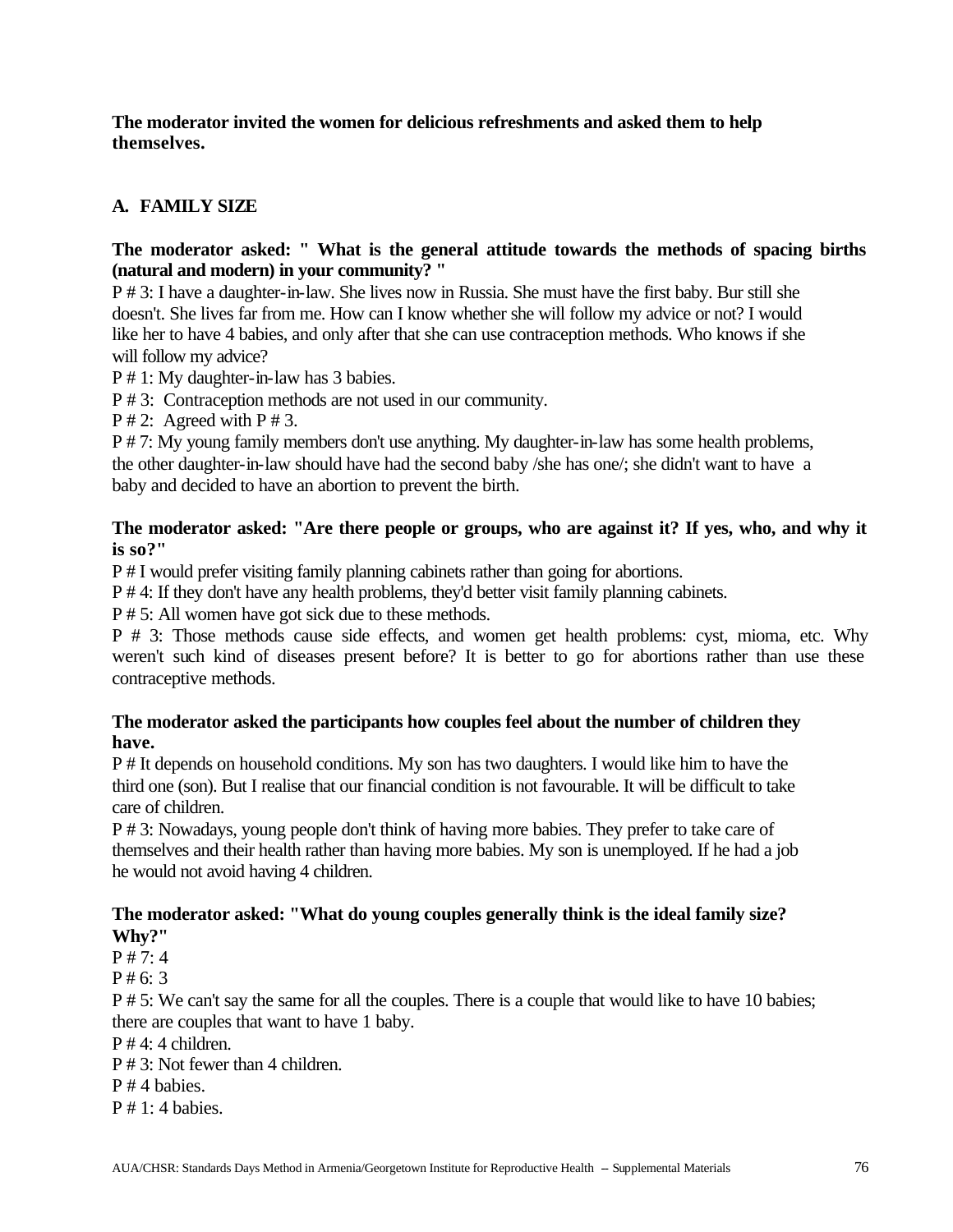# **The moderator asked if couples usually have as many children as they would like to (more or less)**

P # 3: In our village there are families who are extremely poor. But you can go and see that they have 4 children and are going to deliver the fifth one, and you'll get surprised.

P # 5: Probably she does not have enough money to have an abortion. But she doesn't want to have the fifth one. She is going to deliver, since she can't afford to pay for abortion.

# **The moderator asked: "On the average, how many children couples here have".**

All participants responded: 3 P # 6: If the couple has 2 daughters, they would like to have the third, but a son only.

# **The moderator asked the next question: "If you were getting married now, how many children would you want to have?"**

 $P \# 7$ : I'd like 4 (2 sons & 2 daughters)

- P # 4: I'd like 4, I do have four now.
- P # 6: 2 sons, and two daughters.
- P # 3; I'd like 3. I have three.
- P # 1: I have 4. I am pleased.
- P # 2: I have 5: I am pleased.

# **The moderator asked how many children they think most couples can support and care for.**

P # 1: If they live separately from parents, they can't take car even of 2 children.

P # 6: If depends on conditions.

P # 3: Unemployment is everywhere, how the young father can afford keeping more babies? 30 % only can afford it.

P #4: If they can breed them in favourable conditions, 2 babies and even more.

P # 3: 3-4 babies, if we take care of them by means of potatoes. I am saying that so that the minister of Health can listen to this recording (recorder's note: Gavar is famous for potato. And sometimes they sell their potatoes or exchange it with other goods).

# **B. PREGNANCY PREVENTION**

# **The moderator asked, "Do couples here do anything to postpone or prevent a pregnancy? What? If not, why not?"**

P # 4: They have abortions.

All others agreed with that statement.

P # 5: IUD is used sometimes. But the use causes side effects, and they refuse to use it.

# **The moderator noted that they were not going to mention any natural method, and asked them if they use any natural method in that community in order to make them speak about it.**

P # 3: What natural method? There are cases, when a young woman can't afford abortion earlier, I knew a woman, and she tried it in her 3-4 month of pregnancy and died as a result of abortion.

Here the P # 1 apologised for leaving earlier, the moderator gave her an incentive and she left.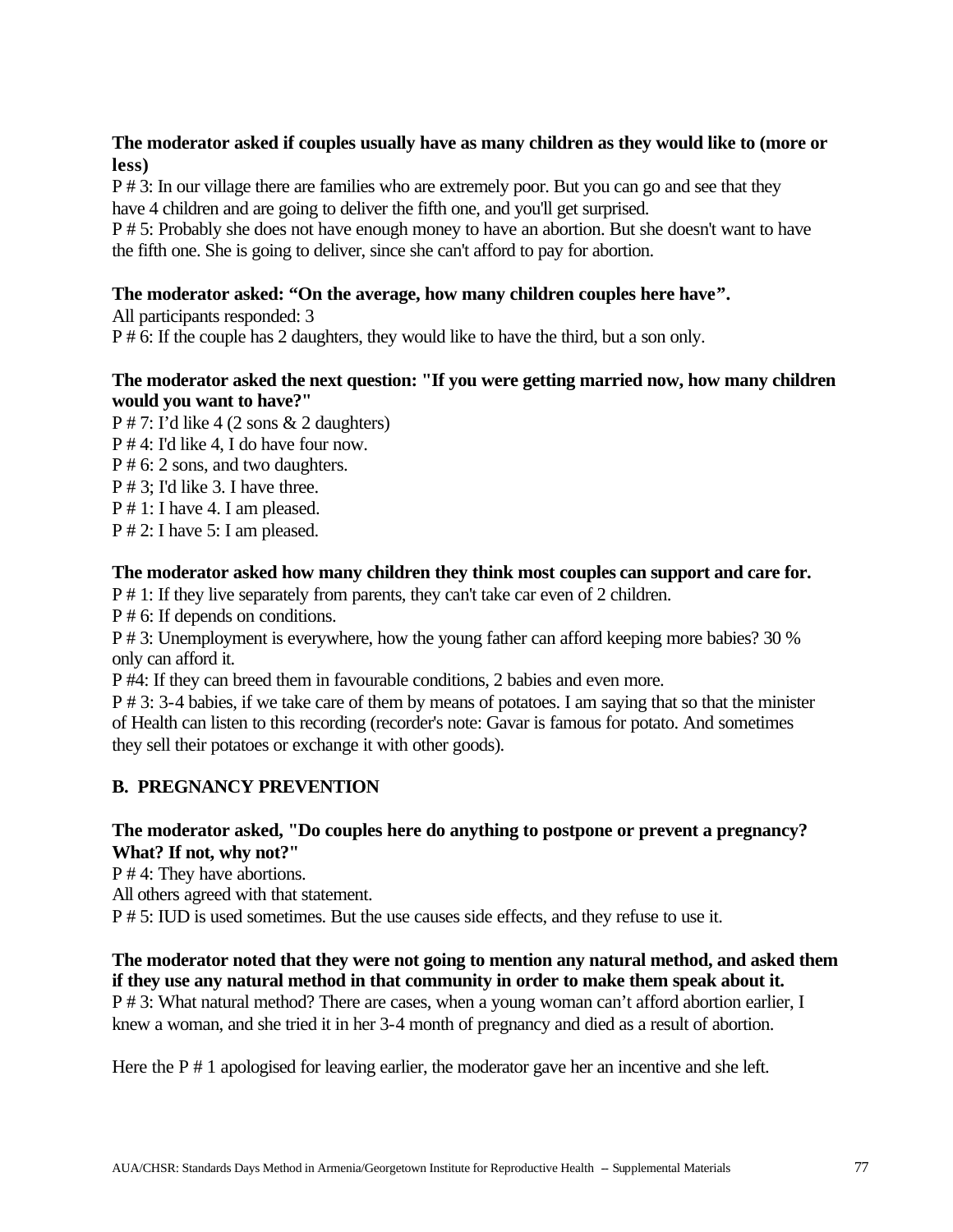### **The moderator asked if condoms are used in that community.**

P # 5: There are some people who use it.

### **The moderator asked why they don't use any method except abortions.**

P # 2: I know cases when pills were used but the user got pregnant. Women are afraid of using them. P # 5: They don't rely on them, since they've used it and got pregnant.

P # 3: How can I know what the others have in their minds.

# **The moderator asked: "Where do they receive it?"**

All the participants responded, "from doctors".

### **The moderator asked: "Are you happy with (IUD)***?"*

All participants responded that all women have side effects from using IUD/irritations, etc/.

### **The moderator asked if they are happy with abortions when they use them.**

P # 4: If the gynaecologist is a good specialist the abortion is safer. Majority agreed that abortion is a safe method as family planning method. P # 5: I used condoms before. I was not happy with since I got pregnant though I used it.

### **The moderator asked: "Do economic conditions affect the decisions regarding the usage of methods to prevent pregnancies?"**

All participants answered positively, even very positively.

P # 6: We need to get 5,000 Armenian drams for abortions. If we can't afford to pay those 5,000 we shall not go for abortions.

P # 6: using IUD also depends on finances.

P # 5: we need to pay the doctor for putting IUD, later if a woman sees that it is ok for her health, she will continue using it, if not - she will discontinue.

# **C. DECISIONS ABOUT PREGNANCY SPACING**

### **The moderator asked: "Who decides about family size and of methods to space pregnancies? The husband? The wife? The couple?"**

P # 4: Mainly, husbands. The young families also follow the advice of older people.

P # 7: My young family respect my words and my opinion. If I tell them to have one more baby,

they'll do it. But I know that financial conditions are not favourable.

P # 6: The majority respects the opinions of the older people in the villages.

P # 4: My daughter-in-law will follow my advice if I tell her to deliver the next baby.

P # 2: The members of the family, and older people decide if the daughter-in-law needs a baby. If the daughter-law takes our advice she will have a baby if she does not, she will not deliver. Mostly,

mothers-in-law make decisions about family size.

# **The moderator asked: "As I have understood from your responses there are no cases when the husband and wife disagree, aren't there?"**

P # 4. There are, there are.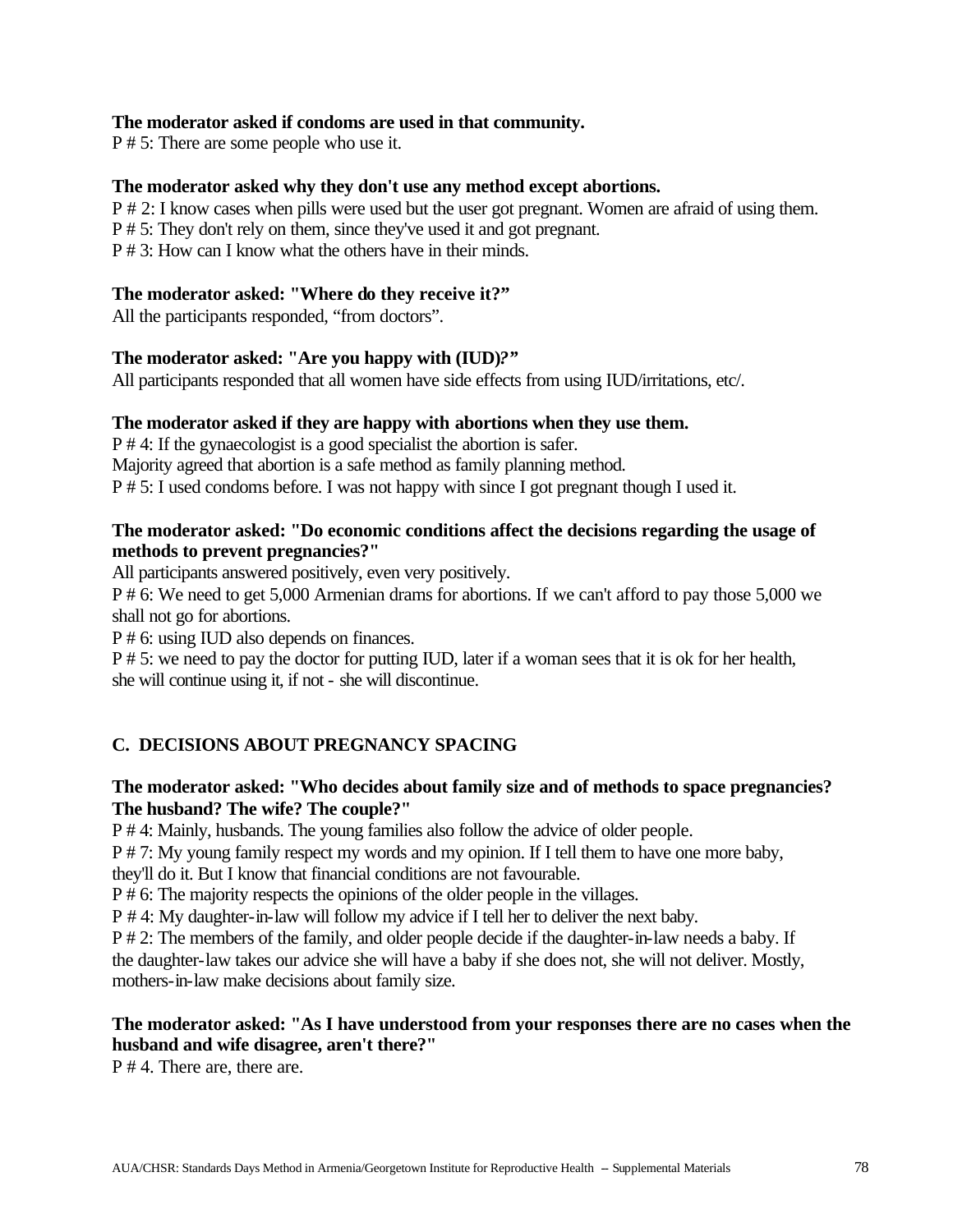### **The moderator asked: "How do they resolve this?"**

P # 3: There are women who want to have a baby and do not accept their husbands' opinions. There are just the vice versa cases as well.

P # 6: They quarrel a bit, but then forget about it.

### **The moderator asked: "What can influence their decisions about family size and pregnancy spacing?"**

P # 5: Mainly young couples want more babies but the economic situation influences their decisionmaking. They do want to have more but have to have less due to economic hardships. (All agreed).

P # 3: If you know that you can take care of the baby properly, you can have it. If you know that your living standards don't allow it, you don't have to.

P # 5: Family planning cabinets are far away from the village. They can't afford to go to Sevan for contraceptive methods. That's why they have abortions and the results are too bad.

### **The moderator asked: "Do other family members influence this decision (like the wife's mother, the husband's mother, other relatives)? How? In what ways?"**

P # 3: For example, my daughter has a baby. She got pregnant and found out that the foetus was a girl and decided to have an abortion, since she wanted to have a son. I got angry and advised her never to do that. A girl is also a baby. She followed my advice.

P # 2: Sure, husbands' mothers also influence this matter.

P # 3: If the husband's mother is a modest person, the husband's father will never take part or influence. Mother-in-law and daughter-in-law will resolve their matters.

### **The moderator asked: "If you had a daughter who is married and have children, would you want for her decide together with her husband how many children to have? What would you advise her about family planning and number of children?"**

P # 5: 4 babies/2 sons, 2 daughters/.

P # 3:I would tell them to have babies and not to use contraceptive methods. It may happen that after using the contraception, they can get side effects that cause health problems and never have a baby. P # 4: I would tell, have 3 babies first, later do what you want.

P # 4: Use what you want only after having 3-4 babies.

# **The moderator asked**: "**Do you think that knowledge about ways of preventing pregnancy would be beneficial to the couple and to the woman's health?"**

All the participants said that it is very important.

### **The moderator asked: "What would people say if your son or daughter had fewer (or more) children than other people in the community?"**

P # 2: Nothing would be said. It's up to the couple.

P #7:If a couple has only one baby and is not going to have the second one, the community will gossip that first baby is either born by artificial means, or is not from the husband she lives with now.

P # 7: If they have many babies and can afford to take care of them, the community will bless them.  $P \# 3$ : Agreed with  $P \# 7$ .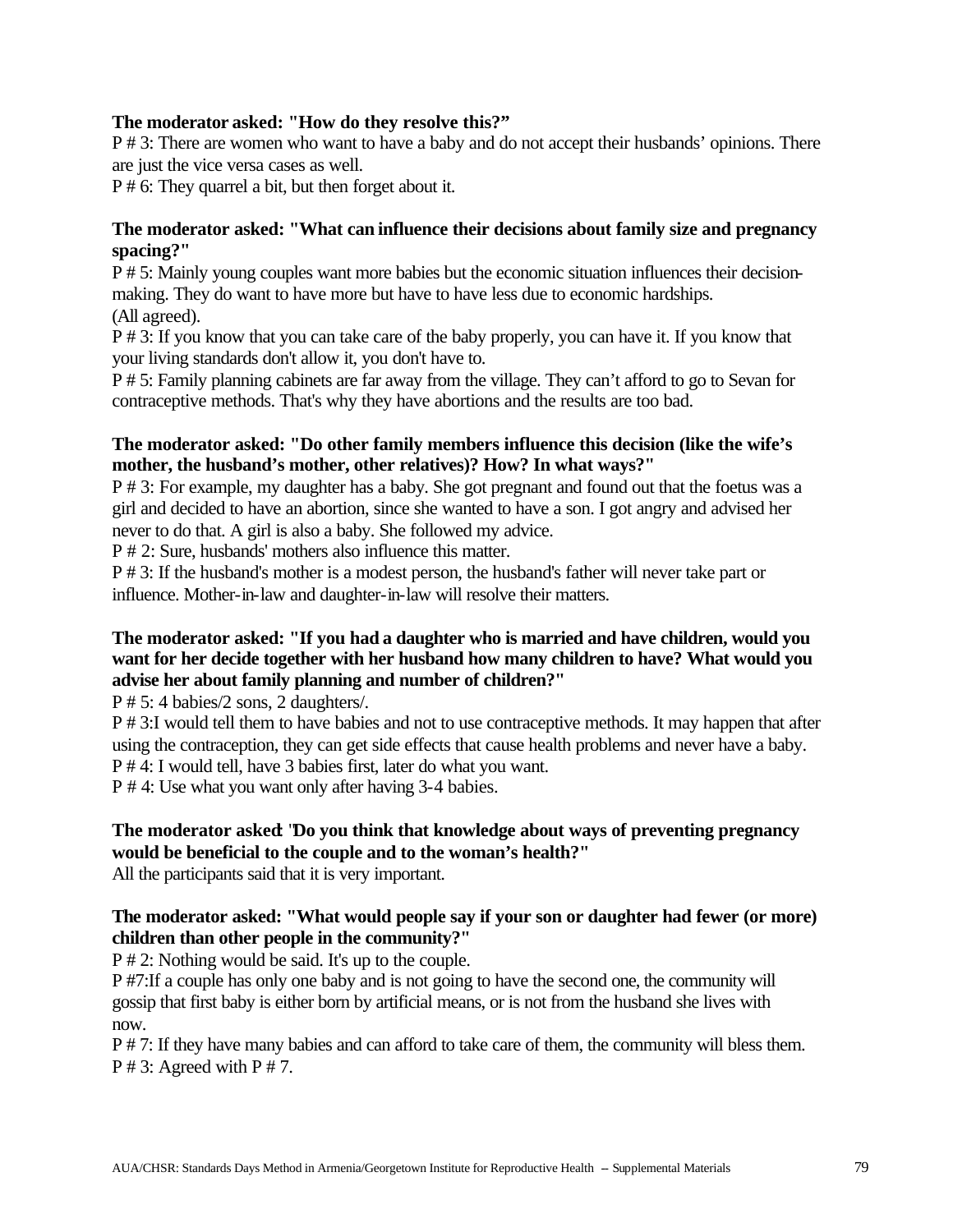# **D. ACCEPTABILITY AND USE OF THE STANDARD DAYS METHOD**

### **The moderator gave an explanation of the method using the Counselling Guide. After the explanation she asked: "What do you think of this method?"**

P # 6: It is a very good one, it will be useful.

P # 3: If both men and women have will power, they'll use it.

P # 4: It is an easy method.

 $P \# 5$ : It is easy.

P # 9: The men do not care whether it is allowed to have sex on that day or not.

The men do not care, but we, women, do care of our health. And we should insist on that.

# **The moderator asked: "Do you think it would work for couples in this community to space pregnancies in this way? Why? Why not?"**

P # 6: It will be possible.

P # 5: Agree.

P # 3: Mainly our young couples would accept it.

P # 6. In case of having no finances, it is wise to use the necklace as a method, but only if these necklaces are distributed for free.

P # 7: If one succeeds in using it, it is great.

### **The moderator asked what other problems could be expected, except the ones they have already mentioned /i.e. husbands do not care /.**

P # 3: No problems, if the woman is stronger than man, she'll win.

### **The moderator asked: "If your son/daughter wanted to use this method to space pregnancies, what would you say to them and why?"**

P # 3: Their health would remain in good condition. I would agree, if they want to use it.

P # 5: I would agree with great pleasure.

P # 4: The only question is if they would love to.

 $P \# 3$ : Agreed with  $P \# 4$ .

# **The moderator asked: "What should be done in order to make this method acceptable to couples? To others in the community and what barriers might prevent this method from being accepted?"**

P # 3: I'll tell my daughter-in-law, my neighbours. And it would spread like this.

P #: It is a wrong way of spreading such kind of knowledge. Probably one has explained something wrongly and this very incorrect explanation will spread with the information. People will use the method incorrectly and in the end will say: "It is a mistake". You'd better organise classes or trainings for young women to come here and take these courses.

### **The moderator asked if they would come.**

P # 3: Why not. Women in out village go neither to the cinema nor to the theatre. Nothing to do, no leisure activities. They'll come with great pleasure to learn it.

### **The moderator thanked them for their attention and collaboration and invited to help themselves.**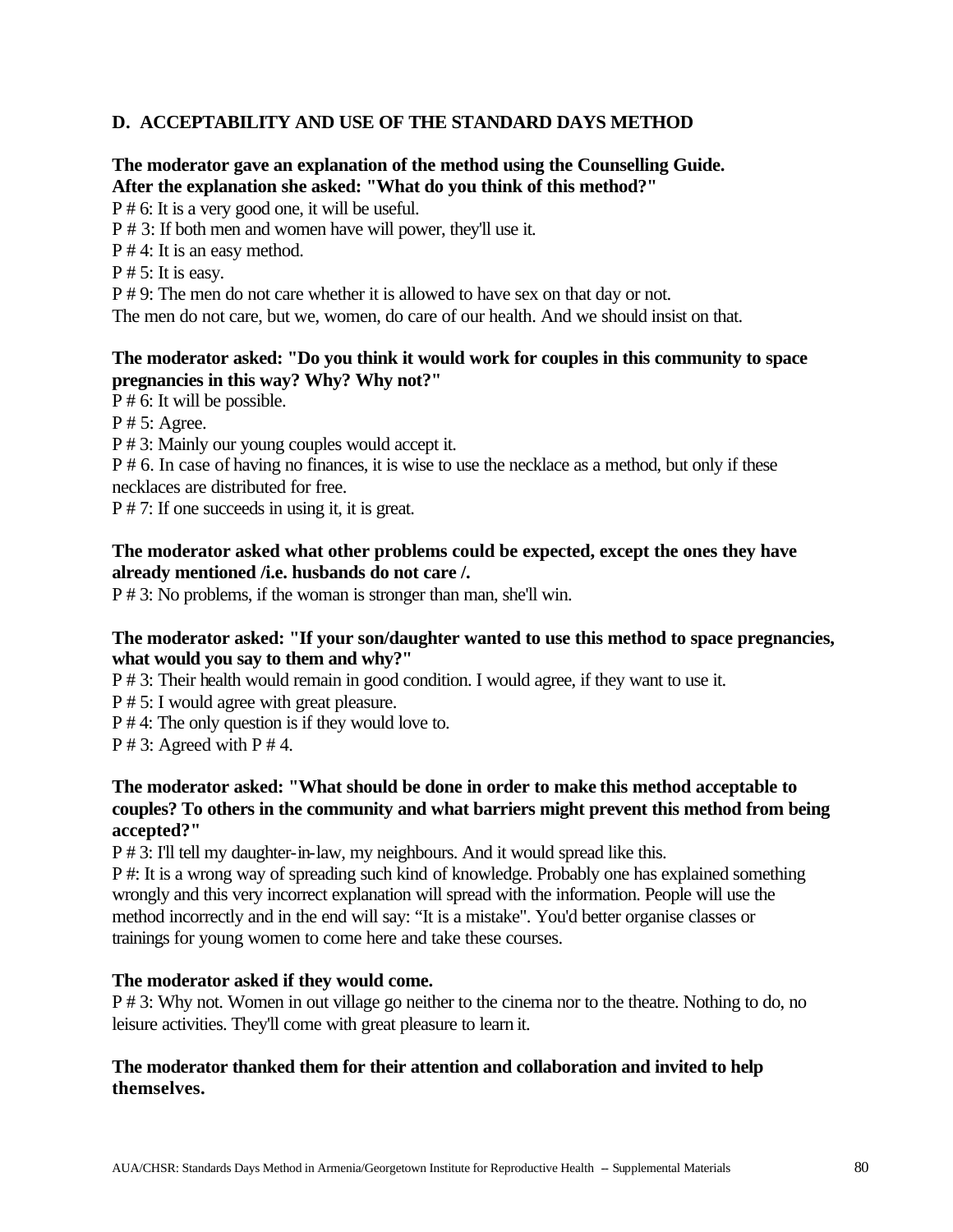### **TRANSCRIPT OF FOCUS GROUP WITH OLDER WOMEN IN GANDZAK VILLAGE**

**Focus:** Married older women **Place:** Gandzak village, Gavar region, Armenia **Location:** "Gyughapetaran" /Administrative Center of the village/ **Date:** December 15, 2000 **Time:** 14:30-15:30 **Moderator:** Tsovinar Harutyunyan **Recorder:** Amenuhy Tadevossian **Observers:** a nurse

# **INTRODUCTION**

The moderator welcomed all participants and thanked them for coming. She introduced herself as a moderator and the recorder and asked the participants to introduce themselves (for obtained demographic information, please see Table 1). Later the moderator explained the main objectives of the current meeting pointing out that everyone's participation in discussion is of great importance, that there is no "wrong" or "right" response, that learning about your own opinions on family planning was focused on. She also mentioned why it was so relevant: "our organisation wishes to offer a new method of spacing births (which we are going to explain to you today). Before initiating such an effort, we would like to learn more about reproductive health behaviour and health services in your community, as well as what you think about this new method."

Then the moderator said that the opinion of each one of the participants was very important to us. However, it would not be possible to draw attention to everything being discussed and at the same time take notes of what was going to be said. Therefore, we had brought a tape recorder so that we wouldn't miss any part of the conversation. She asked if it was all right with them if we use the tape recorder. All the participants agreed. No one minded. Here the moderator explained to them that whatever was going to be recorded should be considered confidential and should not be discussed outside of the meeting. She said that the meeting would take them about an hour and a half. She also pointed out that if there was any part of the discussion they did not want to participate they did not have to.

All of the women listened to the moderator very attentively.

### **ICE BREAKER**

The moderator told the participants that we would like to learn each of their names in order to give them a nametag and call them by their names. The participants were given the following questions:

- What is your name?
- What type of work do you do?
- How many children do you have?
- How many grandchildren do you have?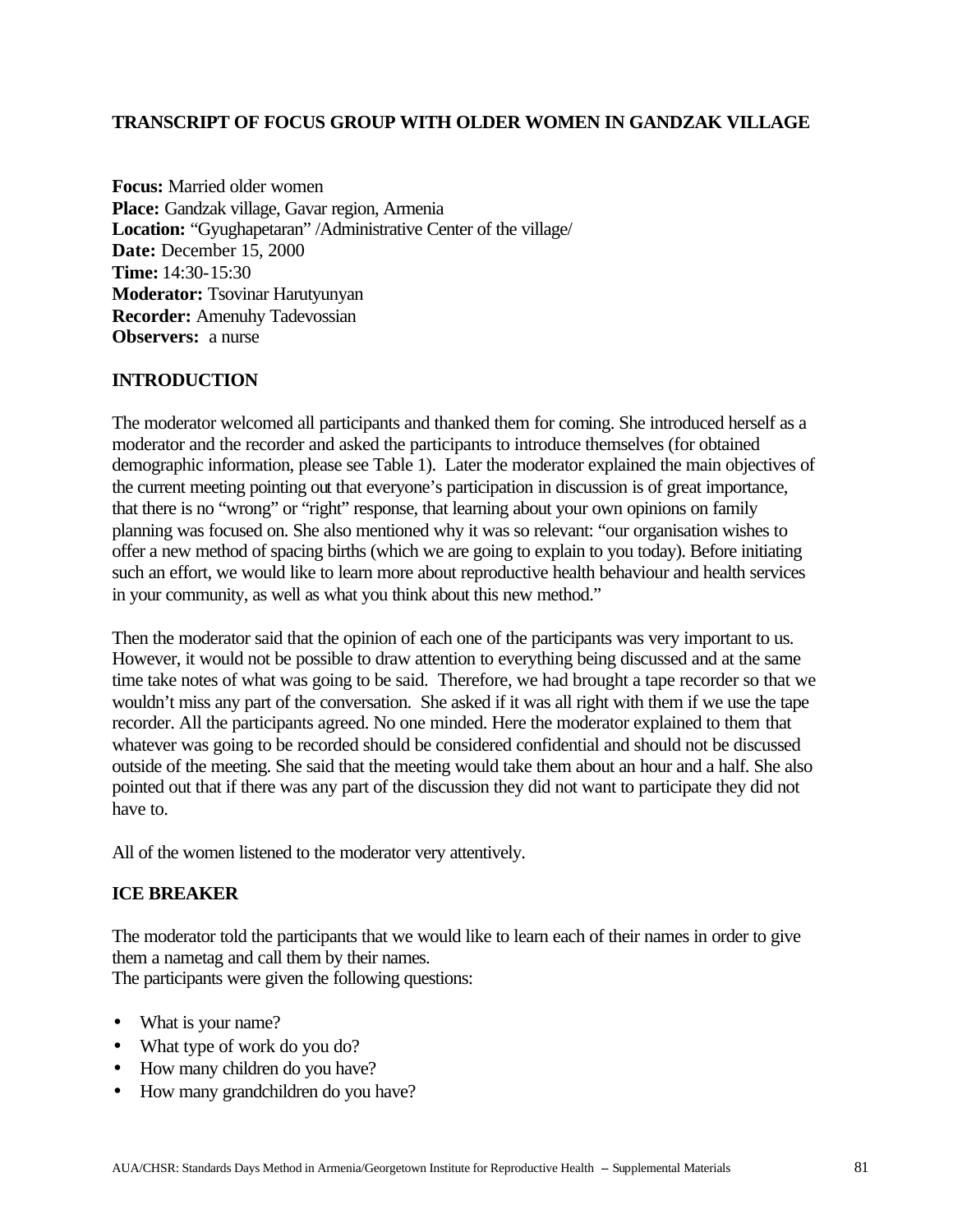| #   | Age | Occupation                  | <b>Children</b> | <b>Education</b>           |
|-----|-----|-----------------------------|-----------------|----------------------------|
|     | 50  | Housewife                   | 4               | 10 year                    |
| 2.  | 48  | Housewife                   | 5               | Fewer than $10$ years      |
| 3.1 | 51  | Works at a kindergarten     | $\overline{4}$  | More than 10 years /10-13/ |
| 4.  | 59  | Laboratorian                | 3               | 10 years                   |
| 5.  | 49  | Housewife                   | 2               | More than 10 years /10-13/ |
| 6.  | 60  | Lady cleaner                | $\mathcal{R}$   | Fewer than 10 years        |
| 7.  | 49  | Director of the library     | 3               | More than 10 years /10-13/ |
| 8.  | 54  | Director of the post office | 3               | Fewer than 10 year study   |
| 9.  | 42  | Housewife                   | 3               | 10 years                   |
| 10. | 43  | Housewife                   | 2               | 10 years                   |

### **Socio-demoghraphic Information on Participants**

The total number of participants was 10: two were 49, one was 50, one was 48, one was 51, one was 60, one was 54, one was 42, and one was 43.

Five out of ten participants had 3 children each. Tow had four children. Two of them had 2 children, the other had 5. Five out of ten participants were not employed. One worked at a laboratory, the other was the director of the post-office, the other was a lady cleaner. Five out of 10 participants had no grandchildren/either they don't have married sons, or they had married daughters/.

### **Diagram of Focus Group Session**

**M=moderator R=recorder P=Participants O=Observer**

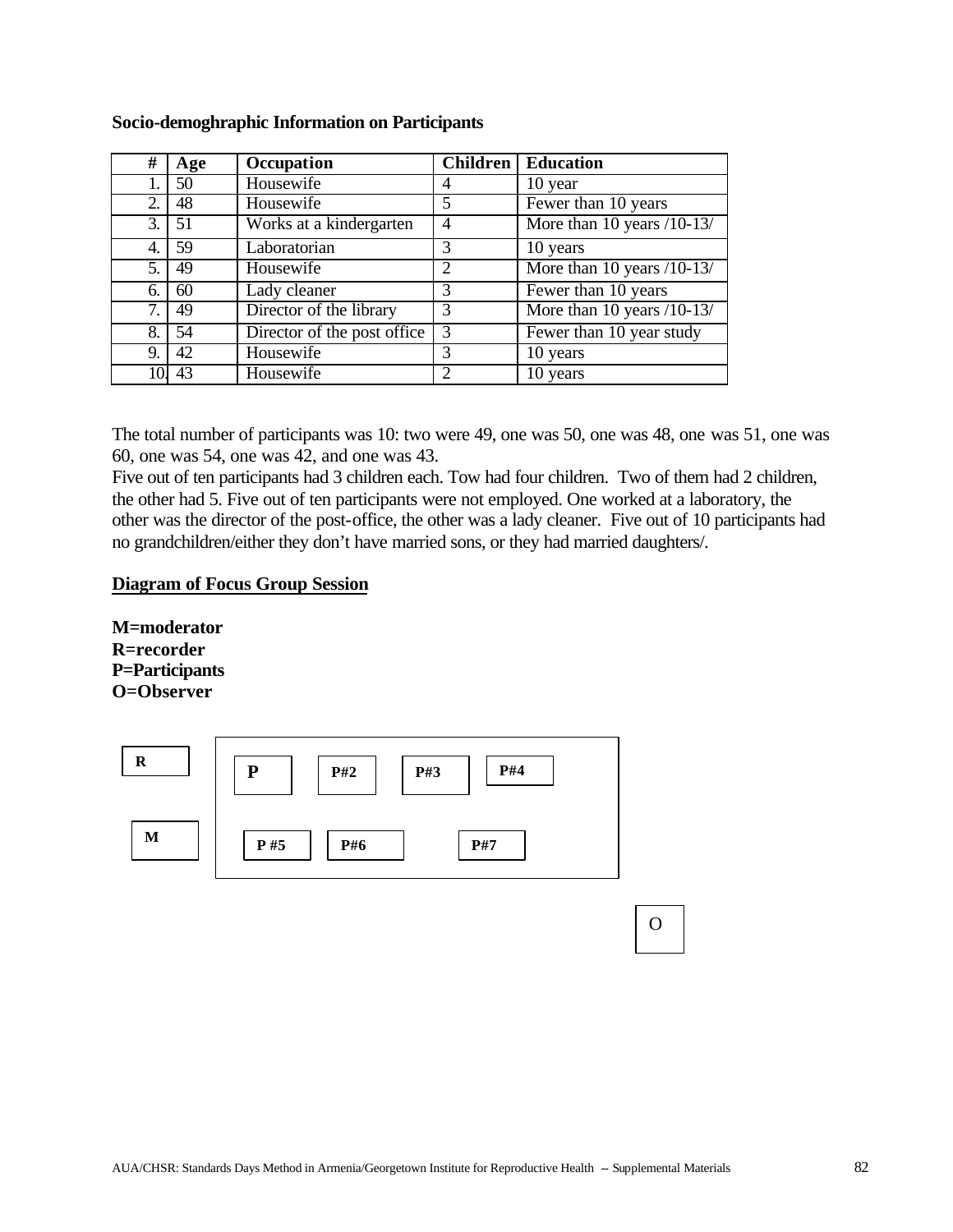**The moderator invited them for delicious refreshments and asked them to help themselves.**

# **A. FAMILY SIZE**

### **Let's begin by talking about couples and their children in this community. The moderator asked the participants how couples feel about the number of children they have. "What do young couples generally think is the ideal family size? Why?"**

P # 6: Having 4 babies is very nice. But the fact is that we can't take care of so many babies.

P # 4: Having many babies is very good, but we are not financially secure.

P # 1: My daughter-in-law and son often regret that they do have three children.

P # 5: Having 3 or 4 babies is preferable.

P # 6: But you should take into consideration that it is not so easy to take care of 4 children.

P # 1: I have 3 grandchildren; my daughter-in-law is not pleased with the third one. She often complains saying that she can't take care of children due to lack of finances.

### **The moderator asked if her daughter-in-law would like to have the fourth baby.**

P # 1: I can't afford to buy even an iron, how can she have the fourth?

### **The moderator asked if couples usually have as many children as they would like to (more or less)**

P #10: In such conditions, there is no desire to have more babies. Before the collapse of the Soviet Union there was a desire of having more.

P # 9: there are families in the village that can't afford buying only bread.

P # 2: They want to have more but they really have fewer due to financial hardships.

### **The moderator asked what they think of having fewer babies.**

P # 1: Those who have many children, they had to have them: when the woman get pregnant, and have no money to have abortion, she has to deliver. That's why they have more children.

### **The moderator asked on the average, how many children couples here have.**

P # 8: 2,3 in average. 4 is very rare number. The average number of children used to be 3. However, since 1990 it has been 2( not more). Al participants agreed.

### **The moderator asked the next question: "If you were forming a family now, how many children would you want to have?"**

P #3: None.

P # 3: Neither do I. We are a large family and live in one-room apartment. How can I have a baby? P # 2: Do you encourage now your daughters-in-law not to have babies?

### **The moderator asked how many children they think most couples can support and care for.**

P #3: If young couple do not work, how they are going to care of their babies.

P # 2: There is no job, that's why it will be difficult to take care of babies.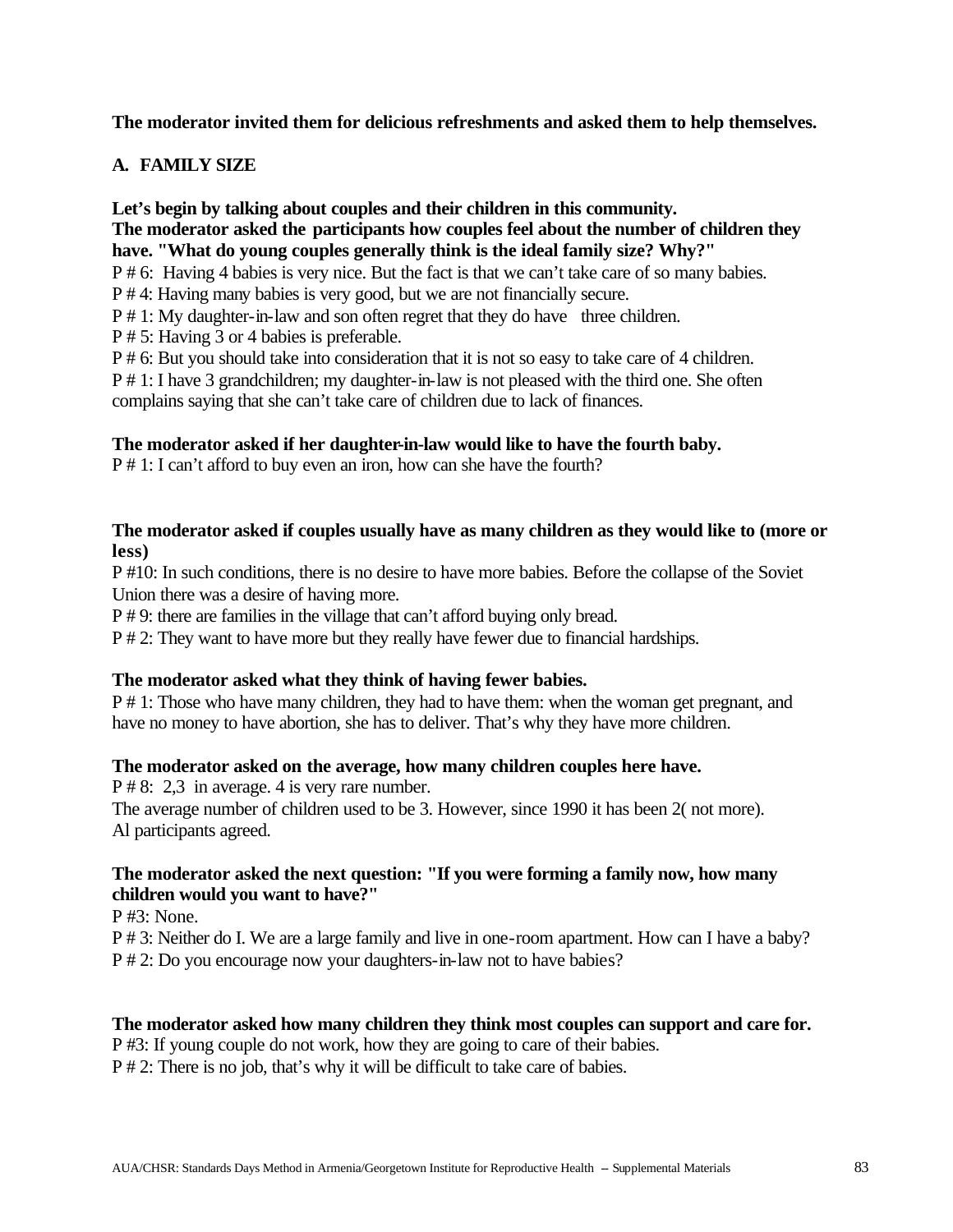P # 8: My son has been married for 8 years. He has two babies. He is unemployed. Every morning when he wakes up he asks me for some money for his cigarettes. He can't even buy some candy for his children. He gets confused. I can take car e of his children, but my son feels not relevant. No job, the only income is those pensions.

P # 4: Nowadays young people don't want to get married since they know that they will face such kind of difficulties.

# **B. PREGNANCY PREVENTION**

# **The moderator asked, "Do couples here do anything to postpone or prevent a pregnancy? What? If not, why not?"**

P # 8: They have abortions. P # 1: They do everything. P # 8: They do horrible things that even threaten their lives. P # 1: They take pills. P # 10: They have injections, take some pills. P # 1: They avoid getting pregnant. The moderator asked how they do that. P # 9: They use withdrawal.

# **The moderator asked if condoms are used in this community.**

P # 9: Sure, they are used.

P # 8: There are condoms and pills available at Women consultation unit for 6 months. Before that there were not used. Women used abortions.

### **The moderator insisted on the question asking whether condoms are used or not.**

P # 1: Who knows what young people use. P # 3: If they are not healthy how they can use condoms.

### **The moderator noted that they were not going to mention any natural method and asked them if they use any natural method in that community in order to make them speak them up about it.**

P # 5: I have three babies. I have had 18 abortions. I never used any method of this kind. That's all. P # 1: They count the days after menses, and avoid having sexual relationship on those days. P # 8: But the woman should have regular menses each month, otherwise the method will not work. Who knows each woman has her menses in her own way.

### **The moderator asked if IUD is used in that community.**

P # 1: Yes, there are used.

P # 2: Yes, they are used.

P # 8: I used golden IUD for 12 years. Now there is no golden IUD. The plastic IUD s are not reliable. They cause side effects.

### **The moderator asked: "Where do they receive it.**

P # 3: We get the information from doctors.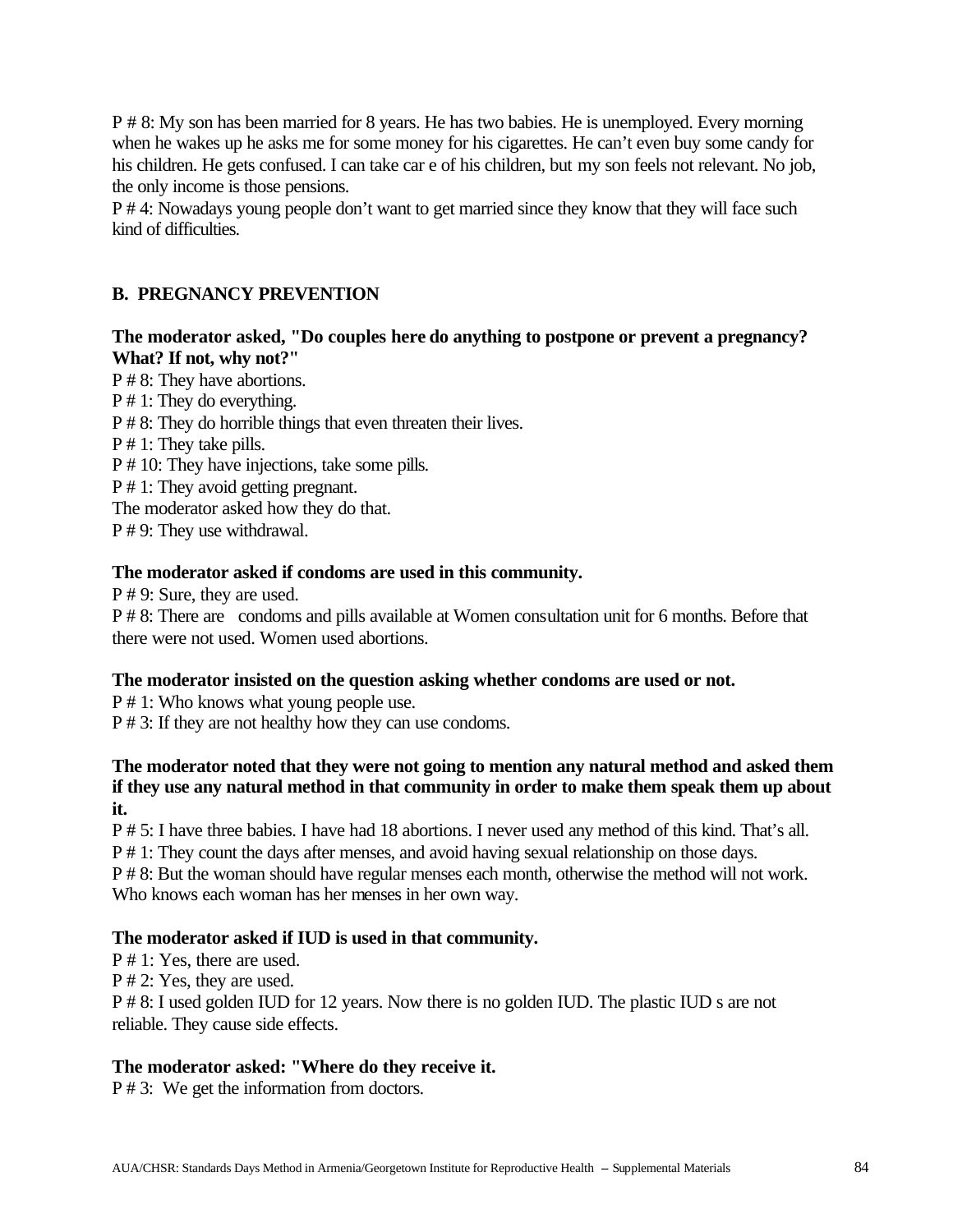P # 9: Yes, we receive them from doctors.

P # 4: When we have an abortion the doctor advises us to use IUD for example.

All the participants responded that they received from doctors.

### **The moderator asked: "Are they happy with (IUD)***".*

P # 6: All have some complains caused by the use of IUD. My sister used it, and complains that it causes side-effects, All are displeased with the use of it.

All others agreed with  $P \neq 6$ .

All participants responded that all women have side effects from using IUD (inflammations, etc).

# **The moderator asked if they are happy with the use of pills.**

P # 5: It causes dizziness.

# **The moderator asked what they could say about condoms.**

One participant responded that condoms are used in the community. The others kept silence as if they avoid responding or were not tried it and had nothing to say.

### **The moderator asked what they could say about natural methods.**

P # 6: It is nonsense. P # 4: The young people should use it. P # 9: If the users are healthy and have no health problems it is ok.

# **The moderator asked if what they think of the mentioned methods.**

P # 6: The best method is abortion.

P # 10: There is nothing better than abortions. You clean your uterus and it is ok.

# **The moderator asked: "Do economic conditions affect the decisions regarding the usage of methods to prevent pregnancies?"**

All participants answered positively.

P # 3: The most expensive method is abortion. It costs 5000 drams.

P # 8: If they don't have finances ho they can take care of their babies.

P # 10: There are cases when the women can not afford to pay for the abortion at the beginning of the pregnancy, which causes death.

P # 9: If you don't have 5000 drams how a woman can have abortion.

P # 6: One thing that should be taken into account is that doctors do nothing if you don't pay.

# **The moderator asked which method is the cheapest.**

All responded that there is no cheap method nowadays.

# **C. DECISIONS ABOUT PREGNANCY SPACING**

# **The moderator asked: "Who decides about family size and methods to space pregnancies? The husband? The wife? The couple?"**

P # 3: Couple decides.

P # 8: Couple decides.

P # 3: They have 2 babies and I tell them not to have more. We can't afford to take care of them.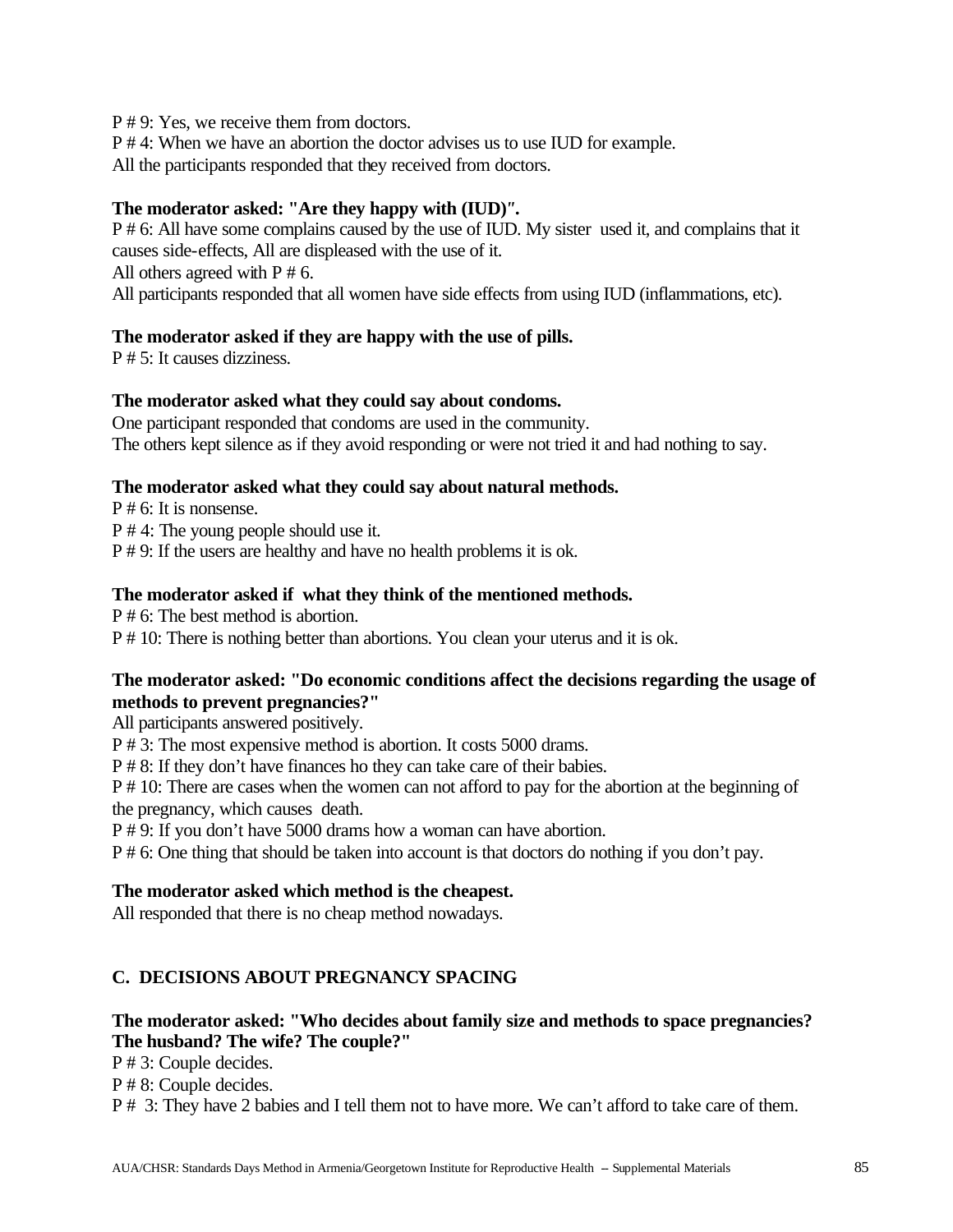P # 2: Some parents can say to their young couples whether they should or should not have babies. Majority voted for the option that couple decides the family size and methods of spacing pregnancies.

### **The moderator asked: "There are no cases when the husband and wife disagree, aren't there? How do they resolve this?".**

P # 3: They quarrel a bit. If a man dominates the family, a woman won't win, and vice versa.

P # 8: Parents also encourage or discourage them depending on the situation.

P # 9: In the villages, daughters-in-law respect their mothers-in-law. But if the daughter-in-law does not want to have to have a child what can we do?

P # 4: How can a mother-in-law tell her son's wife to have babies or not?

P # 8: I am telling my son's wife to have a baby in 5 years. I want her to have a son. I have only a son and would like my grandson to have a brother unlike my son. But my son's wife does not want to.

# **The moderator asked: "What can influence their decisions about family size and pregnancy spacing?"(the economic situation, the political situation, availability of family planning services, availability of abortion, religion, values, family pressure, social norms).**

P # 5: Women Consultation in Gavar works. Those who need the services attend the cabinets in Gavar and take either pills or condoms.

Some agreed, some just kept silence.

### **The moderator asked: "If you had a daughter who was married and having children, would you want her to with her husband and for them to decide together with her husband how many children to have? What would you advise her about family planning and number of children?"**

 $P \# 1: 2$  babies.

P #3: If they can take care of them, three babies is quite good.

P # 10 I'd advise her to have not more than 2 babies.

P # 2: I would advise two babies.

P # 3: I would advise not more than 2 babies.

P # 6: I would advise my daughter to have 3 children.

P # 8: I would advise my daughter 1 son and 1 daughter.

P # 7: My three children are married. Each of them has 1 son and one daughter. They don't intend to have more. That's the limit.

P # 8: If they have both son and daughter, they will automatically avoid having more.

# **The moderator asked**: "**Do you think that knowledge about ways of preventing pregnancy would be beneficial to the couple and to the woman's health?"**

P # 7: It shouldn't it be useful to know the right information.

P # 8: Sure, it will be of great importance and they will act correctly.

All the participants said that it is important.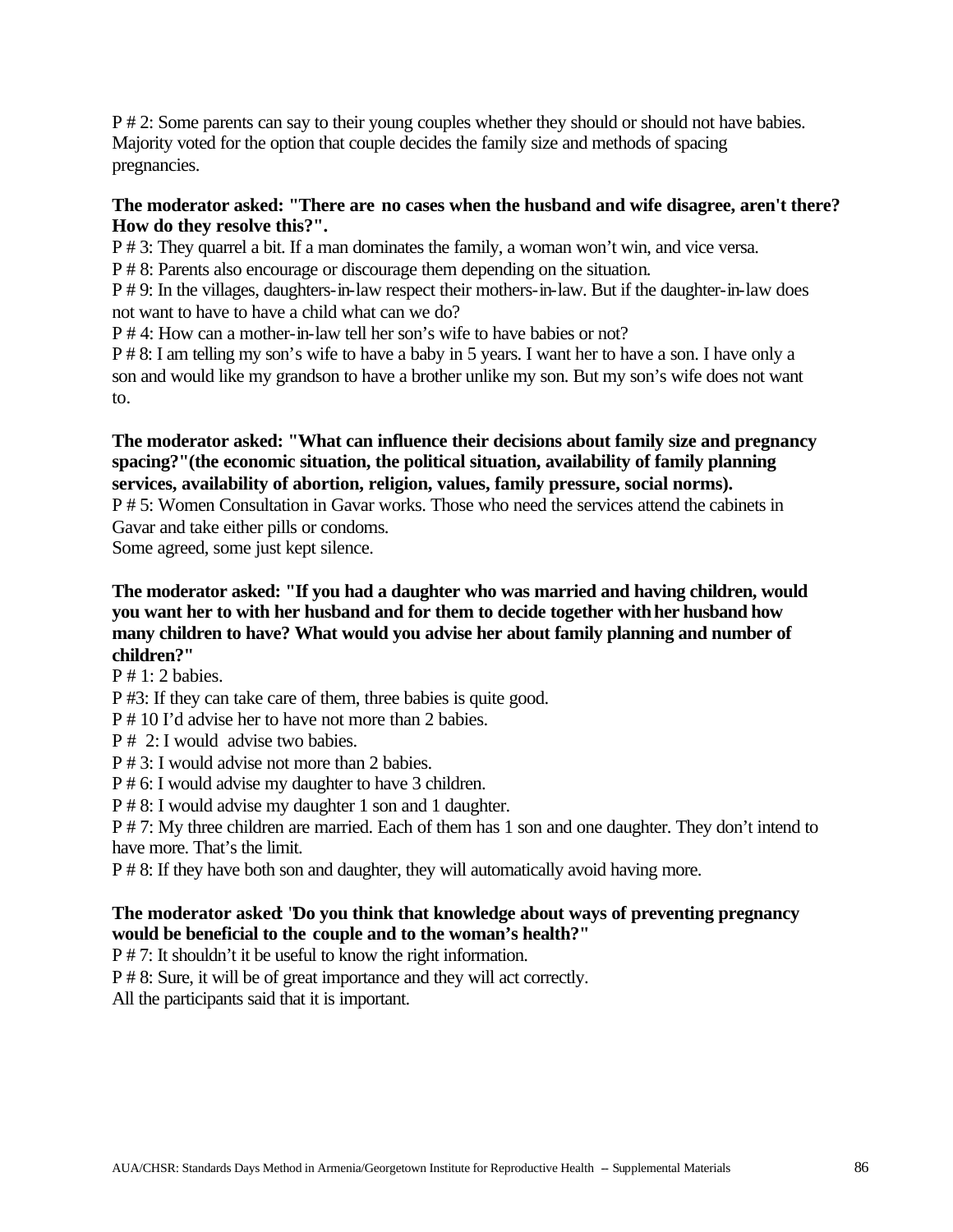# **The moderator asked: "What would people say if your son or daughter had fewer (or more) children than other people in the community?"**

P # 8: If they are financially secure, we'll tell them to have more. If they are not we can't say that. P # 2: Now those who are socially not secure have more babies.

P # 10: Because they don't have money to have abortions and have to deliver the baby.

P # 1: How can they have more babies if we don't have anything to heat our apartment it is so expensive if I expensive/, the baby is sick , we can't afford buying any medicine.

P # 5: My baby is in the sixth grade at school and needs some book but s, I can't afford it. Conclusion: If they have fewer babies, nothing would be said as everyone realises the financial difficulties.

# **D. ACCEPTABILITY AND USE OF THE STANDARD DAYS METHOD**

# **The moderator gave an explanation of the method using the Counseling Guide. After the explanation she asked: "What do you think of this method?"**

 $P \# 10: I$  liked it.

P # 6: It is an easy method.

P # 8: If women have regular menses, it will work easily.

P # 9: If one has irregular menses, she can't use the method.

### **The moderator asked: "Do you think it would work for couples in this community to space pregnancies? Why? Why not?"**

P # 8, 10: Why not? It will work here. P # 8: Instead of having many abortions and damaging health, they'd better use this natural method P # 3: Are these necklaces sold at medical Units?

### **The moderator explained the aim and mission of the survey.**

# **The moderator asked what other problems can be present except the one they have already mentioned /i.e. husbands do not care /.**

P # 8: no problems,

P # 3: If the couple wants to use, nothing can prevent.

P # 8: We counted menstruation days those times when there were no necklaces.

All liked the method very much. All see no problem except irregular menses among the community women.

### **The moderator asked: "If your son/daughter wanted to use this method to space pregnancies, what would you say to them? Why?"**

P # 1: My daughter has taught it my son's wife.

P # 5: I don't mind them using the method only they should be healthy.

P # 10: I agree if women have regular menses.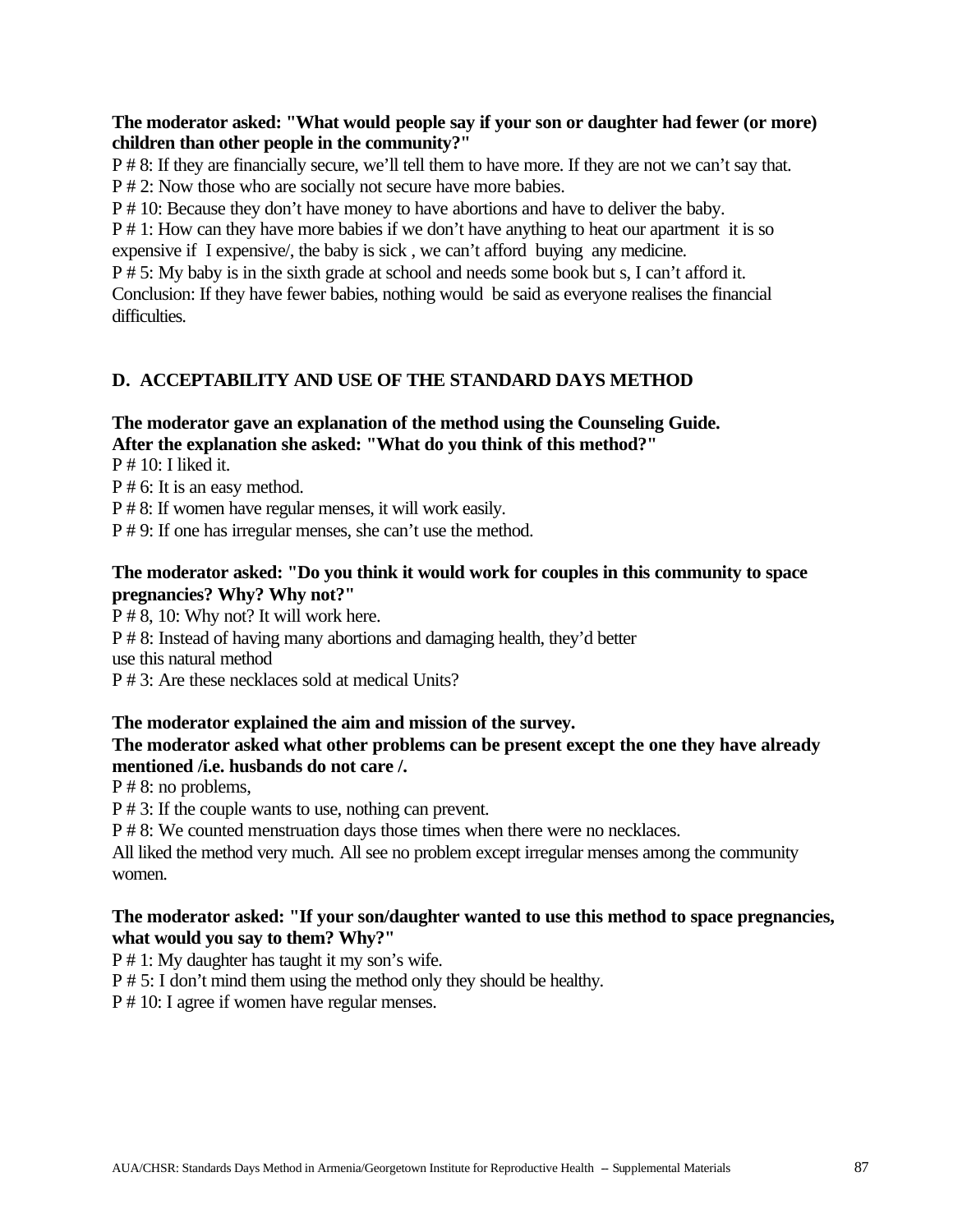**The moderator asked: "What should be done in order to make this method acceptable to couples? To others in the community and what barriers might prevent this method from being accepted?"**

P # 7: Explanation propaganda should be conducted.

P # 2: It should be separate for men and for women.

P # 9: Wives can explain to their husbands.

The moderator asked if they will come.

# **The moderators thanked them for their attention and collaboration and invited to help themselves.**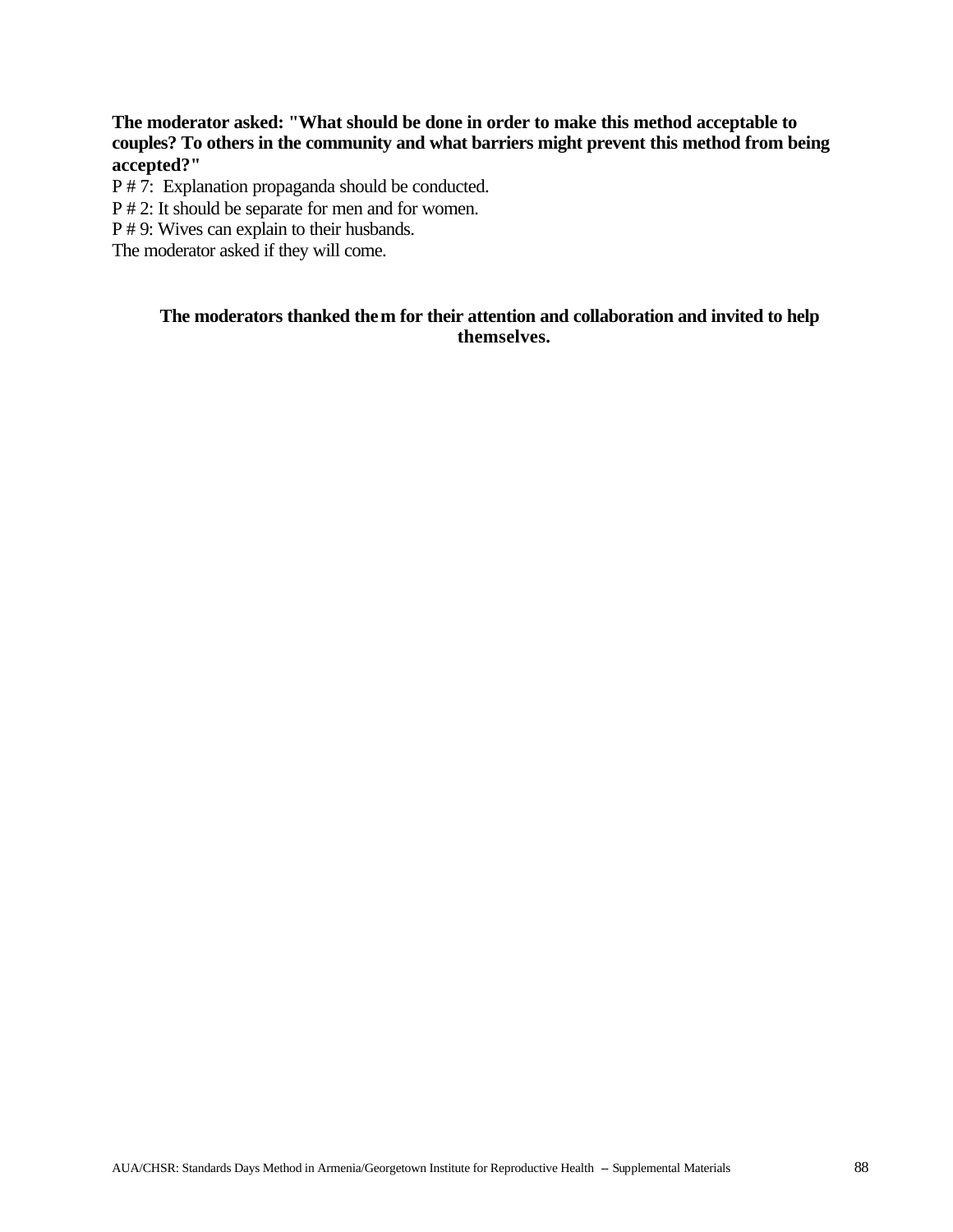# **4. Nurses**

# *4.1 SUMMARY OF FG SESSIONS CONDUCTED AMONG NURSES, GAVAR, DECEMBER 14-15, 2000*

### *General Information*

Two focus group discussions were conducted in Gavar region (in Sarukhan, and Gandzak). A total of 20 nurses participated in the sessions. The target population was nurses working in the medical units of the villages. Participants ranged in age from 21 to 65 years old. The average number of children per nurse was 1.8.

### *General Impressions*

In general, the attitude of the nurses toward the research team was positive. The nurses in one group were rather talkative while the other group needed continuous encouragement to express their opinions. Overall, it should be noticed that the level of knowledge among nurses regarding the topics discussed was low. The topics seemed to be sensitive in nature, especially for single nurses; however, the data collected was sufficient for research purposes.

### *Main Messages*

**Perception of and interest in family planning and Natural Family Planning in general, and the SDM method specifically, as well as perception of client interest in the method**

In general, the nurses showed interest in family planning and especially in natural family planning, and expressed the wish to learn about these matters. One of the villages has a family planning cabinet, and the nurse from that cabinet was the only knowledgeable person from whom the village residents could seek family planning services. The attitude of nurses towards contraceptive methods was mostly neutral, although the preference was given to natural methods. According to the majority of the nurses, there is demand for effective contraceptive methods, although it is accompanied with fear of side effects. The most popular methods are condoms, though some clients have also requested hormonal pills. Abortions remain to the primary method of regulating family size. The nurses from a village where that has no family planning cabinet openly complained of their inability to provide their clients with family planning methods.

### ß **Experience in providing reproductive health services**

The nurses had experience providing pre/post-natal care and some simple family/women's health related services. This care is mostly preventive and does not include diagnosis and treatment of diseases of reproductive organs. They perform neither STD diagnosis nor treatment. They are limited to providing counseling.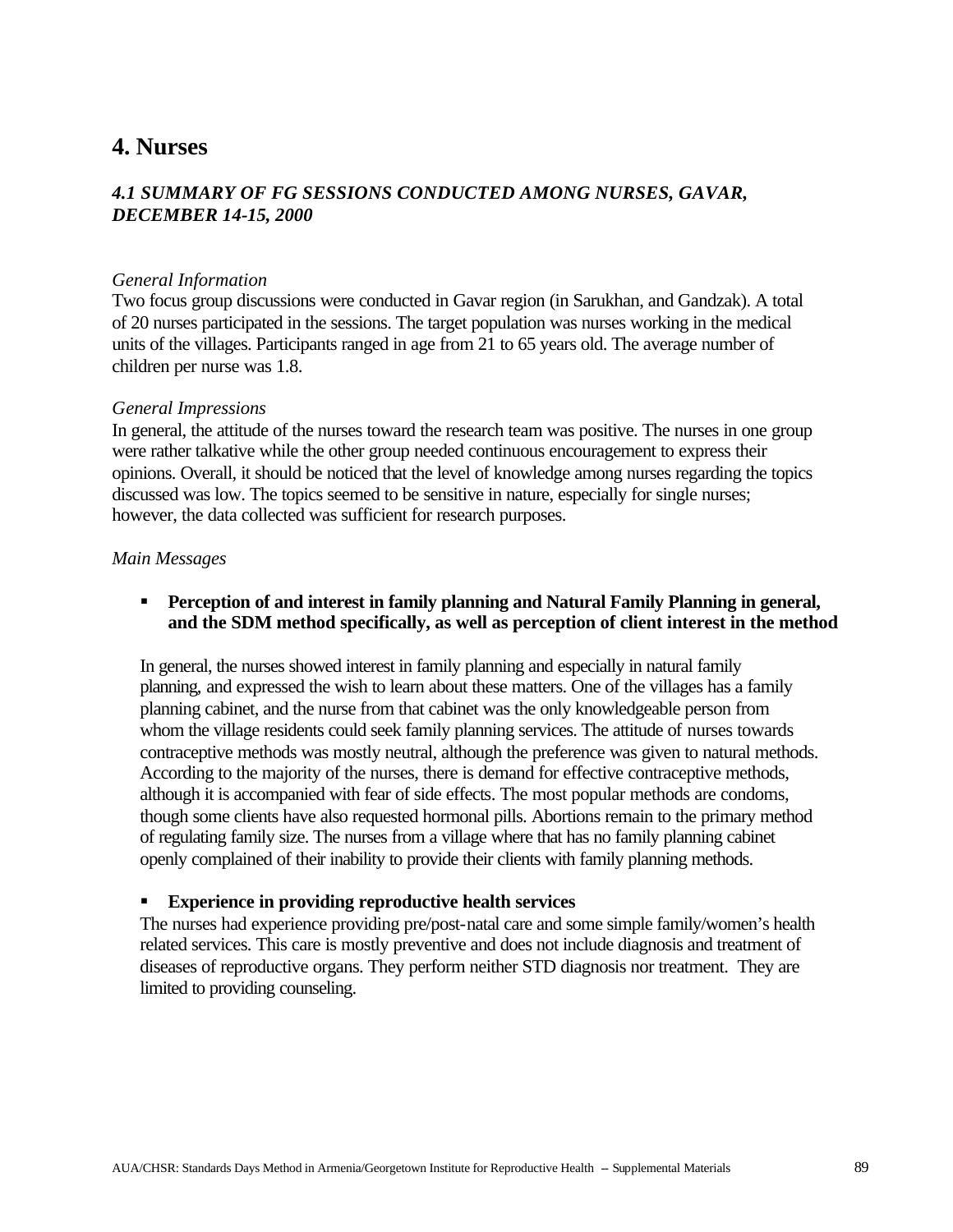# **K**howledge about fertility (when during a woman's menstrual cycle she is most likely to **become pregnant)**

Most of the nurses were knowledgeable about the fertile days of a woman's menstrual cycle, although these days were not quite correctly identified in some cases. According to the nurses, there are women in the communities (including themselves) who mark the days of their menstrual cycle on the calendar or memorize them. In most cases though this is not used as a method of pregnancy prevention.

# ß **Practices of periodic abstinence**

Villagers rarely practice periodic abstinence, preferring to use withdrawal or condoms. It was mentioned that there are instances of couples abstaining on "dangerous days". However, the nurses believed that it is not an effective method of pregnancy prevention.

# ß **Influence of religion on sexual practices and family planning**

It can be concluded that religion is not influencing sexual practices and family planning. However there are certain believers who are against contraception, especially abortions.

# ß **Women's sexual autonomy**

It was perceived by most of the nurses that men are dominating in spousal relationships, including sexual relations. Though not openly expressed, women usually obey their husbands' decisions regarding intercourse and use of family planning methods.

# **KMale participation in family planning**

There was a general opinion that men have a dominant role in decision-making regarding family planning issues but they are not actively involved in discussions with their wives and therefore do not need to be involved in SDM training. It was emphasized that men apply to nurses very rarely, preferring to receive any medical aid from males or through their wives.

### ß **Feasibility of incorporating the SDM into existing programs/services**

The nurses were eager to cooperate in introducing this method in their communities. They saw no problems with recruiting women or explaining the method to them. They were sure that they could conduct both individual discussion at clients' houses or individual or group discussions in their medical unit. There was a suggestion made that it would be good to start with group sessions at the medical unit, and continue with individual consultations. The nurses in one group noted that for successful work, heating during the winter period and coverage of transportation expenses for the participants would be needed.

### ß **Interest in and commitment to offering a new method of Natural Family Planning, including ability to counsel clients**

As mentioned earlier, the nurses were ready to offer the SDM and were noting that the method will be well accepted by the community women. The nurses will likely show commitment to this project. They felt that they are able to provide quality counseling, if the necessary materials and literature are provided to them. The nurses intimated that they would work more effectively if paid for their efforts.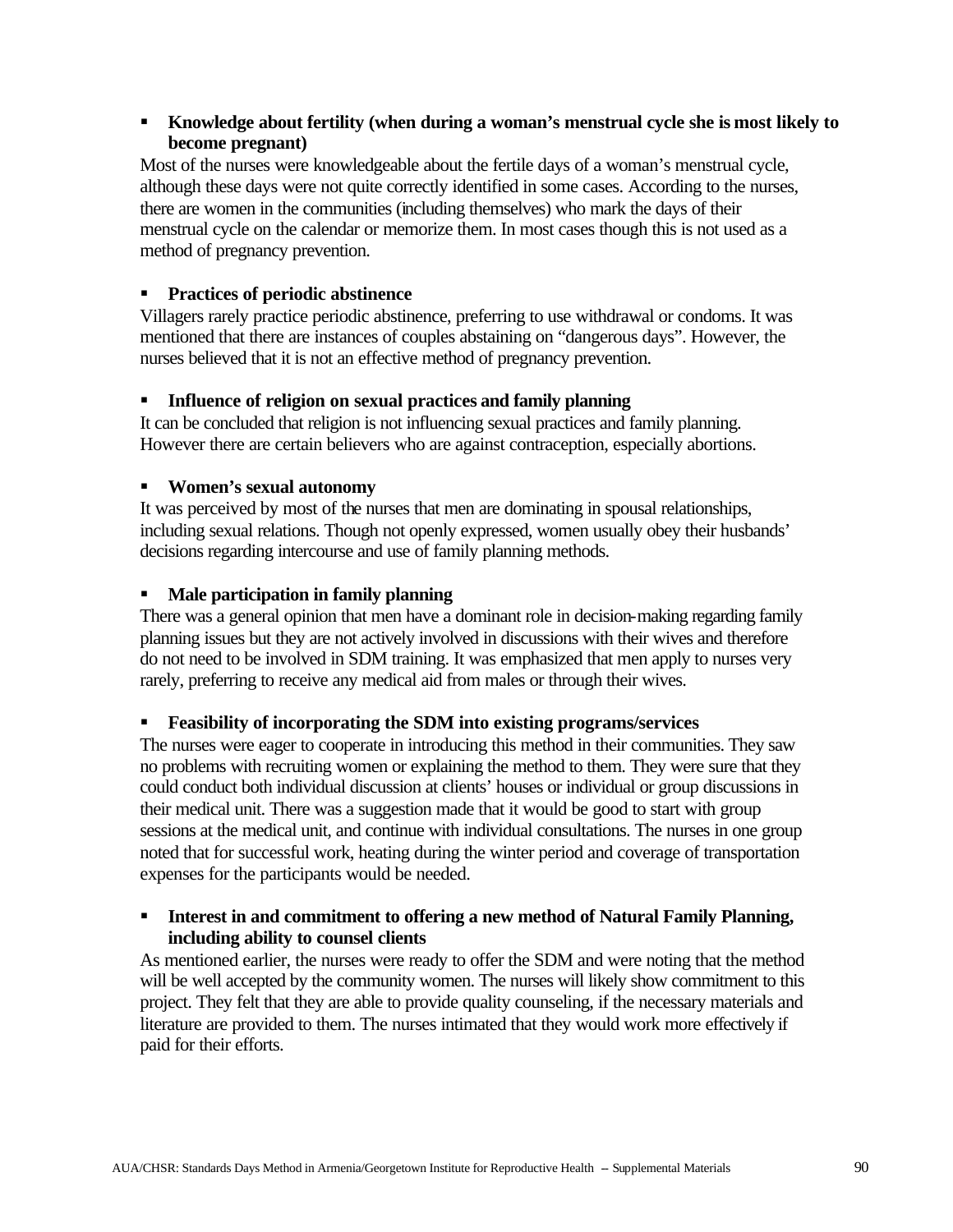# **Perceived feasibility of identifying a minimum of 80-100 clients over a period of 2-3 months (given the eligibility criteria detailed in the study protocol)**

It is feasible for the nurses to recruit a sufficient number of women who would use the method. The nurses guaranteed to recruit about 70 clients in one and 100 clients in another village in 2-3 months. They could provide even more if not for the poor health of community women (irregular cycles).

### **Anticipated problems/difficulties in providing the method**

The most important difficulty, mentioned by the participants was the large number of women with irregular menstrual cycles, which can limit the number of clients and lower the effectiveness of the method. The nurses also mentioned that there could be cases when a client uses the method and nonetheless gets pregnant and accuses the provider of malpractice. As previously mentioned, heating, transportation cost and salary are necessary for quality work. Another possible obstacle can be the poor access of villagers to condoms and to use them during "fertile" days

### ß **STD incidence/prevalence**

There were contradictory opinions expressed about the prevalence of STDs. According to the majority of the participating nurses, there are very few STD cases in their communities. They noted that it is difficult for them to judge about the real number as men are usually infected, and they do not apply to medical units for services or prefer to apply to male doctors. In many cases, men go to Gavar or to Yerevan to receive STD treatment in an attempt to keep their condition secret. Some nurse mentioned that trichomoniasis and fungal infections are the most widespread infections among villagers. If nurses recognize STD in a patient, they send him/her to Gavar for diagnosis.

### **• Other factors which could potentially interfere with successful use of the method (violence against women; alcohol abuse, etc.)**

Participants mentioned that although there is no pronounced alcohol abuse in their communities, drunken husbands could insist on having intercourse despite the wife's desire. Reluctance to openly discuss contraceptive methods can also limit the method's effectiveness. It was reported that there is no violence in the community.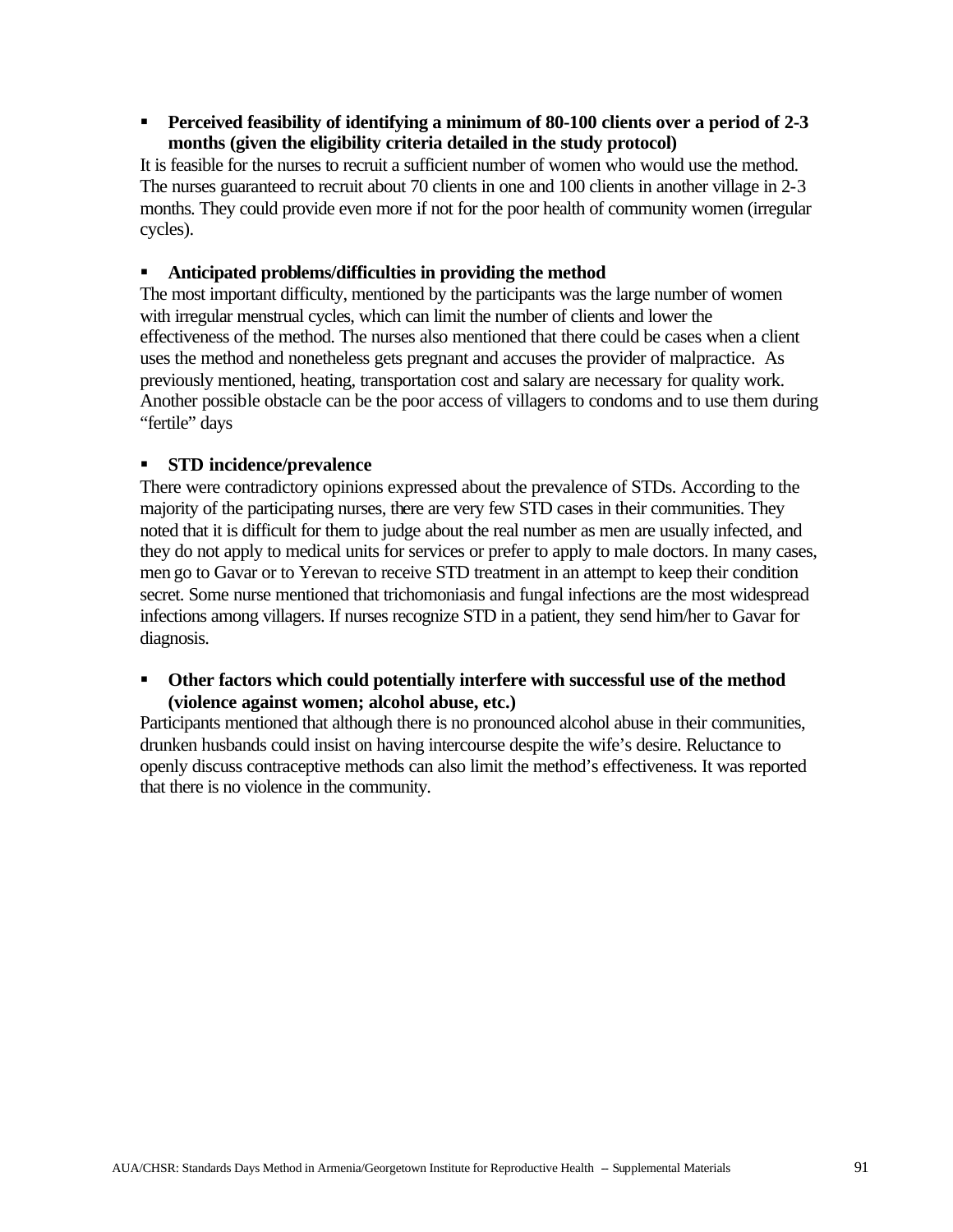### *4.2 TRANSCRIPTS*

### **TRANSCRIPT OF FOCUS GROUP WITH NURSES IN SARUKHAN VILLAGE**

**Focus:** Nurses **Place:** Gavar region, Armenia, vil. Sarukhan **Location:** Ambulatory **Date:** December 15, 2000 **Time:** 11:10-12:10 **Moderator:** Gayane Ghukasyan **Recorder:** Yelena Amirkhanyan **Observer:** Ambulatory's head doctor

#### *Introduction*

*The moderator welcomed all participants and thanked them. She appreciated their participation and told that their participation is very important for the discussion. After introduction of herself and of the recorder the moderator in general terms presented the main objectives and goals of the program. She told that the topic of the discussion is Standard days method of family planning. She mentioned that all opinions are very important and non of the ideas, concerns or opinions would be considered "right" or "wrong" and all ideas are very important and interesting for us. The moderator mentioned also about basic rules of FG discussions, she asked nurses to feel free to discuss all questions, and do not interrupt each other. The confidentiality of the discussion was guaranteed and moderator asked nurses for the permission to use a tape recorder. She mentioned that only information will be used without any names.*

*After the introduction, nurses were asked to introduce themselves. They were also asked to help themselves with refreshments.*

*The participants were women aged 21-63 (average age 42). Of 10 nurses 7 were married, 3 unmarried. Number of children: 0-5.*

### **Diagram of the focus group setting**



O-Moderator R-recorder 1-participant #1 2-participant #2 3-participant #3 4-participant #4 5-participant #5 6-participant #6 7-participant #7 8-participant #8 9-participant #9 10-participant #10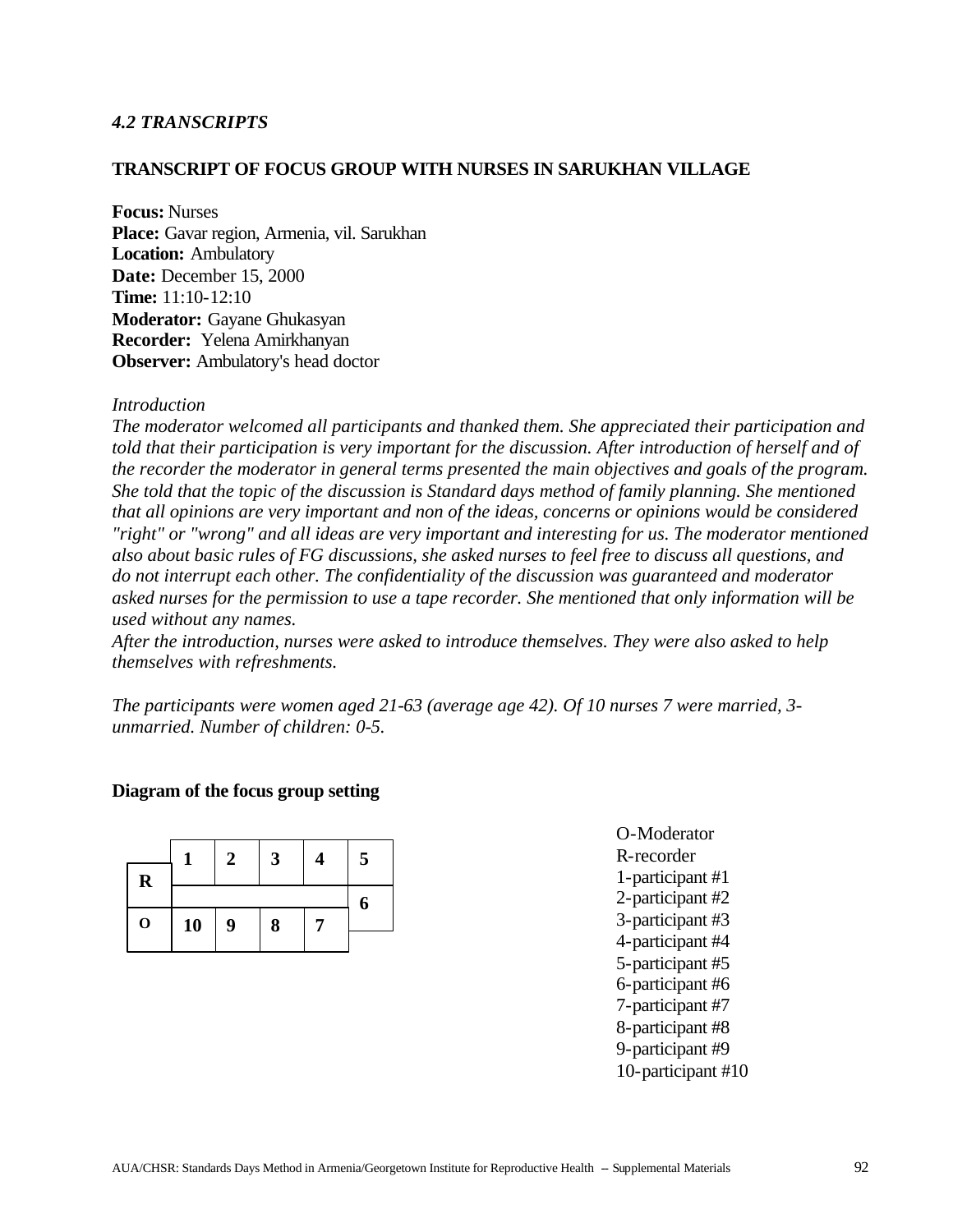# **A. REPRODUCTIVE HEALTH SERVICES**

# **O. I would like to ask you about health services that are offered by you and others in your clinic to families in this community.**

#1,3,5. We provide prenatal care, counseling on STDs, but we do not diagnose and treat STDs. Usually we send patients to Gavar and every month a gynecologist from Gavar visits our village and does examinations.

### **O. Do you have gynecologist here?**

#1. No, we do not.

### **O. Do you have any way of following up your patients?**

- #3. Of course, we follow up our patients.
- #1. Sometimes we visit them at home.

### **O. How?**

#10. We tell the patient that he/she should visit us again.

### **O. What about complicated cases?**

#10. We follow up them by home visits.

### **O. Do you offer family/woman health services? If yes, who else in the clinic offers these services?**

#4. I am the nurse of the family planning cabinet. In this cabinet the physician works and I. We provide client's counseling and distribute contraceptives to them.

### **O. In which methods are clients counselled in your clinic?**

#4. We have different approach to different women. Some of them receive pills, the otherscondoms.

### **O. What else?**

#4. A gynecologist in Gavar inserts IUDs.

### **O. Which methods are most frequently requested? Which methods are most commonly used in this community?**

#4. The most frequently requested methods are condoms and hormonal pills.

### **O. Do economic conditions affect the decisions regarding the usage of methods to prevent pregnancies?**

#1. No, economic conditions don't affect the decision, because contraceptives are provided for free.

#4. Until contraceptives are provided for free there wouldn't be any problem.

*(Nurses were very passive and gave very short responses.)*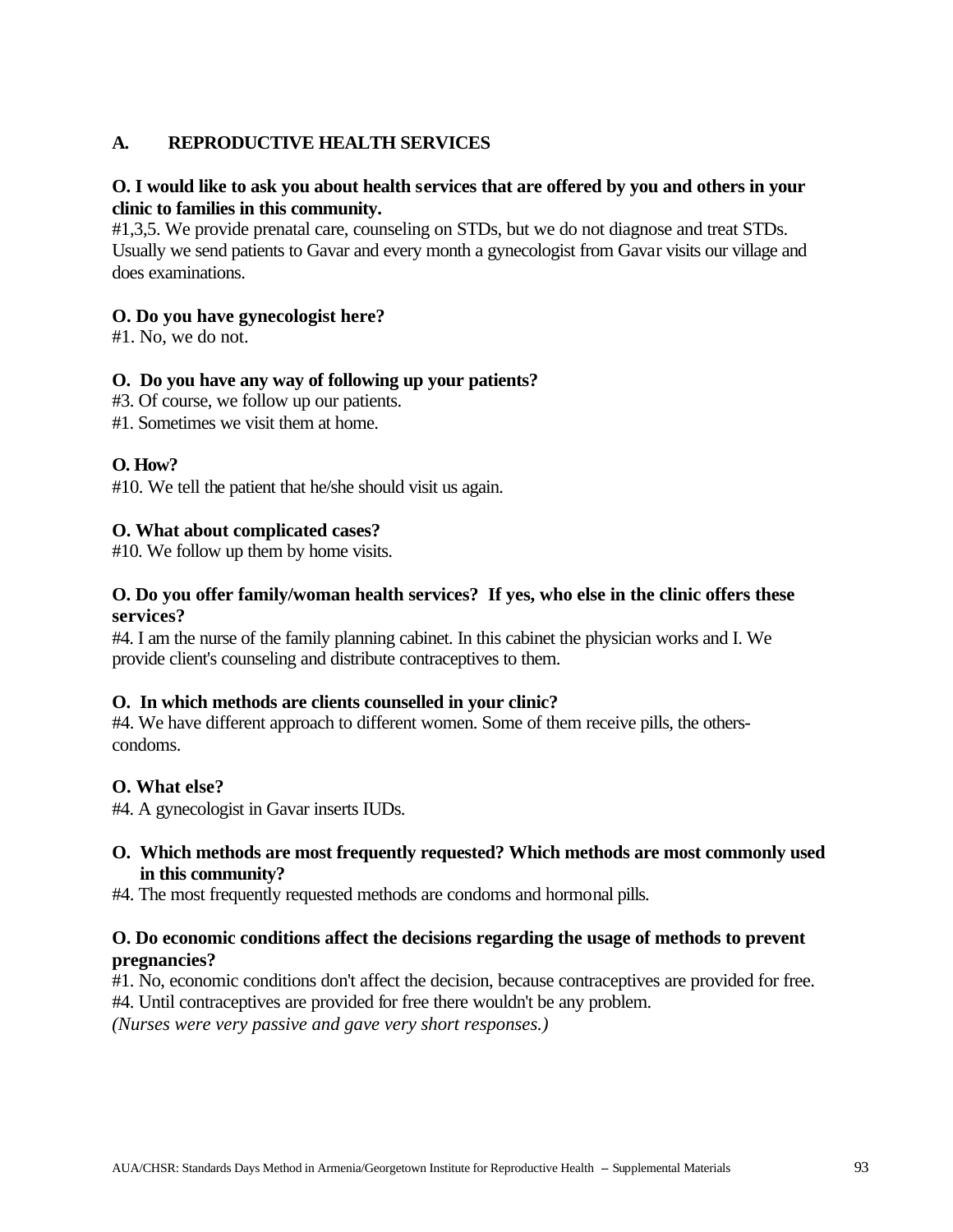# **O. Have you had any problems in providing couples with services on family/woman health? What problems?**

#4. Even though there are no many complications, people afraid of using pills, they afraid of future complications, and of problems with having children in the future.

# **O. Do you think that couples here abstain from sex to avoid pregnancy?**

#3, 4. Yes, they use this method.

# **O. On what days, how do they decide when?**

#4, 9. During dangerous days they practice mostly withdrawal.

# **B. OPINIONS ABOUT CONTRACEPTIVE METHODS**

# **O. Now let's talk about your opinions and perception about methods of contraception. What do you think about modern/artificial methods of contraception?**

#3. I think that natural method is more safe and better for our women. Unfortunately among our women there are many that have irregular cycles.

# **O. What is others opinion?**

#10. When I was young we didn't know about such methods. #1. I have 5 kids and didn't use any contraception, only once I did an abortion.

# **O. Any other opinion? No?**

# **O. What about natural methods?**

#2. I have positive attitude towards natural method. *(Participants are very passive.)*

# **O. Doctor, maybe they are confused with your presence? I am repeating that your names wouldn't be used anywhere, we need just your opinions.**

#10. Some of our nurses are not married, that is why they are confused.

### **O. I am referring to them not as married or unmarried women, but as to nurses, as to specialists.**

#4. Natural method is a good one, but it is not effective even if a woman has a regular cycle.

### **O. In your opinion, how important is it for couples to have access to modern contraceptive methods?**

#1. Because now contraceptives are delivered for free, everybody use them.

# **O. Lets put aside that they are delivered for free. Is it good that couples have access?**

#4. However not everybody thinks that modern methods are good, they think that they can lead to some health problems.

### **O. What kind of problems?**

#4. Some problems with future child, or with their health.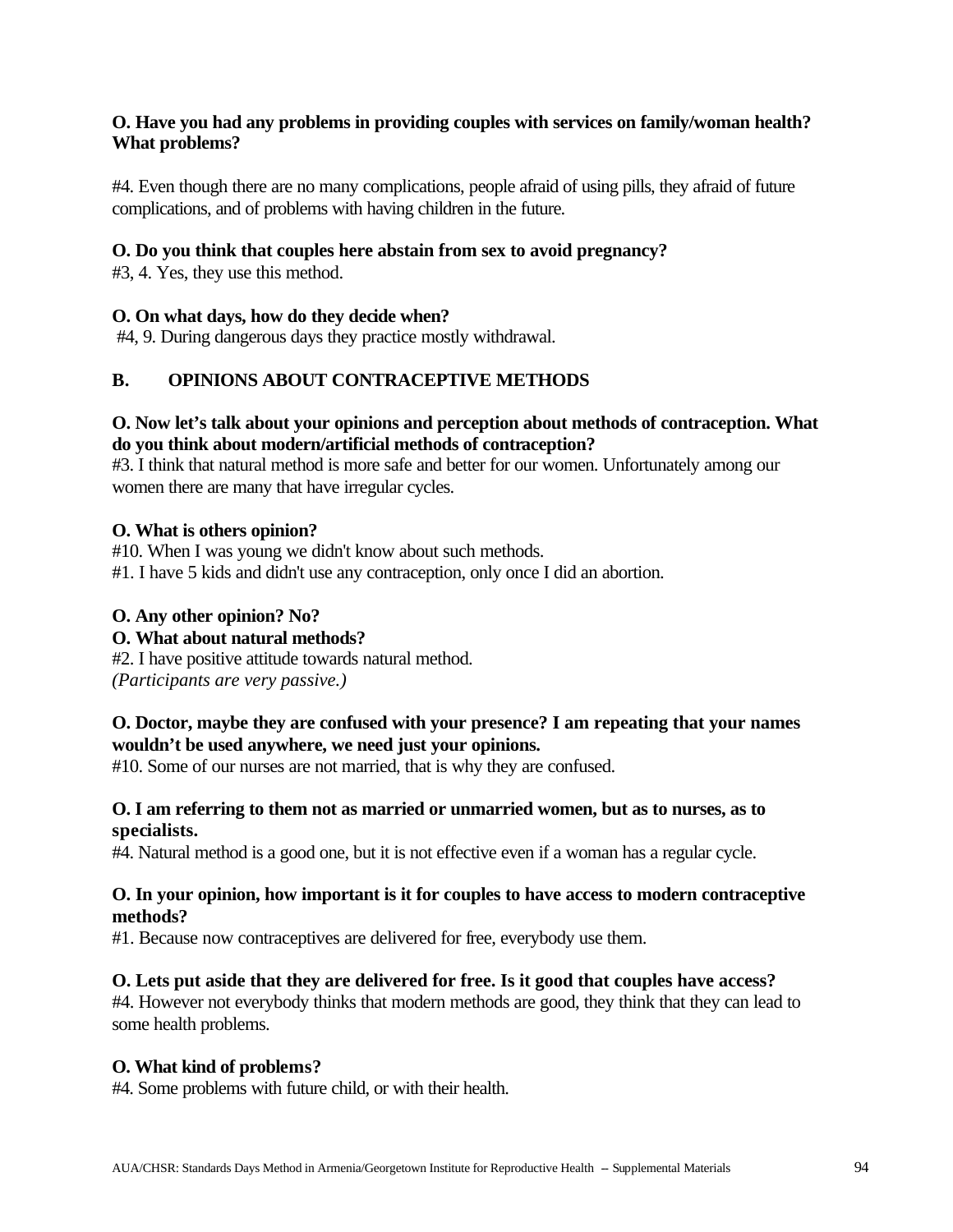#1. In some cases they cause hormonal misbalance.

### **O. Are contraceptive methods readily available here? Is there much demand for family planning?**

#1,10,4,2. People are in a need of contraception. Those who were using contraception in the past still use it. Those who hadn't any idea about it still don't know about it.

#4. Contraceptives are available, but people mistrust them.

# **O. How does the availability of abortion effect people's attitudes toward methods of contraception?**

#4. Often women visit our cabinet after abortion and ask for pills. The others directly visit us, without going to abortion.

#3. Many women use abortions as a method of FP.

# **O. What is the general attitude towards the contraceptive methods (natural and modern) of in your community?**

 #1,10. In general the attitude is positive. Those women who use pills and don't have health problems recommend them to others; those who had problems mistrust those methods and don't recommend it to others.

# **O. Are there people or groups, who are against it?**

#4. I should mention that the majority has negative attitude toward hormonal pills and prefers other methods.

# **O. Like what?**

#4. Like IUDs, condoms.

# **C. VAGINAL INFECTIONS AND SEXUALLY TRANSMITTED DISEASES (STDs)**

# **O. I would like to explore another important health issue with you – that of vaginal infections and STDs. How frequently do vaginal infections occur in this community? How often do you detect/diagnose women with vaginal infections?**

#3, 5. We have very few STD cases.

#6,9,4.10. No, we do not have many cases of STD here. If we suspect STDs we send patients to a gynecologist in Gavar.

# **O. So, actually you don't provide treatment. Do your clinics have the capacity to diagnose vaginal infections?**

#3,5,4. No, we have no such equipment.

# **O. How common are STDs among men here? How often do men come for services?**

**O. Do you offer services to diagnose STDs in men? Do you offer treatment for men with STDs?** #1,2,4. Men do not apply to us. They apply to dermatovenerologists.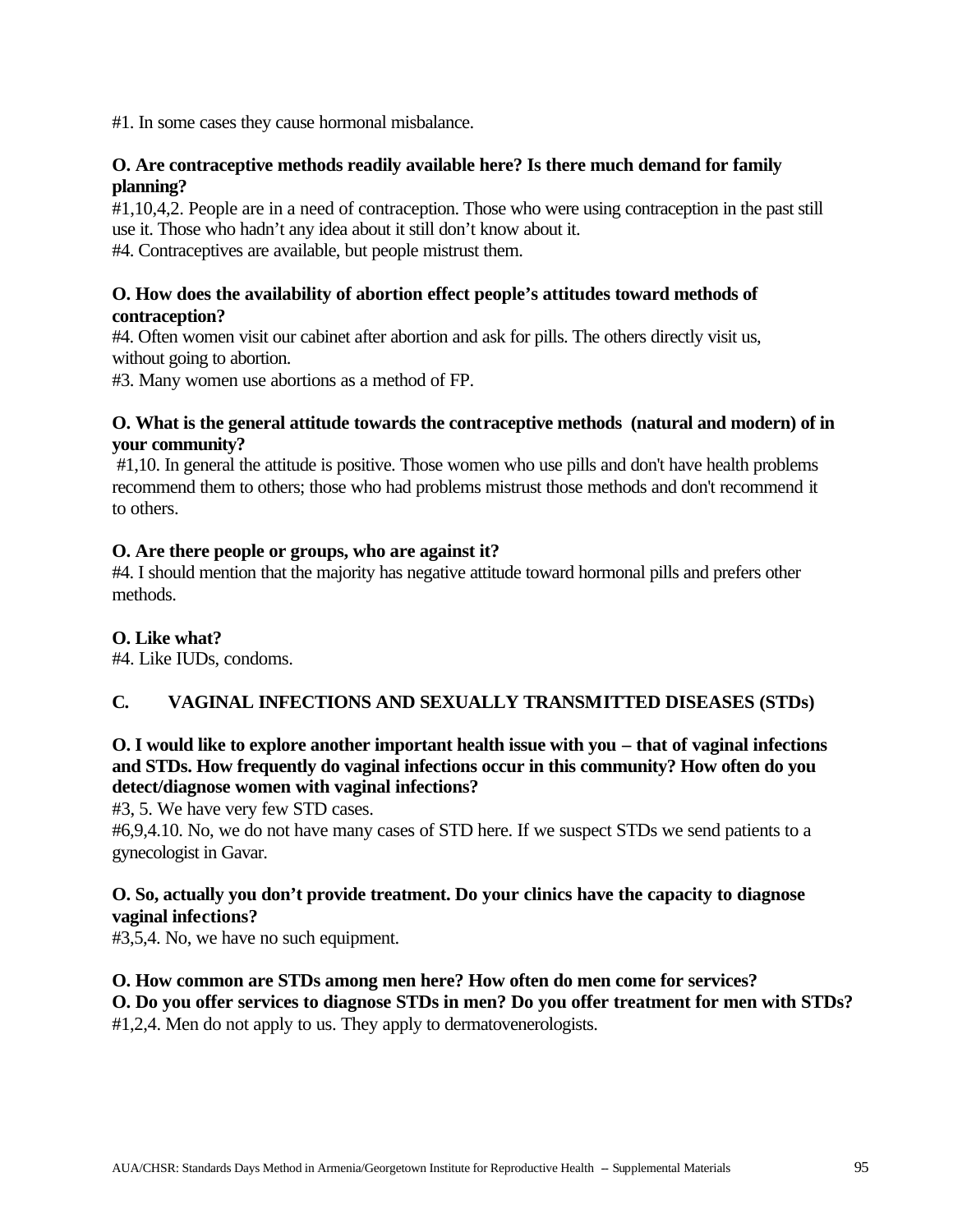### **O. Do the medicines available at your clinic include medicines for treating vaginal infections? If not, are these medications available in pharmacies? Do you think your patients could buy these medicines if they needed to?**

#1. We have these medicines in our clinic.

#4. They are also available in pharmacies.

### **O. Do they include medicines for treating STDs in men?**

#9,4. Usually patients with STDs receive treatment from gynecologists in Gavar.

# **D. THE MENSTRUAL CYCLE**

### **O. Are there many women here with irregular cycles?**

- #1. In general women have regular cycles.
- #4. We refer to patients with irregular cycle gynecologists in Gavar.

### **O. Do women here keep track of their menstrual cycles? Can you describe how it is done?**

#4,5,1. No, most of women forget about it.

#10. Every woman remembers the day of bleeding during each month. It is impossible that a woman can forget the day of bleeding.

#3. Sometimes they don't remember.

#10. They notice if the coming bleeding is late.

# **O. As I understood they do not mark, but they do remember it.**

#4,10. Yes.

### **O. You told that they remember it? What for?**

#10. They use it in order to prevent a pregnancy.

### **Do couples here communicate about things like that?**

#2,4,9. They discuss it with husbands in order to prevent a pregnancy.

# **E. ALCOHOLISM AND VIOLENCE**

### **O. Is alcoholism common in this area?**

#1,4. No, it is not common.

#9,10. It is common, but men use alcohol moderately.

### **O. Do you think that alcoholism interferes with sexual relations and family planning use?**

#3. Due to alcohol husband can forget about dangerous days. Very often women become pregnant due to this reason. They told that husband's mood was very good, he wanted sex and it resulted in a pregnancy.

#6. Or family members come home after wedding party and husbands, forgetting about unsafe days, insist on having sex.

#1. My husband uses alcohol a lot, but we never had problems like that.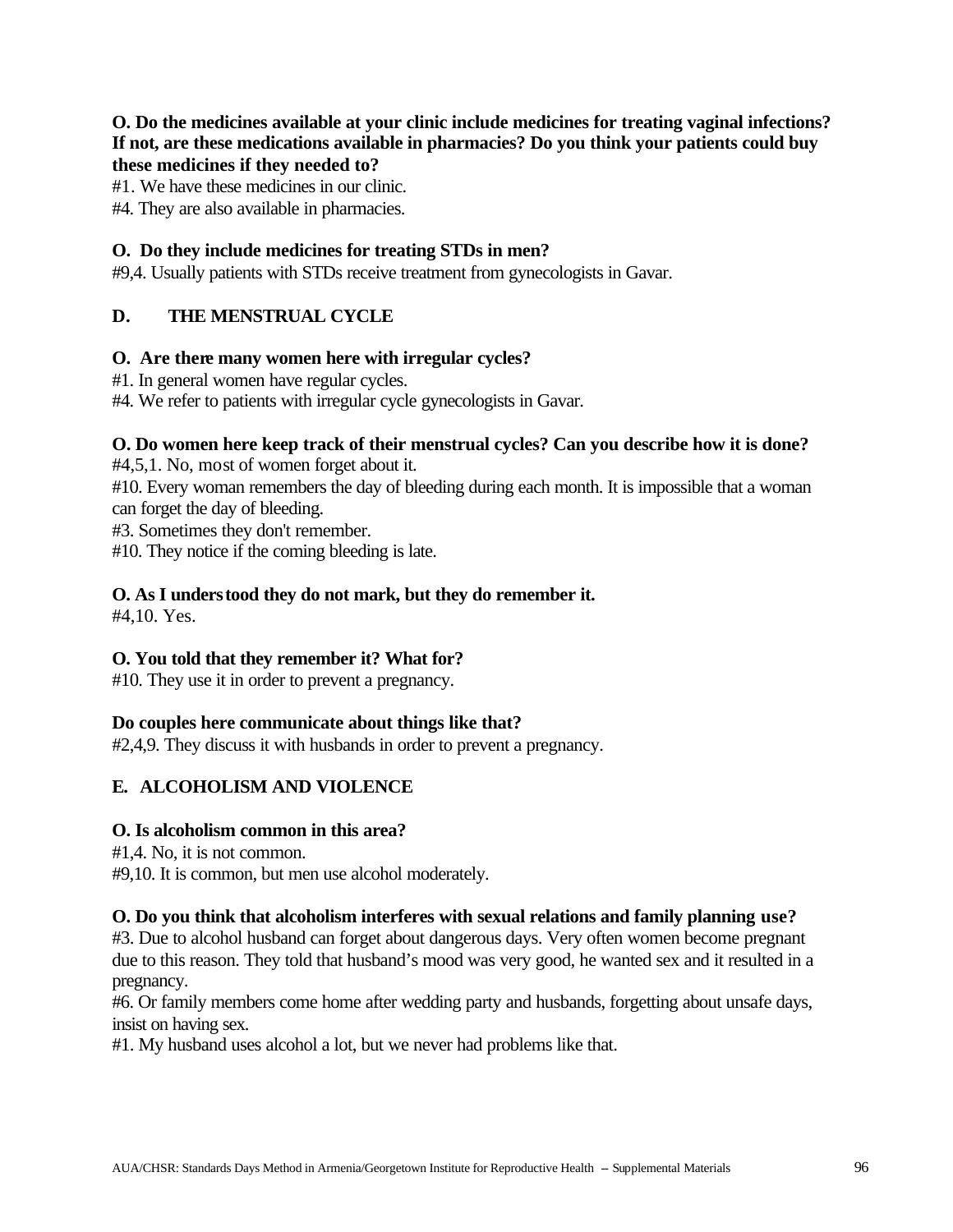# **O. How common is violence against women in this area? Why do you think this?**

#1,7. No, no there is no violence here.

#10. Men and women here are legally equal.

#3. They are not legally equal, but our husbands respect us.

# **O. Do you think it affects sexual relations and family planning use? How?**

#1,4. No, it doesn't affect.

#7,10. There are no cases of violence in our community.

# **F. THE STANDARD DAYS METHOD**

# **O. I am going to explain a new method of family planning to you and then I would like to ask your opinion about it.**

*The method was explained using IRH materials.*

# **O. What do you think of this method?**

#9. It is already 10 years that I use this method but without necklace. #5,6,7,2,8,9. It is a good and harmless method.

# O. **Do you think that this method would be easy or difficult for your clients to use?**  P.

#4. This is a good method but it is not acceptable for every woman. Some women are happy with this method, but effectiveness of it is not high.

# **O. To what type of woman would you recommend this method? Which women do you think should not use this method?**

#3,5,8,4. Women who have regular cycles can use this method, but is not acceptable for women with irregular cycles.

#4. We know cases when this method was not very effective.

# **O. Do you think couples who use this method might encounter any problems? What problems?**

# 4. Few days ago a woman came to me. She has used this method and nevertheless became

pregnant. She had unprotected sexual intercourse when 5 days left before the bleeding.

#10. A drunk husband can insist on having sex during unsafe days.

#1. I think there wouldn't be any problems.

#2. There may be some shifts in the cycle and a probability of getting pregnant would be high.

# **G. FEASIBILITY**

# **O. Do you think it would be possible for you to offer this method? If not, why not?**

#3,4,8,10. We don't think there would any problems with implementation of this method. #4. However in case of ineffectiveness women could become indignant.

### **O. Any other problems?**

**O. Do you think that couples here will be interested in this method? If not, why not?** #2,3. It would possible for wives to teach husbands.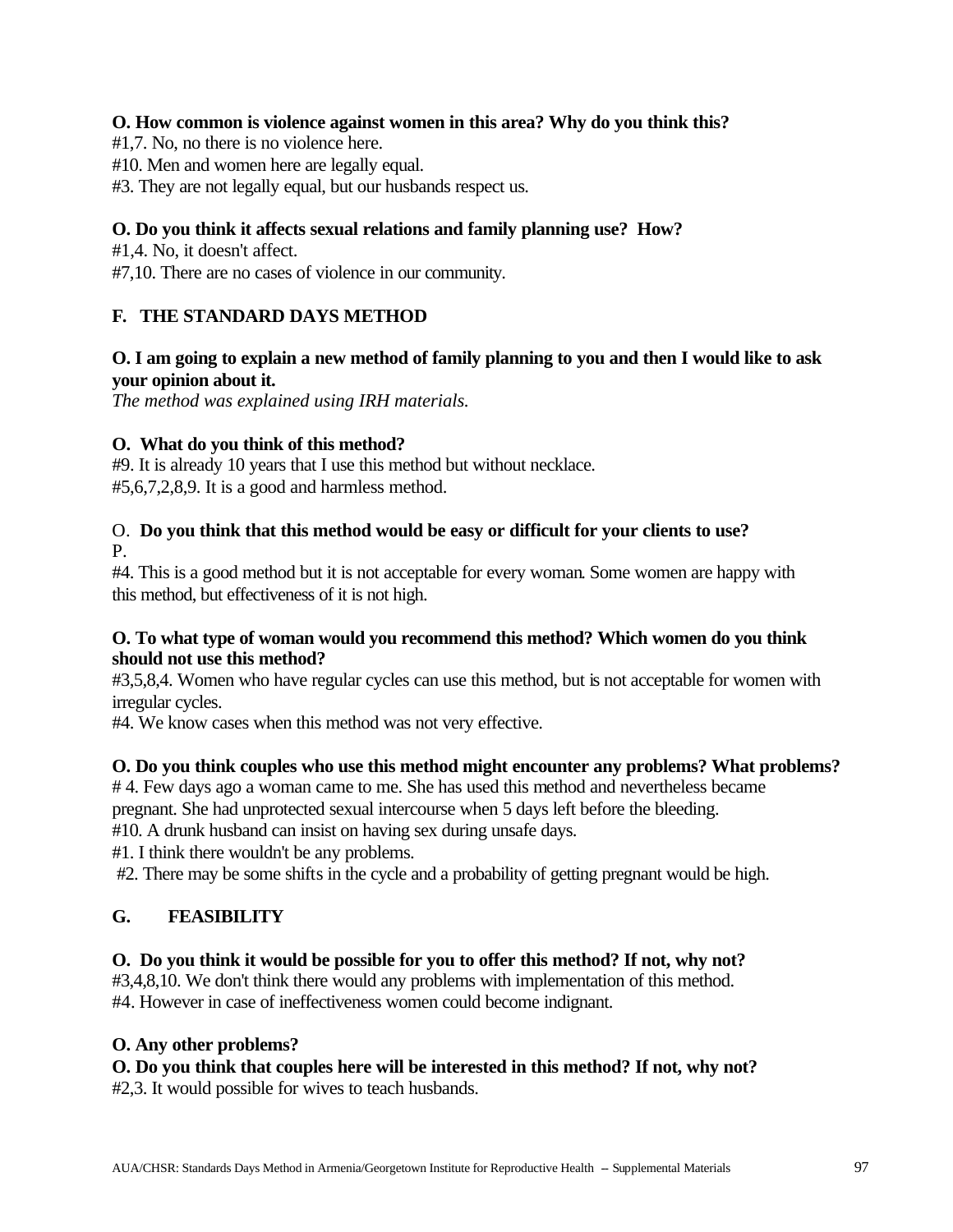#10. Some husbands even don't want to hear about such things.

### **O. Would you like to offer this method?**

#1, 8, 9. We are ready to offer this method; we can explain it to women. #4,9,2. We would like to implement it.

### **O. How long you haven't received salary?**

#3,4,9. For about one year.

### **O. Does it affect effectiveness of you work?**

#4,1,8,9. Of course, if we were receiving our salaries regularly we would be ready to work. We are tired of working without salary.

### **O. If your salaries were regularly paid would you work more enthusiastically?**

#1,4. We are working now, but not as enthusiastically as we can. #10,2,1,3,9. If there would be a payment we will work more effectively. #4. I am tired. I should distribute some drugs among villagers, but now it is too cold and actually I don't want to go anywhere.

# **O. You have only one room with heating in your ambulatory, am I correct?**

#10. Yes, you are.

# **O. What difficulties do you think you might have in offering this method? What type of support will you need to successfully offer this method? Why?**

#1,10. Only salary.

### **O. Ok. What else?**

#2,5,4. For successful work we need heating during winter period, and coverage of transportation expenses. If all these things would be provided we could organize groups for training, we can even visit people at their homes.

# **O. Could you help us recruit women who might be interested in using this method for at least a year? How many women do you think you can recruit in a period of 2-3 months?**

#10,2. All young women would like to learn this method. We can recruit up to 80 % of women of reproductive age.

#3. I can recruit about 60-70 women, even more.

### **O. In your opinion, what would be the most effective way to teach this method in this community (in groups, individually, at home or in the ambulatory care unit)?**

#4. The most effective would be an individual training, because women discuss such issues more openly in a private situation. It possible to start with group discussions and then continue it in a form of individual consultations.

### **O. What materials do you think would be needed to teach this method?**

#9. Calendars.

#4. Necklaces and calendars.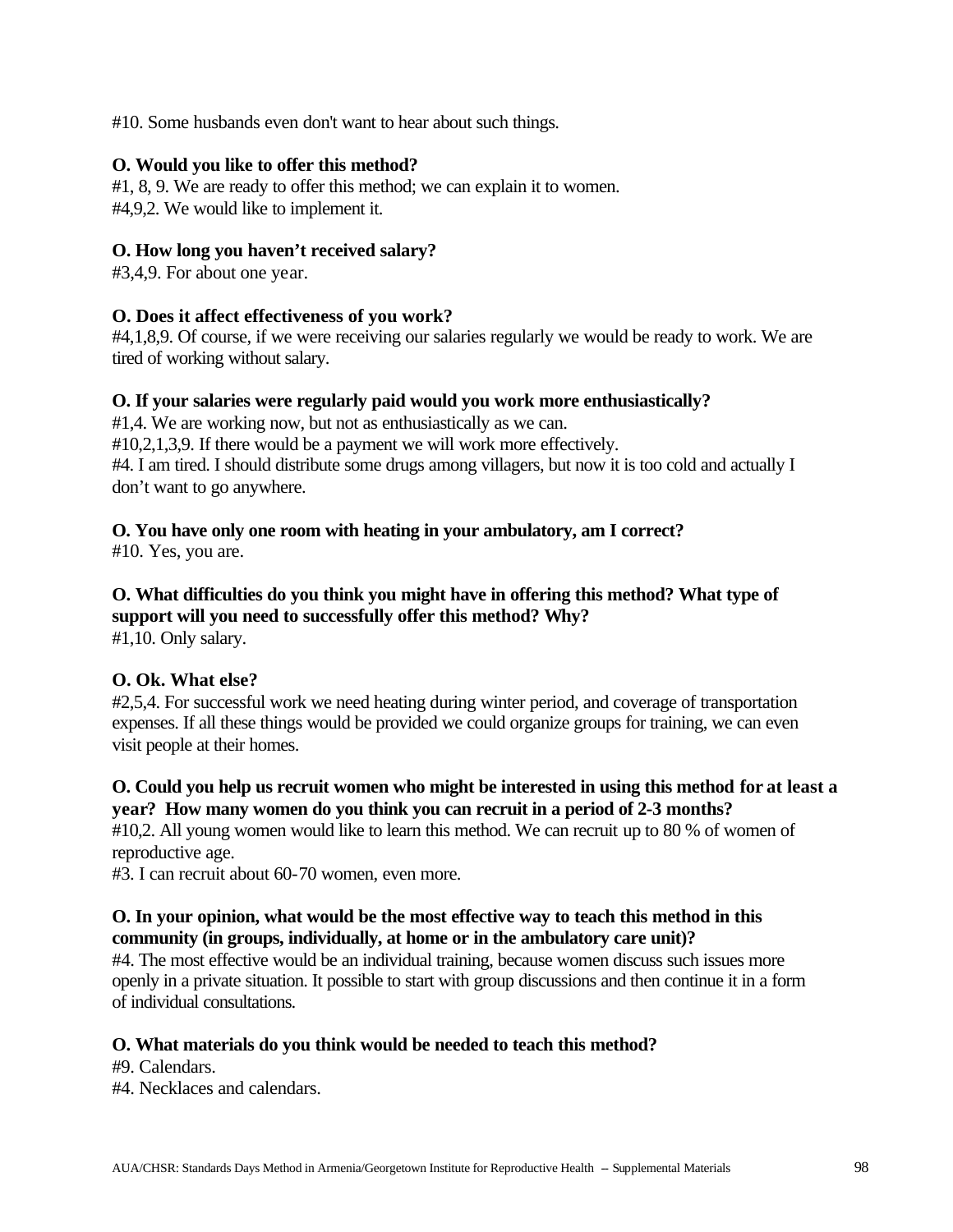### **O. Do you believe that men should participate in the training session?**

#1,2,4,10. We don't think that husbands should participate. Wives can train them.

#3. Women can teach husbands.

#2,3,9. They should learn separately.

# **O. Why?**

#10. Men will be confused with such topics.

# **O. In this community, are there many married men who travel frequently and are absent from their homes for long stretches of time? If yes, how frequent is this?**

#1,8. Many husbands are out of country. #3. About 30% of men.

### **How long are they generally away for?**

#5,6. They are absent for 5-6 months. #10. Some husbands move with families.

*At the end of the discussion participant #2 asked for calendars in order to deliver them among women.*

*In general nurses were not speaking very openly and the presence of a physician was influencing their answers.*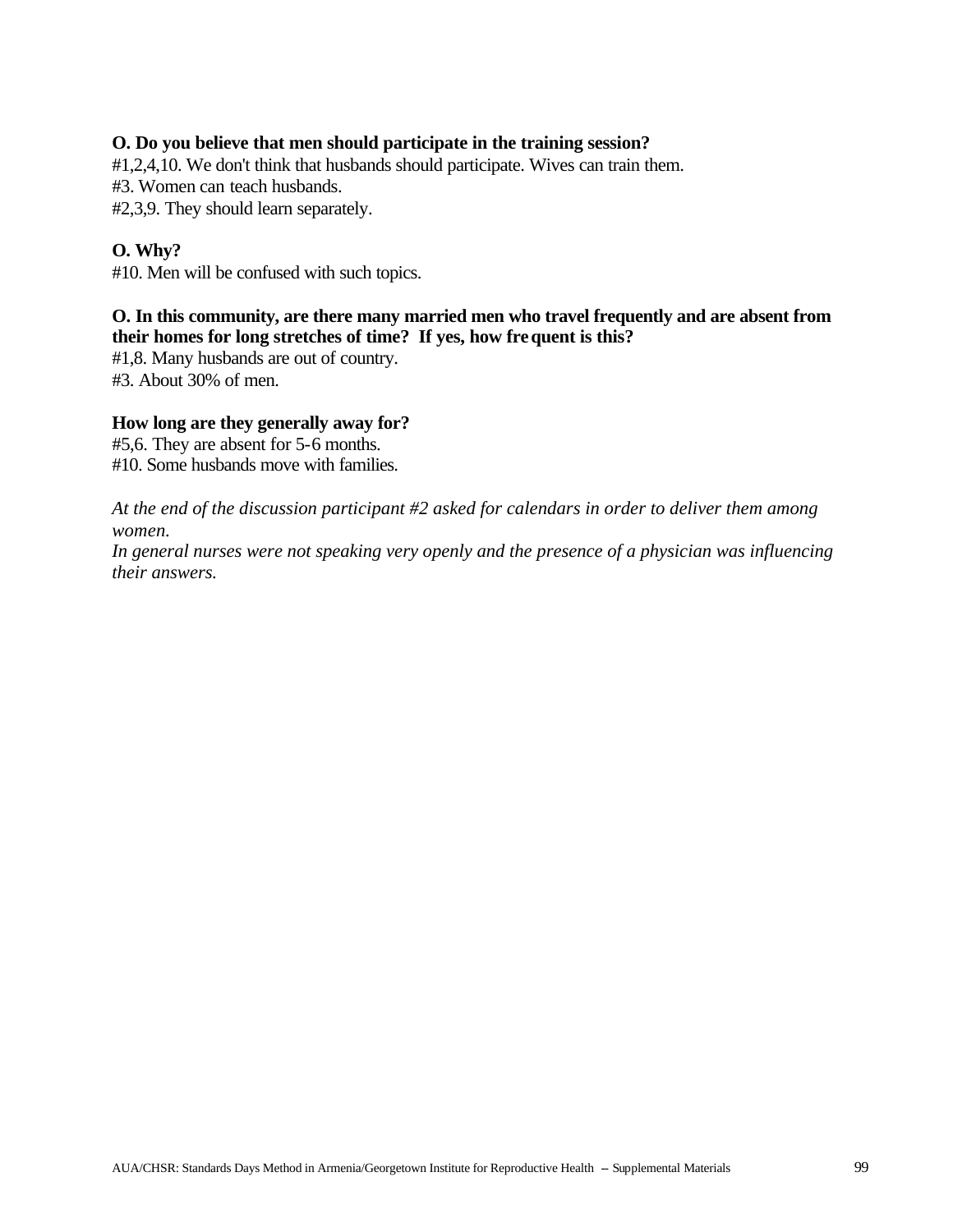### **TRANSCRIPT OF FOCUS GROUP WITH NURSES IN GANDZAK VILLAGE**

**Focus**: Nurses **Place:** Gandzak village, Gavar region, Armenia **Location:** "Medical Unit" **Date:** December 15, 2000 **Time:** 11:30-13:00 **Moderator:** Tsovinar Harutunyan **Recorder:** Amenuhy Tadevossian

### **INTRODUCTION**

The moderator welcomed all participants and thanked them for coming. She introduced herself as a moderator and the recorder and asked the participants to introduce themselves (for obtained demographic information, please see Table 1). Later the moderator explained the main objectives of the current meeting pointing out that everyone's participation in discussion is of great importance, that there is no "wrong" or "right" response, that learning about your own opinions on family planning was focused on. She also mentioned why it was so relevant: "our organisation wishes to offer a new method of spacing births (which we are going to explain to you today). Before initiating such an effort, we would like to learn more about reproductive health behaviour and health services in your community, as well as what you think about this new method."

Then the moderator said that the opinion of each one of the participants was very important to us. However, it would not be possible to draw attention to everything being discussed and at the same time take notes of what was going to be said. Therefore, we had brought a tape recorder so that we wouldn't miss any part of the conversation. She asked if it was all right with them if we use the tape recorder. All the participants agreed. No one minded. Here the moderator explained to them that whatever was going to be recorded should be considered confidential and should not be discussed outside of the meeting. She said that the meeting would take them about an hour and a half. She also pointed out that if there was any part of the discussion they did not want to participate they did not have to.

All of the women listened to the moderator very attentively.

### **ICE BREAKER**

The moderator told the participants that we would like to learn each of their names in order to give them a nametag and call you by their names.

The participants were given the following questions:

- What is your name?
- How many children do you have?
- How long do you work as a nurse?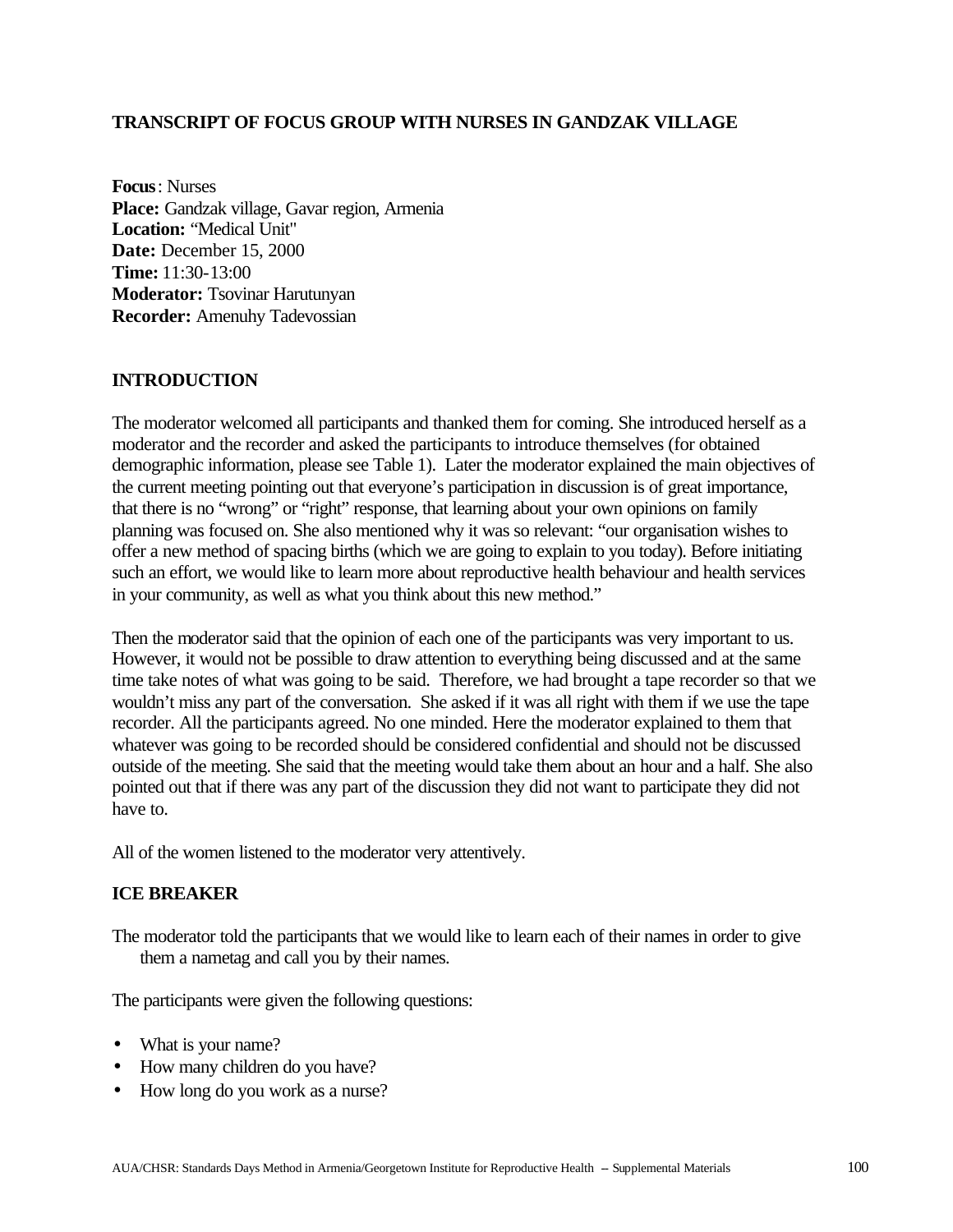| #              | Age | <b>Marital</b> | <b>Children</b> |
|----------------|-----|----------------|-----------------|
|                |     | <b>Status</b>  |                 |
| 1              | 40  | Married        | 2               |
| $\overline{2}$ | 60  | Married        | 4               |
| $\overline{3}$ | 25  | Married        | 2               |
| $\overline{4}$ | 31  | Married        | 2               |
| $\overline{5}$ | 34  | Married        |                 |
| 6              | 27  | Married        | 2               |
| 7              | 21  | Married        | $\overline{2}$  |
| 8              | 29  |                | 3               |
| 9              | 27  | Married        | 0               |
| 10             | 24  | Single         |                 |

### **Socio-demoghraphic Information on Participants**

The eldest was 60 years old. The youngest was 21 years old. One was 40, one was 25, one was 31, one was 34, two were 27, and one was 29, the other 24.

One was not married. One of them had no children though she was married. Five out of 10 had 2 children each. One had one child, one had 3 and the other had 4 children.

The moderator invited them for delicious refreshments and asked them to help themselves.

# **A. REPRODUCTIVE HEALTH SERVICES**

**I would like to ask you about health services that are offered by you and others in your clinic to families in this community.**

**0. Do you offer prenatal care, postnatal care, STD information, counselling, diagnosis, and treatment? If no, do you refer patients for these services? Where do you refer them?**

# 4: We do both prenatal and postnatal care. Our obstetrician offers services for pregnant women, advise them, and nurses provide postnatal services.

# 3: We have literature regarding STD.

# 4: We have books, and also have participated in seminars.

# 7: There have been here meetings about STD. So have seminars.

All say that there is no STD diagnosis and treatment available at their medical unit. Diagnosis available only in Gavar.They provide only counselling.

# 5: there are patients who follow our counselling and take the treatment course.

# 6: We don't have the appropriate equipment or necessary things for diagnosis even if we want to. We only provide intravenous and intramuscular injections and also douching.

#7:If a patient comes to us with her complaints, we send her to Gavar to be diagnosed and to be assigned the appropriate treatment.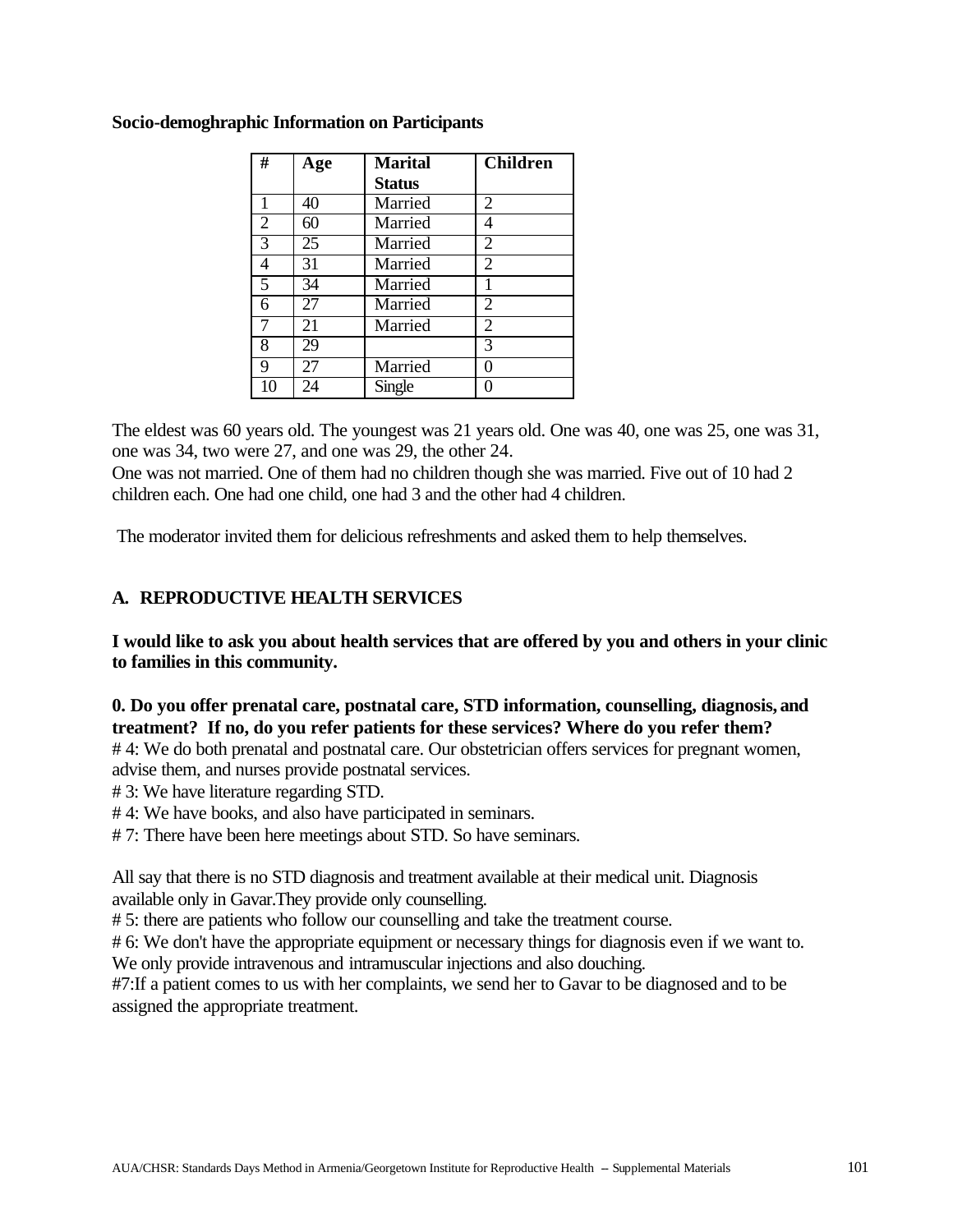### **0. Do you have any way of following up your patients? How?**

# 7: Sure, Nurses carry out the doctors' prescriptions, treatment course that the doctors have prescribed. The nurse injects the patient and informs the doctors about the health condition. We also have district nurses, both therapist and paediatricians. For example if a man comes to us and he has a high blood pleasure, we inject him and he leaves. In the evening the district nurse visits him at his house and in the morning informs the doctor about the patient health condition. If it is still needed to follow up we do.

# 4: Even if the patient has hired another nurse for injection, the district nurse visits the patient at home and checks his/her health condition.

# 1: We have nurses, therapist, and obstetricians who work in the Centre, in Gavar.

#4: For instance if there are patients in my district where I live I visit them and help them though I am not the district nurse.

# 5: But we discuss the patient's condition in our med. unit and everybody knows about it.

# 1: Everyday nurses attend the addresses of their district they send: 3 hours at the medical unit, and three hours visiting patient addresses.

# 7: Two months ago flue was widely spread. In the summer diarrhoea was widely spread. # 2: It is not districtional, it is mobilised.

### **0. Do you offer family/woman health services? If yes, who else in the clinic offers these services? If not, does someone else in your clinic do? Who? If not, do you refer patients for these services? Where do you refer them?**

# 7: We have much literature on it. We have got brochures and newspapers, and we have distributed them for reading.

# 5: Besides us, outside nurses can involve in it. For instance, we have inhabitants who are nurses and work in Gavar. However they help their relatives living in the village

# 2: We only counsel, we provide no diagnosis, no treatment. We don't have the necessary equipment for it.

#5: We can help them only by injections. That's all. We don't have even gynaecological armchair, if we have had it our obstetrician could have helped some patients in our village. The village population have to reach Gavar for gynaecological examination. When they come to us we send them to Gavar. It is difficult for some to get to Gavar in the middle of the winter.

# **0. In which methods are clients counselled in your clinic? (condom, pill, injectable, IUD, female sterilisation, male sterilisation, foam/jelly/vaginal tablets, diaphragm/cervical cap, calendar-rhythm, Ovulation (Billings), LAM, abortion)?**

#5: We counsel about contraceptives with our patients.

#1: We advise them to visit the family planning cabinets in Gavar, tell them that the condoms are given free of charge, recommend them to go and take them, to use them so that the number of abortions can be reduced.

# 5: People are not able to get to Gavar in order to take condoms. They want to use condoms to avoid abortions, but reaching Gavar is a problem.

# 7: For instance, a daughter-in-law wants to get some condoms so that her mother-in-law doesn't know about it. What will she say to her to explain why she goes to Gavar? It's better for her to visit our medical unit on her way home and get some, but no contraceptives are available, except counselling. If there have been condoms here in our medical unit, everybody would like to use them.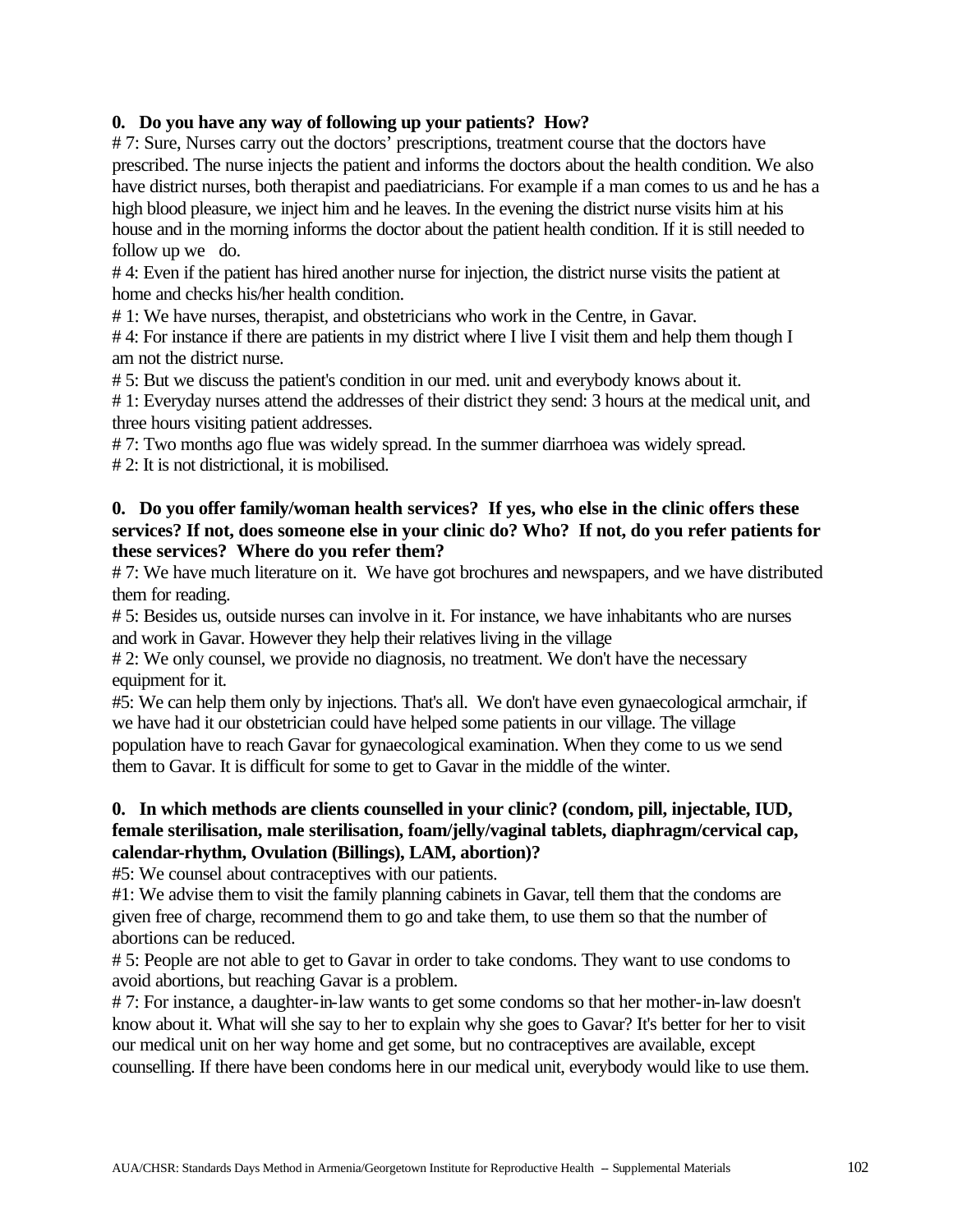#2: They also have abortions. We advise them to use condoms but they don't due to abovementioned problems.

# 6: If they have condoms they could use .

# 7: Pills are rarely used since they say that they have side effects. If a woman has taken pills and it has side effects she simply stops using it. We recommend her to go to Gavar; probably she can be given another contraception method there.

# 1: We know that they don't have side effects. But we know facts, we see that they have tried them and it was not ok. What can we say in this case?

#8: It depends on the organism as well. Maybe she has some disorders.

#1: We also recommend IUD. It costs 10.000 drams. How can we get the money for that?

# 2: They don't use IUD since they don't have money.

#6: When the nurse visits the district she will give any advice or counselling by all means.

# 1: The nurses want to use IUD, too. They can't afford to pay this 10.000 either. I haven't got any salary for a year. They want 50 dollars for it (she didn't specify exactly for what).

# 7: Majority uses natural methods. Calendars.

#1: If the natural methods work among women, we recommend them to use. When it does not help, what can we advise?

#7: We give advice to the new married couples.

# **0. Which methods are most commonly used in this community?**

# 6: Condoms and abortions.

# 1: If we have had condoms it would help people a lot.

# 5; People are ready to admit everything, only it is preferable to have it here, in the village, not in Gavar and free of charge.

#1: Nowadays, some use natural methods, others condoms, pills.

# 3: Pills, abortions.

#10: Pills are rarely used. Manly IUD is used.

#1:Our Obstetrician is an example, she is now carrying IUD, and she has put it in Yerevan. The other nurse has 3 abortions per year.

The nurse who has 3 abortions replied: " I used pills and was displeased with them. I used calendar it did not work. What else could I do?"

#1: The rich use IUD.

#2: For example, my sisters often have abortions. I don't want her to have them. I would like her to use IUD, but she can't afford to pay for it. So that she could have avoided abortions.

# 5: Yes, you are right. Many people are like this.

 $# 6$ : Agreed with P  $# 5$ :

# **Do economic conditions affect the decisions regarding the usage of methods to prevent pregnancies?**

# 7: Just that very financial influence.

All others agreed.

# 5: If they are rich we recommend them to use IUD.

# 1: I haven't got my salary for a year. If I ask my mother-in-law to give her pension/ said she

kidding) in order to be examined by a gynaecologist, she will not give it definitely.

# 6, 7: That's why women have abortions.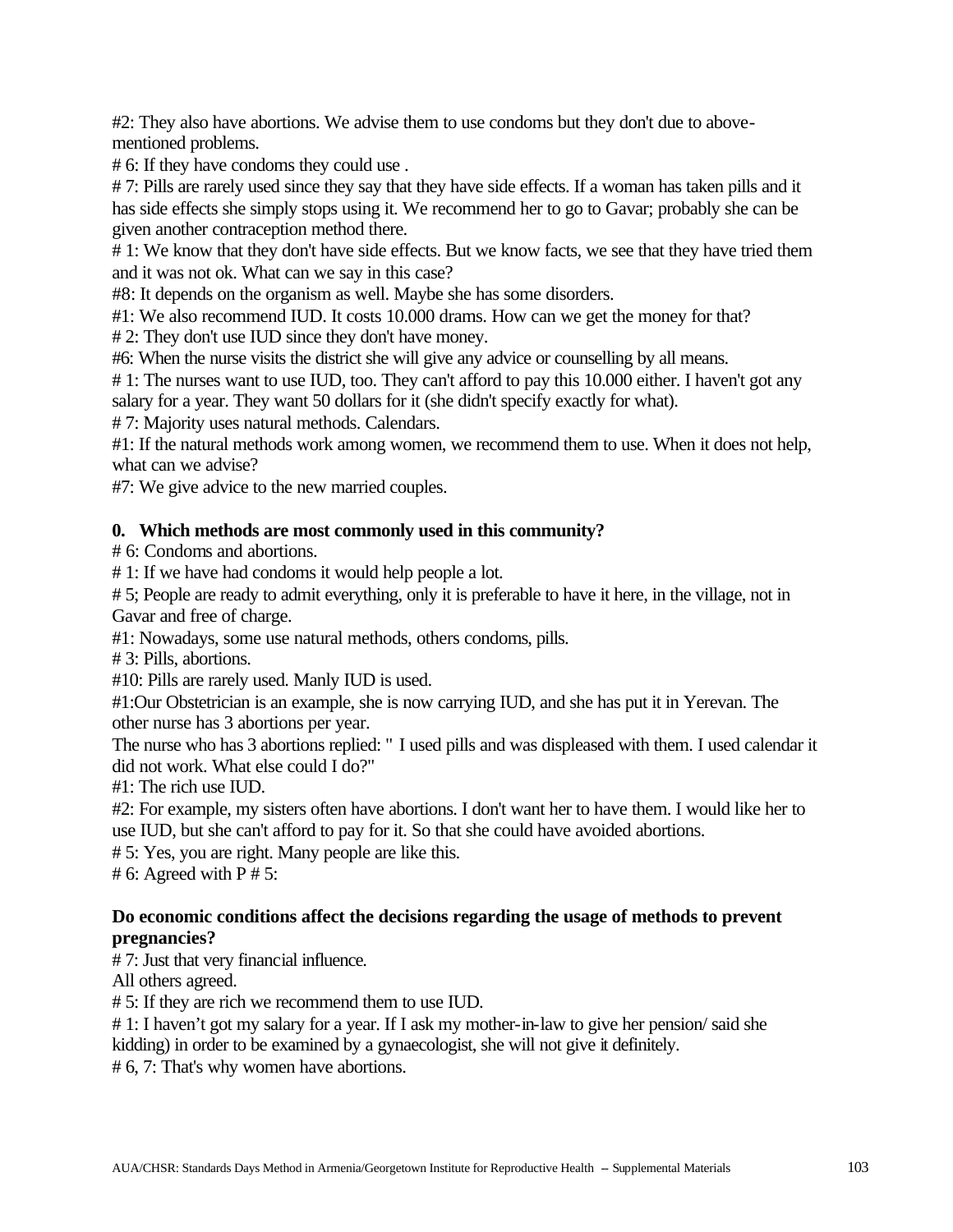#7: There are some women who use other methods. We have one woman in our village who acted wrongly and damaged her health: she has got sepsis and now is in Yerevan for treatment.

# **The moderator asked that if condoms are given for free in Gavar why then they don't use them.**

# 2: Many women go and take it. But still reaching Gavar is a problem. They need money.

# 4: Date expires and they don't want to use it.

# **0. Do you think that couples here abstain from sex to avoid pregnancy? If yes, on what days,**

# 6:It is within a family. They don't tell us.

# 8: Everybody uses some contraception for not to abstain.

#1: On specific days after 5-6 days of menses we should avoid sexual relationship for 10-15 days in order to escape pregnancy.

#1, 6, and 4: It is the calendar method.

# **How effective is this in preventing pregnancy?**

# 1: Very little.

# 5: I used it once but I got pregnant.

# 3: So did I.

# 5: Condoms are the most effective.

# **The moderator asked P # 9 and #10 since both of them were too silent.**

P # 10: I am infertile. I am eager to get pregnant but I can't. I use neither contraception nor any natural methods. That's why I don't know what to say.

# 1 did not let P #9 speak up. She answered instead of P # 9: "She is not married<sup>1</sup>"

How do they decide when to abstain?

# 5: I have read about it .

# 8: From books and, we took part in seminars.

# 7: From seminars.

# **B. OPINIONS ABOUT CONTRACEPTIVE METHODS**

# **Now let's talk about your opinions and perception about methods of contraception.**

# **0. What do you think about modern/artificial methods of contraception? Why?**

# 5: For using IUD women should be healthy, but now only 1 out of 100 have no health problems. Ok let it be 10 out of 100.

All others agreed.

 $\overline{a}$ 

# 3: IUD is an effective method.

# 1, 5: Condoms are the best method is they are used correctly.

# 1: I have used it for several times and I can say that if you use it in a right way, its effectiveness is high.

 $1$  It means in the village that she is not having any sexual life and if she has spoken about such life people will gossip about the participant bad reputation.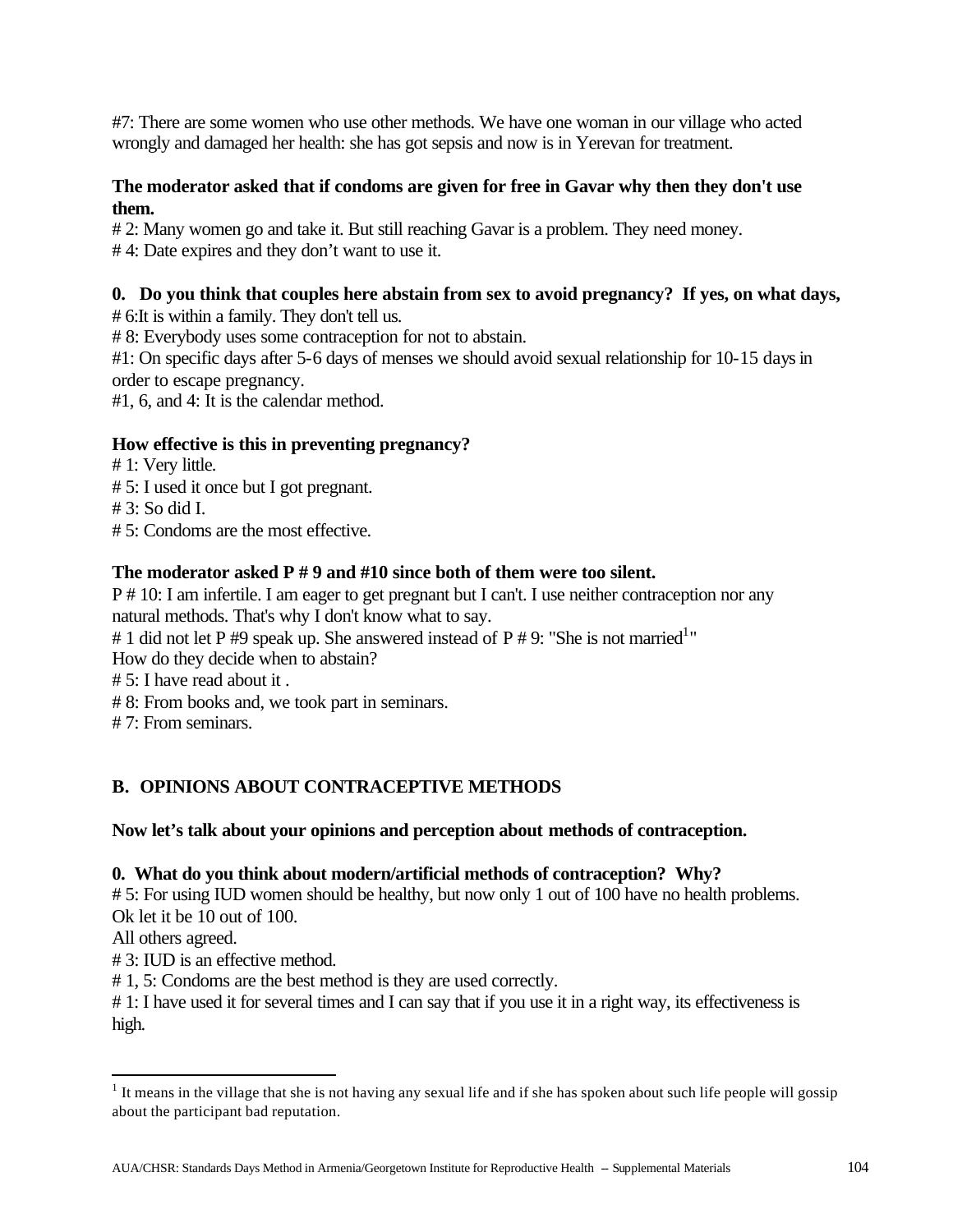# 6: Condoms are used just once and they should be thrown away. It is written in the books. What other right ways are you talking about?

# 7: There are men who hate condoms, Women want their husbands to use condoms, however they don't use it. So, women have to use natural method, which is not effective: I used it and got pregnant.

#7: Pills are rarely used.

# 5: When you take pills and at the same time have some pain in any part of your body, you conclude: "It is caused by pills". The other shortcoming of pills is forgetfulness: the user should not forget to take them in time.

The moderator asked about vaginal pills.

# 5: Vaginal pills, we have not heard about them.

# 8: We know about it from books or seminars but don't use it.

# 1: Injections for preventing pregnancies are also learned from seminars and books.

### **0. What about natural methods?**

# 7: Withdrawal is not effective, either. It is used in the community, however it causes still pregnancy.

### **0. In your opinion, how important is it for couples to have access to modern contraceptive methods? Why? And other methods? Why?**

# 1: It is not important, young people now get married at later age than they used to before and if they avoid pregnancy during the first years of their marriage, the women may have health problems that can cause infertility.

# 5: It is not important to use contraception; let's them first of all have a baby and then use whatever they prefer.

All others agreed to the stated opinion.

# **0. Are contraceptive methods readily available here? Is there much demand for family planning? Why/why not?**

#8: We'd like condoms to be available at our medical unit. Only 2 people out of 10 refuse to use condoms. The eight prefer to use it.

#6: For example, Gavar doctors can prescribe and our obstetrician can distribute the contraceptives according to prescription.

# 5: There is a great demand for condoms in our village. If they have been available at our med. unit the demand would be 1000 condoms, still, in Gavar the demand is 500.

# 8: People don't have money to get to Gavar. They pay 100-150 Armenian drams per condom. Nowadays when 100-150 drams is a also problem for people, maybe they need 20 condoms per month and can't afford to buy them So they have to stop using them. We do have a demand for condoms in the village.

#1: A man goes to Gavar, and gets 10 condoms. Can the person who gets 10 condoms per month use them during the whole month? They need more. For reaching Gavar again s/he will need some extra expenses.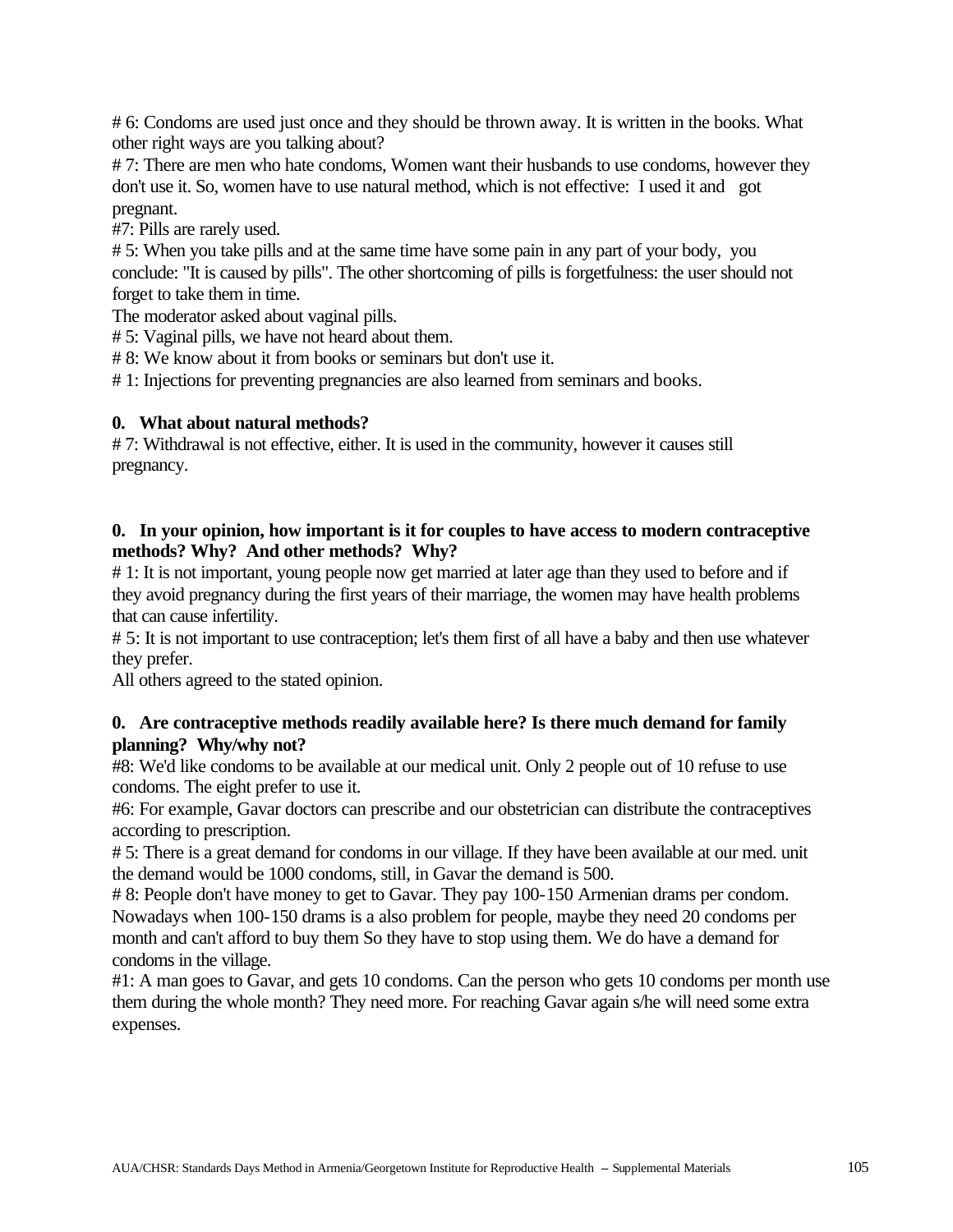# **0. How does the availability of abortion affect people's attitudes toward methods of contraception?**

#1: Both financially secured and not secured women have abortions. For instance if I get pregnant I don't want to have the baby I 'll have an abortion. There are available services.

# 5: The only problem is finance. Abortions are available. Women have abortions in Gavar.

# 8: They go to Gavar on foot and come back home again on foot.

# **0. What is the general attitude towards the contraceptive methods (natural and modern) in your community?**

# 1, 6: If they are available in our village, the attitude will be positive.

Are there people or groups, who are against it? If yes, who, and why it is so?

# 1: Those who are infertile, or can't have babies.

# 5: The number of believers who are against abortions is not so high.

Majority held the opinion that there are no such groups.

Some women insisted that there are people who are against using contraceptive methods.

# **C. VAGINAL INFECTIONS AND SEXUALLY TRANSMITTED DISEASES (STDs)**

# **I would like to explore another important health issue with you – that of vaginal infections and STDs.**

# **0. How frequently do vaginal infections occur in this community? What makes you say that? How often do you detect/diagnose women with vaginal infections?**

# 1: mainly they are very rare.

#7: Mainly trichomonas and fungal infections are met which are caused by abortions. For example I have been married for five years. I had no health problem. But recently I have had an abortion, which caused tichomoniasis.

# 1: Infected people don't come here.

#5: Inflammations and fungal infections are present here.

#4: No STD are diagnosed here, we send them to Gavar.

# 7: 10 women out of 100 have not tichomoniasis, inflammation or fungal diseases. 80 out of those 100 do have these infections.

# **0. Which infections are most common (yeast infection, chlamydia, trichomona, gonorrhea)?**

# 1: People having syphilis or gonorrhoea keep the secret, and go to other places, i.e., either to Yerevan or Gavar and are being diagnosed and treated over there. We can't say about others since people infected act in confidence.

Others agreed.

# **0. How do you recognise these infections? How do you distinguish between them? Do you usually diagnose infections by symptoms?**

#6: We actually can recognise it when listening to their complaints.

# 7: We usually diagnose the infection by symptoms, but we don't diagnose. We simply understand what the problem is with the patient. If the patient mentions that s/he has wounds it will be clear that s/he is infected by syphilis.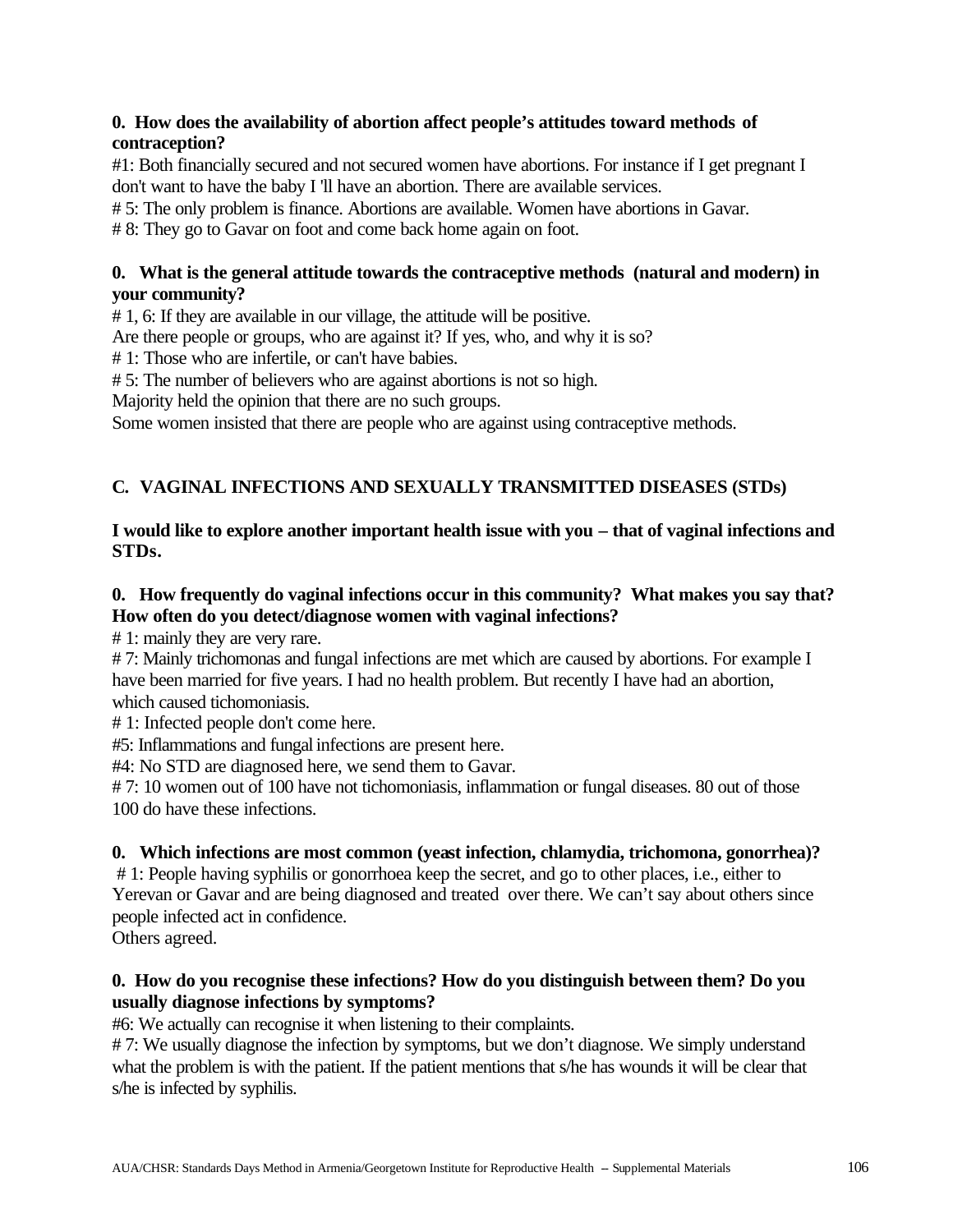#### **What about asymptomatic infections?**

#7: If one is infected with AIDS, the symptoms are like other symptoms: weakness, absence of immunity.

#### **0. Do your clinics have the capacity to diagnose vaginal infections?**

They diagnose no vaginal infections at medical unit.

#### **0. How common are STDs among men here? On what do you base this statement?**

#5: Very few men from our village who go to Russia and they go with their wives and families. /said she with enthusiasm/.

# 1: If they go to Russia alone, they don't return to their families.

# 7: We live in a village, and rumours spread quickly, that's why they go to Yerevan take treatment course and come back. Nobody knows anything.

#### **How often do men come for services?**

# 8: Men can come to our services but talk only to our only man –doctor(the chief doctor is male). # 7: Wives come to us and tell us about their husbands' problems. So, we know their problems through their wives. Men never come to us. All agreed.

#### **The moderator skipped # 19 and 20 questions, as it is already known that they neither diagnose nor offer treatment.**

#### **0. Do the medicines available at your clinic include medicines for treating vaginal infections? Do they include medicines for treating STDs in men?**

# 7: No medicine is available here.

# 6: Except pen and paper nothing is available here.

# 1: No medicine at all.

#### **If not, are these medications available in pharmacies? Do you think your patients could buy these medicines if they needed to?**

#6: The nearest pharmacy is in Hatsarat, Gavar.

#6, 7, 8: We are not sure whether there are such medications available in that pharmacy. But if any STD is diagnosed with anyone, people will get the medication by all means and get cured (if they have money/.

#### **D. THE MENSTRUAL CYCLE**

#### **0. Are there many women here with irregular cycles?**

# 1: There are many.

# 6: There are many, for example one of our nurses. Karine jan, tell them about it.

Karine, P# 10 was very embarrassed and spoke up:

P # 10: Yes, I have irregular cycles.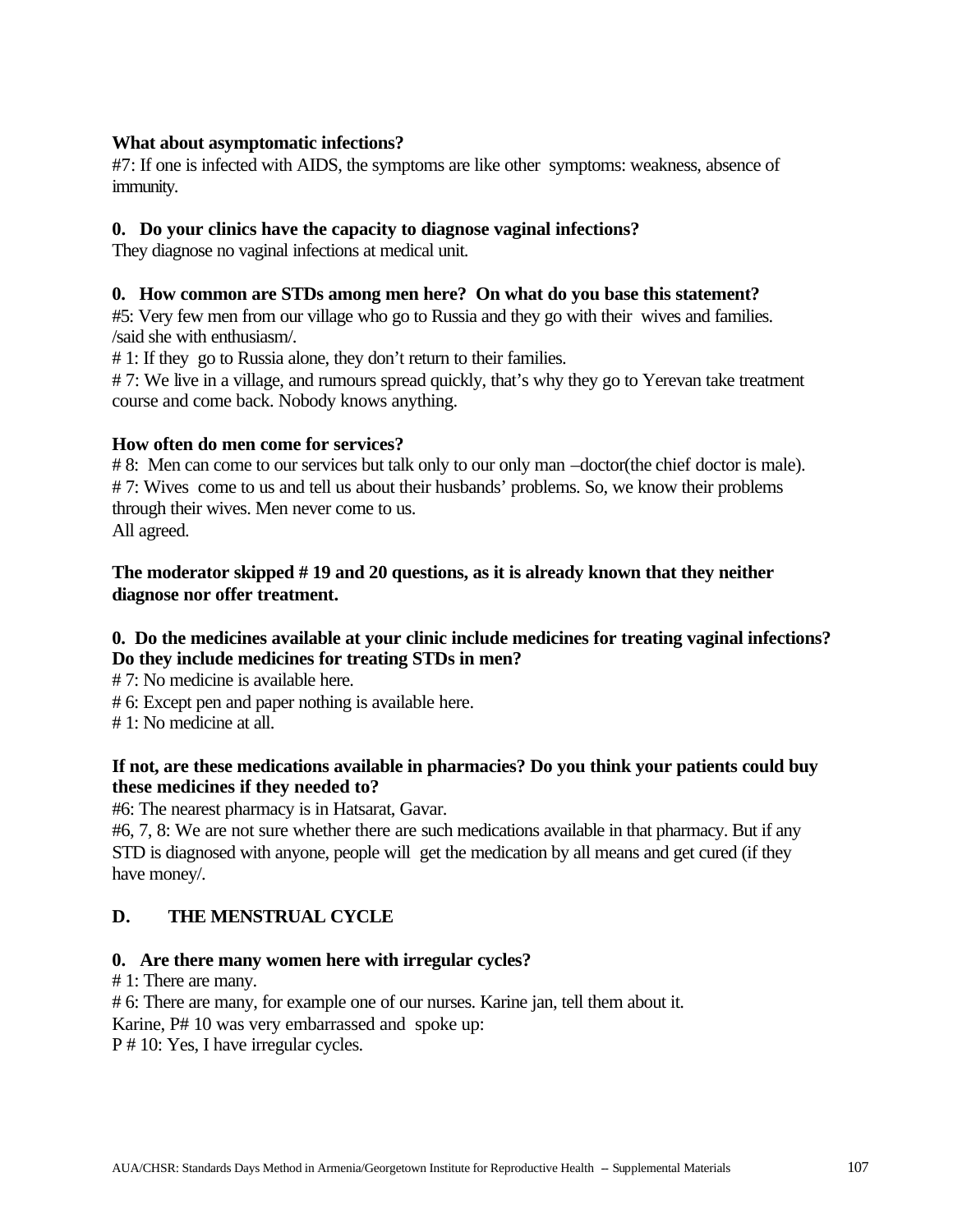#### **0. Do women here keep track of their menstrual cycles? Why do they do this?**

# 8: Everybody keeps track of her menstrual cycles just for herself.

#6: If a woman has some complaints she comes to our obstetrician.

#7: There are women who don't keep track of it and get pregnant and go to see a doctor if they can't remember their menstrual cycles days.

#### **0. Do they use it as a method of preventing pregnancies?**

# 1: No, they keep track to know the next month if they are pregnant or not. They also keep track for not mixing the days when we should use contraception if we have sexual relationship.

#### **0. Can you describe how it is done?**

# 1: mark on a tiny calendar and put it under my pillow. / laughing/.

#### **0. Do couples here communicate about things like that? Is it usual here?**

All participants said that it is usual in their community that couples do communicate about such kind of things.

P # 8; Some new married couples can be somehow shy, but day by day they'll communicate freely.

#### **G. ALCOHOLISM AND VIOLENCE**

#### **0. Is alcoholism common in this area? Why do you think this?**

# 1: There is no alcoholism in this area, or abuse of alcohol: but men drinks sometimes . # 6: One man out of 100 can be an alcohol addicted.

#### **0. Do you think that alcoholism interferes with sexual relations and family planning use? How? Why do you think this?**

# 6; Sure, it does.

# 1: No, why should it interfere, when my husband has drunk , he falls asleep.

#4: But there are men who want to have sexual relationship though they have used some alcohol. They don't want to understand anything on. These days we have to use condoms.

#### **0. How common is violence against women in this area? Why do you think this?**

All participants said that no violence exist in their community.

# 7: The young people here are not as free in their actions as in the city. They even shy to go out with a young girl in public. They have their dates in confidence.

The moderator skipped # 26 question, as there was no violence against women in the community.

#### **H. THE STANDARD DAYS METHOD**

#### **The moderator explained the new method of family planning and then asked their opinion about it.**

#7: Few people use it as a method though the method is a nice one, because majority of women has irregular menstruation cycles.

# 8: But if they have no irregular menses they'll use the method.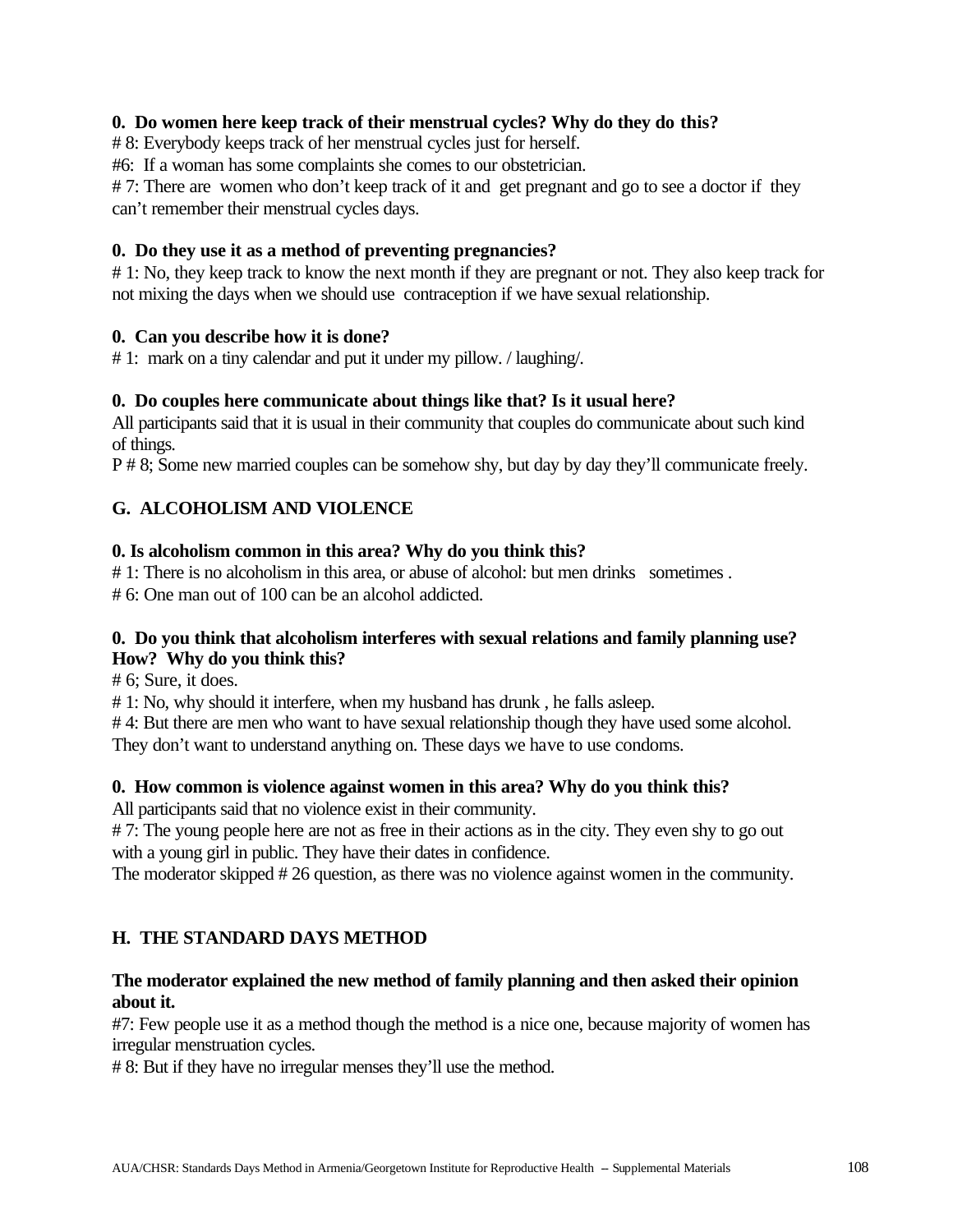# 5: How many nurses or doctors should be included in the project if they decide to implement it here?

All liked the method.

P # 7: Generally we keep track of our menses by means of marking, probably we can forget one day we're marking. But the necklace is quite effective from this point of view.

#### **0. Do you think it could be used effectively to space pregnancies? Why?**

#7: If the method is used correctly, it can be effective.

#5: first of all, a gynaecologist should be here to whom meet with women recruited by us. I can meet with them, too. But gynaecologist is a specialist and knows better. Probably women have some problems and they can counsel with the gynaecologist. Women should have a consultation before distribution of the method.

#### **0. Do you think that this method would be easy or difficult for your clients to use? (She explore issues such as partner co-operation, use of the necklace, abstinence or condom use)**

# 7: The main difficulty can be irregular menses among women; low percent of women have regular menses.

# 1; Only that, no other difficulty.

# 5: The couple should probably use condoms on these several days. They should get condoms in order to feel the effectiveness of the method.

# 1: The couples have to abstain if they can' t afford to go to Gavar to get condoms.

All nurses would like to have condoms for distribution saying that it will ease the couples' problems and would make the method more feasible.

#### **0. To what type of woman would you recommend this method? Which women do you think should not use this method?**

# 6: We'll recommend to those women who have had babies and don't intend to have more. # 5: We would recommend it to the women with regular menses.

### **G. FEASIBILITY**

#### **0. Do you think it would be possible for you to offer this method? If not, why not?**

# 1: Whatever is offered for our village population will benefit us.

# 1,7: Some time ago the representative of this organization came here and had the necklace with him/her. Everybody liked the method and we are ready to offer this method.

# 1: If women seem interested in the method we'll invite them here and will have a discussion or meeting like this. After these women can express their opinion about the method: whether they like it or not.

# 5: We can contact our district women.

P # 7: During vaccination period 20 babies are brought to the medical unit with their mothers, during those days we can offer the method.

# 1,5: It is a very good method for healthy women.

 All agreed to take part in the training if the organisation decides to implement the project, but the training should be held in the village. They found no other difficulties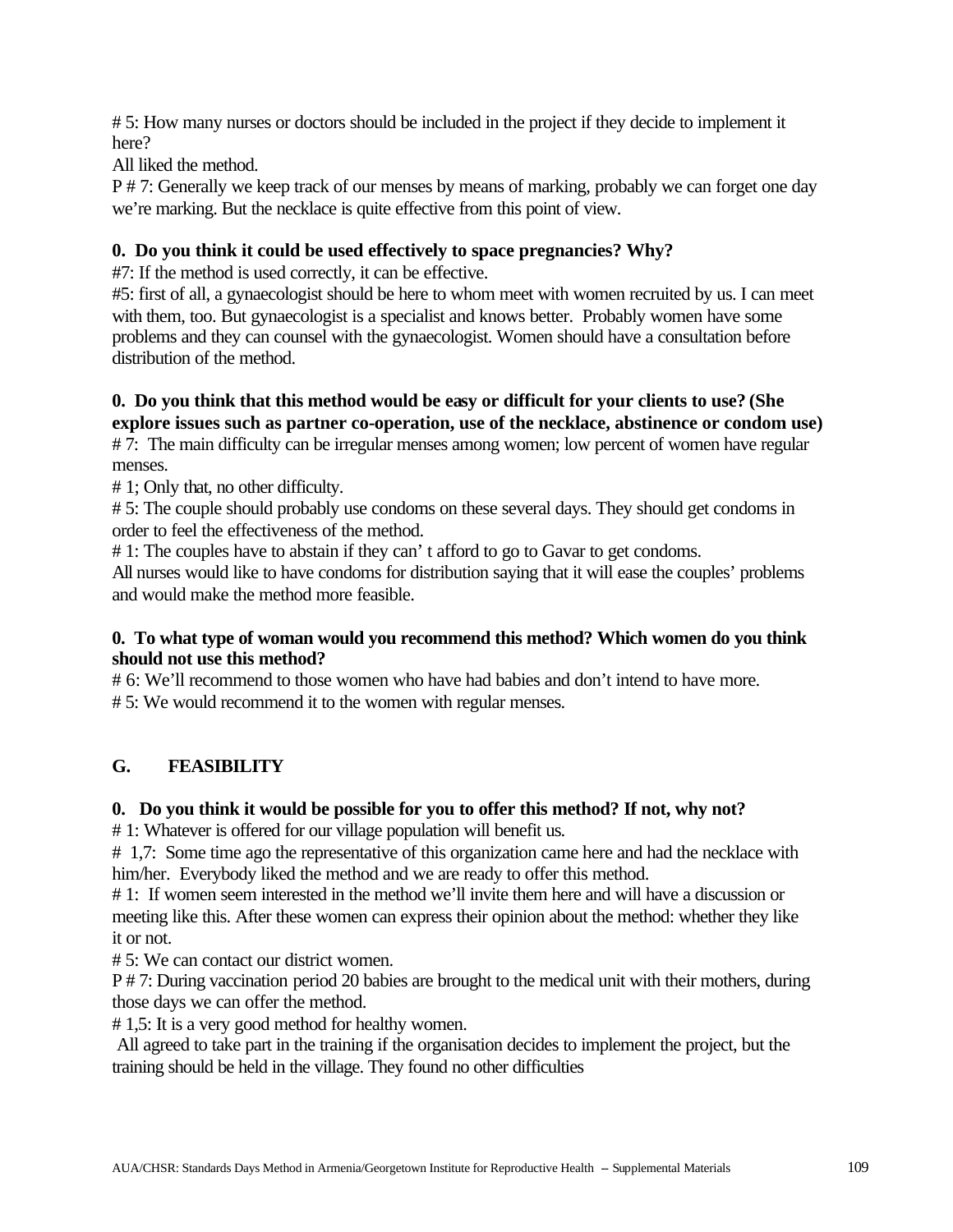**Would you like to offer this method? Why or why not?**

**What difficulties do you think you might have in offering this method? Explore the problems in details. What type of support will you need to successfully offer this method? Why?**

#### **Could you help us recruit women who might be interested in using this method for at least a year? How many women do you think you can recruit in a period of 2-3 months?**

All answered positively.

# 5: 4 women are now just here.

# 1: Each nurse can recruit 20 women in a period of 2-3 months.

# 9: We can recruit even more but not fewer.

# 7: We will ask if they have regular menses then we'll offer the method.

P #1: There will be women with irregular menses they can visit a doctor and take a treatment course. After that they can use the method.

They discussed in group and came to that conclusion: Each nurse can 20 women recruit in a period of 2-3 month, we have total 7 nurses, ok let it be 100 women. We guarantee to recruit 100 healthy women.

#### **In your opinion, what would be the most effective way to teach this method in this community (in-groups, individually, at home or in the ambulatory care unit)?**

# 1: The effective way to teach the method is both in-groups and individually.

Majority voted for teaching the method in-groups. Only three of the participants would like to teach the method individually.

They preferred in-group meetings to be held at the ambulatory care not at home individually.

#### **What materials do you think would be needed to teach this method?**

# 1: We would need condoms.

# 6: So that poor people don't reach Gavar.

# 7: We will need necklaces too show women.

# 5: Fresh literature, brochures.

# 7: The laminated English version you have showed to us during the explanation of the method, but only in Armenian.

#### **Do you believe that men should participate in the training session? Why or why not?**

All participants believed that they wouldn't participate.

# 7: We can ask women f their husbands will participate in the training session.

# 5, 6: Men can come only to the doctor/the chief doctor is a man/.

Majority of nurses believed that men would not take part in the training session. They'd better learn it from their wives.

#### **In this community, are there many married men who travel frequently and are absent from their homes for long stretches of time?**

# 5: There are married men who travel frequently and are absent from their homes but very rare. # 1: Yes, rarely.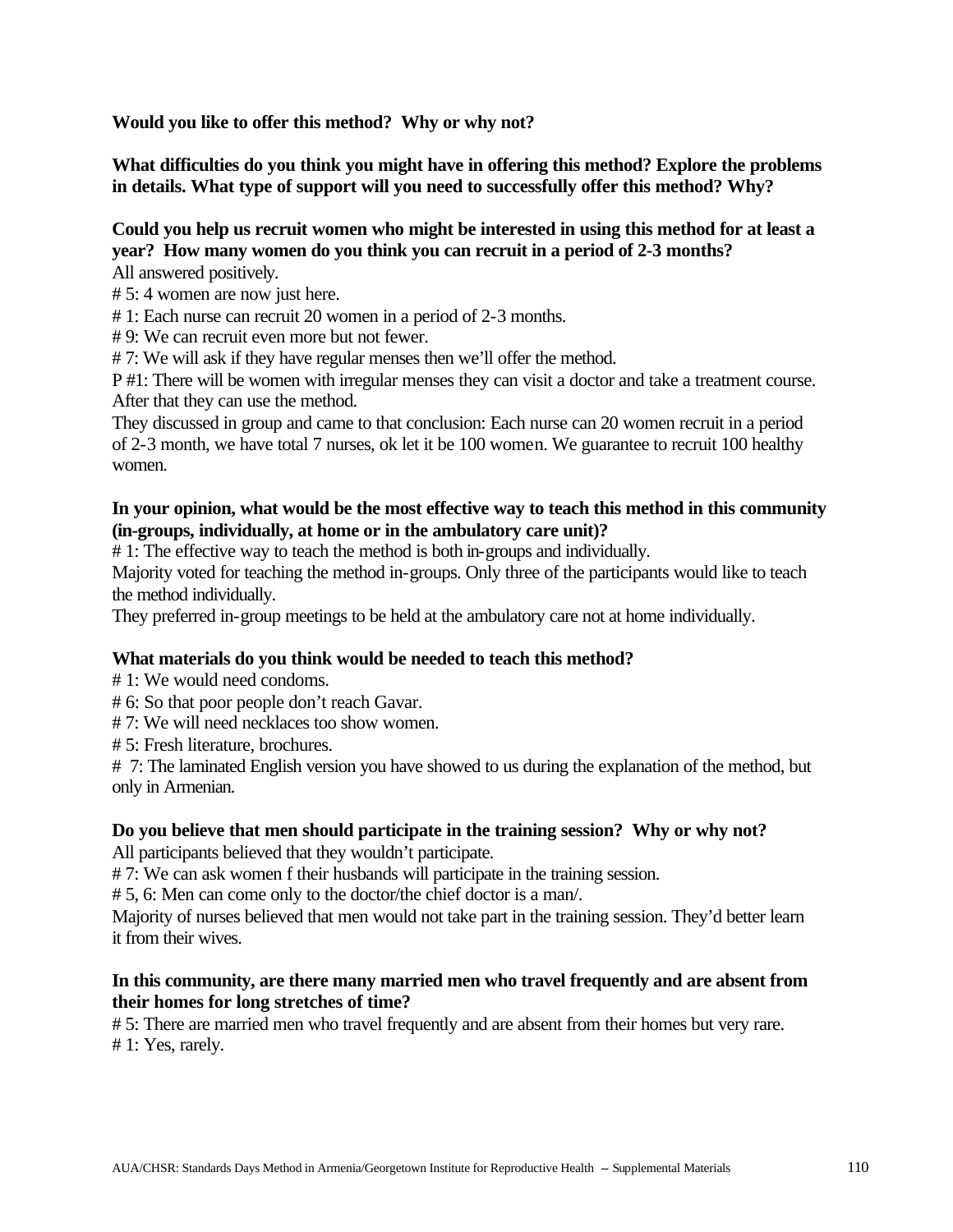#### **If yes, how frequent is this? How long are they generally away for?**

# 7: Those who leave with intention of staying there for ever, they'll not come back, those who intend to be back, they generally return in 6 months. They can stay at their home for a month and again leave for 6 months.

#### **The moderator thanked them for their participation.**

*Recorder's notes: All nurses were very active except P # 9 and 10. They seemed to be interested in it .P # 9 was passive since she was not married and was shy to talk about touched subjects. The tenth nurse was infertile. She has had irregular menstruation cycle. P# 6 was an old lady. She seemed to be somehow suspicious while the moderator was explaining the method though she expressed her opinion quite positively.* 

*NOTE: After the FG session had finished, the chief doctor came in and asked how the focus group went. All nurses said that everything was ok, no problems had turned up. The chief doctor asked the nurses: " Have you mentioned that we shall do nothing if no payment is planned for it?" All nurses told that they hadn't mentioned it and the chief doctor said with kind smile: 'I am mentioning instead of nurses." He finished his word and the FG session finally ended.*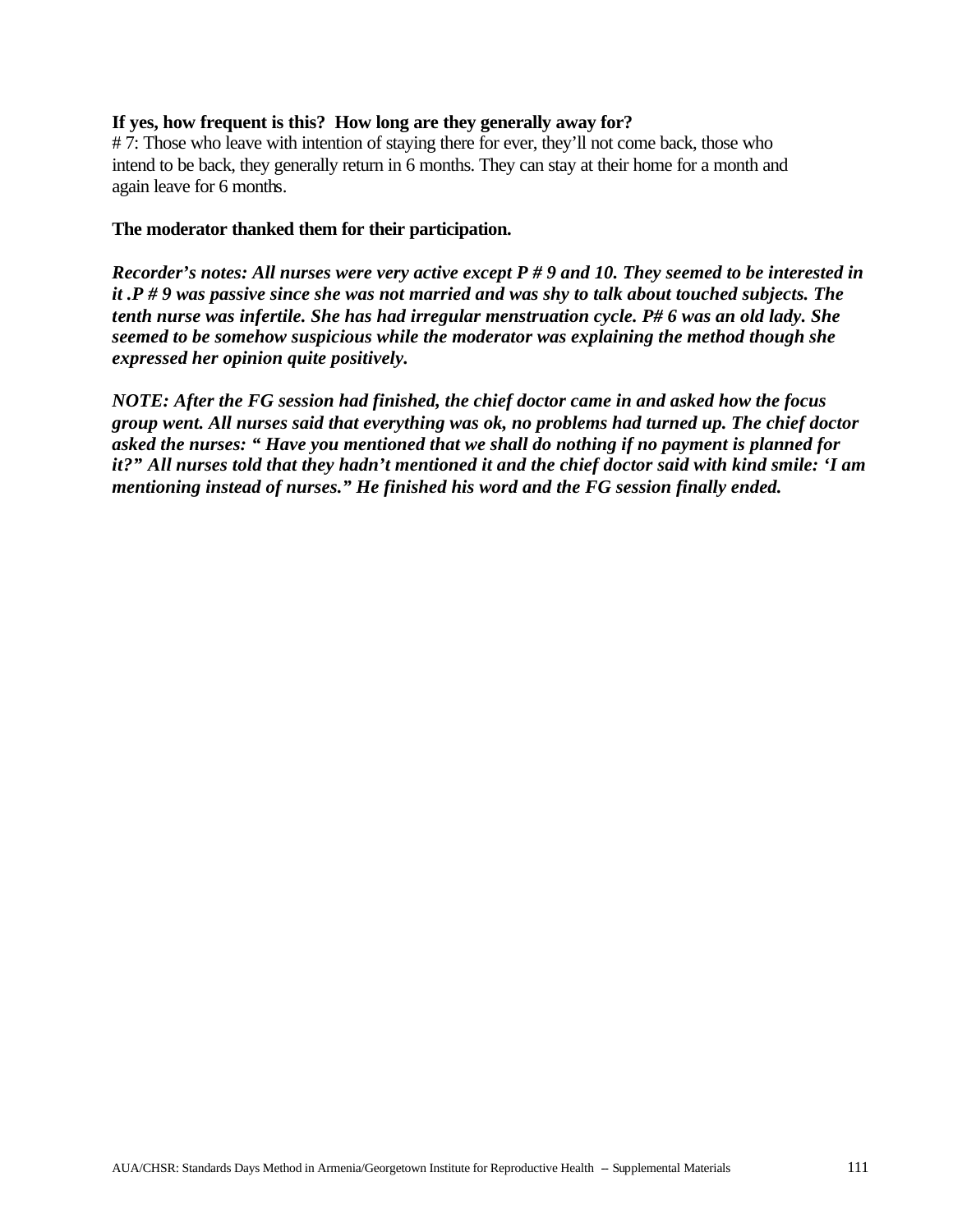### **5. Physicians**

### *5.1 SUMMARY OF IN-DEPTH INTERVIEWS CONDUCTED AMONG PHYSICIANS, GAVAR, DECEMBER 14-15, 2000*

#### *General Information*

A total of three in-depth interviews were conducted in Gegharkunik region (in Sarukhan and Gegharkunik villages) with doctors working in the health unit and ambulatory of the villages. Among the informants were a general practitioner, a head of an ambulatory clinic/general practitioner, and a dentist. Interviews took place in the health care facilities of the above-mentioned villages.

#### *General Impressions*

Doctors had generally positive attitude toward the topic. All informants showed genuine interest in the questions and were willing to express their opinions and perceptions. The interviews went smoothly except the one with the dentist, which was constantly interrupted by patient needs. Overall, the investigation of opinions and perceptions of possible service providers yielded the wealth of information necessary for research purposes.

#### *Main Messages*

**Perception of and interest in family planning and Natural Family Planning in general, and the SDM method specifically, as well as perception of client interest in the method**

All doctors expressed genuine interest in family planning, emphasizing the necessity for villagers to have access to contraceptive methods to be able to take care of their own health. Despite the fact that only one health care facility had a family planning cabinet, two out of three doctors were personally offering counseling in family planning services. The attitude of physicians towards contraceptive methods was generally positive, again with a clear preference given to natural methods of family planning. Among the informants, the most disliked method of contraception was pills because of their hormonal nature. According to them, a similar tendency exists in their clients. There is a demand for barrier methods of contraception such as condoms, IUDs, and creams. Condoms, IUDs and pills were mentioned to be the most popular modern contraceptive methods among clients. The doctors confirmed that abortion continues to be the main method of regulating family size. One doctor believed that abortion, being painful, unhealthy, and expensive encourages women to use contraceptive methods. The physician from a village without a family planning cabinet complained of his inability to provide the villagers with family planning methods other than counseling.

#### ß **Experience in providing reproductive health services**

Two out of three doctors had experience in providing pre/post-natal care, STD counseling, and family planning services. However, no doctor had the opportunity or facilities to diagnose and treat STDs and vaginal infections. Under Ministry of Health regulations, if they suspect a STD or a vaginal infection (based on vaginal discharges or information collected from clients) they must refer the patient to the Gavar Central Hospital for specialized health care.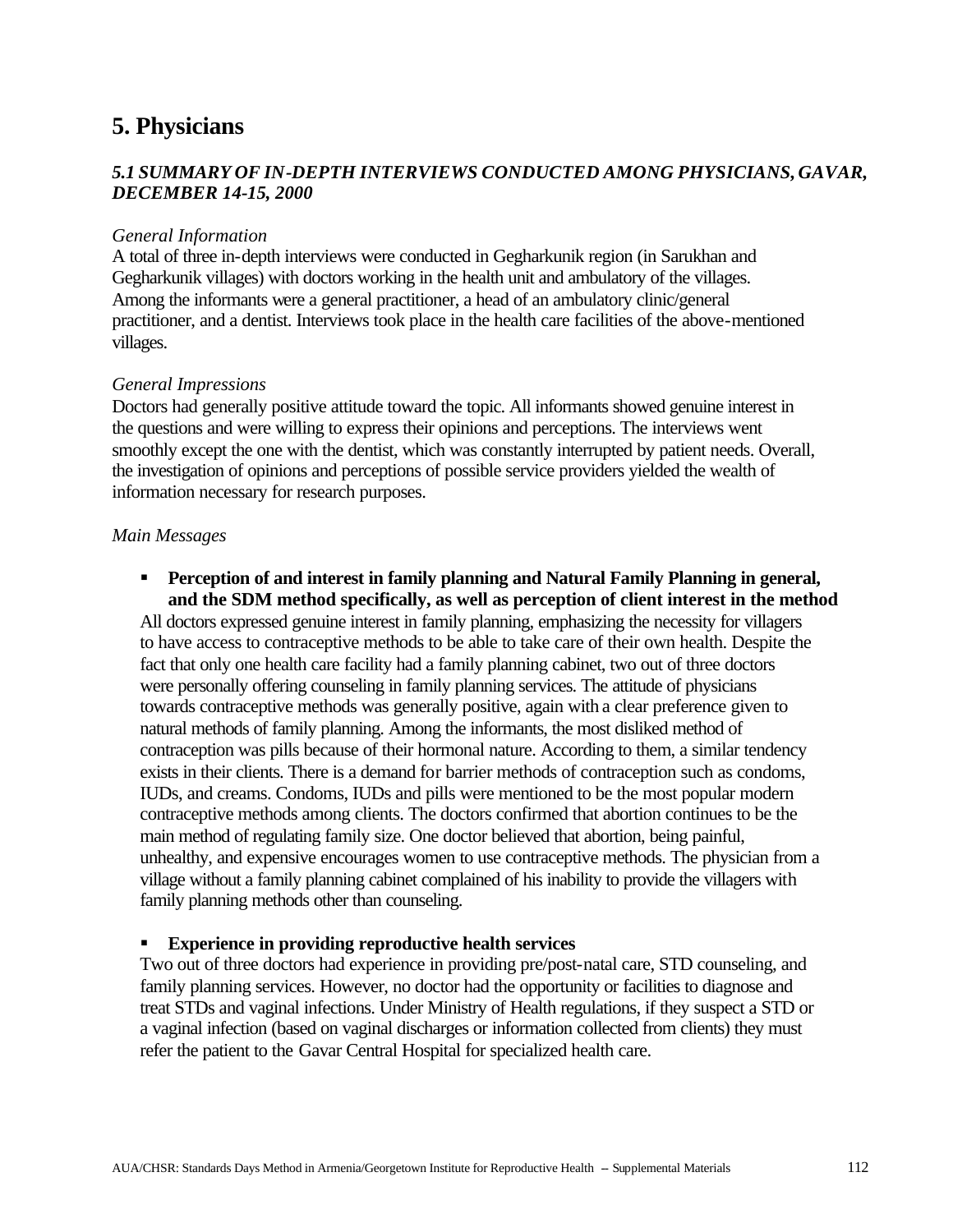#### ß **Knowledge about fertility (when during a woman's menstrual cycle she is most likely to become pregnant)**

All doctors were well aware of the fertile days of a woman's menstrual cycle. All had utilized the method sometime in their sexual life, with one doctor giving exceptional preference to it. Opinions of the doctors of women's knowledge about their fertile and infertile days differed. Two doctors believed that the majority of women in their communities do not have a clear idea about the days in their menstrual cycle when they are most likely to become pregnant. Only the doctor from the health unit with a family planning cabinet was sure that women do have that knowledge, though she was not quite confident in their ability to correctly define the day of ovulation. Two doctors reported that there are women who either mark the days of menstrual cycle on a calendar or memorize them. In most cases though, this is not used as a method of pregnancy prevention but of indicating pregnancy.

### ß **Practices of periodic abstinence**

According to the informants, periodic abstinence is not a widespread practice among people in these communities. It was noted that only men "who have even a little understanding" and women who have gone through multiple abortions would prefer to abstain from sex on "dangerous days". Most men practice either withdrawal or condoms to prevent an unwanted pregnancy.

#### **Influence of religion on sexual practices and family planning**

Again, religion was not mentioned to be a factor that influences sexual practices and family planning. However there are some groups of people with conservative views, who are against any contraception, especially artificial methods.

### ß **Women's sexual autonomy**

Despite the fact that none of the doctors openly mentioned a man's 'command role' in a family, it was noted that a wife generally demurs to her husband's desire to have sex and use condoms.

### ß **Male participation in family planning**

The doctors mentioned that the percent of men who apply for family planning services is very small, though they were noticed to be comparatively active in asking for condoms and even other methods of contraception. The doctors were unanimous in their desire to see men involved in the selection of a family planning method. Only one doctor was confident that couples do communicate about sexual issues and family planning. However, all doctors believed that men should be present in the training for usage of SDM in order for them to be more aware of reproductive health issues.

### ß **Feasibility of incorporating the SDM into existing programs/services**

The doctors expressed readiness to cooperate with the introduction of the SDM in the Ghegharkunik region. All informants agreed that nurses could successfully offer the SDM to clients. Either individual discussions at people's houses or individual or group discussions in health care facilities were considered to be appropriate places and conditions for teaching the method. Again, no preference was given to group discussions or individual consultations, emphasizing the necessity of both approaches.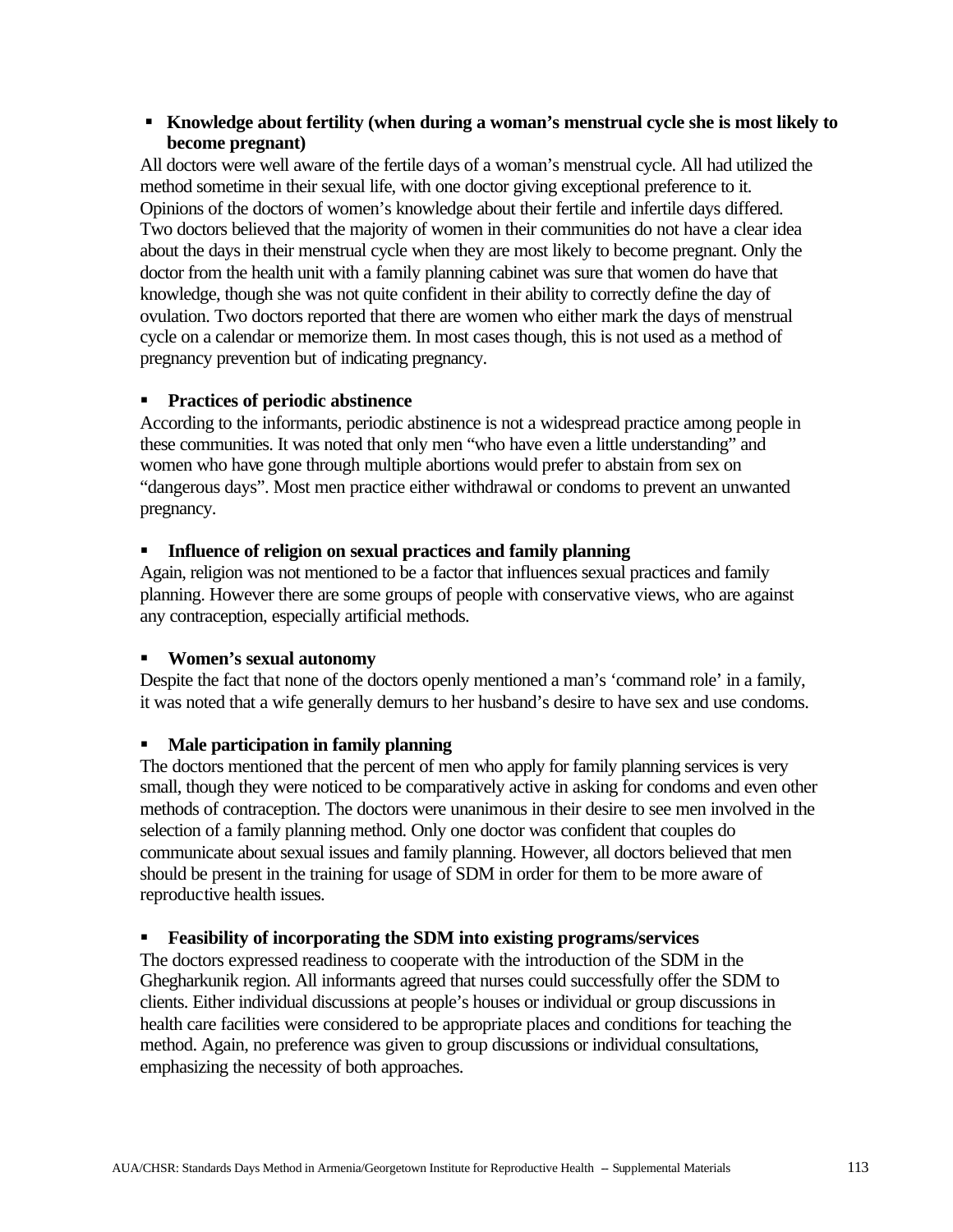It is worthy to note that additional funds will be required to cover expenses for heating, transportation, and refreshments.

**Interest in and commitment to offering a new method of Natural Family Planning, including ability to counsel clients**

Two doctors were ready to offer the SDM and all of them believed that the method would be well accepted by women and the communities. It should be mentioned that compensation for their work was considered necessary for doctors' commitment to the project. They felt that their nurses are well prepared to provide appropriate counseling and teaching. Along with necklaces, calendars and research protocols, literature review and statistics on the effectiveness of the SDM method in preventing pregnancy were requested.

**Perceived feasibility of identifying a minimum of 80-100 clients over a period of 2-3 months (given the eligibility criteria detailed in the study protocol)**

Only one doctor felt it was feasible for him to recruit up to 200 women interested in the method. Another doctor agreed to recruit only a few women until she is confident of the effectiveness of the method.

#### **Anticipated problems/difficulties in providing the method**

As with the nurses, the most important difficulty mentioned by doctors was the large number of women with irregular menstrual cycles. Also, in communities with family planning cabinets doctors felt women may prefer to use the more effective modern methods of contraception. As previously mentioned, heating, transportation costs and salaries are necessary for quality work. Other possible obstacles could be the inability of women to use the method correctly or monthly fluctuations in otherwise normal menstrual cycles. Moreover, poor access of some villagers to condoms or unwillingness of husbands to use them during "fertile" days may pose additional problems in providing and using the method.

#### ß **STD incidence/prevalence**

According to the informants, currently there is a low prevalence of STDs in their communities.

**• Other factors which could potentially interfere with successful use of the method (violence against women; alcohol abuse, etc.)**

As with nurses, the doctors mentioned that although there is no salient alcohol abuse in their communities. Drunken husbands do insist on having sexual intercourse despite the wife's desire.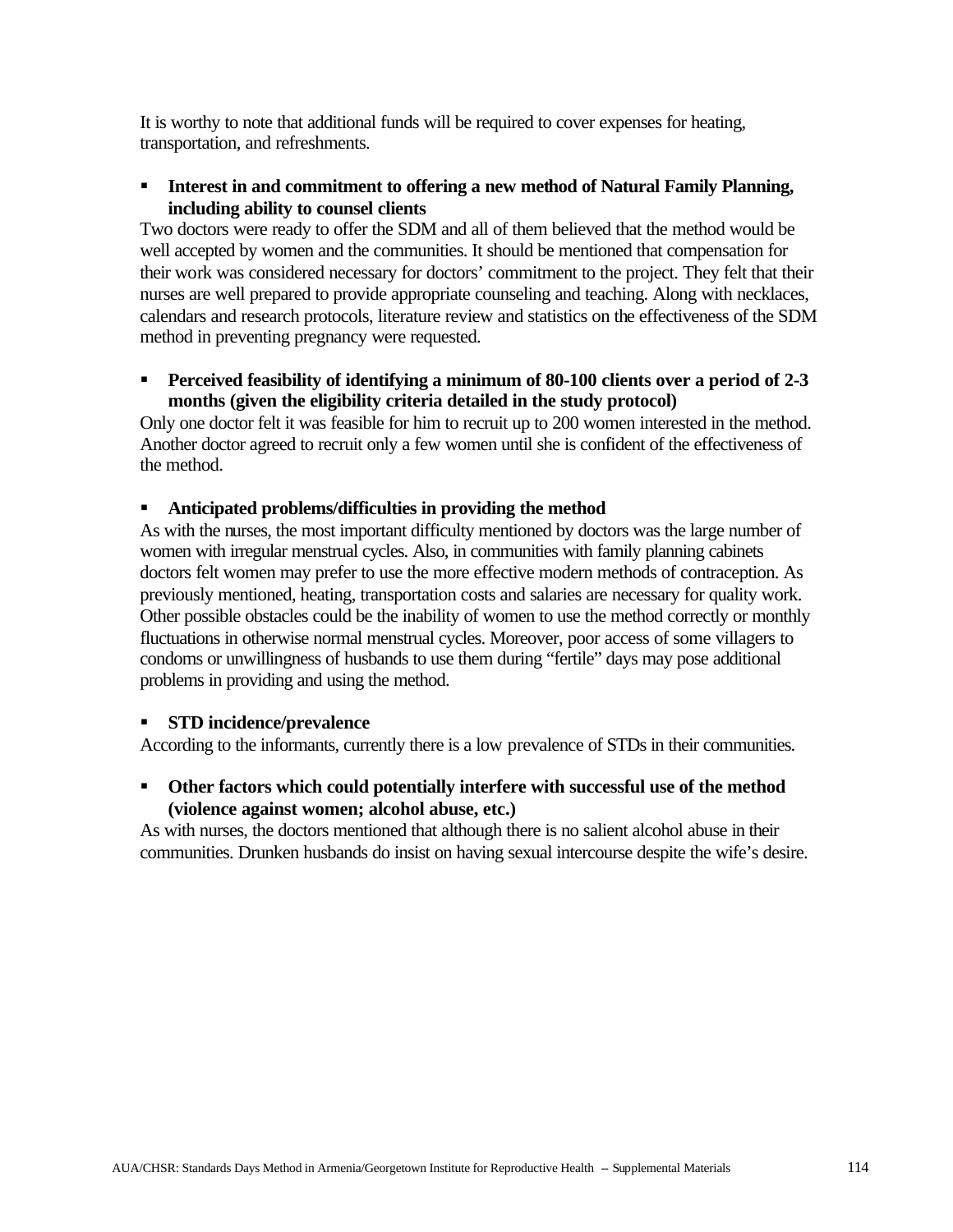#### *5.2 TRANSCRIPTS*

### **TRANSCRIPT OF IN-DEPTH INTERVIEW WITH A PHYSICIAN IN SARUKHAN VILLAGE (1)**

**Focus:** Physician/head of ambulatory (female) **Date:** December 15, 2000 **Place:** Sarukhan village, Gegharkunik region, Armenia **Location:** Ambulatory **Time:** 10:00 a.m. – 11:05 a.m. **Interviewer:** Gayane Ghukasyan **Observer:** Yelena Amirkhanyan

### **Diagram of the setting**



#### **A. REPRODUCTIVE HEALTH SERVICES**

#### **1.** *Is there any type of reproductive health education offered in this community?*

We conducted a series of lectures on that topic with adolescents in the schools. The lectures were conducted in 3 schools in Sarukhan village, and in one school per Ghegharkunik and Lanjakhpur villages. The main topics included hygiene, anatomy and physiology of reproductive organs, as well as basic information on family planning and contraceptives was provided. Our main focus was STDs since we have specific conditions in our region; our boys leave the village for other countries after graduation from the school and come back with different infections. Thanks to God there were not serious infections detected – only gonorrhea and syphilis. However, there is big possibility of getting HIV/AIDS as well. That is why we pay close attention to sexual education of our adolescents.

You know there was one case when a son of my close friend has got a STD. I felt myself guilty since did not warn him about use of condoms when he was leaving for Russia. That is why now I feel myself responsible for giving lectures to adolescents before they will get any infection. I should say that adolescents really like the lectures and constantly ask for additional series of lectures.

In addition, since family planning methods were new for our community we have conducted discussions with different group of people including male, female, as well as teachers. In our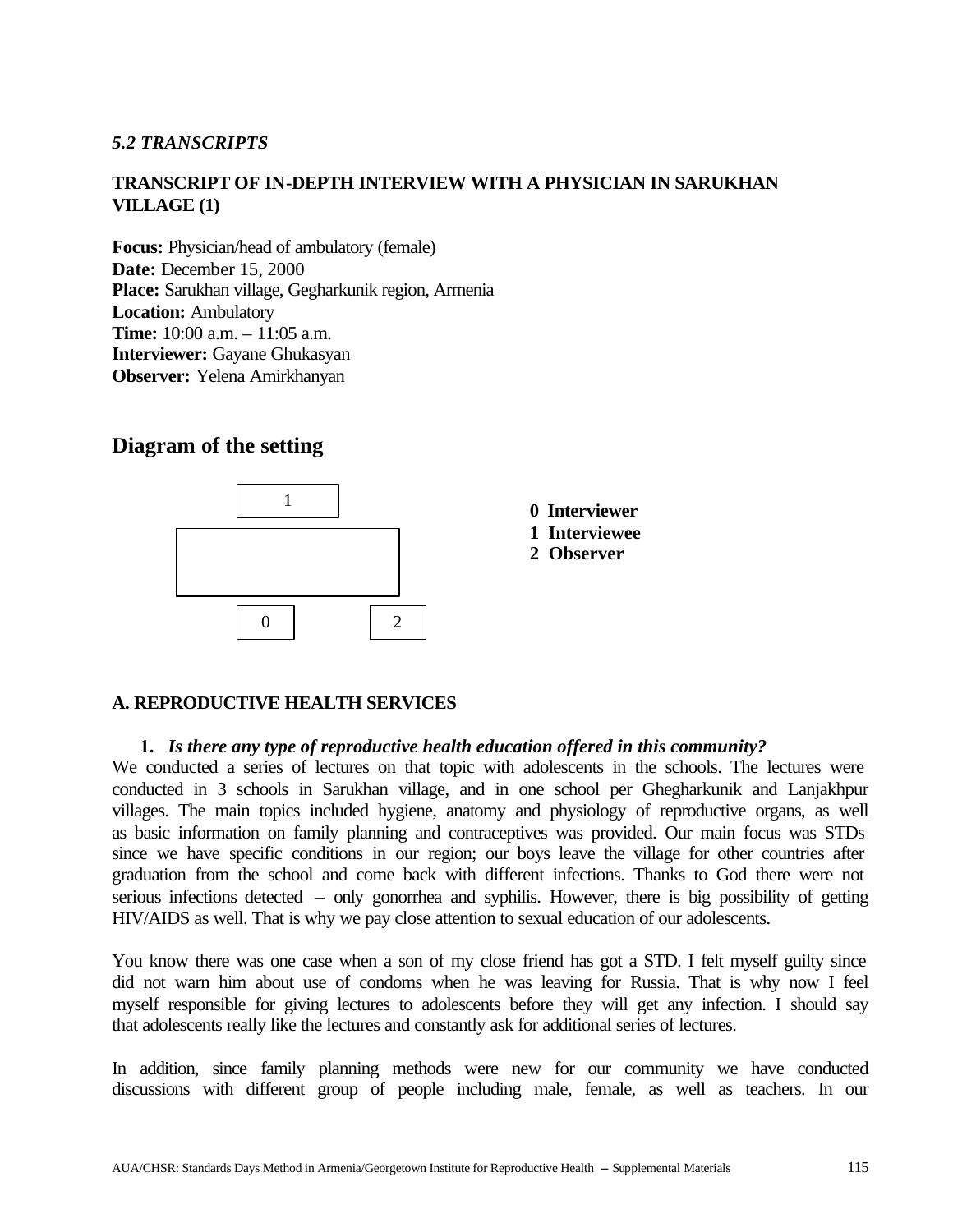community there are 3,500 women of reproductive age from which 2,000 women use family planning methods. We provide them individual consultations on methods, explain advantages and side effects of each method, and offer the method best suitable for them.

### **2.** *Do you have any way to follow up your patients?*

Yes, of course.

### *How do you do that?*

If there is a necessity for a doctor to do an active visit, a doctor visits a patient at home. However, I should mention that now it is a little bit difficult for a doctor to visit a patient at home due to problems with transportation. Patients visit the clinic by themselves if able or contact us by telephone. In addition, nurses also visit patients.

### *3. Does your ambulatory care unit offer the following services:*

### **a.** *Prenatal care?*

Yes.

**b.** *Postnatal care?*

Yes.

*c. Information and counselling about STDs?* 

Yes.

### *d. STD diagnosis?*

No, we do not diagnose STDs here.

### *Do you refer patients for these services?*

We collect necessary information from a patient on all possible risk factors and if there is any suspicion regarding possible infection we send the patient to Gavar's hospital.

### *e. STD treatment?*

No, we do not provide treatment by ourselves. It is strictly prohibited. According to the circulars from a Chief Gynecologist of the Republic of Armenia there are enough highly qualified gynecologists in the country who can serve all patients in that sphere. I agree that each specialist should be responsible for his own sphere. So, appropriate specialists in Gavar treat all patients from our village.

### **f.** *Family/women health services?*

Yes, of course.

### *4. Do you personally offer counselling in family/women health services?*

Yes. We conducted a huge work with our community in that sphere and if you will talk to people from our village and people from, for example, Gandzak village, you will notice huge difference in awareness between these two villages.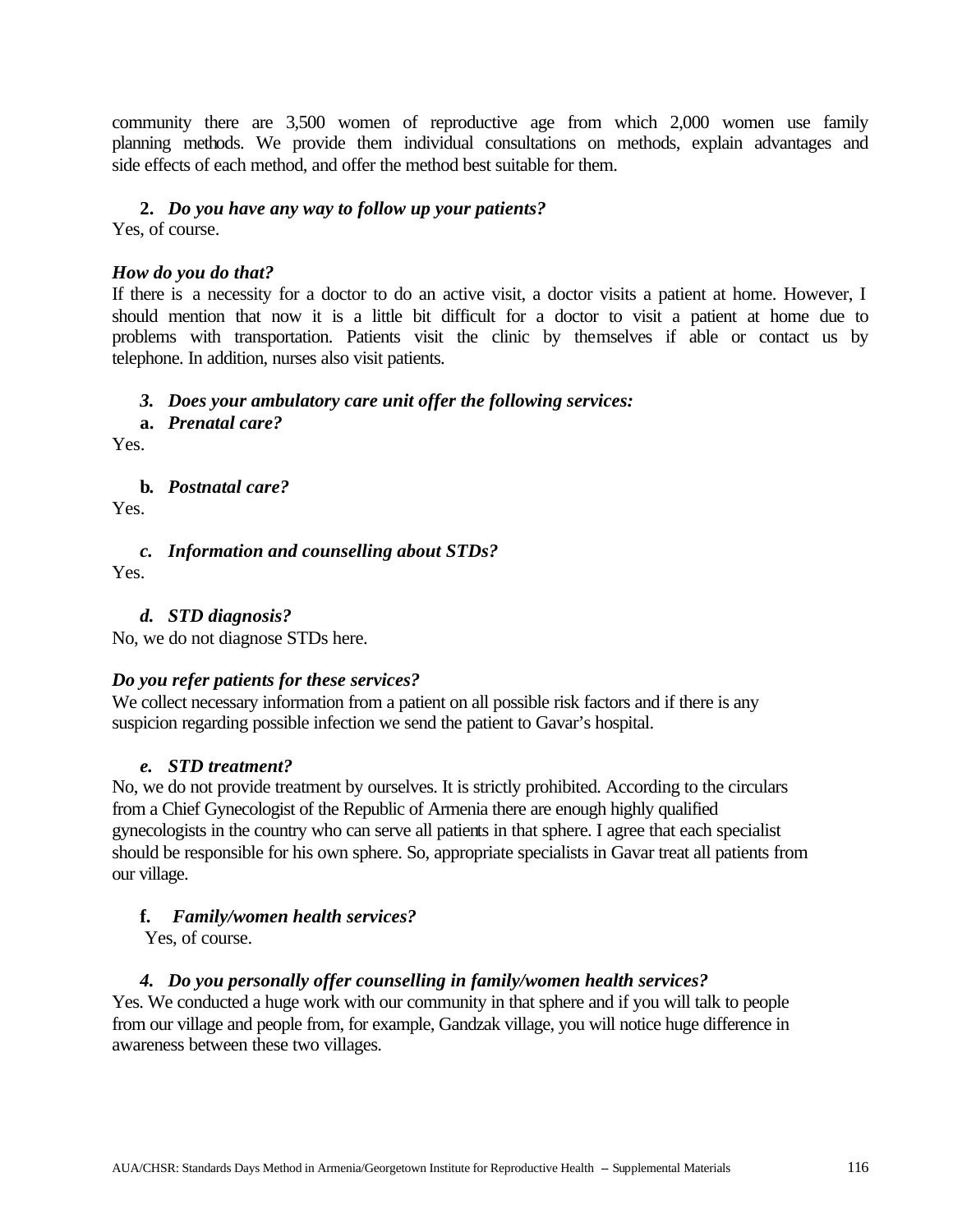#### *Who else offers family/women health counselling in your clinic?*

Our physicians and nurses participated in a training, which was organized based on Copenhagen program. In addition, our nurses were present on the training conducted by Save the Children office here in Gavar. Nurses from our family planning cabinet also provide detailed counseling. Also teachers from Lanjakhpyur village were present on the training. I was really surprised by the quality of seminars conducted by teachers for Lanjakhpyur community. Teachers were as good lecturers as our nurses and physicians. The seminars were organized very well, people were really interested in topics presented and asked a lot of questions.

#### *5. In which methods are clients counselled?*

We provide counselling on hormonal pills, Depo-Provera injections, condoms, IUDs, vasectomy, and natural methods.

#### *6. Which methods are most frequently requested?*

Pills and condoms are most frequently requested. Especially, Regividon is good since women do not experience side effects and use it without any problem. I should also mention IUDs as common method used. However, women should go to Gavar's specialist to insert it.

#### *7. Are there typical types of contraceptive methods' users in this community, or are they all pretty similar? Please describe the profiles of your typical family health service clients (age, parity, how far from clinic she lives, how she gets there, etc.)*

We have different clients of all ages. However, we give specific contraceptives to women of each age group. For example, we do not provide pills to women over 37. Our clients are mostly women. Men ask specifically for condoms but their percent is really small.

#### *How far from clinic they live, how they get here?*

Regardless the distance we serve women and men both from our village and from close villages (Lanjakhpyur, Gandzak, and Gegharkunik). These villages are really close to each other and the connections are close so it is not a problem for villagers to get here.

#### *8. How do couples here decide whether to use contraceptive methods and which method to use?*

In general, couples prefer to have 2 children in the first two-three years of marriage. If a couple has only one child I do not offer them a contraceptive method since I have a fear that hormonal pills may harm (though, according o literature and experts they should not). I suggest them to have the second child and then refer to contraceptives.

#### *When they decide to use a contraceptive, who decides to use a method?*

In general, a woman decides on a method. Sometimes husbands come here to ask for a method, and sometimes mothers-in-law ask for methods (those who really concerned with the health of their daughters-in law)

#### *9. What contraceptive methods are most commonly used in this community?*

Pills – Regividon is used more. Ovidon is not as preferred as Regividon since women experienced side effects. Depo-Provera is not used frequently since there were registered three cases of ample bleeding after injections. In addition, their dates are expired. Also shampoos were commonly used; now we do not have any.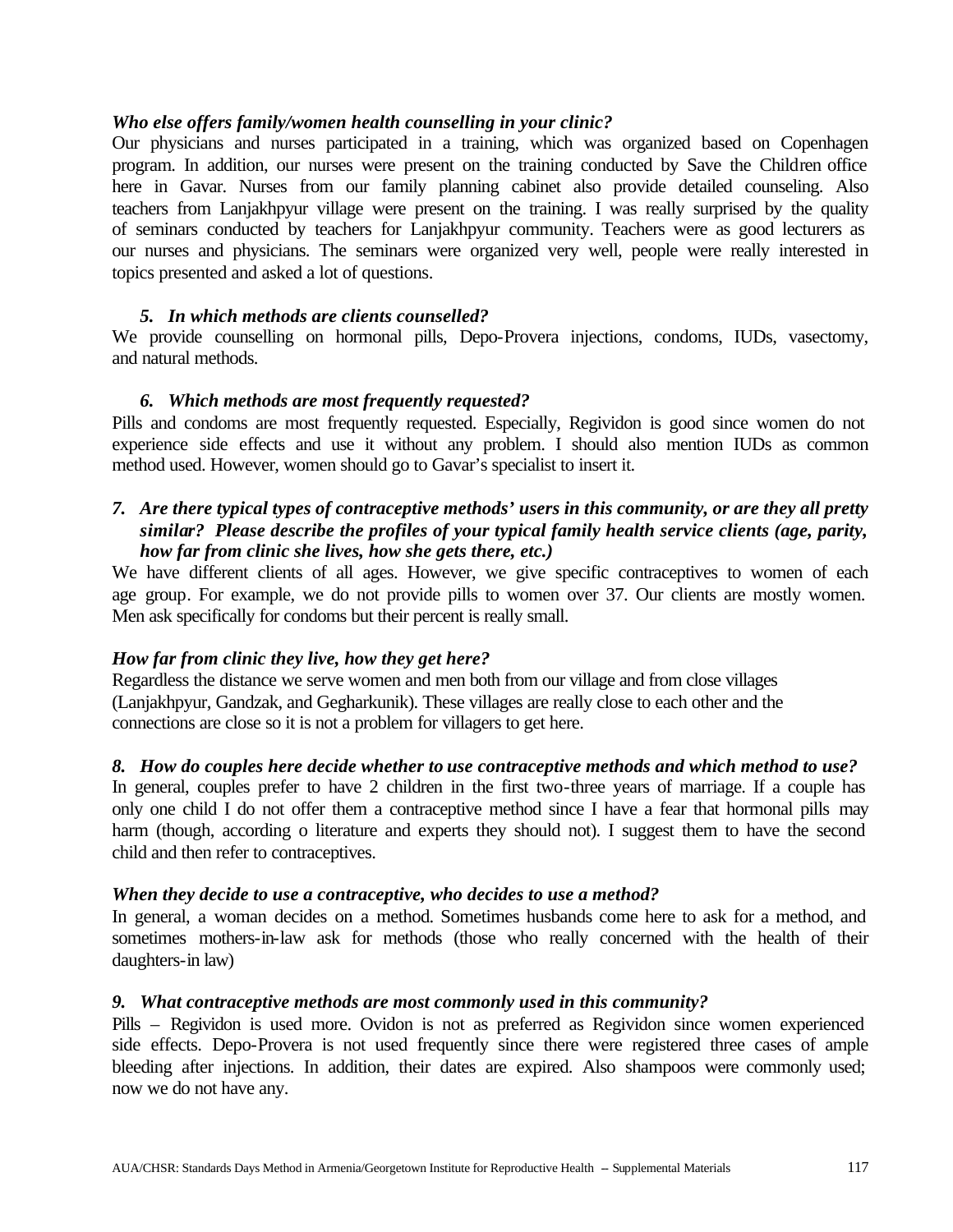#### *10. Do financial conditions affect the decisions regarding the usage of methods to prevent pregnancies?*

Now there are no such problems since we distribute contraceptives free of charge. However, as soon as the supplies will end, it would become a problem to acquire a method preferred.

#### *11. Have you had any problems in providing couples with contraceptive methods?*

Of course there were problems. There were people who did not believe that after taking a contraceptive in, pregnancy would not occur. Also, people were afraid of hormonal pills – whether side effects or further consequences are possible. We explain them that pills have anti-inflammation character and they decrease a risk of breast cancer. Our professional experience and the respect we have gained during many years of working here make people to believe in advantages of contraceptive methods.

#### *12. Do you think that couples here abstain from sex to avoid pregnancy?*

Before availability of contraceptive methods abstinence was widely practised. Mostly women who have done many abortions prefer to abstain from sex. I should say that withdrawal is more widespread, though.

#### *13. How do they decide when to abstain from sex?*

People count fertile and not fertile days - it is common here.

#### *How effective is this in preventing pregnancy?*

Sometimes mistakes occur, since they cannot decide the day of ovulation correctly. I usually suggest to take a rectal temperature and, thus, to decide the day of ovulation. It is very effective method and I used that method for a long time.

#### **B. OPINIONS ABOUT CONTRACEPTIVE METHODS**

#### *Now let's talk about your opinions and perception about contraceptive methods.*

#### *14. What do you think about modern/artificial contraceptive methods?*

I do not like modern contraceptive methods.

#### *Why?*

Natural methods are more convenient. Though I should say that it depends on a person. Each person should decide for himself on the most appropriate method. For example, for students IUD is very convenient. For those who already completed their reproductive function – hormonal pills are fine. For newly married couple I would suggest using natural methods.

#### *15. What about natural contraceptive methods?*

I have positive attitude toward natural methods.

#### *Why?*

Whatever is physiologically natural it is also coherent with human body.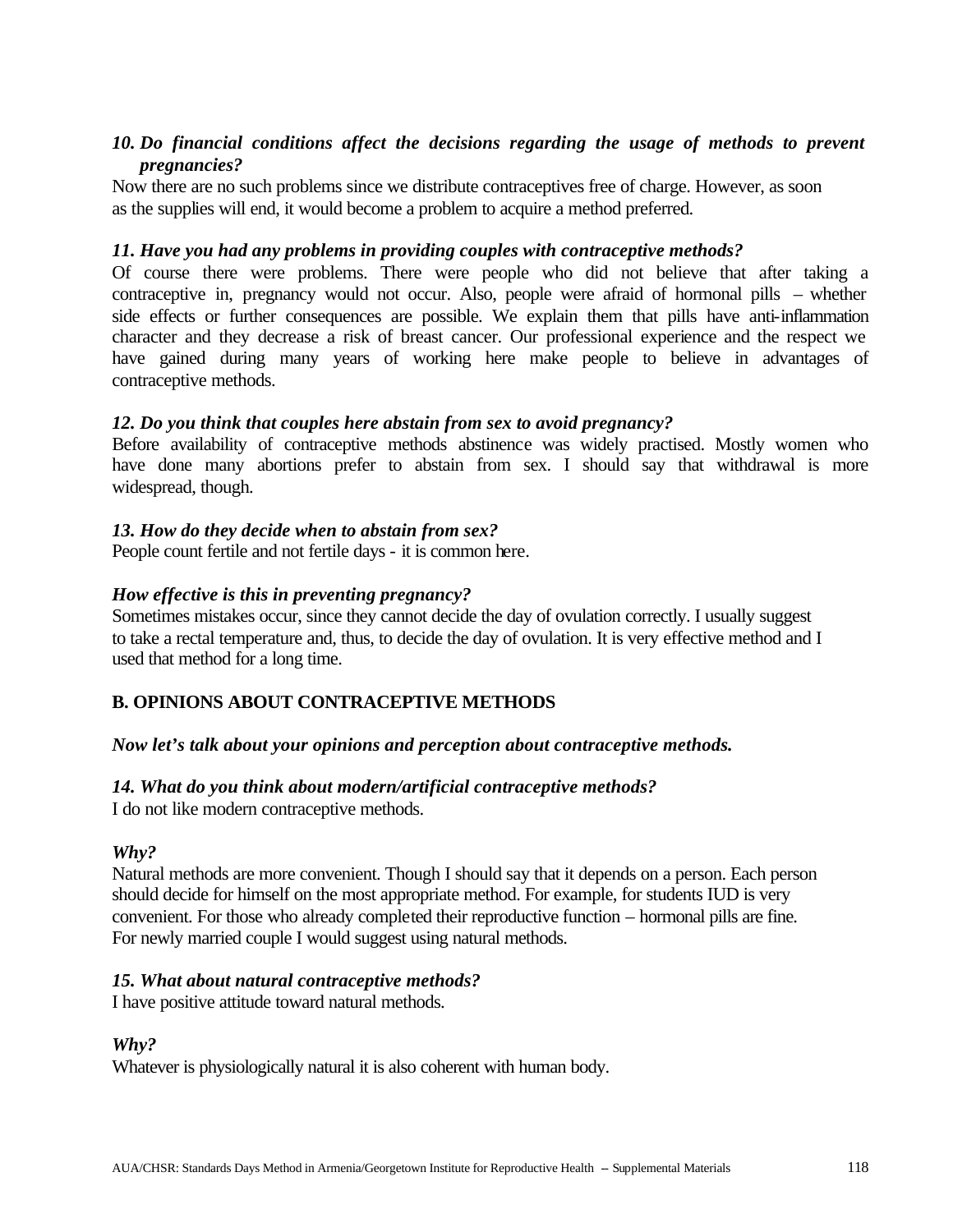#### *16. In your opinion, how important is it for people to have access to contraceptive methods?*

I think that it is very important. It is necessary to provide more information to people through TV, newspapers, it is necessary to continue to explain people all pros and cons of contraceptive methods in order for them to have right understanding of what they are for. Now people misunderstood the term "family planning". They thought that it means to stop the natural growth of the population.

I think it is very important for people to know about contraceptive methods in order not to have "mistakenly" born children. Look at the eyes of children from children houses - what is their fault that parents left them? All these children are the result of a "wrong love".

In addition, if contraceptives are not accessible women lay in a bed with a fear of getting pregnant each night. That is why nervousness and other problems are so common in our women.

#### *17. How important is it that couples have access to other contraceptive methods?*

If explained correctly how to use natural methods, its essence, it would be really nice method for couples to use. 60% of our villagers have higher education and they are able to follow the explanations on the method. They would accept it if the method would be correctly taught.

#### *18. Are contraceptive methods readily available here?*

Yes, we have family planning cabinet here and contraceptives are available free of charge. [Supplies were provided by UNFPA]

#### *Is there much demand for family planning services?*

There is a demand for family planning and we are able to satisfy that demand until we have the supplies.

#### *What is the general attitude towards contraceptive methods (natural and modern) in your community? Are there people or groups, who are against it?*

There are special groups of people who have stabile mentality. Whatever you explain to them they do not listen to you and do not change their opinion. Their argument is like, "Our grand mothers did not use contraceptives and they were fine with that. They had 5-6 children and it was great. Why should we use contraceptives?"

#### *Who are those people?*

You know their age is different and they belong to different social groups. For example, how surprising it maybe, we have one doctor who is against family planning. He motivates it with the harm of hormonal pills. However, there is an 83-year-old man in our community (former director of the school) who being against the family planning in the beginning changed his mind after I gave brochures on family planning to his grandchildren. He read the brochures and came in saying, "This is great. I did know about all these methods before. Me and my wife had real problems with spacing births etc.". [He has 5 children].

#### *19. How does the availability of abortion effect people's attitudes toward contraceptive methods?*

Women apply for abortion though we explain the harm of abortion, its consequences. However, there are many women in this village who relay on abortion to space their births.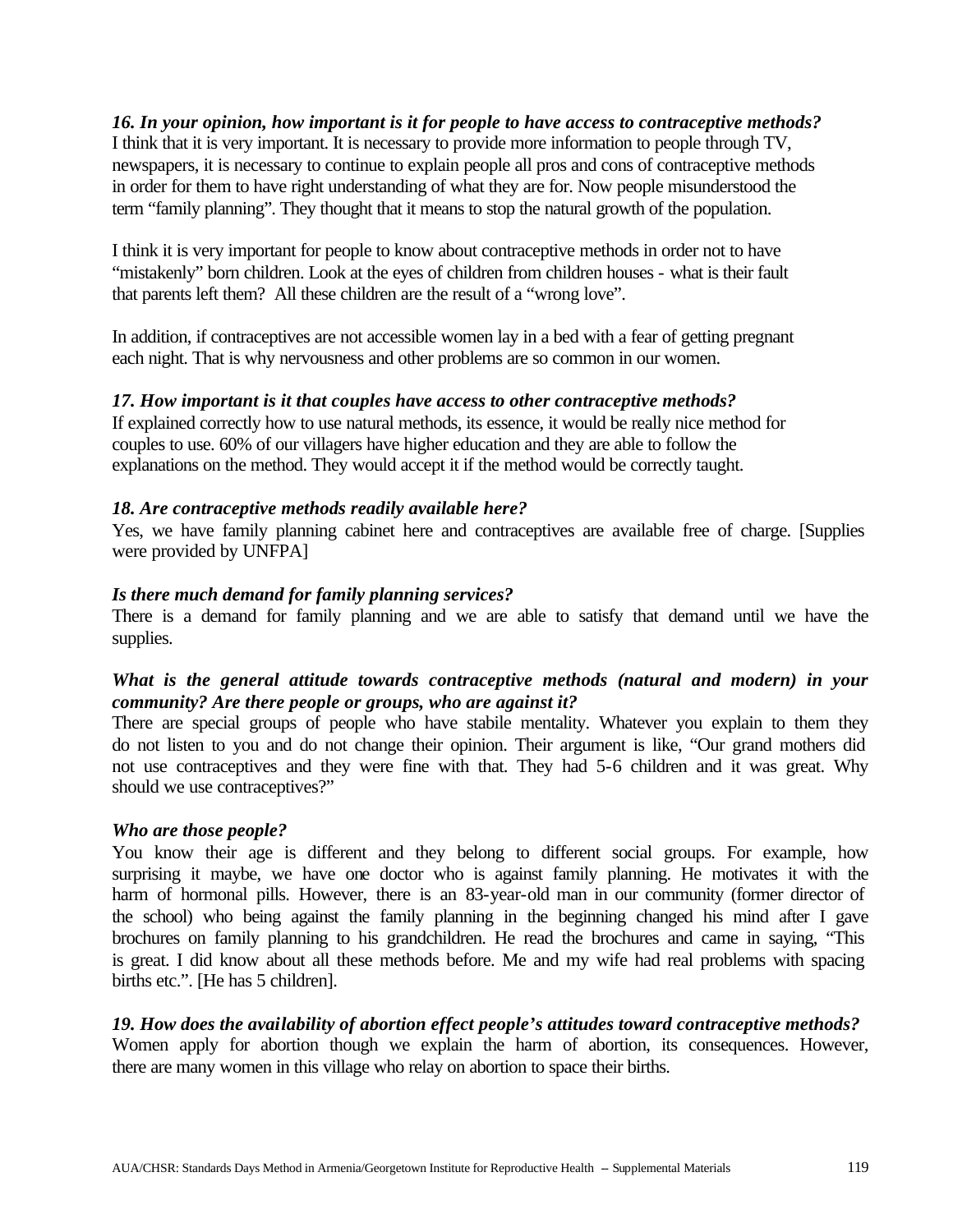#### **C. VAGINAL INFECTIONS AND SEXUALLY TRANSMITTED DISEASES (STDs)**

#### *I would like to explore another important health issue with you – that of vaginal infections and STDs.*

#### *20. How frequently do vaginal infections occur in this community?*

In the past vaginal infections were widespread since men were absent from their homes for long period and upon return they "were bringing" infections home. Now wives leave with their husbands and a number of vaginal infections decreased. I even discussed this issue with the gynecologist trying to clarify whether women apply directly to her for vaginal infections. However, she confirmed that vaginal infections are rare now.

#### *21. How often do you detect/ diagnose women with vaginal infections?*

Very rare. I do not have statistics available to say for sure.

#### *22. Which infections are the most common?*

If inflammatory diseases are even observed, it is a consequence of abortions. Chlamydia and trichomona, and yeast infections are maybe the most common if any.

#### *23. Does your clinic have the capacity to diagnose vaginal infections?*   $N<sub>0</sub>$

#### *24. How do you recognize this infection?*

Based on a discharge – its colour. If there is any suspicion for a vaginal infection we send a patient to Gavar's specialist. We do not diagnose infections here.

#### **25.** *How common are STDs among men here?*

I cannot say for sure. Men apply directly to a specialist for that problem.

#### *26. Do you offer services to diagnose STDs in men? [Question was omitted since they do not diagnose STDs in men]*

*27. Do you offer treatment for men with STDs?*

*[Question was omitted since they do not diagnose STDs in men]*

*28. How often do men come for services?* I do not know.

#### *29. Do the medications available at your health centre include medicines for treating vaginal infections?*

In the past we have Clotrimazol but now we do not have it since we did not order.

#### *30. Do they include medicines for treating STDs in men?*

We do not have medicines for treating STDs in men.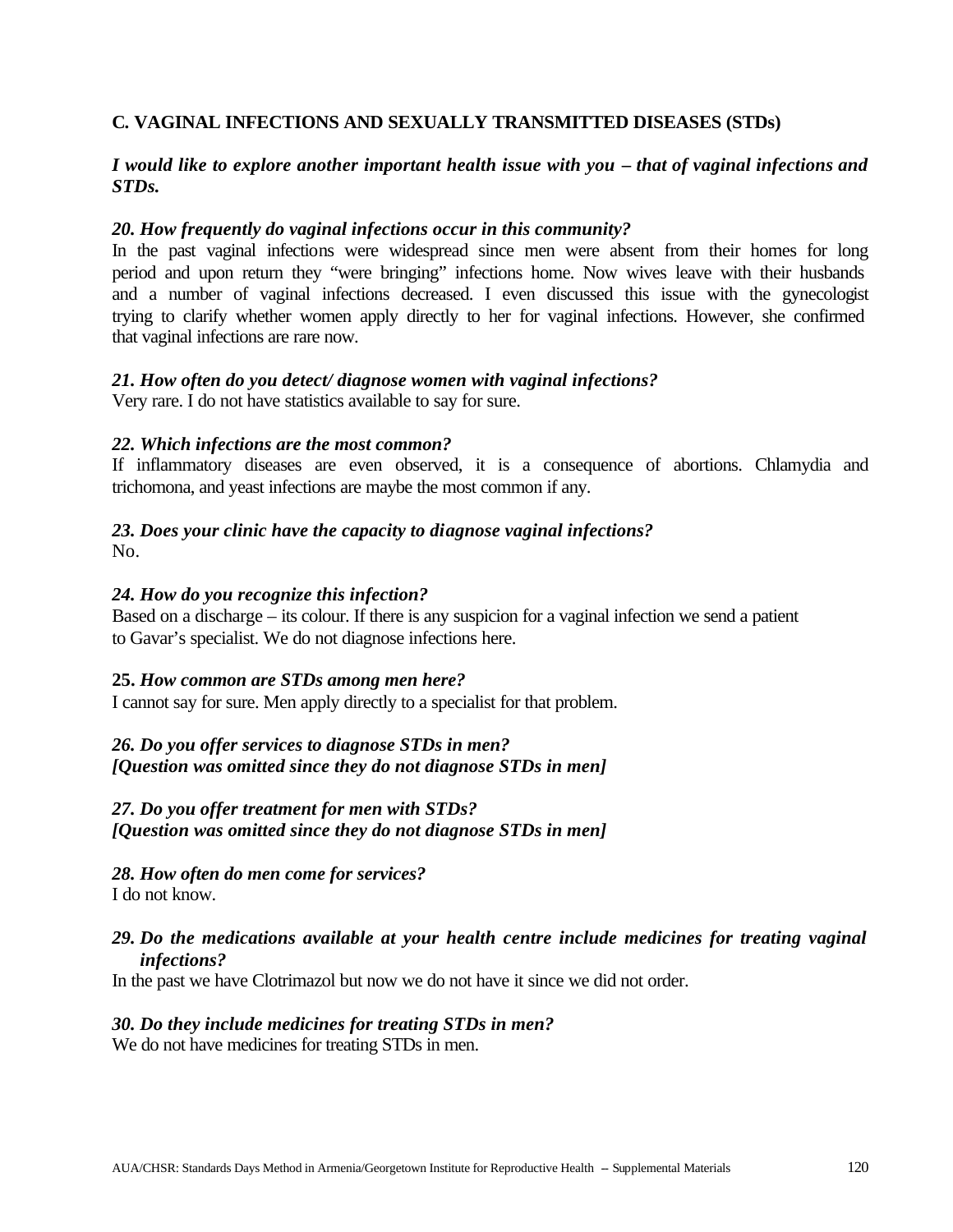#### *31. Are these medications available in pharmacies?*

Yes, these medications are available in pharmacies here.

### *Do you think your patients could buy these medicines if they needed them?*

If it is necessary for them – they will buy.

#### **D. THE MENSTRUAL CYCLE**

#### *32. Do you think that women here know when in their cycle they are most likely to conceive if they have unprotected intercourse?*

Yes, they know.

#### *What days do they consider to be "safe"?*

There maybe couple of women who do not know about safe days but majority knows that days in the middle of their cycle are "dangerous".

#### *33. Are there many women here with irregular cycles?*

Yes I have observed women with irregular cycles. Usually I send them to Yerevan, to a specialist.

#### *34. Do women here keep track of their menstrual cycles?*

Women mostly remember days, they do not mark them in the calendar.

#### *Why do they do this? Do they use it as a method of preventing pregnancies?*

They keep track of their menstrual cycle mostly to make sure that their cycles are regular, not as a method for preventing pregnancy.

However, there are women who use it for making sure that they are not pregnant.

*Can you describe how it is done? Do you think it is done correctly?* 

I should say that women here mostly use pregnancy tests to check whether they are pregnant or not. At first we trained them in how to use the test. Now they all are well aware and acquire tests from pharmacies.

#### *35. Do couples here communicate about things like that?*

Yes, they discuss these issues a lot. Husbands even come in to the clinic to take contraceptives for their wives.

#### **E. ALCOHOLISM AND VIOLENCE**

#### *Another health problem I would like to discuss with you is that of alcoholism and violence.*

#### *36. Is alcoholism very common in this area?*  I think yes.

#### *How prevalent is this?* Many use alcohol.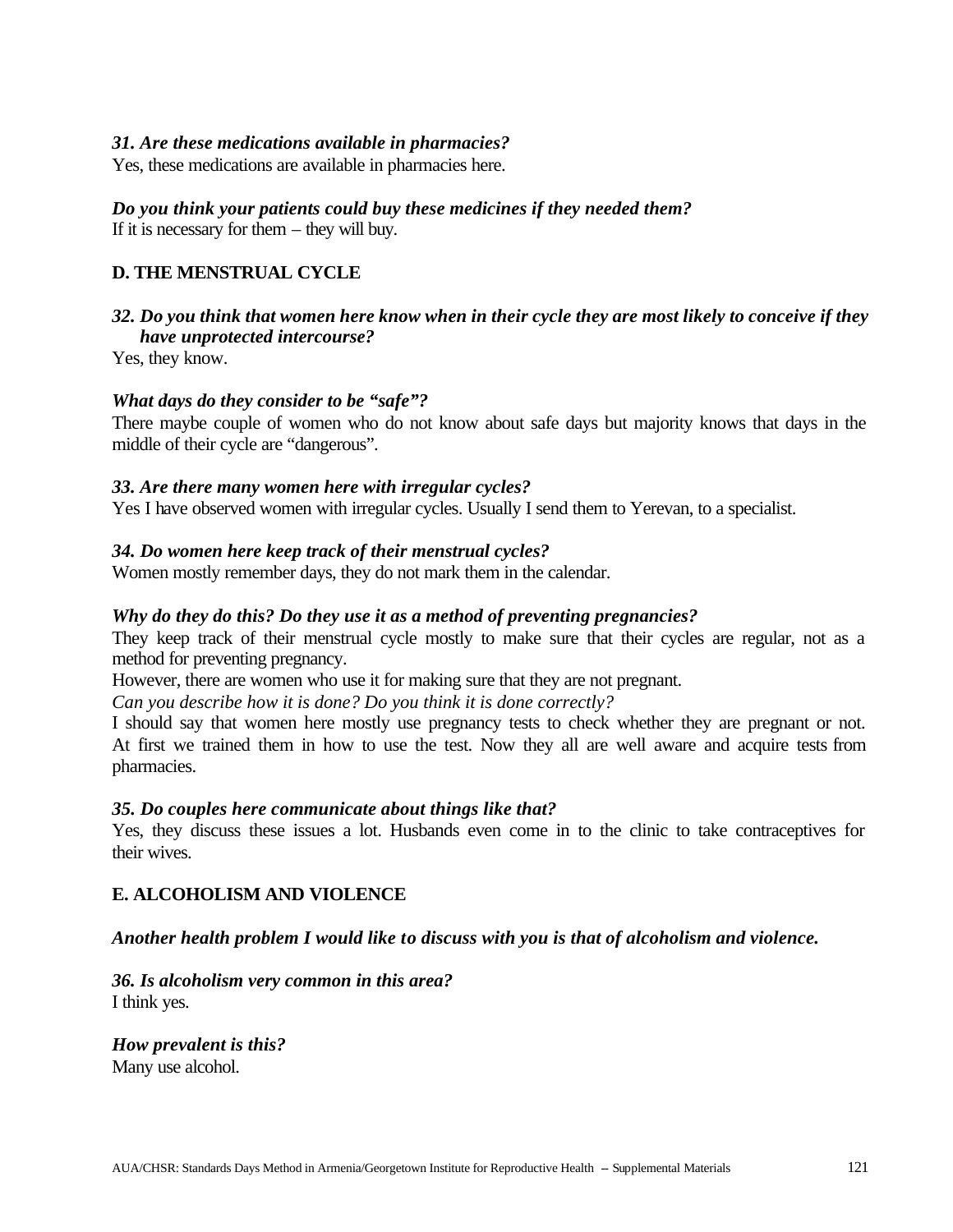*37. Do you think that alcoholism interferes with sexual relations and family planning use?*  No, because mostly older men abuse alcohol, not young men.

#### *38. How common is violence against women in this area?*

There is no violence against women.

*39. Do you think it affects sexual relations and family planning use?* 

No, I do not think so.

### **F. THE STANDARD DAYS METHOD**

*[The method was explained using the IRH materials. The interviewee was aware of the method since he was introduced with the method in the past. In addition, he was firmly asking for the necklace for his own use.]*

#### **40.** *What do you think of this method?*

I think if this method would be available here, it would be great. *Why?*

It does not require financial expenses and it does not cause physiological change in the body. The only negative side is that it would not be appropriate for all women. Those with irregular cycles cannot use it.

#### *41. Do you think it could be used effectively to space pregnancies?*

 Only in a case if cycles are regular, if women move the rubber ring every day, do not forget to keep tack of the days, and if husbands would agree to take a risk on it (since there is a risk of getting pregnant while using this method).

#### *42. Do you think that this method would be easy or difficult for your clients to use?*

I think it would be easy for couples to use the method. There would not be problems with that.

#### *Would partner co-operation be possible?*

I think couples would agree to use this method if will know that it has 100% effectiveness.

#### *What you can say about the use of the necklace? Would it be easy?*

We will explain them everything in details.

*Would it be possible for couples to abstain from sex or use a condom during "white" days?* Yes, a husband would agree to use a condom.

#### *43. To what type of woman would you recommend this method?*

To woman having regular cycles, having possibility to collaborate with a husband on that.

#### *Which women do you think should not use this method?*

Women may prefer to use modern methods. We should talk to them; explain advantages and disadvantages of all methods in order for a woman to be able to decide.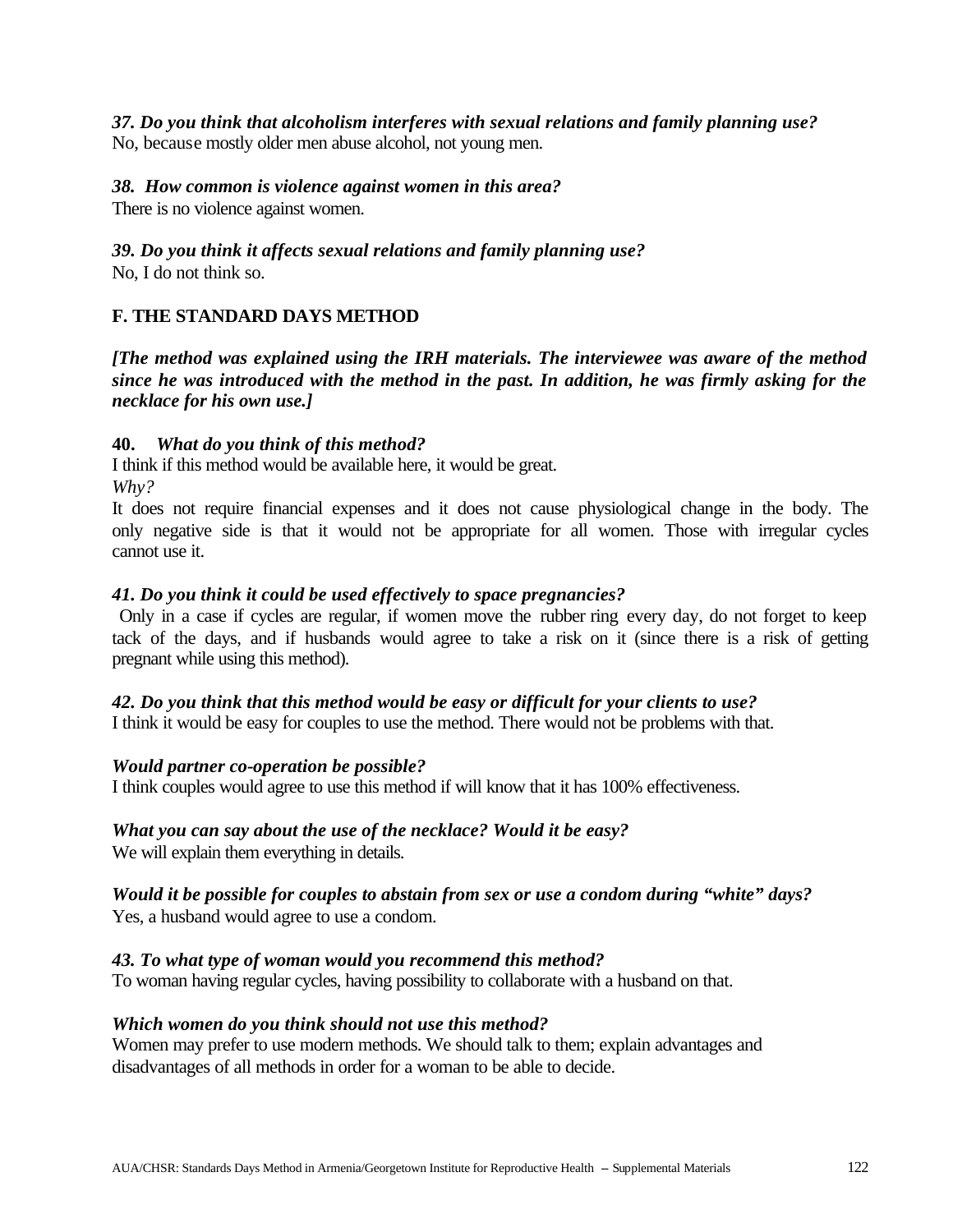#### *44. Do you think couples who use this method might encounter any problems? What problems?*

There maybe problems with using the method. They may not know their ovulation days. We should explain them how to decide on the day of ovulation. This is individual method; individual approach is necessary while offering this method.

# *45. How do you think the leaders of this community will respond to this method?*

Their reaction will be normal. There should not be a problem.

#### **G. FEASIBILITY**

#### **46.** *Do you think it would be possible for nurses in your ambulatory care unit to offer this method?*

Yes, there is no problem with that. Our nurses have a wealth of experience in communicating with the community.

#### *So, you do not see any problems?*

No, no.

### *47. Do you think that couples here will be interested in this method?*

Yes, they will be interested. It is a nice method.

#### *48. Would you like to offer this method?*

Yes, we are ready to do that work.

#### *Is there any problem that may hinder you to offer this method?*

No, I do not see any problems.

#### *For how long you did not receive a salary? Will it hinder you to offer this method?*

We did not receive salaries for a year and we are used to working without salary. That fact will not present an obstacle to fulfill our responsibility to give people right information.

#### *49. What difficulties do you think you might have in offering this method?*

I do not see any difficulties.

### *50. What type of support will you need to successfully offer this method?*

We will need the necklace itself.

#### *Anything else?*

No, I do not think so. Population willing to receive new information is available; health providers willing to explain the method to the population are also available.

#### *51. Who can help you to promote this method?*

I do not think that we will need help from anybody else. We have a huge army of well-prepared health providers.

#### *The role of providers in the strategic introduction study was explained using IRH materials.*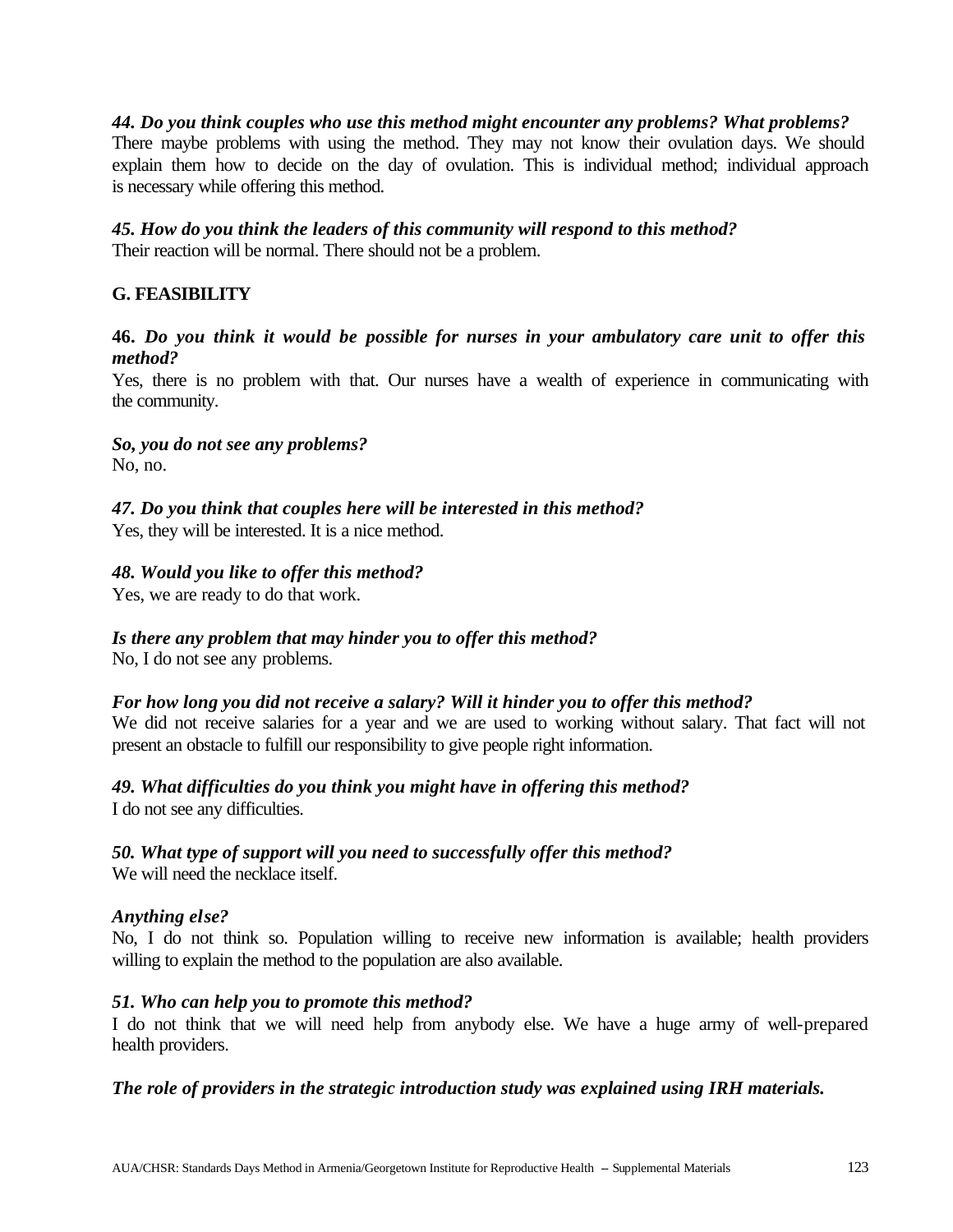#### **52.** *Could you help us recruit women who might be interested in using this method?*

Yes, I can help with that.

*How many women do you think you could be recruiting in a period of 2-3 months?*

Very few, since first I have to be sure that this method is effective in preventing pregnancy. So, first I should be sure in the method and then I can offer it to others.

#### *53. In your opinion, what would be the most effective way to teach this method in this community (in groups, individually, at home or in the ambulatory care unit)?*

I think it should be done on an individual basis. There should be provided individual discussions and explanations, cycles should be checked. It is possible to conduct it both in the ambulatory and at homes. Also there could be conducted group discussions to give a general understanding on the method.

#### *54. What materials do you think would be needed to teach this method?*

We will need the necklace. We will also need literature data on the percent of pregnancies with this method in order for us to believe in that method and to have a basis for offering and explaining it to the population.

In addition, we will need some budget to be able to find a place to gather people, to provide transportation and to heat the gathering place. If all these conditions will be available we will teach this method with a pleasure.

#### *55. Do you believe that men should participate in the training session?*

Yes, sure.

### *Why?*

Because it relates to a couple- both a husband and a wife should decide on a method to be used.

### *56. In this community, are there many married men who travel frequently and are absent from their homes for long stretches of time?*

Yes, there are many men absent from the village.

#### *How frequent is this?*

It has seasonal character – they are absent for spring and summer and are here for winter.

### **THANK YOU FOR YOUR PARTICIPATION**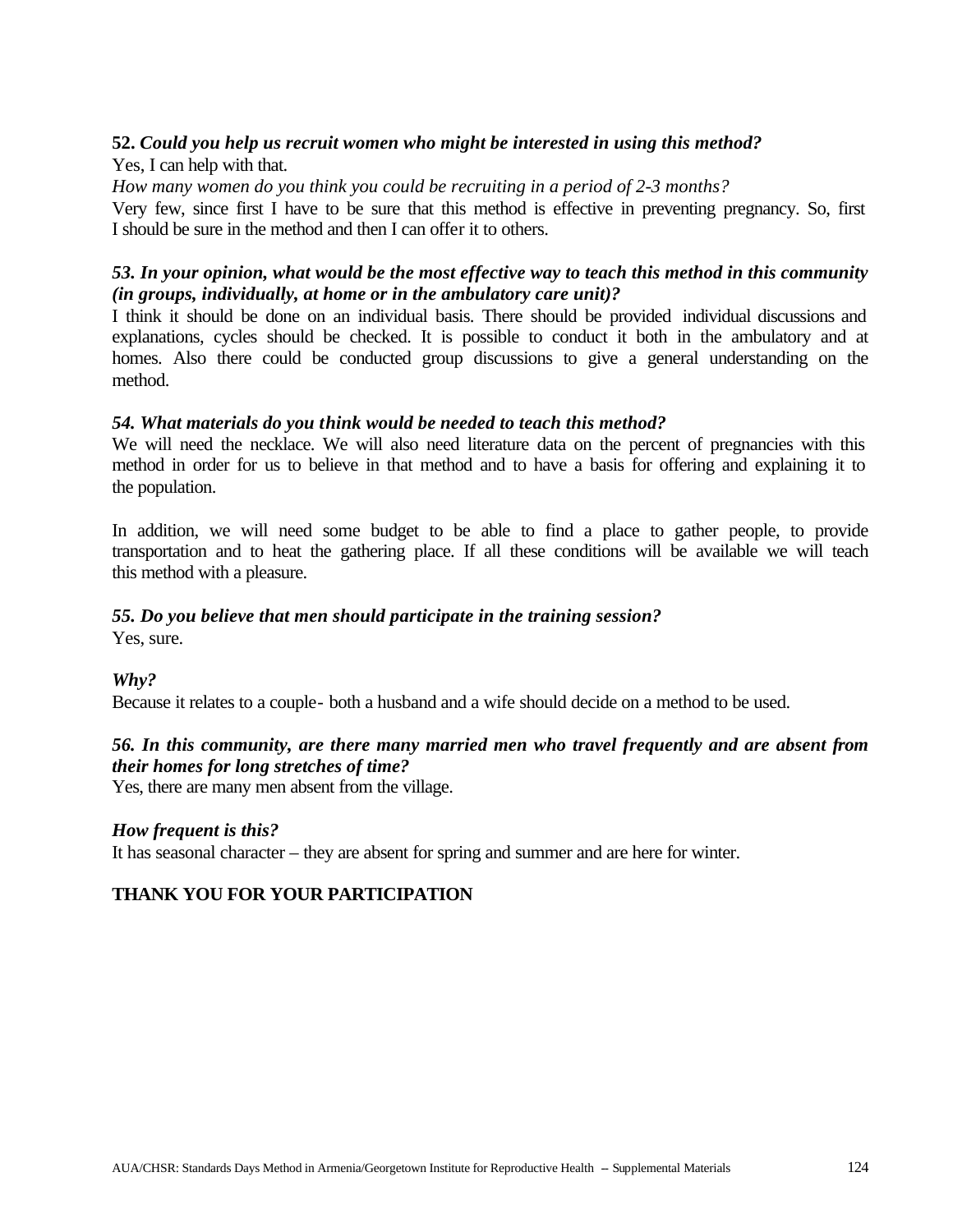#### **TRANSCRIPT OF IN-DEPTH INTERVIEW WITH A PHYSICIAN IN SARUKHAN VILLAGE (2)**

**Focus:** Dentist (male) **Date:** December 15, 2000 **Place:** Sarukhan village, Gegharkunik region, Armenia **Location:** Ambulatory **Time:** 12:20 p.m. –1:10 p.m. **Interviewer:** Gayane Ghukasyan **Observer:** Yelena Amirkhanyan

### **Diagram of the setting**



#### **A. REPRODUCTIVE HEALTH SERVICES**

#### *1. Is there any type of reproductive health education offered in this community?*

Yes, it is conducted in a form of elicitation activities and in a form of explanations since our population is not aware of these issues.

#### *2. Do you have any way to follow up your patients?*

You know I usually use a trick to have patients back to the clinic – I do not say patients that their treatment is finished in order for them to visit the clinic one more time. Otherwise they would not come. They do not want to visit the clinic extra time. What can  $I$  do  $-$  it is our reality.

#### *3. Does your ambulatory care unit offer the following services?*

#### *a. Prenatal care?*

Yes, but very slightly.

#### *b. Postnatal care?*

Yes, in the same way. You know nobody comes for dental services. In the past women were coming, I was checking teeth and giving advises etc. Now since the whole structure has changed, nobody applies for dental services. Pregnant and newly delivered women come to my clinic only in a case of sharp tooth pain. For example, today I have one pregnant woman coming with that problem.

#### *c. Information and counseling about STDs?*

No. People do not apply to me with that purpose.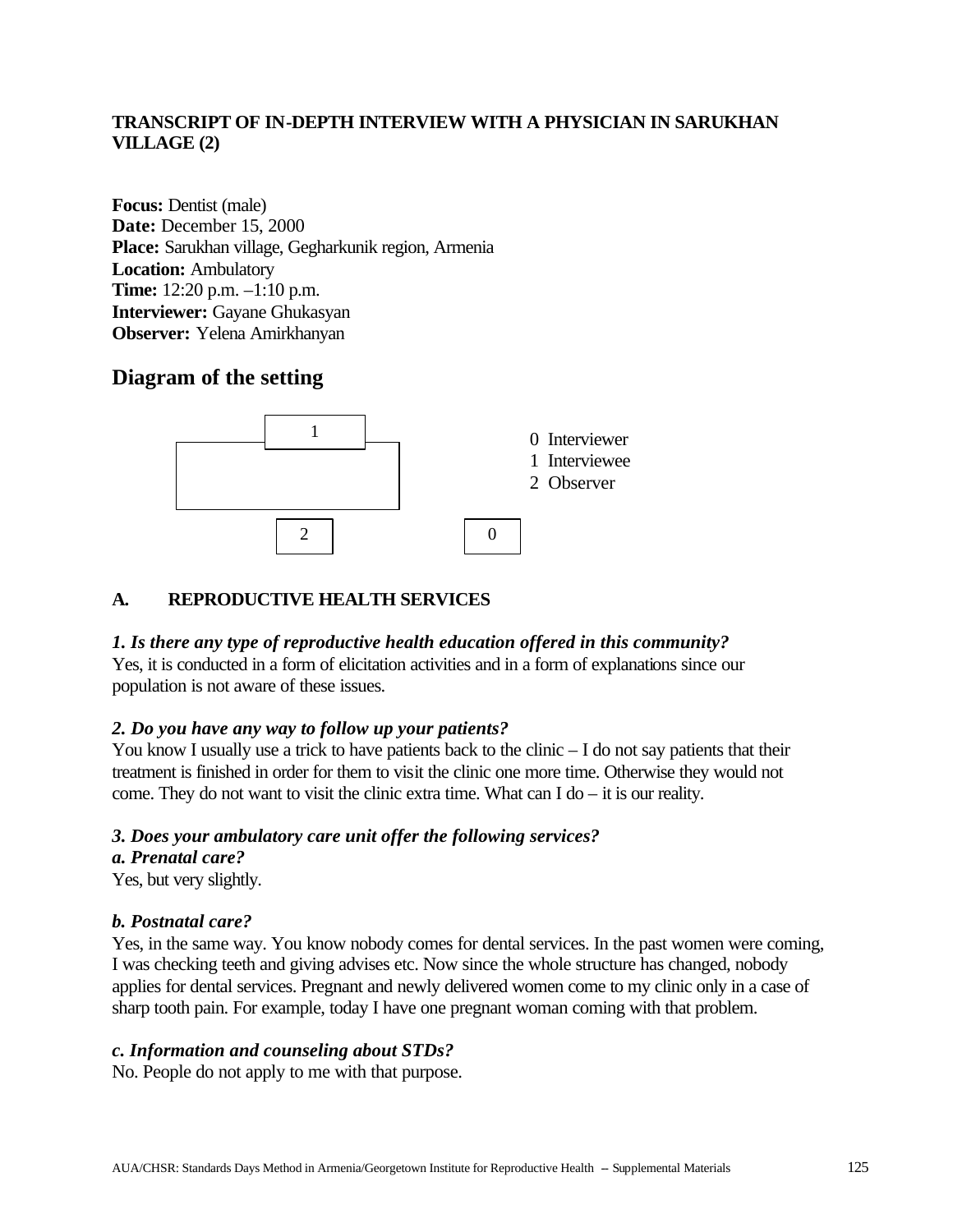#### *d. STD diagnosis?*

No [Dentist is not appropriate specialist for that]

### *e. STD treatment?*

No.

#### *f. Family/women health services?*

Me personally no. But we have here family planning cabinet – they provide the service. They provide counseling, give out brochures and supplies.

#### *4. Do you personally offer counseling in family/women health services?*

No. As I already said nurses and a physician from the family planning cabinet deals with that.

### **B. OPINIONS ABOUT CONTRACEPTIVE METHODS**

*Now let's talk about your opinions and perception about contraceptive methods.*

#### *14. What do you think about modern/artificial contraceptive methods?*

You know I do not trust modern methods.

#### *Why?*

A couple of formulations have hormonal structure. I think that it will negatively affect the body. Though I am not against of barrier methods like condoms, IUDs, and shampoos etc.

#### *15. What about natural contraceptive methods?*

I like natural methods.

#### *Why?*

Because they are natural. I use temperature and sometimes calendar methods by myself.

#### *16. In your opinion, how important is it for people to have access to contraceptive methods?*

It is very important since the population is not aware of many simple issues. So it is important to know about everything. I think let them know about contraceptive methods and have access to it and they will decide by themselves whether they want to use it or not. They may not use them now, but they may use it sometime in their life.

#### *17. How important is it that couples have access to other contraceptive methods?* Sure. Again, it is very important.

#### *Why?*

First of all, it is necessary for health. Also there would be less stress on women. For example, there are some women who are afraid of visiting a gynecologist with these problems. So it is better for them to use natural methods. The most important thing is that having access to natural methods of contraception women will be less exposed to the stress.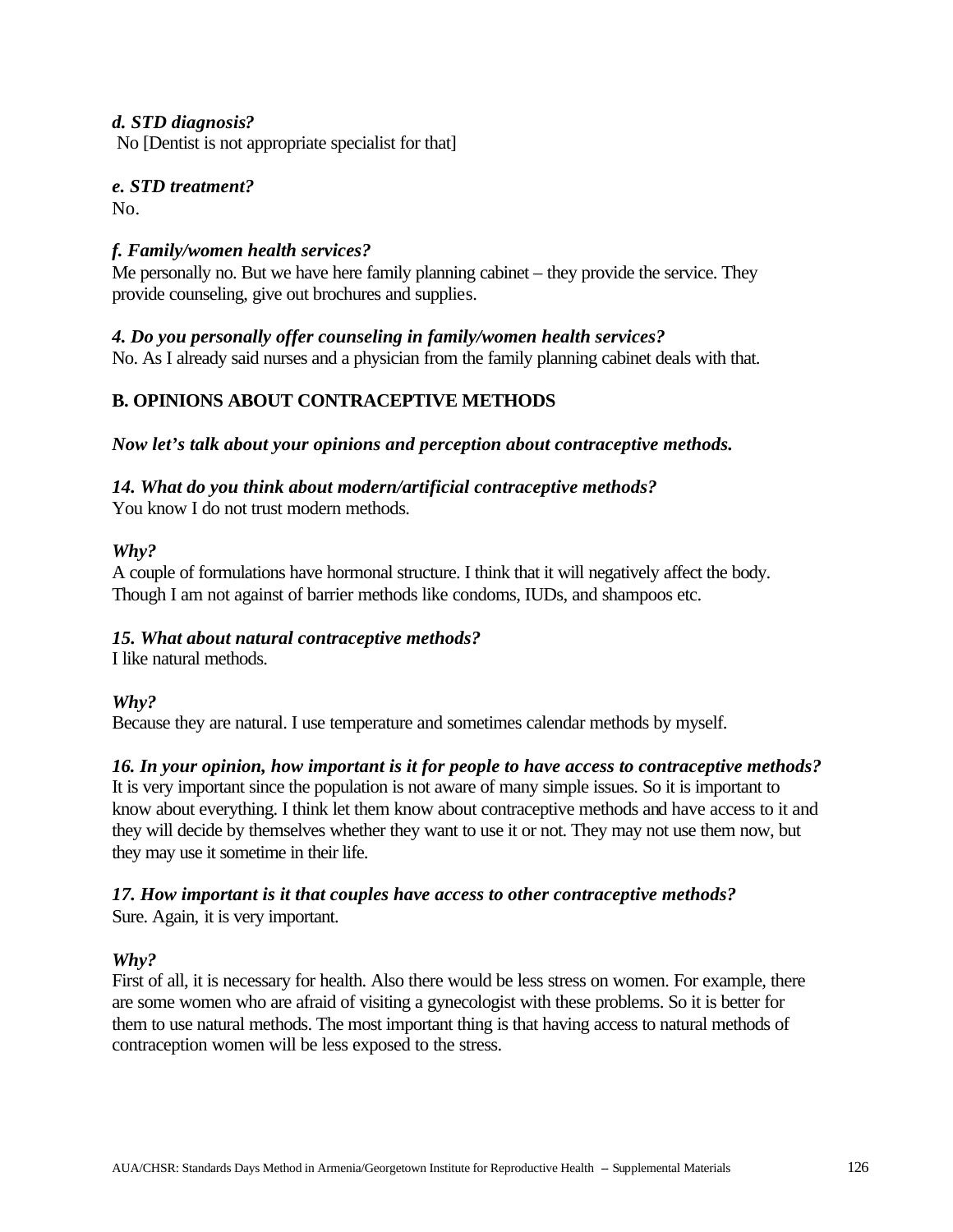You know this topic is very sensitive; it is difficult to present everything in detail. The discussion should be lead individually with a husband and a wife only.

#### *18. Are contraceptive methods readily available here?*

If family planning cabinet will have supplies available the methods will continue to be readily available here. Otherwise people can buy these methods from pharmacies.

#### *Is there much demand for family planning services?*

Yes, there is demand for family planning services here. Otherwise methods would not be sold in the pharmacies.

#### *Are there people or groups, who are against it?*

There are some people but they represent very small percent of the population – about 20%. These are those people who prefer natural methods to modern methods of contraception. Usually it depends on their education. Less educated people use hormones. The higher the education, the more people avoid pills. However, I should say that many and many people use contraceptive methods. Sometimes I even get surprised discovering that this or that person uses for example IUD. It is interesting for me -where did they know about these methods from?

### *19. How does the availability of abortion effect people's attitudes toward contraceptive methods?*

I can say that the availability of abortion does not affect people's attitude toward contraceptives since they have to pay for abortion and it is huge health problem for them. A few people like/prefer abortion since it is painful. That is why they use contraceptives.

### **C. VAGINAL INFECTIONS AND SEXUALLY TRANSMITTED DISEASES (STDs)**

#### *I would like to explore another important health issue with you – that of vaginal infections and STDs.*

*20. How frequently do vaginal infections occur in this community?* I cannot say since women do not apply to me with these problems.

*21. How often do you detect/ diagnose women with vaginal infections?* [Question was omitted since he does not detect vaginal infections]

*22. Which infections are the most common?*

[Question was omitted]

#### *23. Does your clinic have the capacity to diagnose vaginal infections?*

[Question was omitted since they do not have the capacity to diagnose vaginal infections]

*24. How do you recognize this infection? How do you distinguish it from other infections? Do you usually diagnose infections by symptoms? What about asymptomatic infections?* [Question was omitted]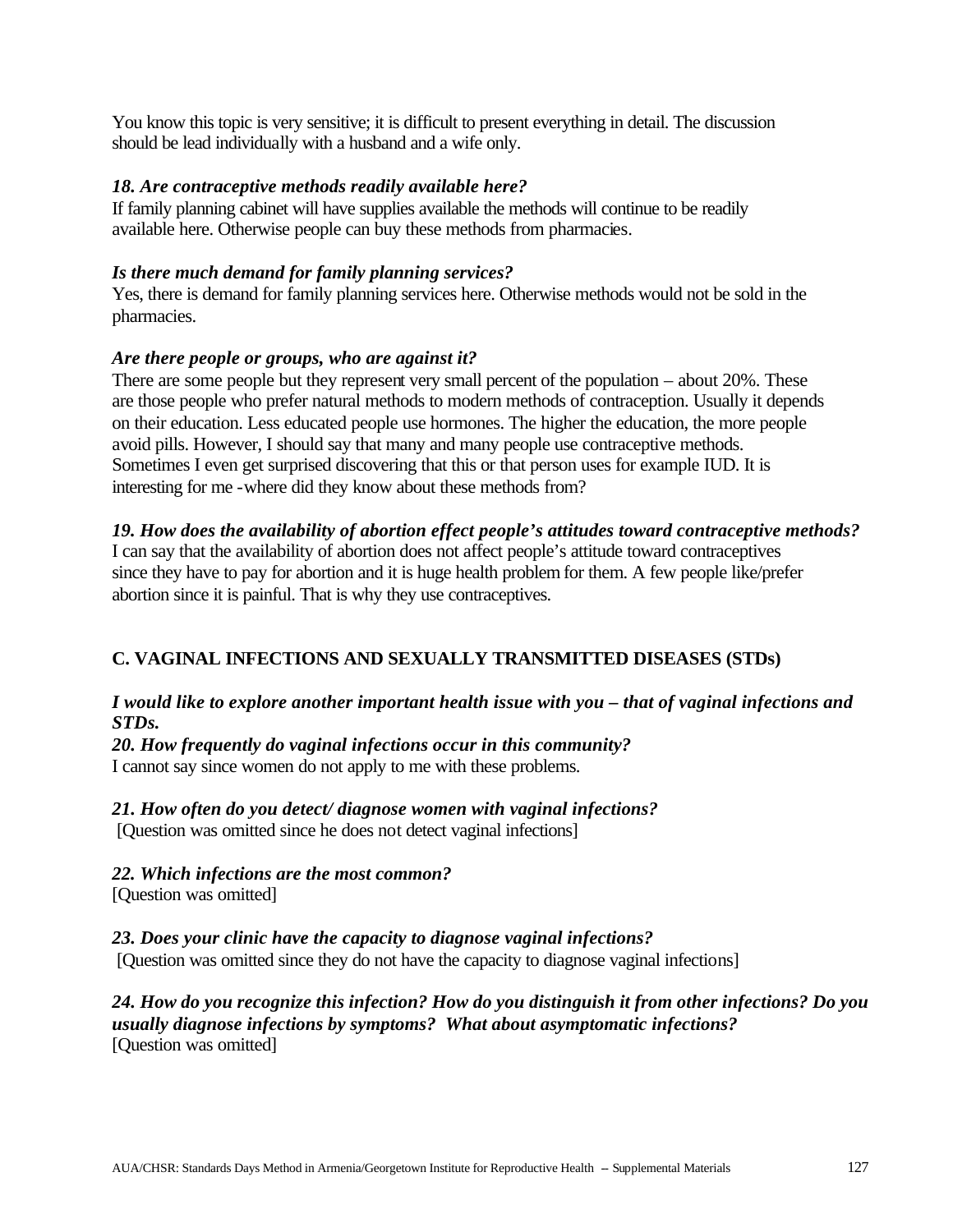#### *25. How common are STDs among men here?*

I can answer this question since I am the only man in this clinic and men do apply to me with these problems. I can say that STDs are not as common. Only 1-2% of young men have this problem.

#### *26. Do you offer services to diagnose STDs in men?*

No, my services in this sphere are done mostly in a form of consultations and general information. What do you do when you suspect a STD?

Usually I refer patients to Gavar's specialists for diagnostic procedures.

#### *27. Do you offer treatment for men with STDs?*

No, they receive treatment in Gavar Hospital.

#### *28. How often do men come for services?*

They did not come to me for these services.

#### *29. Do the medications available at your health center include medicines for treating vaginal infections?*

No, we do not have medicines for treating vaginal infections.

#### *30. Do they include medicines for treating STDs in men?*

Again, we do not have medicines for treating STDs in men.

#### *31. Are these medications available in pharmacies?*

Yes, we have pharmacies here and these medications are available there.

#### *Do you think your patients could buy these medicines if they needed them?*

No, there maybe financial problems; not many people can buy these medicines if they needed them.

#### **D. THE MENSTRUAL CYCLE**

#### *32. Do you think that women here know when in their cycle they are most likely to conceive if they have unprotected intercourse?*

I cannot answer this question for sure. I think that there maybe .5-1% of women who know that. However, I think that women do not know when they can get pregnant in their cycle.

#### *What days do they consider to be "safe"?*

I cannot answer this question.

#### *33. Are there many women here with irregular cycles?*

I do not know it for sure.

### *34. Do women here keep track of their menstrual cycles?*

I think that educated women do that.

#### *Why do they do this?*

Because of a threat to get pregnant or to develop a disease.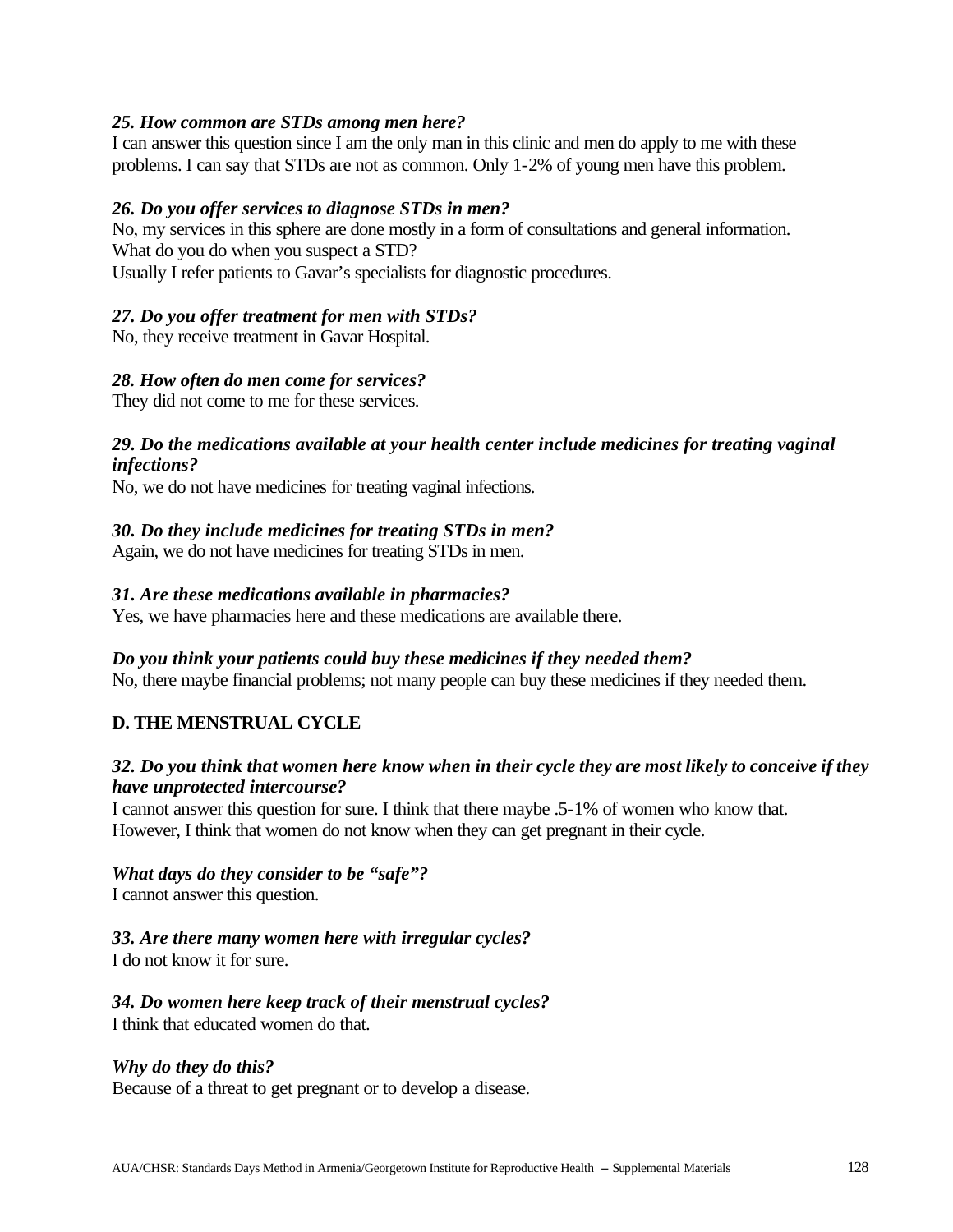#### *Do they use it as a method of preventing pregnancies?*

Yes, they use it as a method of preventing pregnancy. Also they abstain from sex to avoid pregnancy.

#### *Can you describe how it is done?*

They simply take a piece of paper, write down the first day of menstruation, the last day of menstruation for each month.

#### *Do you think it is done correctly?*

If they can register days, I think they do it correctly.

#### *35. Do couples here communicate about things like that?*

In general, they do not communicate with each other about these issues mostly because of low awareness and low level of development. I am really sorry for that.

#### **E. ALCOHOLISM AND VIOLENCE**

*Another health problem I would like to discuss with you is that of alcoholism and violence.*

#### *36. Is alcoholism very common in this area?*

I do not think that it is common here. Use of alcohol is more widespread in villages (because of social conditions)

#### *How prevalent is this?*

I cannot say for sure.

#### *37. Do you think that alcoholism interferes with sexual relations and family planning use?*  Of course, it would affect sexual relations.

#### *How?*

Psychologically, in a form of nervousness, psychological disorders, stress.

#### *Would it affect the use of family planning methods?*

I think, yes.

#### *In what way?*

They may miss methods, or other things may happen.

#### *38. How common is violence against women in this area?*

No, there is no violence against women.

#### *39. Do you think it affects sexual relations and family planning use?*

No, no, it does not affect sexual relations.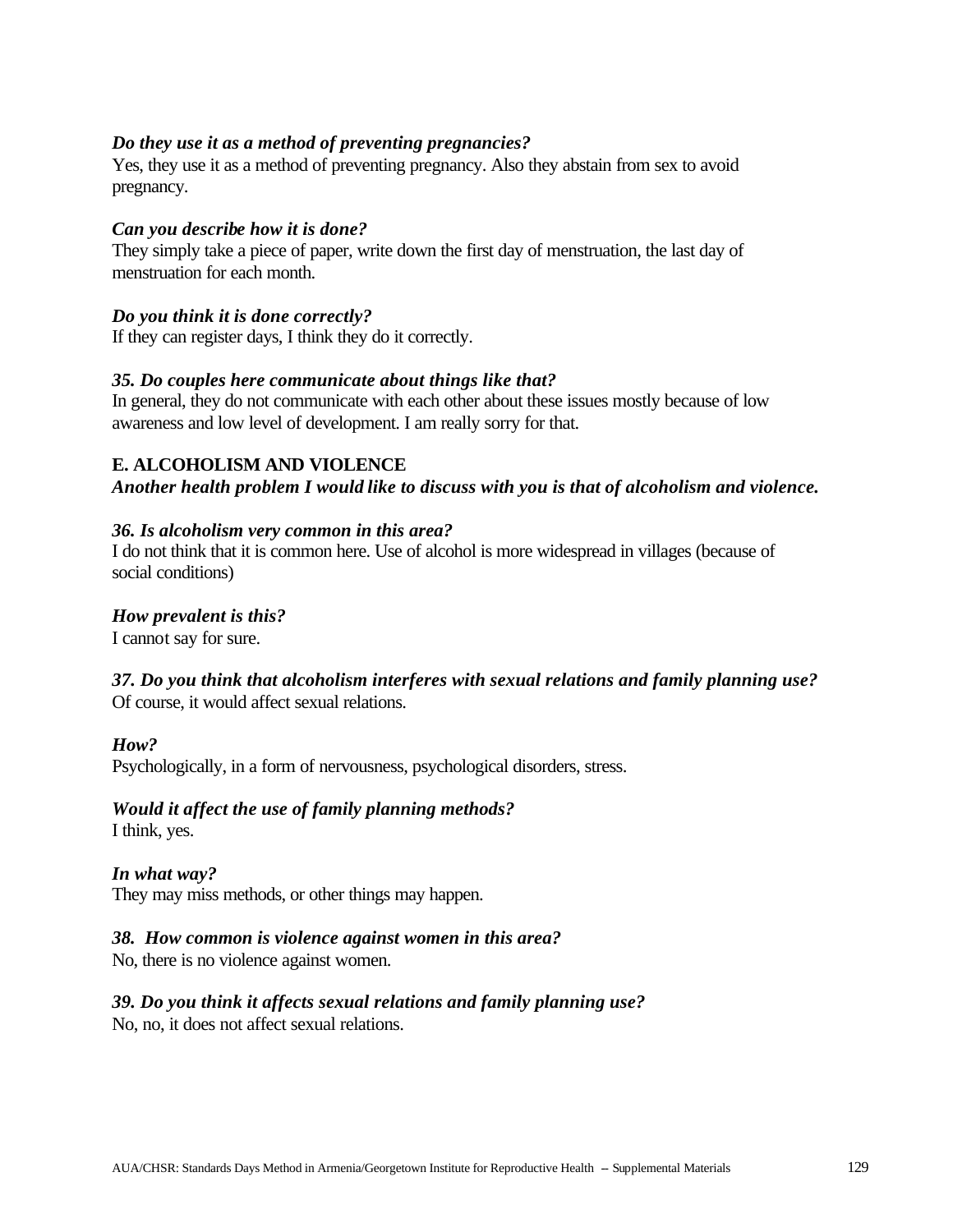#### **F. THE STANDARD DAYS METHOD**

[The method was explained using the IRH materials. The interviewee was aware of the method since he was introduced with the method in the past. In addition, he was firmly asking for the necklace for his own use.]

#### *40. What do you think of this method?*

This will be really helpful. The only problem is that not all women have regular cycles. And what about those women who have 26 days' cycle. What are they going to do with extra beads? I think that together with this necklace a small label with the general formula ("average cycle length"  $-7 + 10$ ) – I think you know that this formula is available, should also be attached. If they made this necklace available I think it is not difficult for them to prepare also that label for women.

In any case, even if women will not use this method this is one more attempt to educate and develop people. Though the method is very simple, but it can be accepted.

#### *41. Do you think it could be used effectively to space pregnancies?*

I think, in any case it could be useful to space pregnancies. Will see. Women should try it in order to have an idea about the effectiveness of this method.

#### *42. Do you think that this method would be easy or difficult for your clients to use?*

Again, it depends on a family. There are families who are less "developed" – so it would be even useless to explain this method to those families. Normal people would follow the explanations given.

### *Would partner co-operation be possible?*

As I mentioned, it depends on partners.

*Would it be possible for couples to abstain from sex or use a condom during "white" days?* Depends on husband. Again, more developed ones will use condoms.

#### *43. To what type of woman would you recommend this method?*

It is difficult to say. Maybe to those women who as I know will understand it and will follow my explanations. In any case I can only suggest this method to women from my close surrounding since others will simply be ashamed to hear explanations from me (because of him being a male).

### *44. Do you think couples who use this method might encounter any problems?*

Yes, they will encounter problems.

#### *What problems?*

They may forget to move the rubber ring, or a husband maybe drunk. This is not an ideal method, so there definitely maybe problems.

#### *45. How do you think the leaders of this community will respond to this method?*

I think, there would not be a problem with the leaders related to this issue.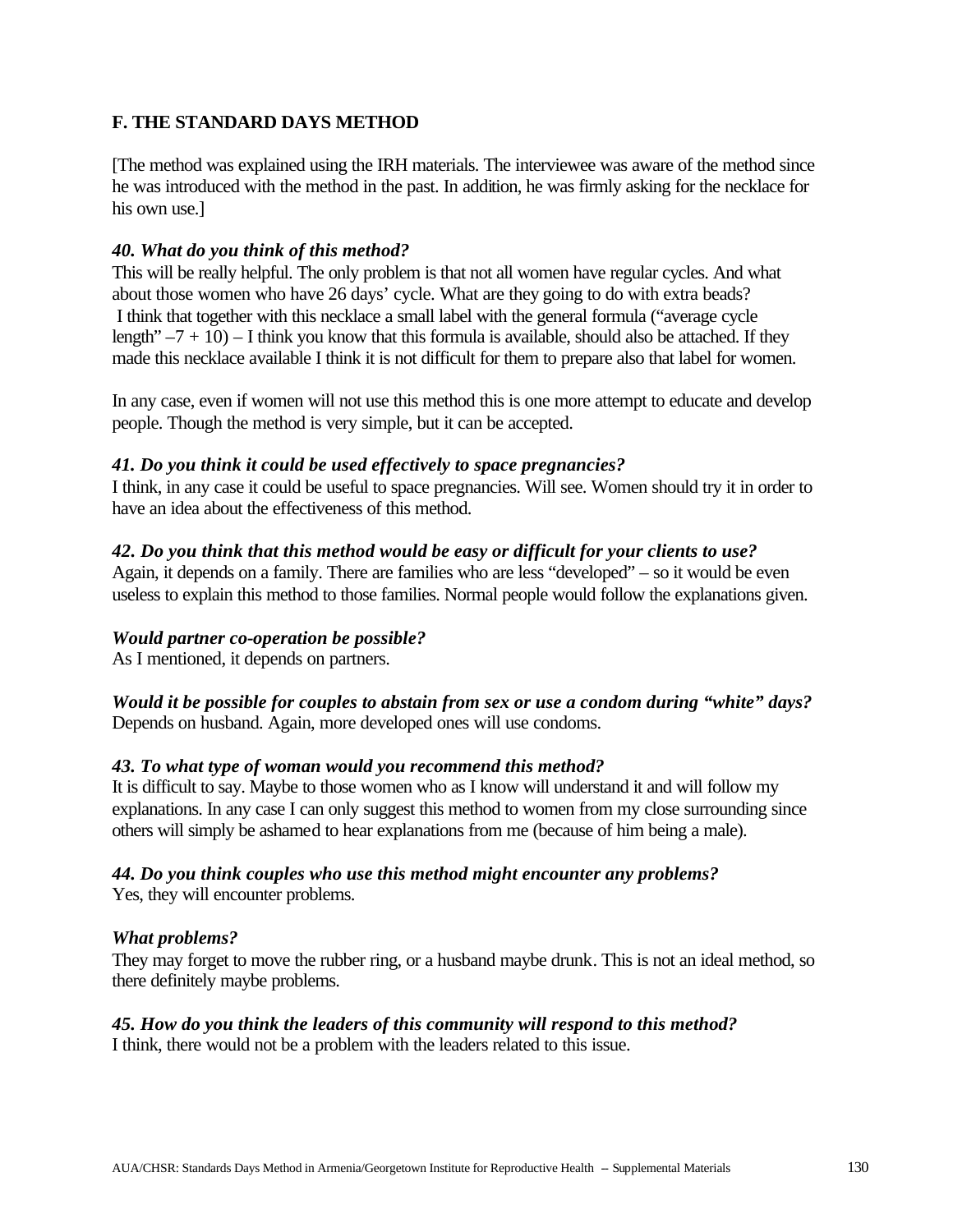#### **G. FEASIBILITY**

#### *46. Do you think it would be possible for nurses in your ambulatory care unit to offer this method?*

Why not, it is possible for them to offer this method.

#### *So, there is no problem with that?*

No, it would be even easier for them to offer this method than it will for me.

#### *47. Do you think that couples here will be interested in this method?*

Yes, I think many couples will be interested in this method and will use it. I also use this method, and I know a couple of families who use this method.

#### *48. Would you like to offer this method?*

I think it is more appropriate for nurses to offer this method to women.

## *Is there any problem that may hinder them to offer this method?*

No, I do not think so.

#### *For example, how long you did not receive a salary? Will it affect their commitment to offer this method, to provide information and counseling on this method?*

You know they compelled to perform their responsibilities even in these conditions. Of course, there should be some reimbursement for their future work; they should be interested in performing these activities. Social condition affect people's willingness to work. In our clinic debates around nonpayment issues are persistent. Many are already disappointed and even a small reason would be enough to refuse from a work at all. So, there should be some bonus for them to be willing to work.

### *49. What difficulties do you think you might have in offering this method?*

#### Yes, there will be problems.

You know it is necessary to develop an individual approach to every person in order to explain the method. Again, it depends on a level of development of each individual; also it depends on the correct presentation of this method and correct understanding of this method.

#### *50. What type of support will you need to successfully offer this method?*

I think it is necessary to conduct a counseling seminar for those people who will offer this method. It is necessary to develop a scheme according to which service providers will be taught about different approaches to different people and about information to be presented to people. Also there should financial support to make service providers interested in successful presentation of this method. In addition, there should be conducted large information-education activities to fully present the effectiveness of the method.

#### *51. Who can help you to promote this method?*

I think, we can do it by ourselves.

#### **The role of providers in the strategic introduction study was explained using IRH materials.**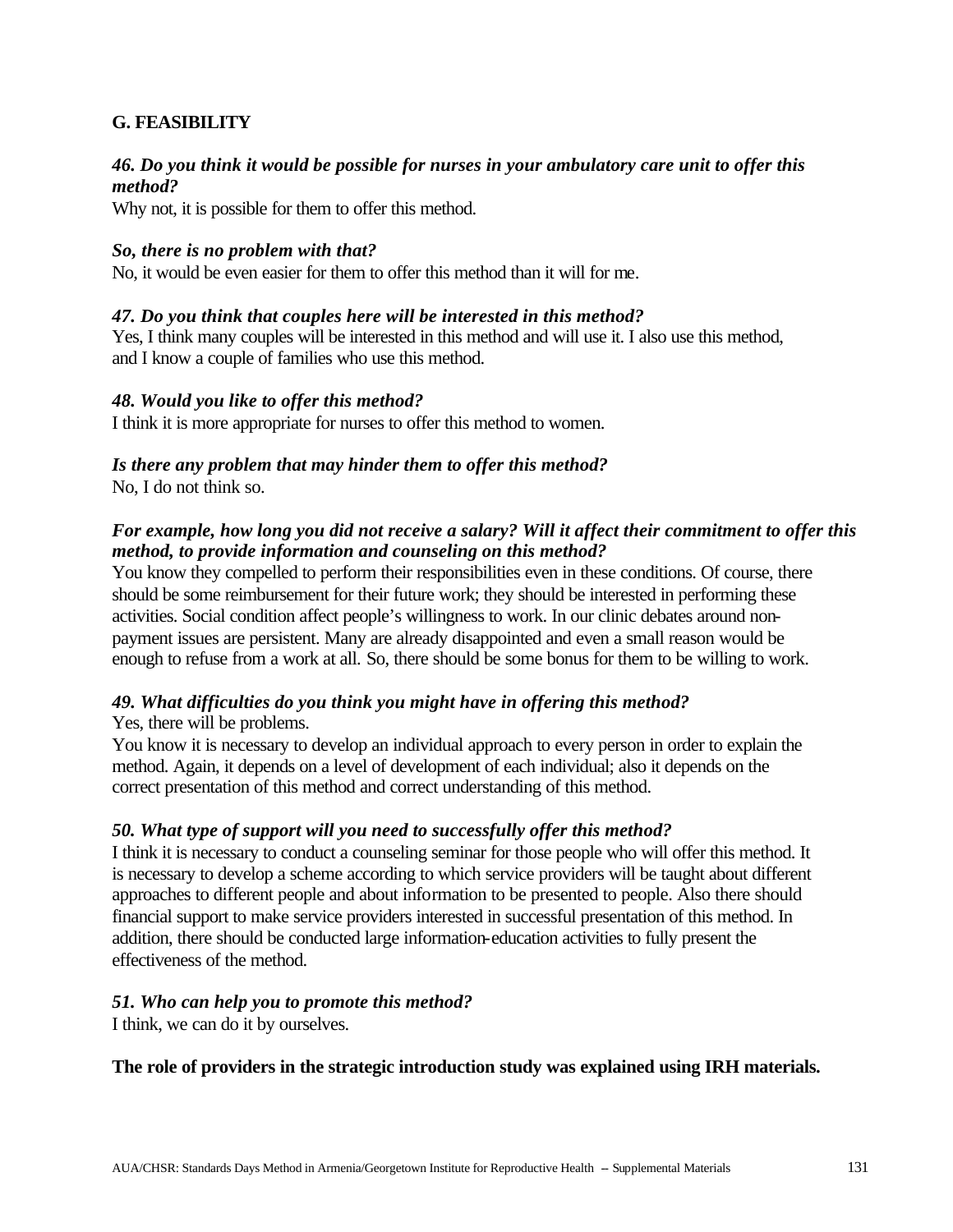#### *52. Could you help us recruit women who might be interested in using this method?*

Yes, I can help with that but I will not do it.

#### *Is there any reason for that?*

First of all, I am male, and then I am not a gynecologist.

### *53. In your opinion, what would be the most effective way to teach this method in this community (in groups, individually, at home or in the ambulatory care unit)?*

Whichever is easy to organize. It maybe taught both individually and in groups. It depends on the availability of a time and resources.

#### *54. What materials do you think would be needed to teach this method?*

There should be posters available to present the method schematically. There should also be a graphic that presents a woman's menstrual cycle, ovulation day etc. These IRH materials are understandable for us. For women there is a need for more visual and detailed information materials. In addition, it is necessary to have information on consequences of not using natural methods or other methods. Though many women know these consequences, a special emphasis should be put on unwanted pregnancy's consequences, abortion and related to it psychological stress.

#### *55. Do you believe that men should participate in the training session?*

It is desirable to have men present in the training session.

#### *Why?*

Let them also be educated and aware of women's problems and tortures.

### *56. In this community, are there many married men who travel frequently and are absent from their homes for long stretches of time?*

Yes, there are. In my opinion 40-50% of men are absent.

#### *How frequent is this?*

It has seasonal character.

#### *How long are they generally away for?*

Men are mostly absent from their homes for 3 to 7 months.

### **THANK YOU FOR YOUR PARTICIPATION**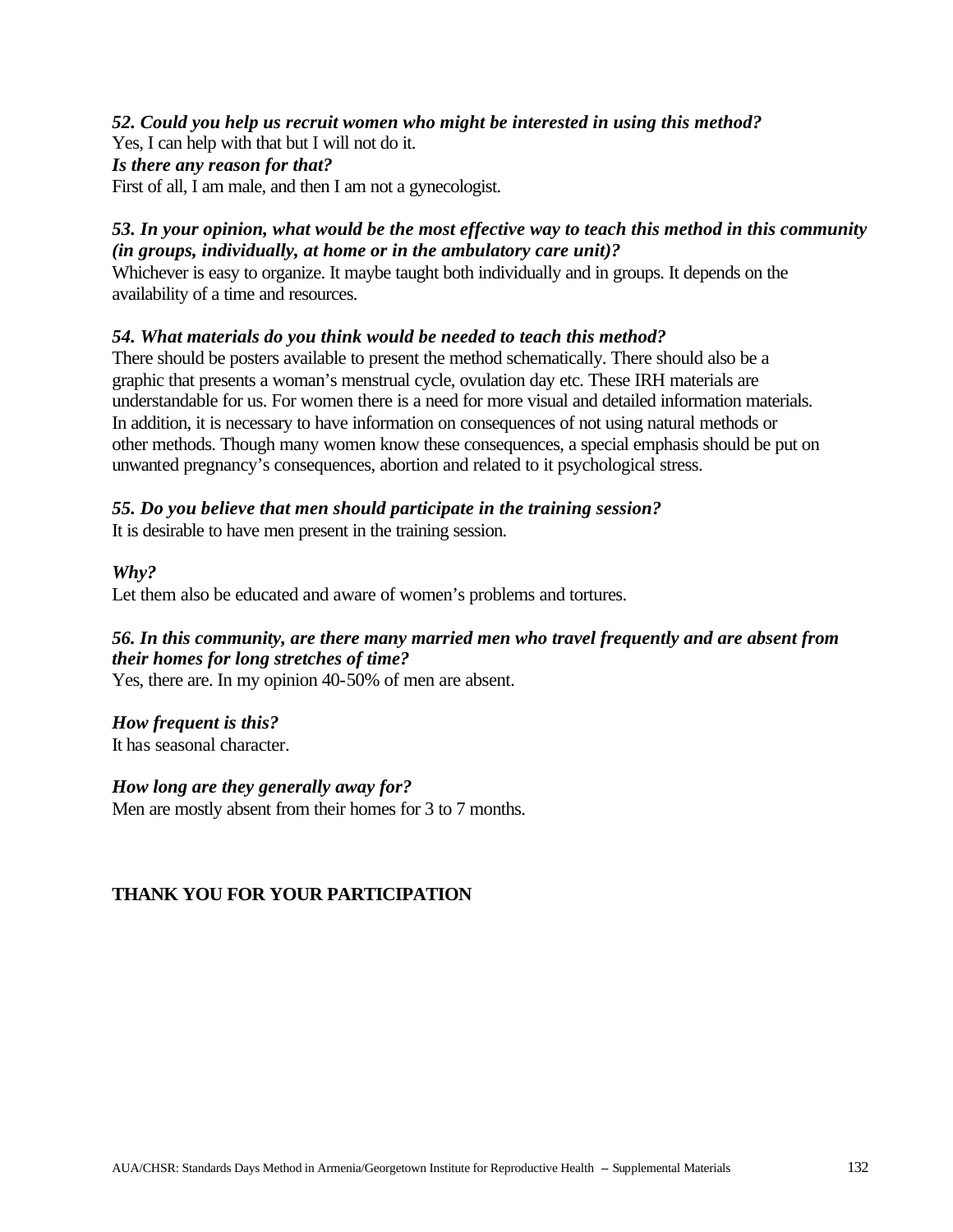#### **TRANSCRIPT OF IN-DEPTH INTERVIEW WITH A PHYSICIAN IN GANDZAK VILLAGE**

**Focus:** Physician (male) **Date:** December 14, 2000 Place: Gandzak village, Gavar region **Location:** Health unit **Time:** 2:30 p.m. – 3:45 p.m. **Interviewer:** Gayane Ghukasyan **Observer:** Yelena Amirkhanyan

### **Diagram of the setting**



### **A. REPRODUCTIVE HEALTH SERVICES**

#### *1. Is there any type of reproductive health education offered in this community?*

Yes, mainly nurses are working with the community. During meetings with the community they provide information on issues they are interested in. It mostly looks like question-answer sessions. I should say that the community members understood the term "family planning" in a wrong way. There was a widespread opinion that family planning means to prevent women from having children. It took really long time for us to explain that family planning means to protect women's health and do not send women to surgical procedures for aborting pregnancy, e.g. not to do abortion.

#### *2. Do you have any way to follow up your patients?*  Sure.

#### *How do you do that?*

We provide necessary services during the first visit of a patient and then the patient comes for the follow-up visit to the health unit if he/she is able to, or I visit them if it is an active follow-up (if a case is very serious). Also our nurses perform follow-up visits and report to me about the patient's condition.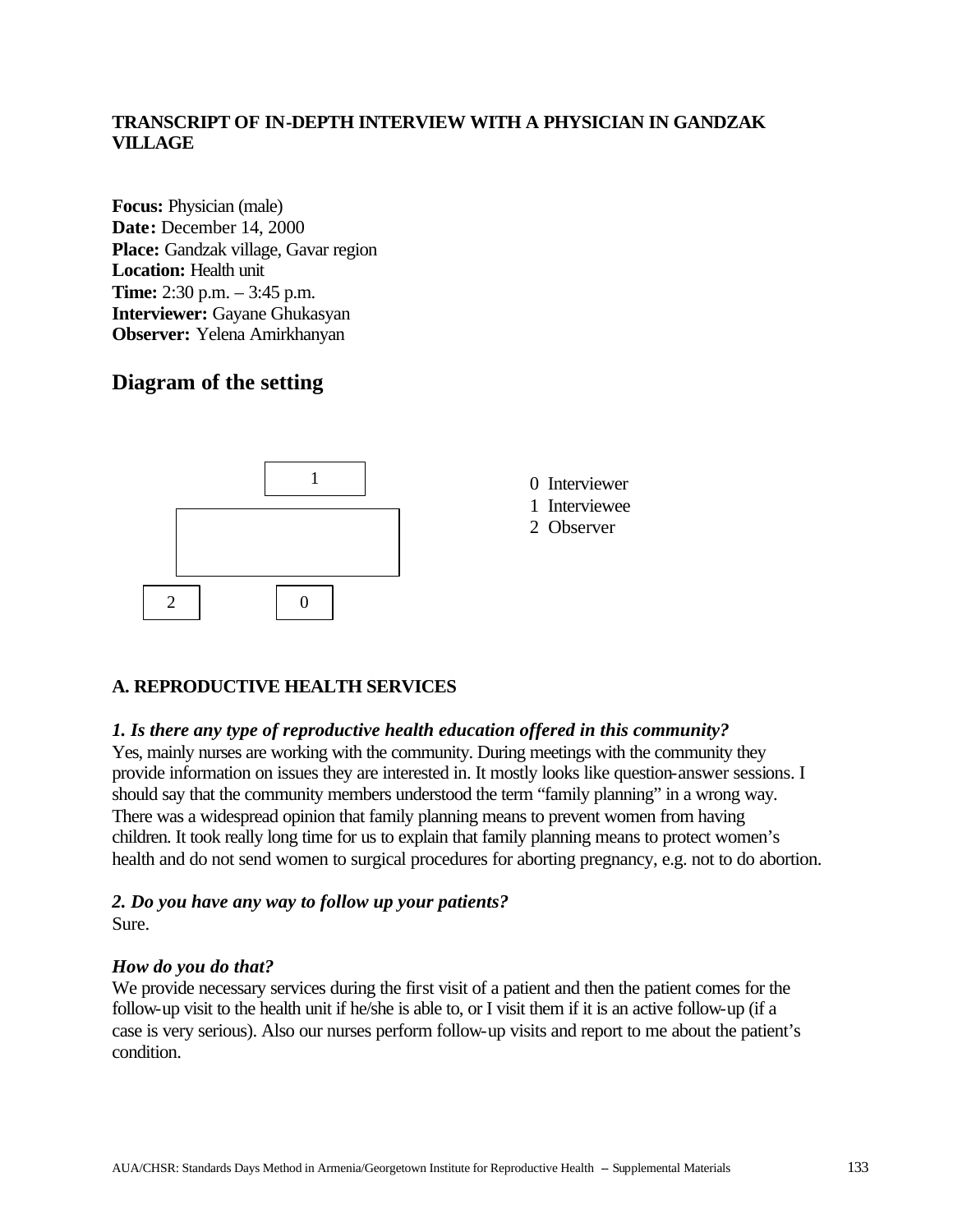#### *3. Does your ambulatory care unit offer the following services?*

#### *a. Prenatal care?*

Sure, midwife deals with that.

#### *b. Postnatal care?*

Yes, in the same way [midwife provides the service].

*c. Information and counseling about STDs?*

We provide counseling about STDs.

### *d. STD diagnosis?*

STDs are not diagnosed here.

#### *Do you refer patients for these services?*

Of course, if a patient is a woman we refer her to gynecological examinations. If it is a man we refer him to a dermatologist-venerologist. Or we refer both a wife and a husband together if any STD was detected in one of them.

#### *Where do you refer them?*

To Gavar hospital (central regional hospital).

#### *e. STD treatment?*

No, we do not provide treatment here. Again, we send them to Gavar.

### *f. Family/women health services?*

Mostly in a form of counseling and providing information.

#### *4. Do you personally offer counseling in family/women health services?*  Yes.

### *Who else offers family/women health counseling in your clinic?*

Also our health providers offer these services.

#### *Whom do you mean by saying health providers?*

I mean nurses. Nurses provide information and counseling to the community members and they, in turn, disseminate information to other community members. In the past, health providers widely provided information-education to people. Now these activities are less employed due to the social conditions. However, information on family planning and STDs is really important to know about, and we think that it is our major responsibility to pay attention to these issues.

#### *5. In which methods are clients counseled?*

Unfortunately, we do not have contraceptive methods here and we provide only counseling about pills. You know people have negative attitude toward pills. They have incorrect understanding about it; they are afraid of hormonal pills. Also we provide information about condoms. But they can receive all these methods from Gavar hospital, since we do not have them here.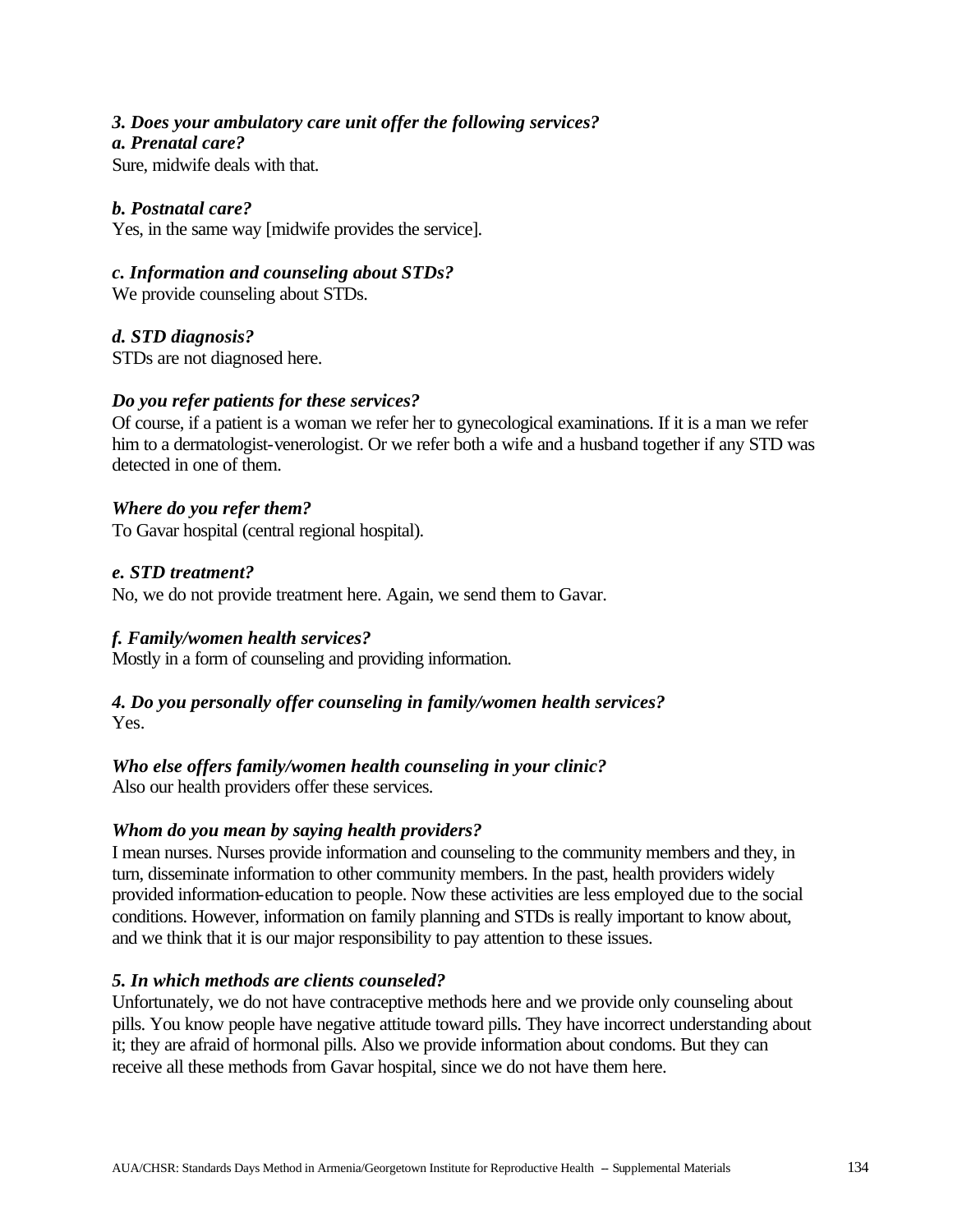#### *6. Which methods are most frequently requested?*

Mainly condoms are used. Majority of women use IUDs. People refuse to use pills.

#### *7. Are there typical types of contraceptive methods' users in this community, or are they all pretty similar? Please describe the profiles of your typical family health service clients (age, parity, how far from clinic she lives, how she gets there, etc.)*

No, mostly women from 18-40 are using those methods. I mean reproductive age women are using FP methods. With regards to condoms, mostly men ask for them. And I think that it is correct that men are also involved in the selection of the method. It means that they feel themselves responsible for family planning.

#### *How far from clinic do your typical clients live? How do they get here?*

They all are from this village. There is no problem of accessibility. They all live pretty close.

### *8. How do couples here decide whether to use contraceptive methods and which method to use?*

If a couple is newly married they prefer to use nothing since they want children. They refer to family planning methods after they have completed their reproductive function.

### *And what method do they use?*

Mostly condoms are used.

#### *Who decides to use a method?*

 As far as I know they both decide on a method to use. Though I should mention that the idea of contraception is new here and people should be explained about these methods in a more detailed form.

#### *9. What contraceptive methods are most commonly used in this community?*

It is all private information and depends on a person. However, I should say that mostly abortion is used as a family planning method. Those who are unaware of methods send their wives to abortion. Those who have even a little understanding use condoms and other methods.

### *Like what?*

Withdrawal. And I should mention that if financial conditions will allow people would prefer not to use contraceptives and have more children.

#### *10. Do financial conditions affect the decisions regarding the usage of methods to prevent pregnancies?*

People prefer not to buy contraceptives and not to spend money on that. At the end, when a woman is pregnant they may decide to abort the pregnancy and spend money on that. But they are not ready to spend money on contraceptives in the first place.

#### *11. Have you had any problems in providing couples with contraceptive methods?*

You know, the first problem was that many people did not understand what family planning is. As I already mentioned they thought that family planning means sterilization. So, it took a time to explain them what is family planning for.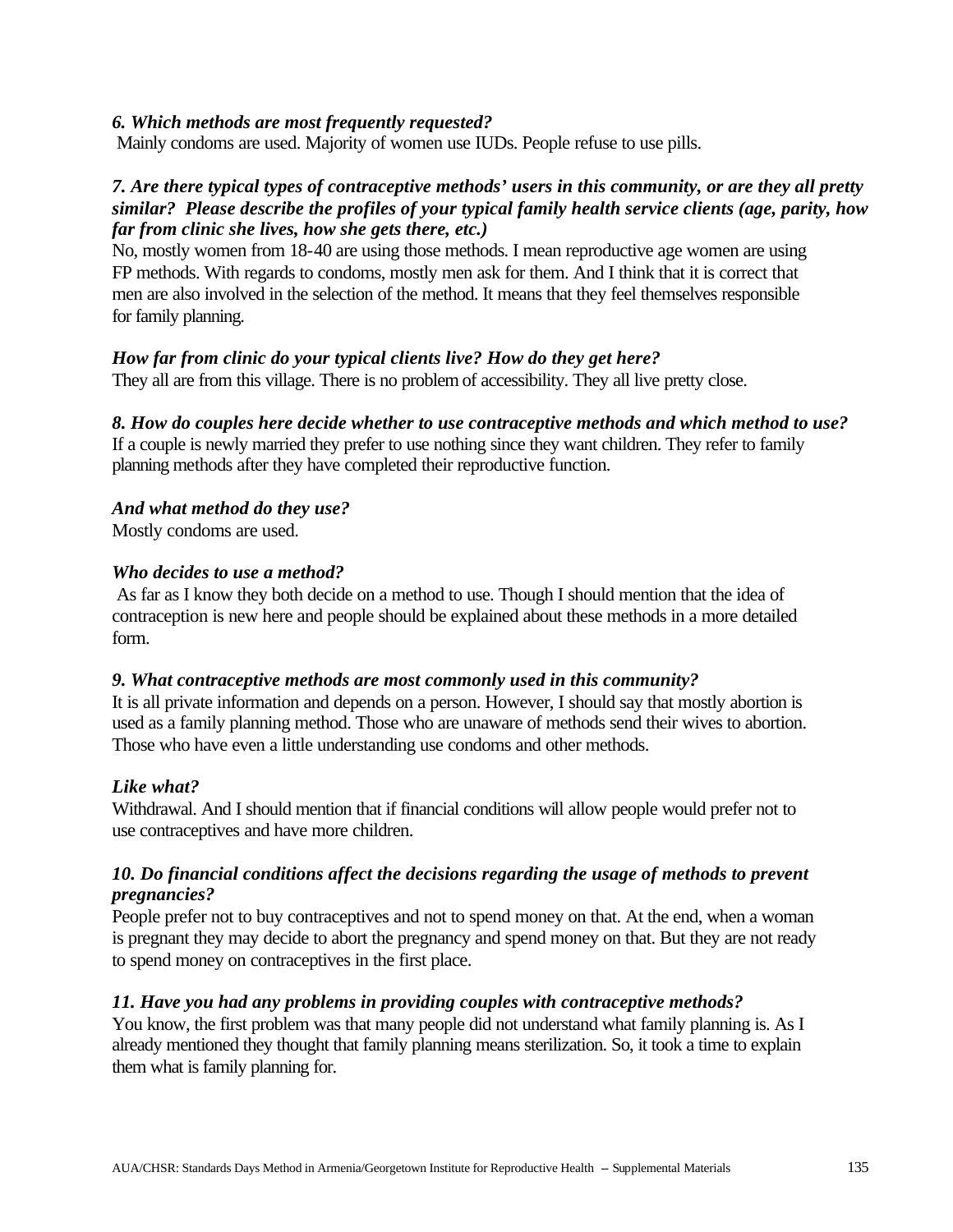#### *What other problems?*

In addition, population has negative attitude toward pills. Despite our explanations that third generation of pills contain low dose hormones and do not affect reproductive health and a health in general people do not trust saying, "We would not believe unless tried them". People want to make sure that pills are harmless based on their own experience. However, they prefer not to try pills at all since it is a new thing for them.

### *12. Do you think that couples here abstain from sex to avoid pregnancy?*

Yes, those who have enough understanding and knowledge - they employ that method. There are people who know that pregnancy may most probably occur in the middle of a menstrual cycle, and they, of course, use that method to avoid pregnancy. For example, I use that method – we have a sexual intercourse with my wife 3-4 days before her period and 3 days after it. It is very convenient.

### *13. How do they decide when to abstain from sex? How effective is this in preventing pregnancy?*

We distributed Family planning Calendars to women of our village [he showed the calendar provided by the Armenian Family Planning Association]. On that calendar a woman can mark a day of her menstruation and track where is she in her menstrual cycle. However, I should say that very small percent of women are involved in this. First, we did not have enough calendars to give out to each woman. In addition, many women are so busy with their daily problems that do not have time to follow on their cycle and forgot how to use the calendar. Our nurses participated in the training organized by that organization. You know, as women they really liked calendar method they were not aware of well enough in the past (even being health care providers). So they learned themselves and started to teach other women on that method.

### **B. OPINIONS ABOUT CONTRACEPTIVE METHODS**

#### **Now let's talk about your opinions and perception about contraceptive methods.**

#### *14. What do you think about modern/artificial contraceptive methods? Why?*

I would like to have contraceptive supplies here in our ambulatory since it is nonsense to provide people counseling on contraceptive methods and do not provide people with supplies. For example, people really ask for condoms but they would not go for condoms to Gavar. In general I should say that though modern methods of contraception are well presented now, I am more inclined toward natural methods because they are natural for the body.

#### *15. Why do you prefer natural contraceptive methods?*

I really prefer natural methods; they are very good. There was one organization that wanted to present that method. [he showed the materials of the Institute for Reproductive Health, Georgetown University]. I read this and I am very satisfied with this method. We did not present this method to people but I am sure that couples here would prefer this method; I say this from my own experience.

### *16. In your opinion, how important is it for people to have access to contraceptive methods?*

It is important. As I already mentioned here in our ambulatory we do not have contraceptive methods; they are not accessible for our villagers and they have to go to Gavar for that.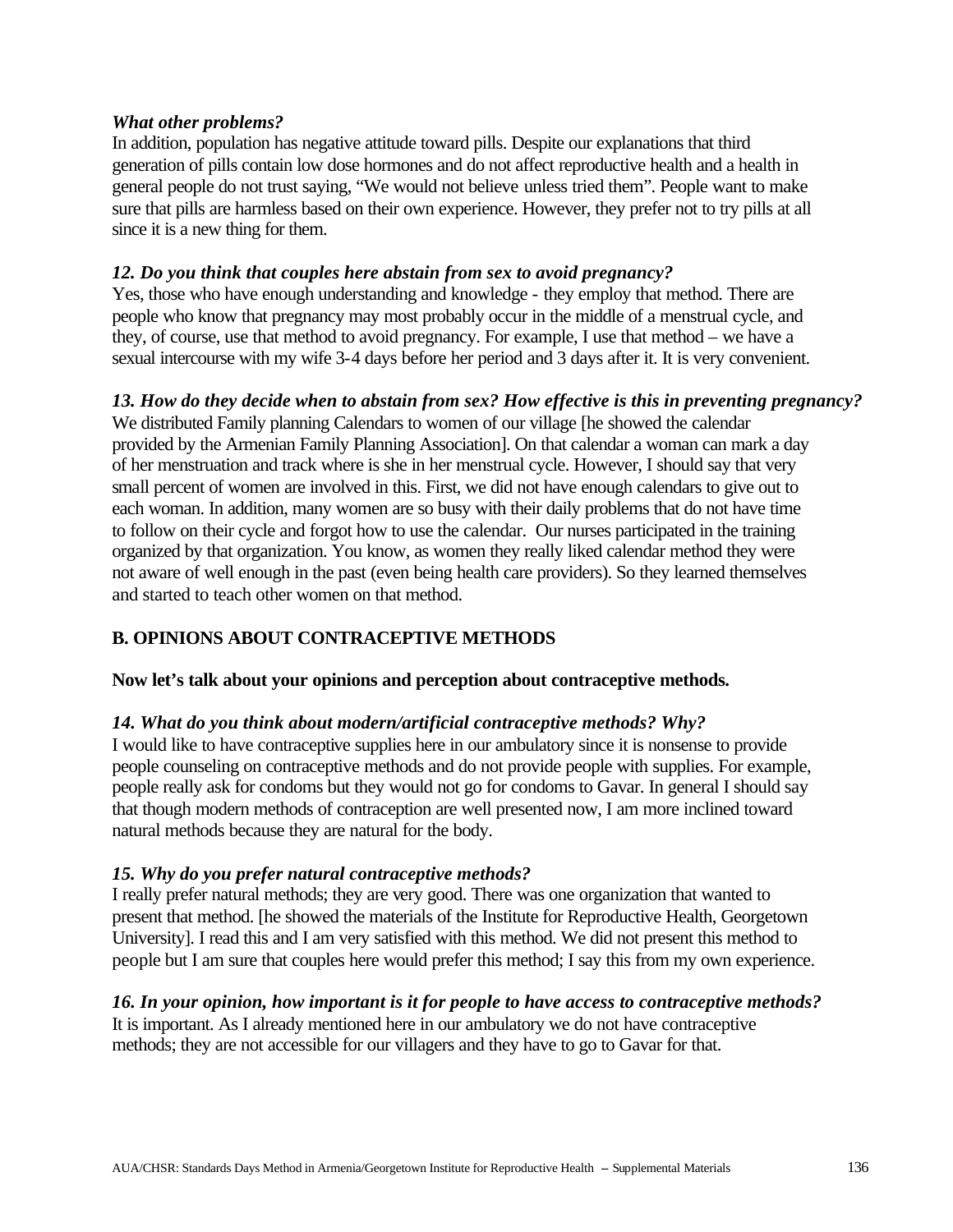#### *17. How important is it that couples have access to other contraceptive methods?*

Yes it is important. People should have access to contraceptive methods at the moment they need it.

#### *Why?*

Because otherwise they would be compelled to go for abortion.

#### *18. You told that contraceptive methods are not readily available here. Is there much demand for family/woman health services?*

Yes, those who have families and are engaged in full-bodied sexual life they really ask for more information on contraceptives and ask for methods.

#### *What is the general attitude towards contraceptive methods (natural and modern) in your community? Are there people or groups, who are against it?*

You know there are people who seem to be far from this world (those who are conservative). Those people are against any contraceptive method.

*19. How does the availability of abortion effect people's attitudes toward contraceptive methods?* I cannot answer this question precisely. [he did not understand the question though several probes were attempted]

### **C. VAGINAL INFECTIONS AND SEXUALLY TRANSMITTED DISEASES (STDs)**

#### *I would like to explore another important health issue with you – that of vaginal infections and STDs.*

#### *20. How frequently do vaginal infections occur in this community?*

I should say that they occur quite rare here.

#### *What makes you say this?*

Our community is very moral here. Casual sexual relationships are very rare here; their percent is very low. I think there would be one case a month. It also could be that women do not apply to us for vaginal infections but go directly to appropriate specialists in Gavar or Yerevan.

#### *21. How often do you detect/ diagnose women with vaginal infections?*

We do not diagnose vaginal infections since do not have appropriate tools and specialists for that.

#### *22. Which infections are the most common?*

I think that the most common are gonorrhea and yeast infections. I cannot say for sure that gonorrhea is common but for yeast infections I am quite sure. You know villagers are not able to keep hygiene rules and their sexual intercourse may occur at any time and place without taking into consideration conditions.

### *23. Does your clinic have the capacity to diagnose vaginal infections?*

No, we are not dealing with that.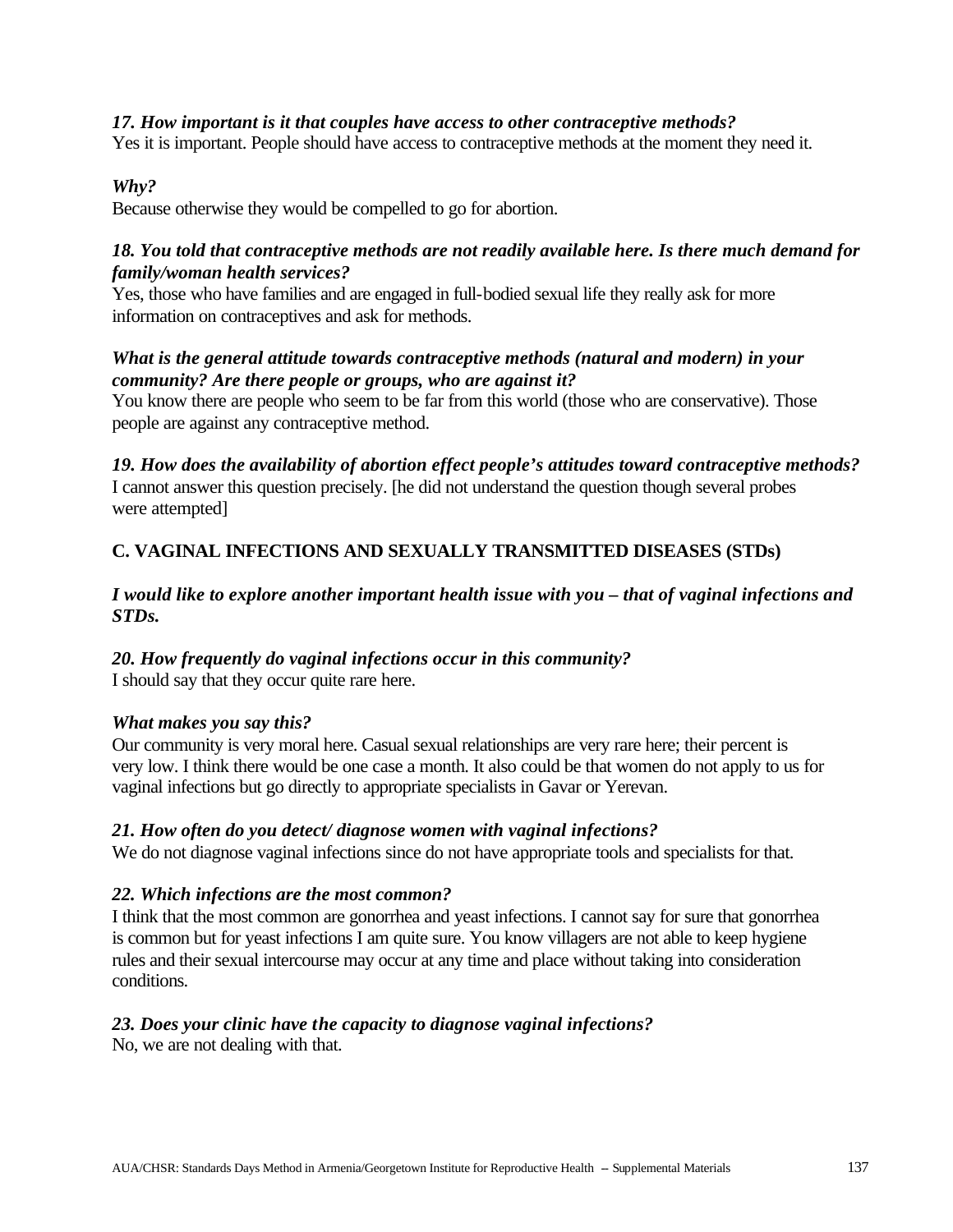*24. How do you recognize this infection? How do you distinguish it from other infections? Do you usually diagnose infections by symptoms? What about asymptomatic infections?* [Question was omitted since they do not detect vaginal infections]

#### *25. How common are STDs among men here? On what do you base that statement?*

I cannot say anything definite about STDs among men since starting from January 2000 nobody applied to me for that reason. If there were patients with STDs they would definitely apply to me first and then go to other specialists in Gavar. So it means there were no men with STDs here.

#### *26. Do you offer services to diagnose STDs in men?*

I can say that we almost diagnose STDs in men.

#### *What does it mean?*

When we suspect a STD we send a patient for laboratory investigation to Gavar hospital.

#### *27. Do you offer treatment for men with STDs?*

Of course, as soon as the appropriate specialist confirm the diagnosis and prescribe a treatment I treat a patient.

#### *28. How often do men come for services?*

As I already said there were almost no patients this year.

#### *29. Do the medications available at your health center include medicines for treating vaginal infections?*

No, we do not have medicines for treating vaginal infection.

#### *30. Do they include medicines for treating STDs in men?*

We do not have those types of medicines at all. In the past we had antibiotics provided to us as a humanitarian aid. Now supplies are finished and we did not get new supplies.

#### *31. Are these medications available in pharmacies?*

Yes, we have pharmacies here and these medications are available there.

#### *Do you think your patients could buy these medicines if they needed them?*

If a doctor prescribed medicines, patients buy them.

#### *So they can afford to buy medicines?*

You know this type of people who are engaged in multiple sexual relations usually have money. Simple [regular] people prefer to avoid casual sexual relations since they know that would not be able to take care of possible problems.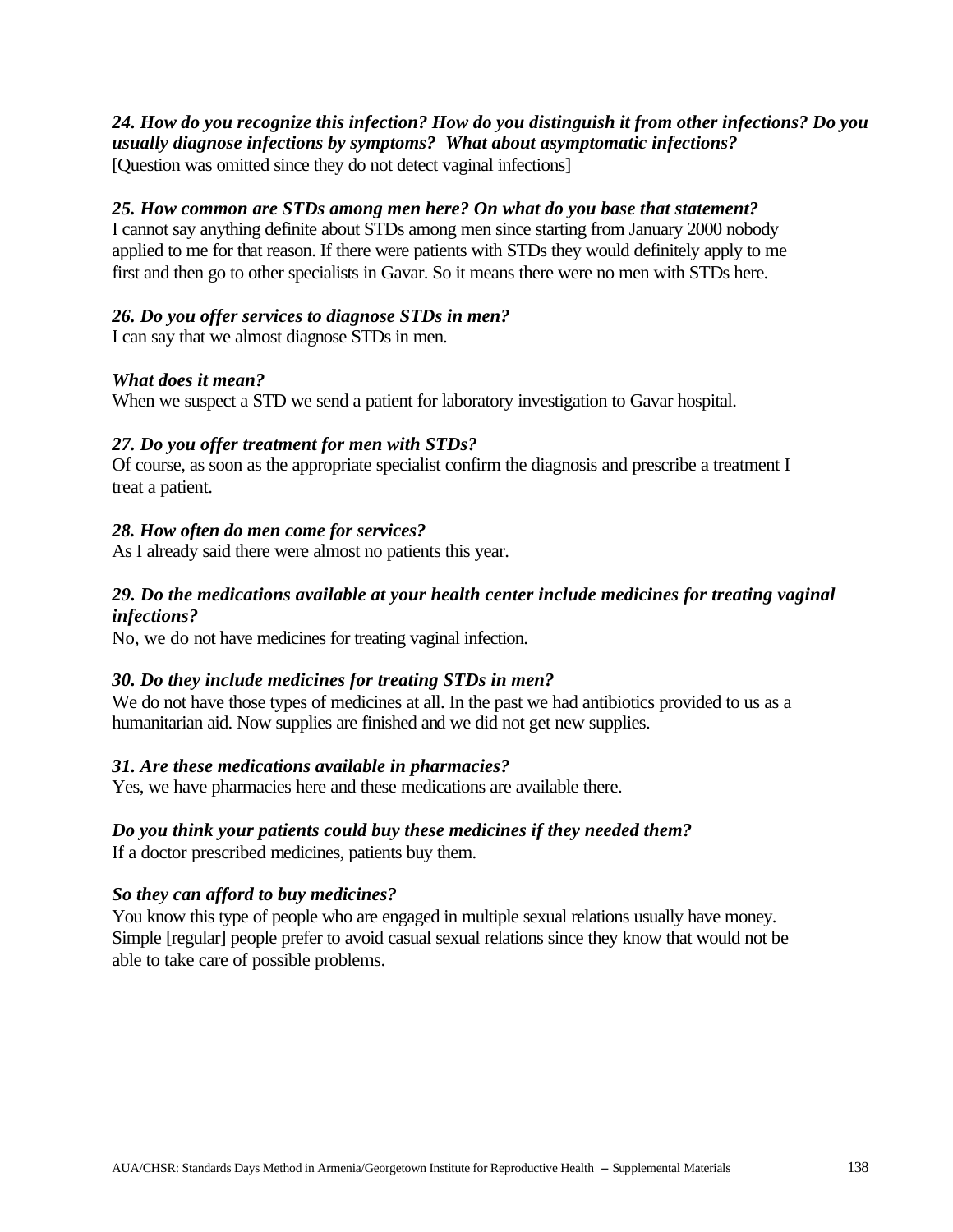#### **D. THE MENSTRUAL CYCLE**

#### *32. Do you think that women here know when in their cycle they are most likely to conceive if they have unprotected intercourse? What days do they consider to be "safe"?*

You know we were planning to organize seminars for women to explain them when in their cycle it is possible to get pregnant and when it is safe to have unprotected intercourse. However, our nurses did not receive salary for a year and they seemed to be disappointed and unwilling to perform any non-emergency activities.

#### *However, do you think that women themselves without information from health care providers know these issues?*

I think they do not know and they definitely should be explained about that.

#### *33. Are there many women here with irregular cycles?*

I do not have information on that. Midwifes would be more aware about the issue. I think there would definitely be women with irregular cycles since nervous system and hormonal breaches in women, early climax etc. are very common here. This problem is widespread not only here but in other villages also.

#### *34. Do women here keep track of their menstrual cycles? Why do they do this? Do they use it as a method of preventing pregnancies?*

I do not think that they do that. If you will gather together 15 women and ask them when in this month they were menstruating and when the next menstruation will be, they hardly will answer this question.

#### *35. Do couples here communicate about things like that?*

You know it depends on a family, on their level. If a level of a family is high, they will communicate about these issues. For example, I gave the calendar to my wife and she keeps track of her "dangerous" days.

### **E. ALCOHOLISM AND VIOLENCE**

#### *Another health problem I would like to discuss with you is that of alcoholism and violence.*

#### *36. Is alcoholism very common in this area?*

Women do not drink, men drink if they have money for that.

#### *How prevalent is this?*

I should say that men drink not much, it is controlled drinking. They do not abuse alcohol.

#### *37. Do you think that alcoholism interferes with sexual relations and family planning use?*

Of course, it interferes. A man becomes weaker, loses his sexual power. Alcohol chronic abusers become impotent.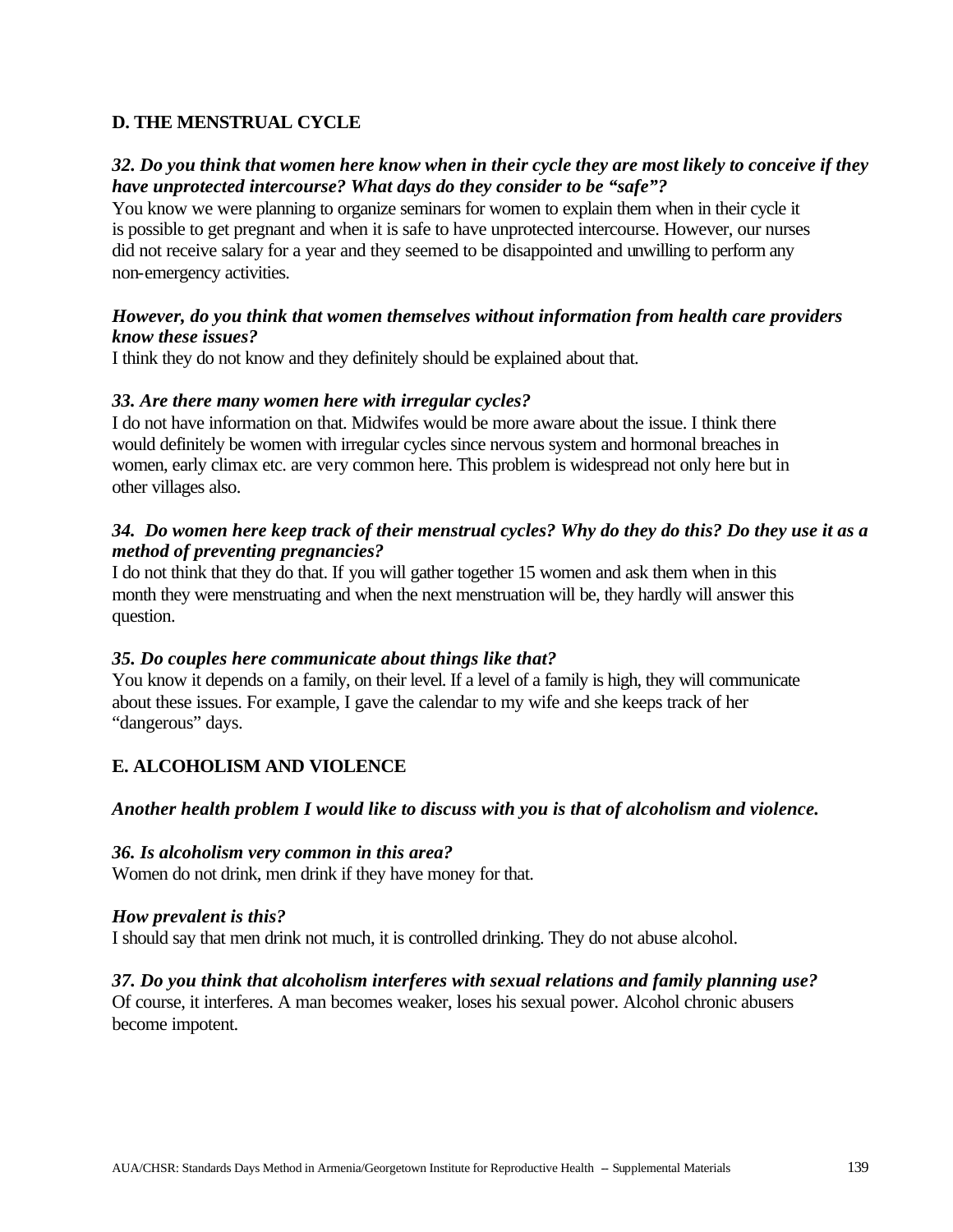#### *Do you think that alcoholism interferes with family planning use?*

It depends on the level of consciousness of an individual. For example, there are families here, which have mentally retarded children or there is a family with two children having harelips. These cases prove that women in these families conceived when their husbands were drunk. However, I should mention that there are also two families where men drink a lot. However, they have normal and beautiful children.

#### *38. How common is violence against women in this area?*

I can say that there is no violence against women here. However, I should say that physical burden on women is huge here. For example, yesterday I saw a pregnant woman who is going to deliver soon; she was carrying heavy pails with water. Other women also perform difficult physical activities. Of course, this is not observed in all families. Again, it depends on the level of a family.

#### *39. Do you think it affects sexual relations and family planning use?*

Yes, I think it really affects sexual relationships.

#### *How it can affect family planning use?*

Women are deprived and cannot insist on the usage of a method.

#### **F. THE STANDARD DAYS METHOD**

**[The method was explained using the IRH materials. The interviewee was aware of the method since he was introduced with the method in the past. In addition, he was firmly asking for the necklace for his own use.]**

#### *40. What do you think of this method?*

This method is very good method. It is very visual; the necklace is constantly in front of your eyes. It compels you to think in that direction. In addition, it is a natural method, which does not require additional cost and does not present any hormonal load on the body.

#### *41. Do you think it could be used effectively to space pregnancies?*

If we would be able to introduce this idea to the population, this method would be great. It depends on our [health care providers'] ability to correctly explain them the method. And it depends on the population's ability to understand explanations.

#### *What is necessary for that?*

A job. People need job to be able to judge normally. Otherwise they are faced with everyday problems and simply do not have possibility to think about their own health. Health is the last think they worry about - they take care of their own health when the problem is life threatening one. For them it is better to have as many planned children as possible (not less than 4 children). However, they cannot take care of these many children.

#### *42. Do you think that this method would be easy or difficult for your clients to use?*

Again it depends on a person. Normal people would follow the explanations given.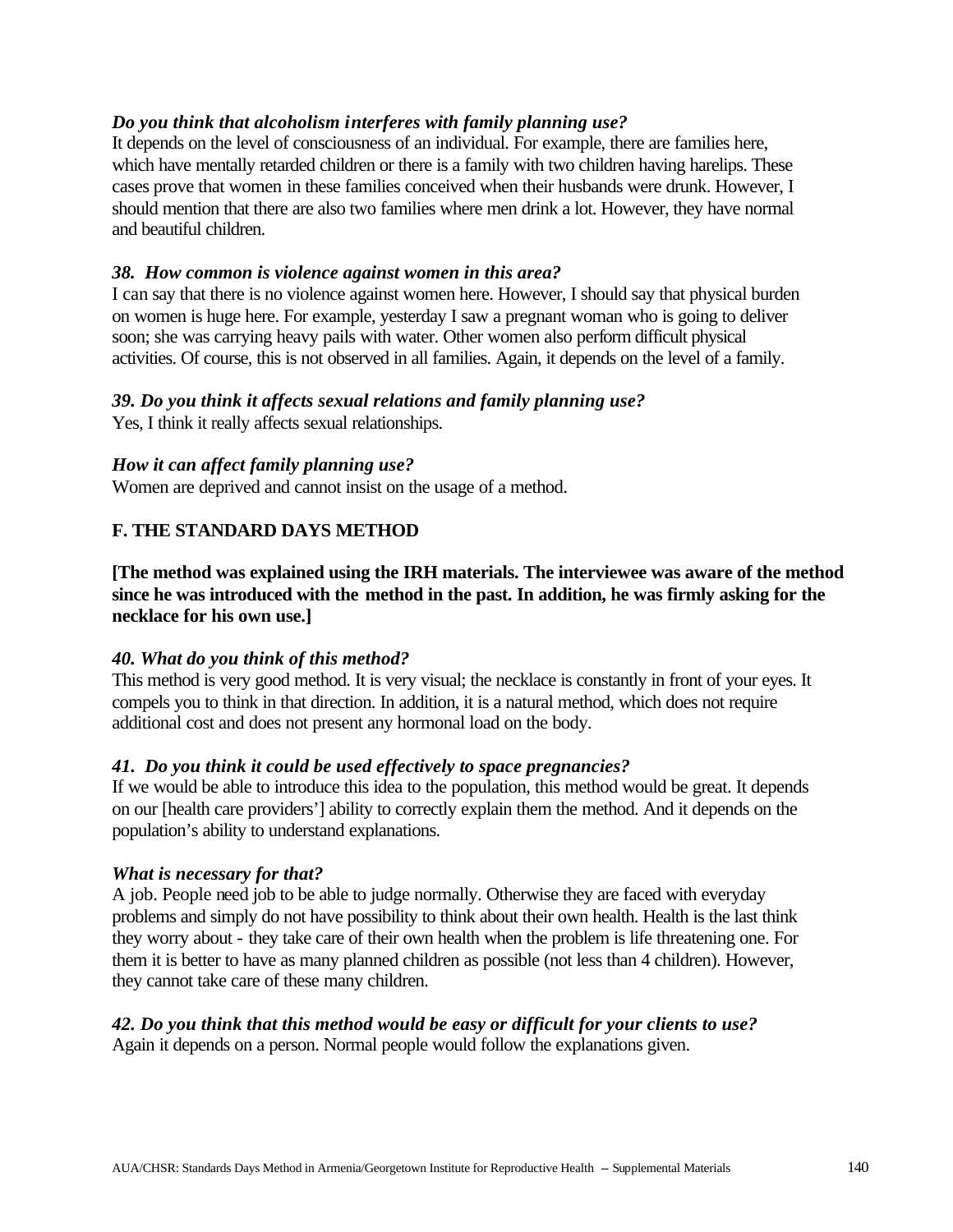#### *Would partner co-operation be possible?*

Depends on partners.

#### *What you can say about the use of the necklace? Would it be easy?*

As I already mentioned, it will depend on us [providers] and people's ability to understand and to follow the explanations.

*Would it be possible for couples to abstain from sex or use a condom during "white" days?* If a husband would be normal, having "moral norms" and understanding, he would abstain from sex.

*What if he would not?*

What can I do?

*43. To what type of woman would you recommend this method?* 

To woman having regular sexual life.

#### *Which women do you think should not use this method?*

If this method would be correctly explained and necklaces distributed to women, I think many women can use this method.

### *44. Do you think couples who use this method might encounter any problems? What problems? We did not explain this method to women so far.*

#### *What if the method is explained do you think couples who use this method might encounter any problems?*

If women will know this method, will investigate it thoroughly, I think there should not be any problem.

### *45. How do you think the leaders of this community will respond to this method?*

In general, these activities should be conducted among scientific workers, workers in the cultural entertainment sphere, teachers, and psychologists in order to gain their involvement and support. Later with their support, especially with the support of teachers, it would be easier to disseminate knowledge on that method.

### **G. FEASIBILITY**

#### *46. Do you think it would be possible for nurses in your ambulatory care unit to offer this method?*

You know if they will have motivation to do this work, it would be possible for nurses to offer this method. It is necessary to give them bonus or other motivation. They should be paid for that activity. In that case they will perform this activity with high responsibility; if somebody will have problems with understanding the method they will repeat it again and again, explain in details everything.

#### *47. Do you think that couples here will be interested in this method?*

In my opinion, if couples understand the benefits of this method they will be interested. For example, I really like this method because it allows the closest contact between spouses and both of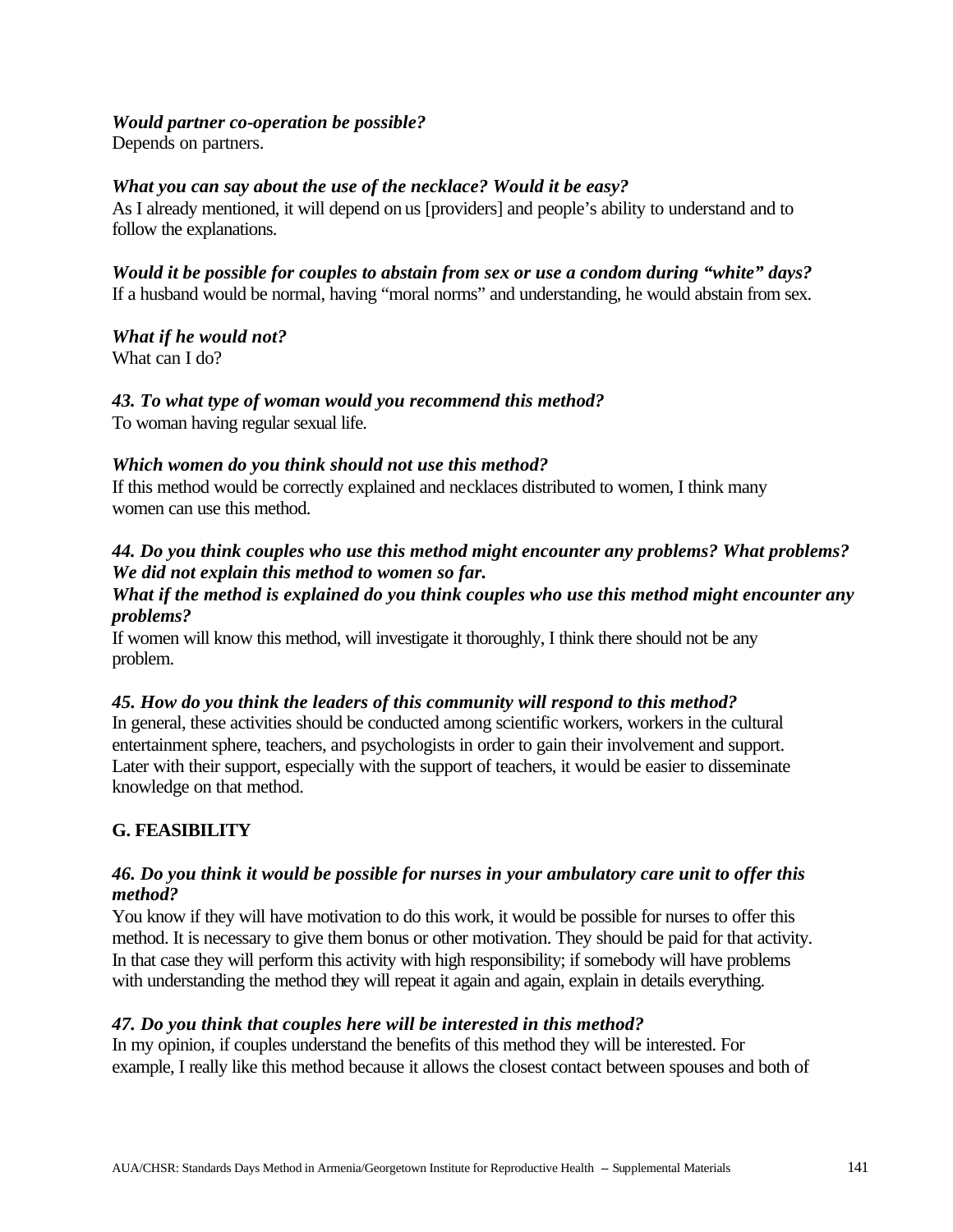them receive necessary hormones from each other. I know a case when a husband and a wife were dissatisfied after the sexual intercourse with a condom.

#### *48. Would you like to offer this method?*

Again, I repeat that I really like this method and is ready to promote it. However, and it is very important, it is necessary to motivate health care providers through grants and other benefits to perform this activity.

#### *For how long you did not receive a salary?*

We did not receive our salary for a year and we have no hope to receive it in the nearest future. New Year holidays and a celebration of 1700 anniversary of accepting Christian in Armenia are coming soon. However, we do not know how are we going to celebrate without money. Teachers, health care providers are not receiving their salaries. If central hospitals and health care facilities in big towns can somehow survive we are on the edge already. You know we even cannot expect payments for services from the population here; people are not able to pay. Personally I already decided; if I will not be paid my salary till the end of this year I will leave for other place; it is not possible to survive anymore. I will leave for other country. This government should understand that if it cannot take care of a physician he/she is compelled to leave the country.

#### *49. What difficulties do you think you might have in offering this method?*

There is no other difficulties but financial. If there will be funds available all other problems can be regulated. I should mention that we are really grateful to all international organizations that provide any help in these conditions. However I should say that the only help we really need over here is investments in manufacturing sphere, in production. Our people need job in order to feel themselves as normal people, to be able to take care of their nutrition. Having all these, people can overcome other problems. We need investments only.

# *50. What type of support will you need to successfully offer this method?*

We need financial grant. That is it.

### *51. Who can help you to promote this method?*

I think the only thing we need is to initially understand the method by ourselves and then explain it to women. That is it.

I would like to mention that it would be preferable to establish the production of these necklaces in Armenia. In that case about 100 people will have a job. It is very important to establish the production of the necklaces here. I would not support the program if necklaces will be brought to Armenia from elsewhere. If they want to help - it is better to do in that way. We do not need other help. For example, I have a lot of medicines provided under the humanitarian aid. They all had either already expired dates or those close to expiration when we received them. I know that for those organizations it is profitable to distribute their products as humanitarian aid. In that case they are exempted from taxes in their countries. So it is good way for all these organizations to get rid of useless products in that way. However, we do not need that type of help.

### **The role of providers in the strategic introduction study was explained using IRH materials.**